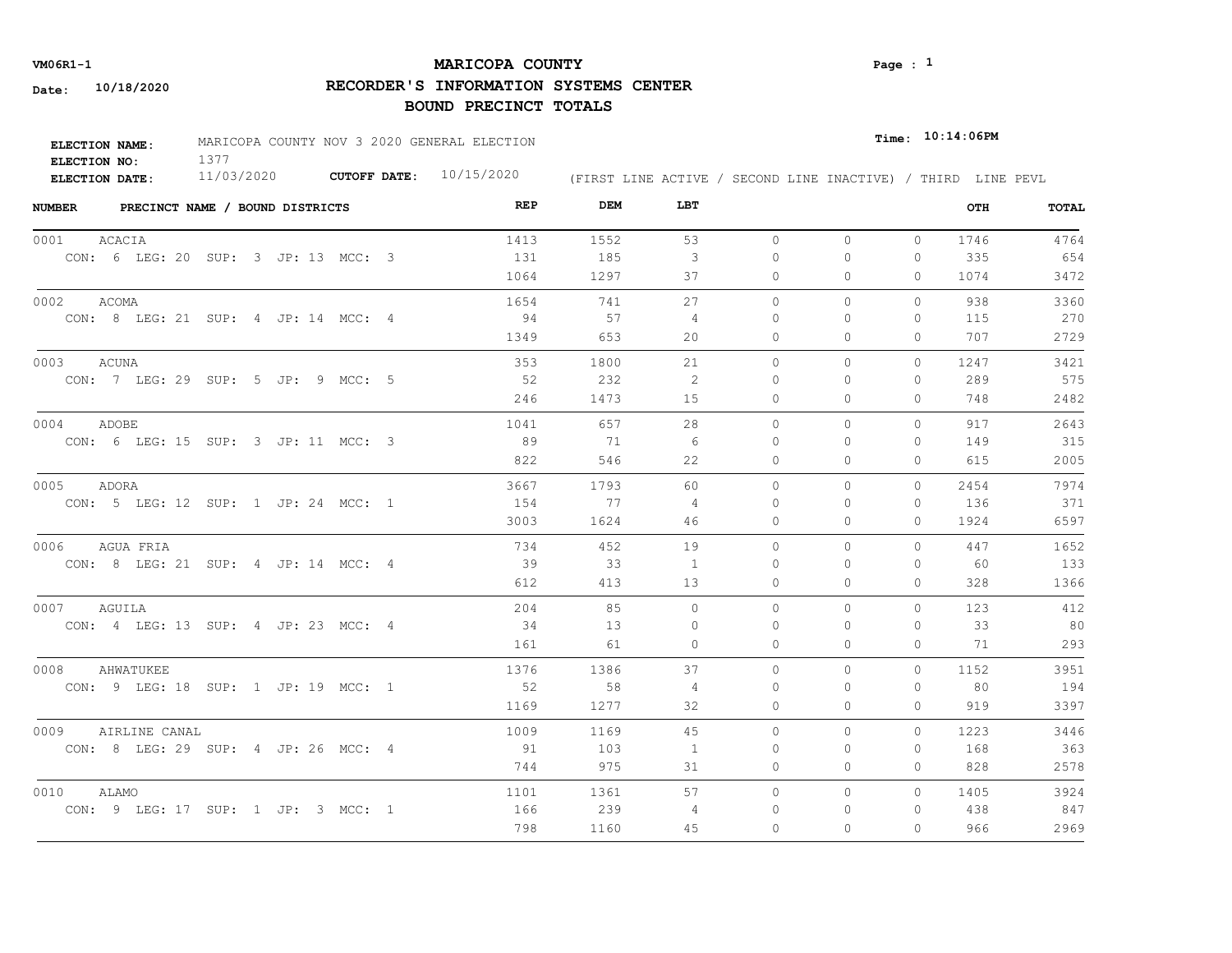## **MARICOPA COUNTY** Page : <sup>2</sup>

**RECORDER'S INFORMATION SYSTEMS CENTER**

| ELECTION NAME: | MARICOPA COUNTY NOV 3 2020 GENERAL ELECTION |                           |                                                              | $Time:$ 10:14:06PM |  |  |
|----------------|---------------------------------------------|---------------------------|--------------------------------------------------------------|--------------------|--|--|
| ELECTION NO:   |                                             |                           |                                                              |                    |  |  |
| ELECTION DATE: | 11/03/2020                                  | CUTOFF DATE: $10/15/2020$ | (FIRST LINE ACTIVE / SECOND LINE INACTIVE) / THIRD LINE PEVL |                    |  |  |

| <b>NUMBER</b> | PRECINCT NAME / BOUND DISTRICTS     |  |  |  | REP  | DEM  | LBT            |           |          |              | OTH  | TOTAL |
|---------------|-------------------------------------|--|--|--|------|------|----------------|-----------|----------|--------------|------|-------|
| 0011          | ALEXANDER                           |  |  |  | 1918 | 1803 | 26             | $\circ$   | $\circ$  | $\circ$      | 1406 | 5153  |
|               | CON: 9 LEG: 18 SUP: 1 JP: 19 MCC: 1 |  |  |  | 89   | 57   | 2              | $\Omega$  | 0        | 0            | 95   | 243   |
|               |                                     |  |  |  | 1626 | 1672 | 22             | 0         | 0        | $\Omega$     | 1150 | 4470  |
| 0012          | ALHAMBRA                            |  |  |  | 236  | 635  | 12             | $\circ$   | $\circ$  | 0            | 504  | 1387  |
|               | CON: 7 LEG: 30 SUP: 5 JP: 22 MCC: 5 |  |  |  | - 42 | 127  | -2             | $\Omega$  | $\Omega$ | $\mathbf{0}$ | 164  | 335   |
|               |                                     |  |  |  | 161  | 508  | 10             | 0         | 0        | $\mathbf{0}$ | 301  | 980   |
| 0013          | ALPACA                              |  |  |  | 897  | 401  | 2              | $\circ$   | 0        | $\mathbf{0}$ | 511  | 1811  |
|               | CON: 8 LEG: 22 SUP: 4 JP: 23 MCC: 4 |  |  |  | 53   | 25   | -1             | $\Omega$  | 0        | 0            | 29   | 108   |
|               |                                     |  |  |  | 824  | 383  | $\Omega$       | $\Omega$  | $\Omega$ | $\Omega$     | 444  | 1651  |
| 0014          | ALSUP                               |  |  |  | 476  | 291  | 10             | $\Omega$  | $\Omega$ | $\Omega$     | 358  | 1135  |
|               | CON: 8 LEG: 13 SUP: 4 JP: 1 MCC: 4  |  |  |  | 126  | 58   | 2              | $\Omega$  | $\Omega$ | $\mathbf{0}$ | 171  | 357   |
|               |                                     |  |  |  | 348  | 231  | 4              | $\circ$   | 0        | $\mathbf{0}$ | 215  | 798   |
| 0015          | ALTADENA                            |  |  |  | 740  | 372  | 16             | $\Omega$  | $\Omega$ | $\Omega$     | 464  | 1592  |
|               | CON: 8 LEG: 20 SUP: 4 JP: 11 MCC: 4 |  |  |  | 34   | 21   | $\overline{1}$ | $\Omega$  | $\Omega$ | 0            | 33   | 89    |
|               |                                     |  |  |  | 576  | 310  | 10             | $\Omega$  | $\Omega$ | $\Omega$     | 312  | 1208  |
| 0016          | ALVARADO                            |  |  |  | 444  | 909  | 24             | $\circ$   | 0        | $\circ$      | 879  | 2256  |
|               | CON: 3 LEG: 19 SUP: 5 JP: 26 MCC: 5 |  |  |  | 93   | 153  | - 6            | $\Omega$  | $\Omega$ | 0            | 285  | 537   |
|               |                                     |  |  |  | 321  | 741  | 20             | $\Omega$  | $\Omega$ | $\Omega$     | 572  | 1654  |
| 0017 AMBER    |                                     |  |  |  | 645  | 561  | 23             | $\Omega$  | $\Omega$ | $\Omega$     | 555  | 1784  |
|               | CON: 6 LEG: 28 SUP: 3 JP: 12 MCC: 3 |  |  |  | 47   | 34   | 3              | $\bigcap$ | $\Omega$ | $\Omega$     | 53   | 137   |
|               |                                     |  |  |  | 497  | 502  | 20             | $\Omega$  | $\Omega$ | $\Omega$     | 432  | 1451  |
| 0018          | ANDERSON                            |  |  |  | 767  | 722  | 27             | $\Omega$  | $\Omega$ | $\Omega$     | 786  | 2302  |
|               | CON: 6 LEG: 20 SUP: 3 JP: 13 MCC: 3 |  |  |  | 89   | 104  | 4              | $\Omega$  | $\Omega$ | $\Omega$     | 225  | 422   |
|               |                                     |  |  |  | 611  | 619  | 19             | 0         | 0        | $\mathbf{0}$ | 533  | 1782  |
| 0019          | ANDORA                              |  |  |  | 877  | 915  | 32             | $\Omega$  | $\Omega$ | $\circ$      | 934  | 2758  |
|               | CON: 6 LEG: 28 SUP: 3 JP: 12 MCC: 3 |  |  |  | 110  | 142  | $\overline{4}$ | 0         | 0        | $\mathbf{0}$ | 239  | 495   |
|               |                                     |  |  |  | 678  | 795  | 17             | 0         | 0        | $\mathbf{0}$ | 662  | 2152  |
| 0020          | ANGELA                              |  |  |  | 2048 | 1295 | 38             | $\circ$   | 0        | $\circ$      | 1305 | 4686  |
|               | CON: 8 LEG: 22 SUP: 4 JP: 14 MCC: 4 |  |  |  | 207  | 109  | 3              | 0         | 0        | 0            | 230  | 549   |
|               |                                     |  |  |  | 1613 | 1144 | 26             | $\Omega$  | $\Omega$ | $\Omega$     | 944  | 3727  |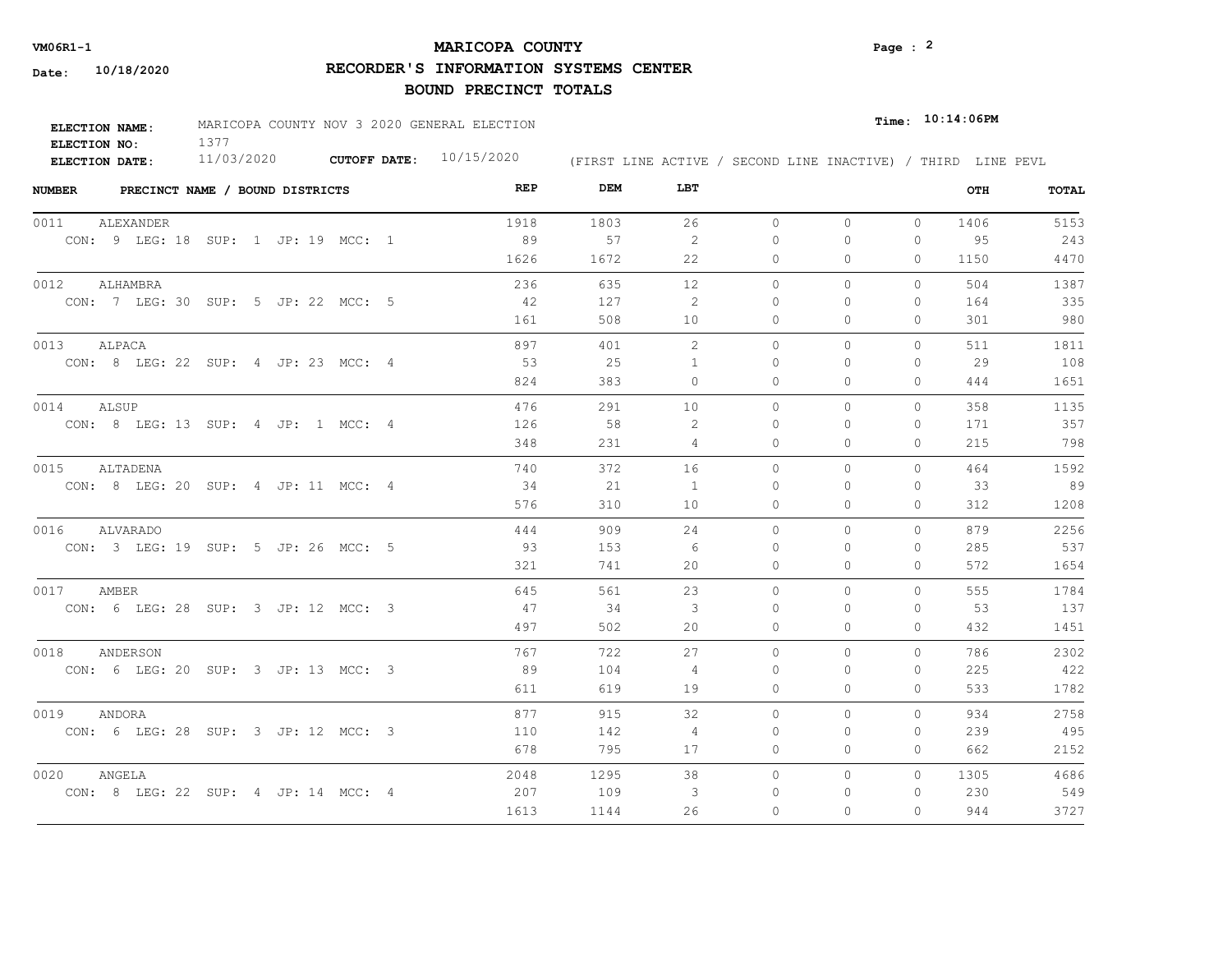## **MARICOPA COUNTY** Page : <sup>3</sup>

**RECORDER'S INFORMATION SYSTEMS CENTER**

| ELECTION NAME: | MARICOPA COUNTY NOV 3 2020 GENERAL ELECTION |                           |                                                              | $_{Time:}$ 10:14:06PM |  |  |
|----------------|---------------------------------------------|---------------------------|--------------------------------------------------------------|-----------------------|--|--|
| ELECTION NO:   |                                             |                           |                                                              |                       |  |  |
| ELECTION DATE: | 11/03/2020                                  | CUTOFF DATE: $10/15/2020$ | (FIRST LINE ACTIVE / SECOND LINE INACTIVE) / THIRD LINE PEVL |                       |  |  |

| <b>NUMBER</b> | PRECINCT NAME / BOUND DISTRICTS     | REP            | DEM  | LBT            |          |              |              | OTH  | TOTAL |
|---------------|-------------------------------------|----------------|------|----------------|----------|--------------|--------------|------|-------|
| 0021          | ANNETTE                             | 1273           | 1047 | 42             | $\circ$  | $\circ$      | $\circ$      | 1158 | 3520  |
|               | CON: 6 LEG: 15 SUP: 3 JP: 12 MCC: 3 | 113            | 82   | 7              | $\Omega$ | $\circ$      | $\circ$      | 149  | 351   |
|               |                                     | 1034           | 929  | 32             | 0        | $\Omega$     | $\Omega$     | 853  | 2848  |
| 0022          | APACHE                              | 762            | 426  | 15             | $\circ$  | 0            | $\mathbf{0}$ | 583  | 1786  |
|               | CON: 5 LEG: 16 SUP: 2 JP: 24 MCC: 2 | 49             | 40   | $\overline{4}$ | $\Omega$ | $\Omega$     | $\mathbf{0}$ | 72   | 165   |
|               |                                     | 572            | 364  | 11             | 0        | $\Omega$     | $\Omega$     | 384  | 1331  |
| 0023          | APACHE PARK                         | 1062           | 623  | 29             | $\circ$  | 0            | $\mathbf{0}$ | 718  | 2432  |
|               | CON: 8 LEG: 21 SUP: 4 JP: 14 MCC: 4 | 109            | 56   | -5             | $\Omega$ | $\Omega$     | 0            | 117  | 287   |
|               |                                     | 823            | 555  | 24             | $\Omega$ | $\Omega$     | $\Omega$     | 515  | 1917  |
| 0024          | APACHE WELLS                        | 2395           | 1195 | 42             | $\Omega$ | $\Omega$     | $\Omega$     | 1577 | 5209  |
|               | CON: 5 LEG: 25 SUP: 2 JP: 4 MCC: 2  | 196            | 109  | 7              | $\Omega$ | $\Omega$     | $\Omega$     | 236  | 548   |
|               |                                     | 2055           | 1089 | 26             | $\circ$  | 0            | $\mathbf{0}$ | 1182 | 4352  |
| 0025          | APPLEBY                             | 2576           | 1634 | 66             | $\circ$  | 0            | $\Omega$     | 2111 | 6387  |
|               | CON: 5 LEG: 17 SUP: 1 JP: 24 MCC: 1 | 96             | 55   | $\overline{1}$ | $\Omega$ | $\Omega$     | $\Omega$     | 93   | 245   |
|               |                                     | 2144           | 1491 | 53             | 0        | $\Omega$     | $\Omega$     | 1702 | 5390  |
| 0026          | ARBOLEDA                            | 2336           | 760  | 40             | $\Omega$ | $\Omega$     | $\Omega$     | 1063 | 4199  |
|               | CON: 5 LEG: 25 SUP: 2 JP: 4 MCC: 2  | 184            | 67   | 7              | $\Omega$ | $\Omega$     | $\Omega$     | 114  | 372   |
|               |                                     | 1873           | 651  | 28             | 0        | $\mathbf{0}$ | $\mathbf{0}$ | 731  | 3283  |
|               | 0027 ARCADIA                        | 1096           | 1234 | 36             | $\Omega$ | $\Omega$     | $\Omega$     | 973  | 3339  |
|               | CON: 9 LEG: 28 SUP: 3 JP: 6 MCC: 3  | - 60           | 104  | 4              | $\Omega$ | $\Omega$     | $\Omega$     | 113  | 281   |
|               |                                     | 894            | 1118 | 25             | 0        | $\circ$      | $\mathbf{0}$ | 708  | 2745  |
| 0028          | ARDMORE                             | 752            | 2196 | 34             | $\circ$  | $\Omega$     | $\circ$      | 1403 | 4385  |
|               | CON: 7 LEG: 27 SUP: 5 JP: 17 MCC: 5 | 47             | 104  | 2              | $\Omega$ | $\circ$      | $\mathbf{0}$ | 91   | 244   |
|               |                                     | 588            | 1914 | 22             | 0        | 0            | $\mathbf{0}$ | 971  | 3495  |
| 0029          | ARLINGTON                           | 117            | 32   | $\Omega$       | $\circ$  | $\Omega$     | $\Omega$     | 49   | 198   |
|               | CON: 3 LEG: 4 SUP: 5 JP: 7 MCC: 5   | $\overline{7}$ | 2    | 0              | 0        | 0            | $\mathbf{0}$ | 8    | 17    |
|               |                                     | 85             | 29   | $\circ$        | 0        | 0            | $\mathbf{0}$ | 28   | 142   |
| 0030          | ARROWHEAD RANCH                     | 951            | 586  | 21             | $\circ$  | 0            | $\Omega$     | 588  | 2146  |
|               | CON: 8 LEG: 22 SUP: 4 JP: 14 MCC: 4 | 81             | 42   | 5              | 0        | 0            | 0            | 104  | 232   |
|               |                                     | 773            | 523  | 14             | $\Omega$ | $\Omega$     | $\Omega$     | 442  | 1752  |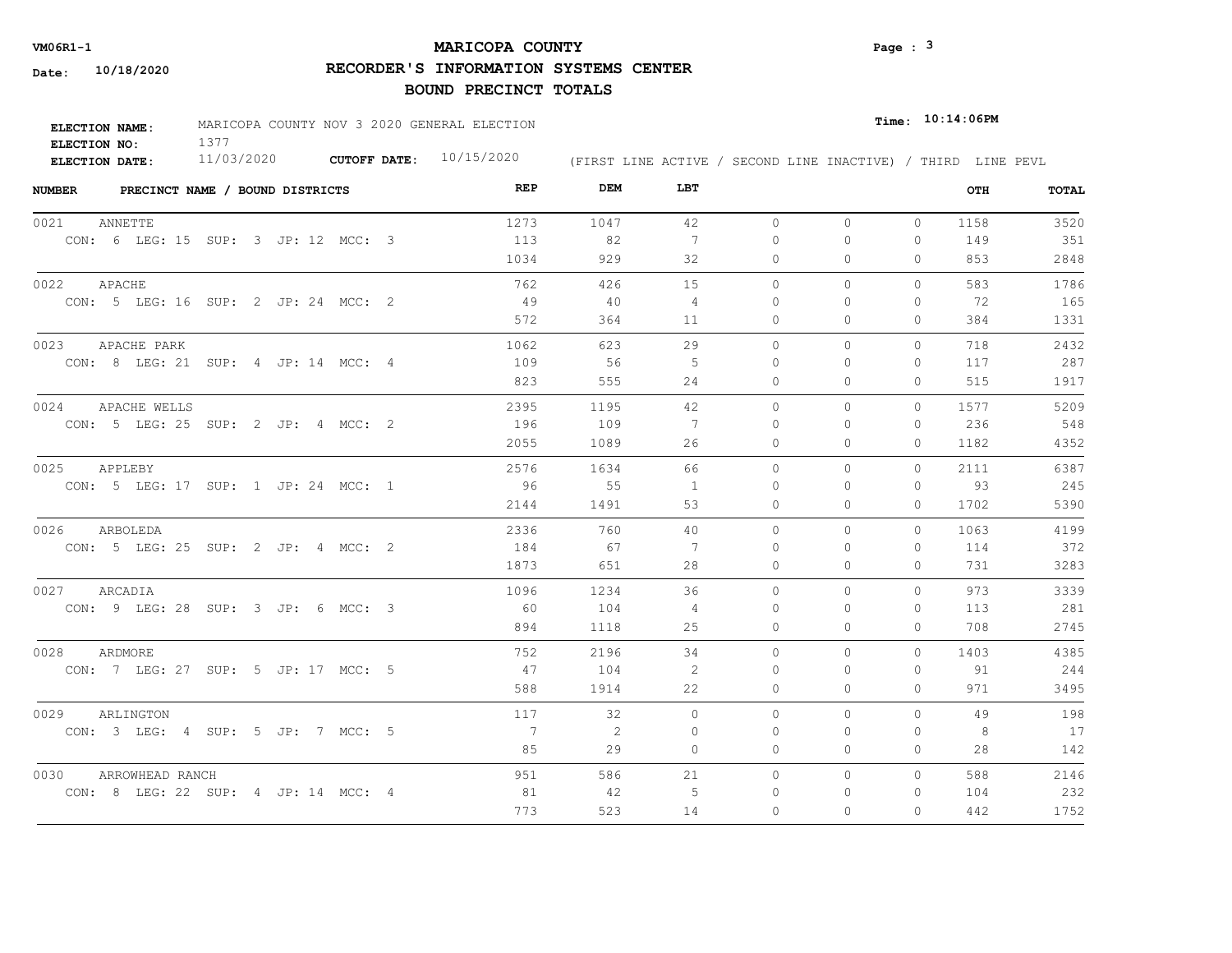## **MARICOPA COUNTY** Page : <sup>4</sup>

**RECORDER'S INFORMATION SYSTEMS CENTER**

| <b>ELECTION NAME:</b> | MARICOPA COUNTY NOV 3 2020 GENERAL ELECTION |                           |                                                              | $Time:$ $10:14:06$ PM |
|-----------------------|---------------------------------------------|---------------------------|--------------------------------------------------------------|-----------------------|
| ELECTION NO:          |                                             |                           |                                                              |                       |
| ELECTION DATE:        | 11/03/2020                                  | CUTOFF DATE: $10/15/2020$ | (FIRST LINE ACTIVE / SECOND LINE INACTIVE) / THIRD LINE PEVL |                       |

| <b>NUMBER</b><br>PRECINCT NAME / BOUND DISTRICTS | REP  | DEM  | LBT            |          |              |              | OTH  | <b>TOTAL</b> |
|--------------------------------------------------|------|------|----------------|----------|--------------|--------------|------|--------------|
| 0031<br>ARTESIAN                                 | 1246 | 951  | 33             | $\circ$  | $\circ$      | $\circ$      | 1022 | 3252         |
| CON: 5 LEG: 12 SUP: 2 JP: 16 MCC: 2              | 62   | 37   | 3              | 0        | $\circ$      | 0            | 78   | 180          |
|                                                  | 959  | 836  | 26             | 0        | $\Omega$     | 0            | 720  | 2541         |
| 0032<br>ASTER                                    | 1110 | 586  | 22             | $\circ$  | $\circ$      | $\mathbf{0}$ | 637  | 2355         |
| CON: 6 LEG: 15 SUP: 3 JP: 15 MCC: 3              | - 61 | 22   | $\Omega$       | $\Omega$ | $\Omega$     | $\Omega$     | 42   | 125          |
|                                                  | 919  | 526  | 12             | 0        | $\Omega$     | $\Omega$     | 493  | 1950         |
| 0033<br>ATHENS                                   | 1236 | 769  | 27             | 0        | $\circ$      | 0            | 1048 | 3080         |
| CON: 8 LEG: 21 SUP: 4 JP: 14 MCC: 4              | 99   | 77   | -2             | 0        | $\Omega$     | $\Omega$     | 136  | 314          |
|                                                  | 962  | 656  | 17             | $\Omega$ | $\Omega$     | 0            | 708  | 2343         |
| 0034<br>AUGUSTA                                  | 322  | 525  | 16             | $\Omega$ | $\Omega$     | $\Omega$     | 446  | 1309         |
| CON: 6 LEG: 30 SUP: 3 JP: 8 MCC: 3               | 13   | 14   | $\Omega$       | $\Omega$ | $\Omega$     | $\Omega$     | 31   | 58           |
|                                                  | 239  | 451  | 11             | $\circ$  | $\mathbf{0}$ | 0            | 279  | 980          |
| 0035<br>AUGUSTA RANCH                            | 1741 | 851  | 49             | 0        | $\circ$      | $\mathbf{0}$ | 1276 | 3917         |
| CON: 5 LEG: 16 SUP: 2 JP: 24 MCC: 2              | 94   | - 64 | -2             | $\Omega$ | $\Omega$     | $\Omega$     | 118  | 278          |
|                                                  | 1373 | 715  | 38             | $\circ$  | $\mathbf{0}$ | 0            | 881  | 3007         |
| 0036<br>AVIANO                                   | 1807 | 1203 | 35             | $\Omega$ | $\Omega$     | $\Omega$     | 1457 | 4502         |
| CON: 6 LEG: 15 SUP: 3 JP: 25 MCC: 3              | 144  | 52   | $\overline{1}$ | $\Omega$ | $\Omega$     | $\Omega$     | 130  | 327          |
|                                                  | 1534 | 1124 | 23             | $\circ$  | $\mathbf{0}$ | 0            | 1201 | 3882         |
| 0037 AVONDALE                                    | 368  | 1004 | 23             | $\Omega$ | $\Omega$     | $\Omega$     | 918  | 2313         |
| CON: 3 LEG: 19 SUP: 5 JP: 20 MCC: 5              | 75   | 164  | 3              | $\Omega$ | $\Omega$     | $\Omega$     | 218  | 460          |
|                                                  | 256  | 792  | 16             | 0        | $\circ$      | 0            | 521  | 1585         |
| 0038<br>AZTEC SPRINGS                            | 1837 | 1329 | 37             | $\Omega$ | $\Omega$     | $\Omega$     | 1503 | 4706         |
| CON: 5 LEG: 16 SUP: 2 JP: 4 MCC: 2               | 184  | 146  | -9             | $\Omega$ | 0            | 0            | 275  | 614          |
|                                                  | 1469 | 1171 | 25             | $\circ$  | $\circ$      | 0            | 1048 | 3713         |
| 0039<br><b>BALBOA</b>                            | 975  | 1637 | 53             | 0        | $\circ$      | $\Omega$     | 1326 | 3991         |
| CON: 9 LEG: 26 SUP: 1 JP: 18 MCC: 1              | 134  | 205  | 10             | 0        | 0            | 0            | 288  | 637          |
|                                                  | 738  | 1403 | 35             | 0        | $\mathbf{0}$ | 0            | 875  | 3051         |
| 0040<br><b>BALSZ</b>                             | 629  | 2166 | 45             | 0        | $\circ$      | $\Omega$     | 1865 | 4705         |
| CON: 7 LEG: 24 SUP: 5 JP: 5 MCC: 5               | 123  | 410  | 9              | 0        | 0            | 0            | 508  | 1050         |
|                                                  | 406  | 1734 | 38             | $\Omega$ | $\Omega$     | $\Omega$     | 1148 | 3326         |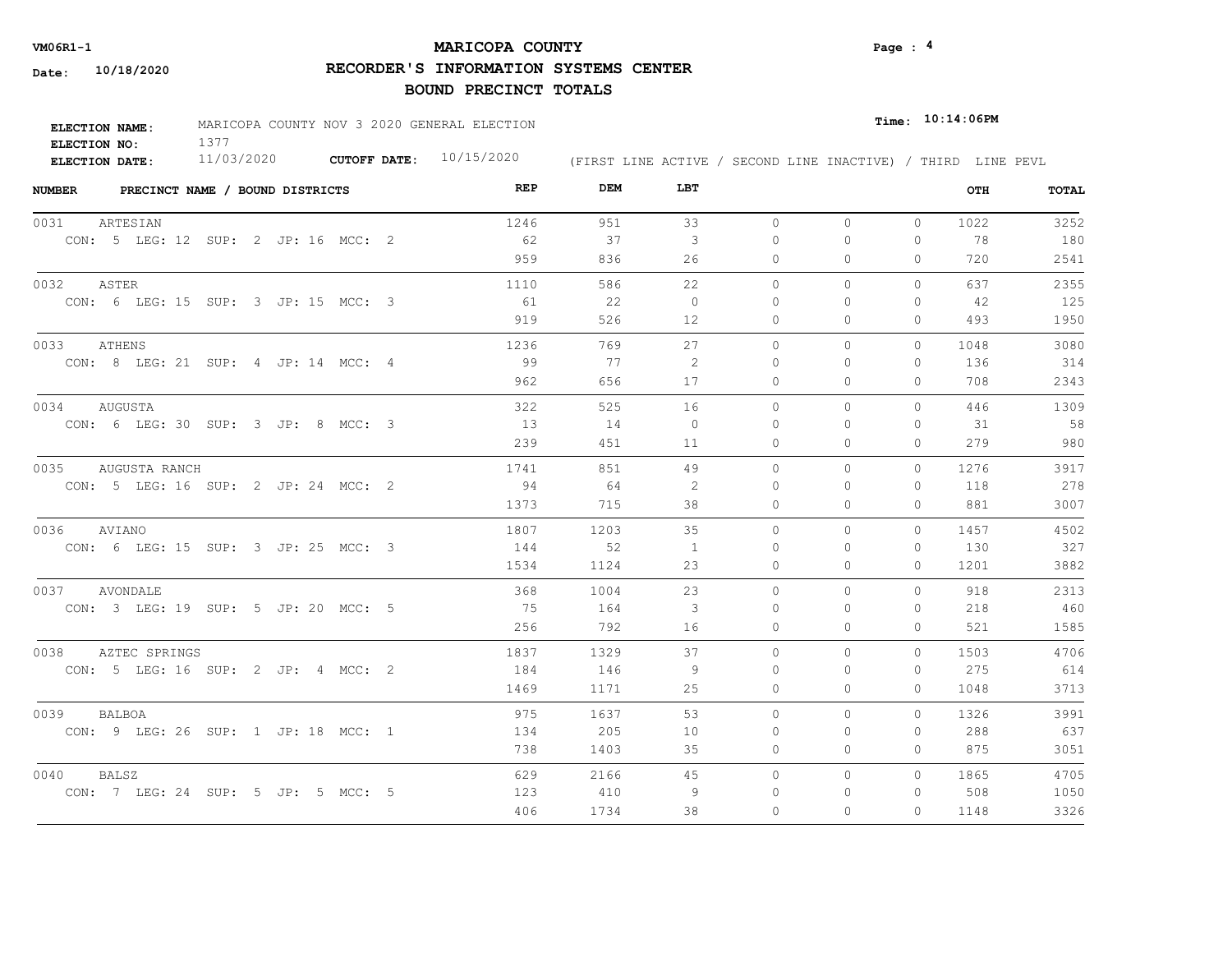## **MARICOPA COUNTY** Page : <sup>5</sup>

**RECORDER'S INFORMATION SYSTEMS CENTER**

| ELECTION NAME: | MARICOPA COUNTY NOV 3 2020 GENERAL ELECTION |                           |  | $_{Time:}$ 10:14:06PM                                        |
|----------------|---------------------------------------------|---------------------------|--|--------------------------------------------------------------|
| ELECTION NO:   |                                             |                           |  |                                                              |
| ELECTION DATE: | 11/03/2020                                  | CUTOFF DATE: $10/15/2020$ |  | (FIRST LINE ACTIVE / SECOND LINE INACTIVE) / THIRD LINE PEVL |

| <b>NUMBER</b> | PRECINCT NAME / BOUND DISTRICTS     |  |  |  | REP  | DEM  | LBT               |              |              |              | OTH  | <b>TOTAL</b> |
|---------------|-------------------------------------|--|--|--|------|------|-------------------|--------------|--------------|--------------|------|--------------|
| 0041          | <b>BARNES</b>                       |  |  |  | 804  | 768  | 23                | $\circ$      | $\circ$      | $\circ$      | 623  | 2218         |
|               | CON: 9 LEG: 24 SUP: 2 JP: 6 MCC: 2  |  |  |  | 49   | 62   | $\mathbf{3}$      | 0            | $\mathbf{0}$ | 0            | 66   | 180          |
|               |                                     |  |  |  | 664  | 689  | 17                | 0            | $\Omega$     | 0            | 459  | 1829         |
| 0042          | <b>BAYSHORE</b>                     |  |  |  | 2532 | 1802 | 47                | $\circ$      | $\circ$      | $\Omega$     | 1847 | 6228         |
|               | CON: 5 LEG: 17 SUP: 1 JP: 16 MCC: 1 |  |  |  | 163  | 106  | 4                 | $\Omega$     | $\Omega$     | 0            | 179  | 452          |
|               |                                     |  |  |  | 1970 | 1569 | 33                | $\mathbf{0}$ | $\mathbf{0}$ | 0            | 1331 | 4903         |
| 0043          | BEARDSLEY                           |  |  |  | 2337 | 1194 | 37                | $\circ$      | $\circ$      | $\mathbf{0}$ | 1315 | 4883         |
|               | CON: 8 LEG: 22 SUP: 4 JP: 14 MCC: 4 |  |  |  | 159  | 92   | -6                | 0            | O            | 0            | 165  | 422          |
|               |                                     |  |  |  | 1960 | 1075 | 29                | $\Omega$     | $\Omega$     | 0            | 968  | 4032         |
| 0044          | <b>BERYL</b>                        |  |  |  | 719  | 666  | $12 \overline{ }$ | $\Omega$     | $\Omega$     | $\Omega$     | 588  | 1985         |
|               | CON: 8 LEG: 20 SUP: 4 JP: 8 MCC: 4  |  |  |  | 44   | - 31 | 2                 | $\Omega$     | $\Omega$     | 0            | 76   | 153          |
|               |                                     |  |  |  | 543  | 581  | 9                 | $\circ$      | $\circ$      | 0            | 391  | 1524         |
| 0045          | <b>BETHANY</b>                      |  |  |  | 699  | 603  | 16                | $\Omega$     | $\Omega$     | $\Omega$     | 449  | 1767         |
|               | CON: 9 LEG: 28 SUP: 3 JP: 6 MCC: 3  |  |  |  | 51   | 36   | -1                | $\Omega$     | $\Omega$     | $\Omega$     | 67   | 155          |
|               |                                     |  |  |  | 589  | 559  | 16                | $\Omega$     | $\Omega$     | 0            | 362  | 1526         |
| 0046          | BETHANY PARK                        |  |  |  | 191  | 579  | $7\phantom{.0}$   | $\circ$      | $\circ$      | $\Omega$     | 491  | 1268         |
|               | CON: 7 LEG: 29 SUP: 5 JP: 9 MCC: 5  |  |  |  | 29   | 70   | 4                 | $\Omega$     | $\Omega$     | $\Omega$     | 97   | 200          |
|               |                                     |  |  |  | 127  | 464  | 2                 | $\Omega$     | $\Omega$     | $\Omega$     | 289  | 882          |
| 0047          | <b>BETHUNE</b>                      |  |  |  | 203  | 1077 | 15                | $\circ$      | $\Omega$     | $\Omega$     | 804  | 2099         |
|               | CON: 7 LEG: 27 SUP: 5 JP: 22 MCC: 5 |  |  |  | 17   | 98   | 5                 | $\Omega$     | $\Omega$     | 0            | 149  | 269          |
|               |                                     |  |  |  | 126  | 857  | 9                 | $\Omega$     | $\Omega$     | $\Omega$     | 464  | 1456         |
| 0048          | <b>BILTMORE</b>                     |  |  |  | 1101 | 862  | 17                | $\circ$      | $\circ$      | $\Omega$     | 661  | 2641         |
|               | CON: 9 LEG: 28 SUP: 3 JP: 6 MCC: 3  |  |  |  | 95   | 58   | 4                 | $\Omega$     | $\Omega$     | $\Omega$     | 80   | 237          |
|               |                                     |  |  |  | 939  | 798  | 12                | 0            | $\circ$      | 0            | 564  | 2313         |
| 0049          | BISCUIT FLAT                        |  |  |  | 1614 | 595  | 31                | $\circ$      | $\circ$      | $\Omega$     | 1076 | 3316         |
|               | CON: 8 LEG: 1 SUP: 3 JP: 25 MCC: 3  |  |  |  | 111  | 30   | 3                 | 0            | $\Omega$     | 0            | 79   | 223          |
|               |                                     |  |  |  | 1263 | 511  | 27                | $\mathbf{0}$ | $\mathbf{0}$ | 0            | 773  | 2574         |
| 0050          | BLACK CANYON                        |  |  |  | 1566 | 2443 | 77                | $\Omega$     | $\circ$      | $\Omega$     | 2651 | 6737         |
|               | CON: 6 LEG: 28 SUP: 3 JP: 13 MCC: 3 |  |  |  | 216  | 448  | 17                | 0            | $\Omega$     | 0            | 590  | 1271         |
|               |                                     |  |  |  | 1185 | 1975 | 55                | $\Omega$     | $\Omega$     | $\Omega$     | 1551 | 4766         |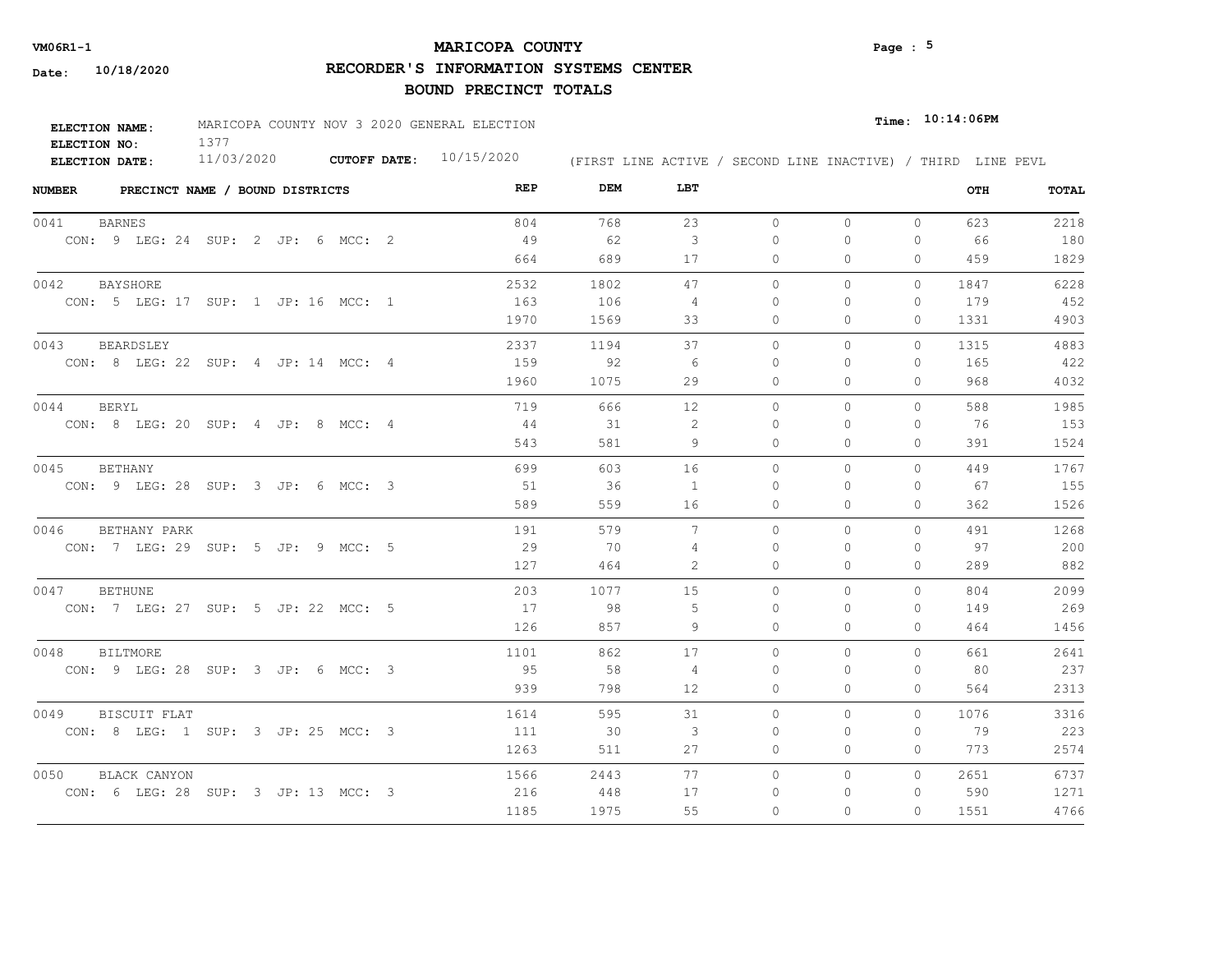## **MARICOPA COUNTY VM06R1-1 Page : 6**

**RECORDER'S INFORMATION SYSTEMS CENTER**

| ELECTION NAME: | MARICOPA COUNTY NOV 3 2020 GENERAL ELECTION |                           |                                                              | $Time:$ 10:14:06PM |  |  |
|----------------|---------------------------------------------|---------------------------|--------------------------------------------------------------|--------------------|--|--|
| ELECTION NO:   |                                             |                           |                                                              |                    |  |  |
| ELECTION DATE: | 11/03/2020                                  | CUTOFF DATE: $10/15/2020$ | (FIRST LINE ACTIVE / SECOND LINE INACTIVE) / THIRD LINE PEVL |                    |  |  |

| <b>NUMBER</b><br>PRECINCT NAME / BOUND DISTRICTS | REP  | DEM  | LBT            |          |              |              | OTH  | TOTAL |
|--------------------------------------------------|------|------|----------------|----------|--------------|--------------|------|-------|
| 0051<br>BLACK GOLD                               | 1305 | 584  | <sup>1</sup>   | $\circ$  | $\circ$      | $\circ$      | 654  | 2544  |
| CON: 8 LEG: 22 SUP: 4 JP: 23 MCC: 4              | 67   | 48   | $\mathbf{1}$   | $\circ$  | $\Omega$     | 0            | 58   | 174   |
|                                                  | 1198 | 562  | 0              | 0        | 0            | 0            | 571  | 2331  |
| 0052<br><b>BLACKHAWK</b>                         | 1349 | 1125 | 61             | $\circ$  | 0            | $\circ$      | 1413 | 3948  |
| CON: 6 LEG: 15 SUP: 3 JP: 11 MCC: 3              | 167  | 137  | 8              | 0        | $\Omega$     | $\mathbf{0}$ | 277  | 589   |
|                                                  | 1023 | 934  | 44             | 0        | 0            | $\mathbf{0}$ | 887  | 2888  |
| 0053<br><b>BLOOM</b>                             | 967  | 595  | 28             | $\circ$  | $\mathbf{0}$ | 0            | 881  | 2471  |
| CON: 5 LEG: 16 SUP: 2 JP: 24 MCC: 2              | 75   | 64   | 4              | $\Omega$ | $\Omega$     | $\mathbf{0}$ | 131  | 274   |
|                                                  | 744  | 501  | 21             | $\Omega$ | $\Omega$     | $\Omega$     | 597  | 1863  |
| 0054<br>BLUE SKY                                 | 558  | 223  | 2              | $\Omega$ | $\Omega$     | $\Omega$     | 292  | 1075  |
| CON: 8 LEG: 22 SUP: 4 JP: 23 MCC: 4              | 31   | 16   | $\Omega$       | $\Omega$ | $\Omega$     | $\Omega$     | 19   | 66    |
|                                                  | 504  | 217  | 2              | 0        | $\Omega$     | $\mathbf{0}$ | 246  | 969   |
| 0055<br>BLUEBIRD                                 | 1885 | 2014 | 79             | $\Omega$ | $\Omega$     | $\Omega$     | 2197 | 6175  |
| CON: 6 LEG: 20 SUP: 3 JP: 12 MCC: 3              | 236  | 220  | -8             | $\Omega$ | $\Omega$     | $\Omega$     | 443  | 907   |
|                                                  | 1511 | 1736 | 55             | 0        | 0            | $\Omega$     | 1502 | 4804  |
| 0056<br>BLUEFIELD                                | 1312 | 1008 | 53             | $\Omega$ | $\Omega$     | $\Omega$     | 1197 | 3570  |
| CON: 6 LEG: 15 SUP: 3 JP: 25 MCC: 3              | 92   | 72   | 6              | $\Omega$ | $\Omega$     | $\mathbf{0}$ | 140  | 310   |
|                                                  | 989  | 867  | 38             | 0        | $\mathbf{0}$ | $\circ$      | 780  | 2674  |
| 0057 BONANZA                                     | 904  | 478  | $\overline{5}$ | $\Omega$ | $\Omega$     | $\Omega$     | 503  | 1890  |
| CON: 8 LEG: 22 SUP: 4 JP: 23 MCC: 4              | 38   | 21   | $\Omega$       | $\Omega$ | $\Omega$     | 0            | 37   | 96    |
|                                                  | 807  | 458  | 5              | $\Omega$ | $\Omega$     | $\Omega$     | 407  | 1677  |
| 0058<br><b>BONSALL PARK</b>                      | 174  | 479  | 6              | $\circ$  | 0            | 0            | 444  | 1103  |
| CON: 7 LEG: 29 SUP: 5 JP: 9 MCC: 5               | 43   | 168  | 5              | $\Omega$ | $\Omega$     | 0            | 243  | 459   |
|                                                  | 134  | 371  | 3              | $\circ$  | 0            | $\mathbf{0}$ | 248  | 756   |
| 0059<br><b>BREWER</b>                            | 1621 | 886  | 38             | $\Omega$ | $\Omega$     | $\Omega$     | 1124 | 3669  |
| CON: 8 LEG: 22 SUP: 4 JP: 14 MCC: 4              | 172  | 124  | 5              | $\Omega$ | $\Omega$     | $\Omega$     | 247  | 548   |
|                                                  | 1274 | 740  | 30             | 0        | 0            | 0            | 788  | 2832  |
| 0060<br><b>BRONCO</b>                            | 1890 | 820  | 30             | $\circ$  | 0            | $\circ$      | 1044 | 3784  |
| CON: 6 LEG: 23 SUP: 2 JP: 25 MCC: 2              | 84   | 50   | 3              | 0        | 0            | $\mathbf{0}$ | 80   | 217   |
|                                                  | 1567 | 740  | 23             | $\Omega$ | $\Omega$     | 0            | 831  | 3161  |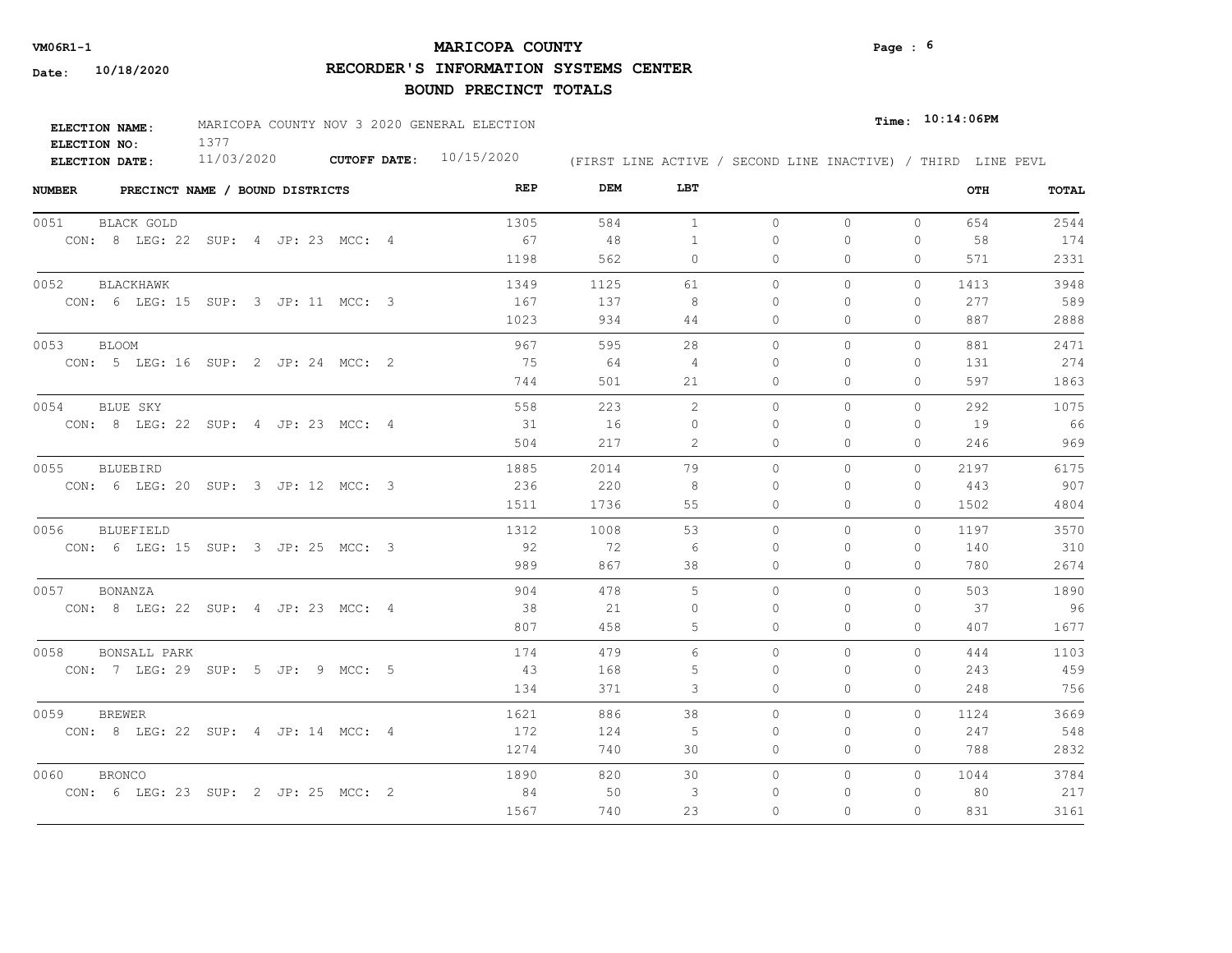## **MARICOPA COUNTY** Page : <sup>7</sup>

**RECORDER'S INFORMATION SYSTEMS CENTER**

| ELECTION NAME: | MARICOPA COUNTY NOV 3 2020 GENERAL ELECTION |                           |                                                              | $Time:$ 10:14:06PM |
|----------------|---------------------------------------------|---------------------------|--------------------------------------------------------------|--------------------|
| ELECTION NO:   |                                             |                           |                                                              |                    |
| ELECTION DATE: | 11/03/2020                                  | CUTOFF DATE: $10/15/2020$ | (FIRST LINE ACTIVE / SECOND LINE INACTIVE) / THIRD LINE PEVL |                    |

| <b>NUMBER</b> |                                     | PRECINCT NAME / BOUND DISTRICTS |  |  | REP            | DEM  | LBT      |           |          |              | OTH  | TOTAL |
|---------------|-------------------------------------|---------------------------------|--|--|----------------|------|----------|-----------|----------|--------------|------|-------|
| 0061          | BROOKS FARM                         |                                 |  |  | 3416           | 1437 | 66       | $\circ$   | $\circ$  | $\mathbf{0}$ | 1882 | 6801  |
|               | CON: 5 LEG: 12 SUP: 1 JP: 24 MCC: 1 |                                 |  |  | 142            | 72   | -9       | $\Omega$  | $\Omega$ | $\mathbf{0}$ | 125  | 348   |
|               |                                     |                                 |  |  | 2859           | 1303 | 50       | 0         | 0        | 0            | 1487 | 5699  |
| 0062          | <b>BUCKEYE</b>                      |                                 |  |  | 619            | 565  | 13       | $\circ$   | 0        | $\Omega$     | 708  | 1905  |
|               | CON: 3 LEG: 4 SUP: 4 JP: 1 MCC: 4   |                                 |  |  | - 63           | 72   | -2       | 0         | 0        | $\mathbf{0}$ | 120  | 257   |
|               |                                     |                                 |  |  | 475            | 446  | 9        | 0         | 0        | $\mathbf{0}$ | 389  | 1319  |
| 0063          | <b>BUCKLEY</b>                      |                                 |  |  | 748            | 1106 | 32       | $\circ$   | 0        | $\circ$      | 1187 | 3073  |
|               | CON: 9 LEG: 26 SUP: 1 JP: 21 MCC: 1 |                                 |  |  | -84            | 118  | -5       | $\Omega$  | 0        | $\mathbf{0}$ | 195  | 402   |
|               |                                     |                                 |  |  | 556            | 922  | 24       | $\Omega$  | $\Omega$ | $\Omega$     | 760  | 2262  |
| 0064          | <b>BUFFALO RIDGE</b>                |                                 |  |  | 1568           | 1197 | 50       | $\Omega$  | 0        | $\circ$      | 1395 | 4210  |
|               | CON: 6 LEG: 20 SUP: 3 JP: 25 MCC: 3 |                                 |  |  | 115            | 118  | 8        | $\Omega$  | $\Omega$ | $\mathbf{0}$ | 212  | 453   |
|               |                                     |                                 |  |  | 1221           | 1071 | 36       | 0         | $\Omega$ | $\mathbf{0}$ | 1014 | 3342  |
| 0065          | BULLARD                             |                                 |  |  | 77             | 32   | 1        | $\Omega$  | $\Omega$ | $\Omega$     | 43   | 153   |
|               | CON: 3 LEG: 4 SUP: 5 JP: 7 MCC: 5   |                                 |  |  | $\overline{4}$ | 2    | $\Omega$ | $\bigcap$ | $\Omega$ | $\Omega$     | 3    | 9     |
|               |                                     |                                 |  |  | 60             | 27   | 1        | 0         | 0        | $\mathbf{0}$ | 30   | 118   |
| 0066          | <b>BULLMOOSE</b>                    |                                 |  |  | 839            | 605  | 23       | $\Omega$  | $\Omega$ | $\Omega$     | 638  | 2105  |
|               | CON: 9 LEG: 18 SUP: 1 JP: 3 MCC: 1  |                                 |  |  | 32             | 28   | 1        | $\Omega$  | $\Omega$ | $\mathbf{0}$ | 31   | 92    |
|               |                                     |                                 |  |  | 679            | 535  | 15       | $\circ$   | $\Omega$ | $\circ$      | 466  | 1695  |
| 0067          | BUNKER PEAK                         |                                 |  |  | 200            | 124  | 3        | $\Omega$  | $\Omega$ | $\Omega$     | 172  | 499   |
|               | CON: 4 LEG: 22 SUP: 4 JP: 23 MCC: 4 |                                 |  |  | 12             | 11   | $\Omega$ | $\Omega$  | $\Omega$ | $\Omega$     | 27   | 50    |
|               |                                     |                                 |  |  | 144            | 101  | $\Omega$ | $\Omega$  | $\Omega$ | $\Omega$     | 115  | 360   |
| 0068          | <b>BURGESS</b>                      |                                 |  |  | 433            | 1574 | 29       | $\circ$   | 0        | $\circ$      | 1190 | 3226  |
|               | CON: 7 LEG: 19 SUP: 5 JP: 17 MCC: 5 |                                 |  |  | 27             | 108  | 1        | $\Omega$  | $\Omega$ | 0            | 88   | 224   |
|               |                                     |                                 |  |  | 314            | 1304 | 21       | 0         | 0        | $\mathbf{0}$ | 766  | 2405  |
| 0069          | <b>BUTLER</b>                       |                                 |  |  | 1925           | 2571 | 65       | $\Omega$  | $\Omega$ | $\Omega$     | 2517 | 7078  |
|               | CON: 8 LEG: 30 SUP: 4 JP: 8 MCC: 4  |                                 |  |  | 220            | 369  | 11       | $\Omega$  | $\Omega$ | $\mathbf{0}$ | 567  | 1167  |
|               |                                     |                                 |  |  | 1467           | 2169 | 50       | 0         | 0        | 0            | 1637 | 5323  |
| 0070          | CACTUS GLEN                         |                                 |  |  | 1401           | 701  | 24       | $\circ$   | 0        | $\circ$      | 899  | 3025  |
|               | CON: 6 LEG: 23 SUP: 2 JP: 15 MCC: 2 |                                 |  |  | 79             | 40   | 3        | 0         | 0        | $\mathbf{0}$ | 72   | 194   |
|               |                                     |                                 |  |  | 1130           | 647  | 19       | $\Omega$  | $\Omega$ | $\Omega$     | 662  | 2458  |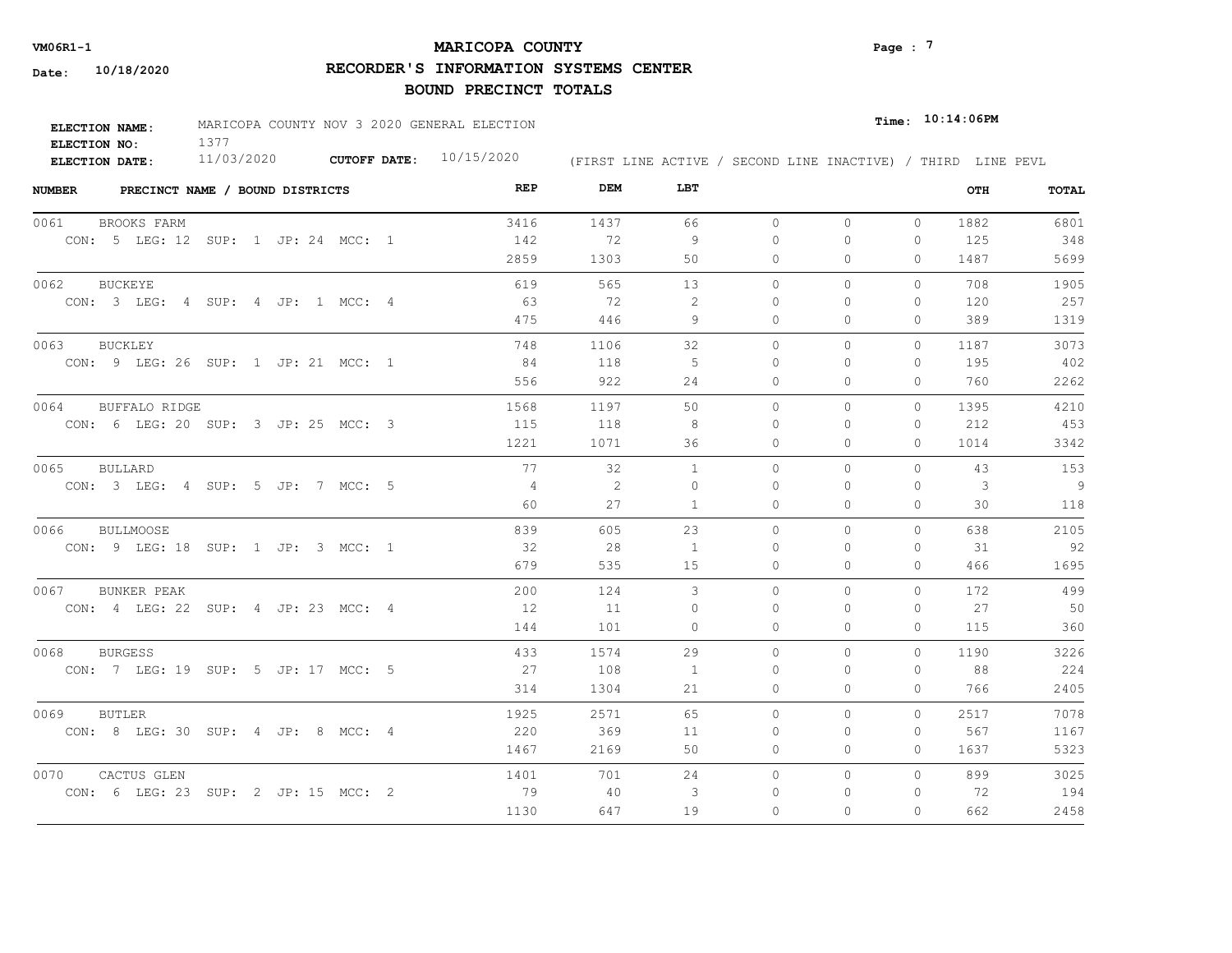## **MARICOPA COUNTY** Page : <sup>8</sup>

**RECORDER'S INFORMATION SYSTEMS CENTER**

| <b>ELECTION NAME:</b> | MARICOPA COUNTY NOV 3 2020 GENERAL ELECTION |                           |                                                              | $_{\texttt{Time:}}$ 10:14:06PM |
|-----------------------|---------------------------------------------|---------------------------|--------------------------------------------------------------|--------------------------------|
| ELECTION NO:          |                                             |                           |                                                              |                                |
| <b>ELECTION DATE:</b> | 11/03/2020                                  | CUTOFF DATE: $10/15/2020$ | (FIRST LINE ACTIVE / SECOND LINE INACTIVE) / THIRD LINE PEVL |                                |

| <b>NUMBER</b> |                                     | PRECINCT NAME / BOUND DISTRICTS |  |  | REP  | DEM  | LBT            |          |          |              | OTH  | <b>TOTAL</b> |
|---------------|-------------------------------------|---------------------------------|--|--|------|------|----------------|----------|----------|--------------|------|--------------|
| 0071          | CAIRO                               |                                 |  |  | 684  | 1356 | 26             | $\circ$  | $\circ$  | $\circ$      | 814  | 2880         |
|               | CON: 9 LEG: 26 SUP: 1 JP: 19 MCC: 1 |                                 |  |  | 71   | 136  | 7              | $\Omega$ | $\Omega$ | 0            | 158  | 372          |
|               |                                     |                                 |  |  | 511  | 1210 | 19             | 0        | 0        | $\Omega$     | 593  | 2333         |
| 0072          | CALAVAR                             |                                 |  |  | 673  | 494  | 13             | $\circ$  | 0        | 0            | 512  | 1692         |
|               | CON: 8 LEG: 20 SUP: 4 JP: 11 MCC: 4 |                                 |  |  | 64   | 67   | $\overline{1}$ | $\Omega$ | $\Omega$ | $\Omega$     | 98   | 230          |
|               |                                     |                                 |  |  | 511  | 440  | 8              | 0        | 0        | $\mathbf{0}$ | 343  | 1302         |
| 0073          | CALAVEROS                           |                                 |  |  | 589  | 564  | 13             | $\circ$  | 0        | 0            | 420  | 1586         |
|               | CON: 6 LEG: 28 SUP: 3 JP: 12 MCC: 3 |                                 |  |  | 28   | 25   | 1              | $\Omega$ | 0        | 0            | 23   | 77           |
|               |                                     |                                 |  |  | 499  | 525  | 12             | $\Omega$ | $\Omega$ | $\Omega$     | 329  | 1365         |
| 0074          | CALYPSO                             |                                 |  |  | 1341 | 735  | 24             | $\Omega$ | $\Omega$ | $\Omega$     | 966  | 3066         |
|               | CON: 5 LEG: 16 SUP: 2 JP: 24 MCC: 2 |                                 |  |  | 102  | 66   | 1              | $\Omega$ | $\Omega$ | $\mathbf{0}$ | 134  | 303          |
|               |                                     |                                 |  |  | 1136 | 671  | 19             | 0        | 0        | $\mathbf{0}$ | 726  | 2552         |
| 0075          | CAMBRIDGE                           |                                 |  |  | 98   | 425  | 8              | $\Omega$ | $\Omega$ | $\Omega$     | 333  | 864          |
|               | CON: 7 LEG: 24 SUP: 3 JP: 5 MCC: 3  |                                 |  |  | 24   | 74   | -1             | $\Omega$ | $\Omega$ | 0            | 51   | 150          |
|               |                                     |                                 |  |  | 71   | 344  | 8              | $\Omega$ | $\Omega$ | $\Omega$     | 216  | 639          |
| 0076          | CAMELOT                             |                                 |  |  | 2067 | 1584 | 28             | $\Omega$ | 0        | $\circ$      | 1552 | 5231         |
|               | CON: 9 LEG: 18 SUP: 1 JP: 19 MCC: 1 |                                 |  |  | 110  | 85   | $\overline{1}$ | $\Omega$ | $\Omega$ | $\Omega$     | 89   | 285          |
|               |                                     |                                 |  |  | 1734 | 1440 | 22             | $\Omega$ | $\Omega$ | $\Omega$     | 1235 | 4431         |
| 0077 CAMEO    |                                     |                                 |  |  | 1505 | 795  | $\overline{4}$ | $\Omega$ | $\Omega$ | $\Omega$     | 897  | 3201         |
|               | CON: 8 LEG: 21 SUP: 4 JP: 14 MCC: 4 |                                 |  |  | 70   | 44   | $\Omega$       | $\Omega$ | $\Omega$ | $\Omega$     | 58   | 172          |
|               |                                     |                                 |  |  | 1304 | 763  | 4              | $\Omega$ | $\Omega$ | $\Omega$     | 756  | 2827         |
| 0078          | CAMPBELL                            |                                 |  |  | 2120 | 754  | 29             | $\Omega$ | $\Omega$ | $\Omega$     | 1136 | 4039         |
|               | CON: 5 LEG: 12 SUP: 2 JP: 16 MCC: 2 |                                 |  |  | 88   | 31   | 1              | $\Omega$ | $\Omega$ | $\Omega$     | 72   | 192          |
|               |                                     |                                 |  |  | 1731 | 675  | 21             | 0        | 0        | $\mathbf{0}$ | 848  | 3275         |
| 0079          | CAMPBELL PARK                       |                                 |  |  | 619  | 771  | 21             | $\circ$  | $\Omega$ | $\Omega$     | 640  | 2051         |
|               | CON: 9 LEG: 18 SUP: 1 JP: 19 MCC: 1 |                                 |  |  | - 49 | 47   | 3              | 0        | 0        | $\mathbf{0}$ | 73   | 172          |
|               |                                     |                                 |  |  | 501  | 687  | 13             | 0        | 0        | $\Omega$     | 468  | 1669         |
| 0080          | CANDLELIGHT                         |                                 |  |  | 2806 | 890  | 52             | $\circ$  | 0        | $\Omega$     | 1208 | 4956         |
|               | CON: 5 LEG: 25 SUP: 2 JP: 10 MCC: 2 |                                 |  |  | 165  | 64   | -7             | $\Omega$ | $\Omega$ | 0            | 113  | 349          |
|               |                                     |                                 |  |  | 2266 | 775  | 36             | $\Omega$ | $\Omega$ | $\Omega$     | 906  | 3983         |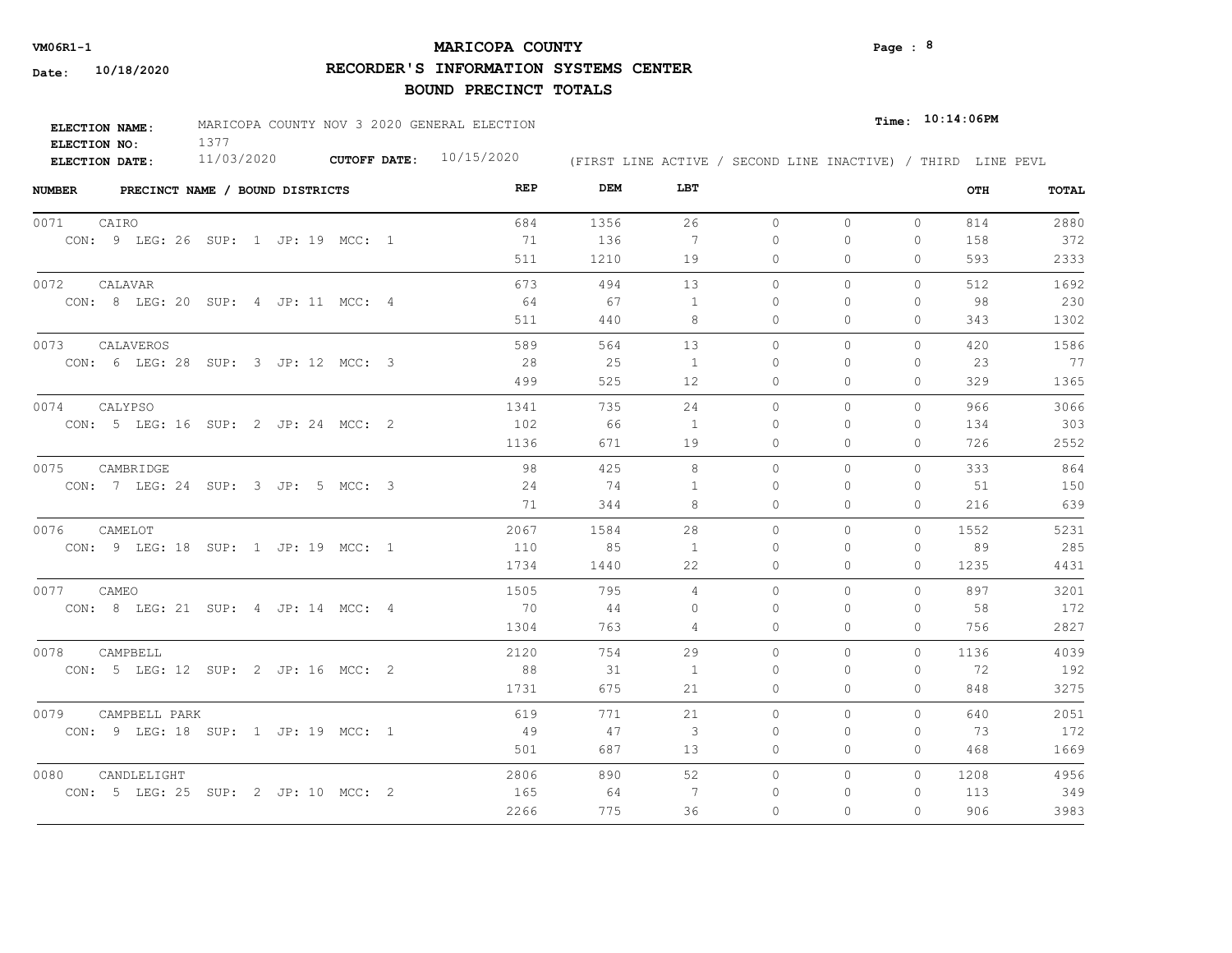## **MARICOPA COUNTY** Page : <sup>9</sup>

**RECORDER'S INFORMATION SYSTEMS CENTER**

| ELECTION NAME: | MARICOPA COUNTY NOV 3 2020 GENERAL ELECTION |                           |  | $_{Time:}$ 10:14:06PM                                        |
|----------------|---------------------------------------------|---------------------------|--|--------------------------------------------------------------|
| ELECTION NO:   |                                             |                           |  |                                                              |
| ELECTION DATE: | 11/03/2020                                  | CUTOFF DATE: $10/15/2020$ |  | (FIRST LINE ACTIVE / SECOND LINE INACTIVE) / THIRD LINE PEVL |

| <b>NUMBER</b> | PRECINCT NAME / BOUND DISTRICTS     |  |  | REP  | DEM          | LBT          |          |              |              | OTH  | TOTAL          |
|---------------|-------------------------------------|--|--|------|--------------|--------------|----------|--------------|--------------|------|----------------|
| 0081          | CANTERBURY                          |  |  | 1198 | 972          | 30           | $\circ$  | $\mathbf{0}$ | $\circ$      | 775  | 2975           |
|               | CON: 6 LEG: 20 SUP: 3 JP: 13 MCC: 3 |  |  | 46   | 39           | 2            | $\Omega$ | $\Omega$     | $\Omega$     | 48   | 135            |
|               |                                     |  |  | 1002 | 892          | 25           | $\Omega$ | $\Omega$     | $\circ$      | 602  | 2521           |
| 0082          | CANYON                              |  |  | 125  | 69           | 1            | $\Omega$ | $\Omega$     | $\Omega$     | 69   | 264            |
|               | CON: 4 LEG: 23 SUP: 2 JP: 25 MCC: 2 |  |  | 4    | $\mathbf{3}$ | $\Omega$     | $\Omega$ | $\Omega$     | $\Omega$     | 2    | $\overline{9}$ |
|               |                                     |  |  | 105  | 66           | $\mathbf{1}$ | $\circ$  | 0            | $\mathbf{0}$ | 56   | 228            |
| 0083          | CANYON RIM                          |  |  | 1756 | 859          | 60           | $\circ$  | 0            | $\circ$      | 1296 | 3971           |
|               | CON: 5 LEG: 16 SUP: 2 JP: 24 MCC: 2 |  |  | 74   | 40           | 2            | $\Omega$ | $\Omega$     | $\Omega$     | 91   | 207            |
|               |                                     |  |  | 1349 | 741          | 49           | 0        | 0            | $\mathbf{0}$ | 885  | 3024           |
| 0084          | CAPITOL SCHOOL                      |  |  | 427  | 1171         | 14           | $\Omega$ | $\Omega$     | $\Omega$     | 798  | 2410           |
|               | CON: 7 LEG: 30 SUP: 5 JP: 2 MCC: 5  |  |  | 48   | 156          | -8           | 0        | 0            | $\mathbf{0}$ | 206  | 418            |
|               |                                     |  |  | 325  | 1011         | 10           | 0        | 0            | $\mathbf{0}$ | 519  | 1865           |
| 0085          | CARDINAL                            |  |  | 1253 | 1231         | 27           | $\circ$  | 0            | 0            | 908  | 3419           |
|               | CON: 9 LEG: 18 SUP: 1 JP: 19 MCC: 1 |  |  | 103  | 90           | -2           | $\Omega$ | $\Omega$     | $\Omega$     | 109  | 304            |
|               |                                     |  |  | 1088 | 1132         | 23           | $\Omega$ | $\Omega$     | $\Omega$     | 732  | 2975           |
| 0086          | CAREFREE                            |  |  | 1740 | 712          | 12           | $\Omega$ | $\Omega$     | $\Omega$     | 856  | 3320           |
|               | CON: 6 LEG: 1 SUP: 2 JP: 25 MCC: 2  |  |  | 80   | 31           | $\Omega$     | $\Omega$ | $\Omega$     | $\mathbf{0}$ | 65   | 176            |
|               |                                     |  |  | 1494 | 660          | 8            | 0        | 0            | $\mathbf{0}$ | 708  | 2870           |
| 0087          | CARL                                |  |  | 557  | 1801         | 21           | $\Omega$ | $\Omega$     | $\Omega$     | 1395 | 3774           |
|               | CON: 7 LEG: 29 SUP: 5 JP: 26 MCC: 5 |  |  | 51   | 159          | -5           | $\Omega$ | $\Omega$     | $\Omega$     | 201  | 416            |
|               |                                     |  |  | 399  | 1530         | 15           | $\Omega$ | $\Omega$     | $\Omega$     | 880  | 2824           |
| 0088          | CARLA VISTA                         |  |  | 717  | 1130         | 36           | $\Omega$ | $\Omega$     | $\Omega$     | 1104 | 2987           |
|               | CON: 9 LEG: 17 SUP: 1 JP: 3 MCC: 1  |  |  | 75   | 96           | 5            | $\Omega$ | $\Omega$     | 0            | 150  | 326            |
|               |                                     |  |  | 530  | 924          | 27           | $\circ$  | $\Omega$     | 0            | 718  | 2199           |
| 0089          | CAROL ANN                           |  |  | 1840 | 1237         | 54           | $\Omega$ | $\Omega$     | $\Omega$     | 1690 | 4821           |
|               | CON: 8 LEG: 20 SUP: 4 JP: 11 MCC: 4 |  |  | 163  | 131          | 4            | $\Omega$ | $\Omega$     | $\Omega$     | 232  | 530            |
|               |                                     |  |  | 1402 | 1062         | 37           | 0        | 0            | 0            | 1053 | 3554           |
| 0090          | CARON                               |  |  | 975  | 941          | 35           | $\circ$  | 0            | $\circ$      | 1022 | 2973           |
|               | CON: 8 LEG: 20 SUP: 4 JP: 8 MCC: 4  |  |  | 73   | 80           | $\Omega$     | 0        | 0            | $\mathbf{0}$ | 115  | 268            |
|               |                                     |  |  | 743  | 792          | 25           | $\Omega$ | $\Omega$     | $\Omega$     | 662  | 2222           |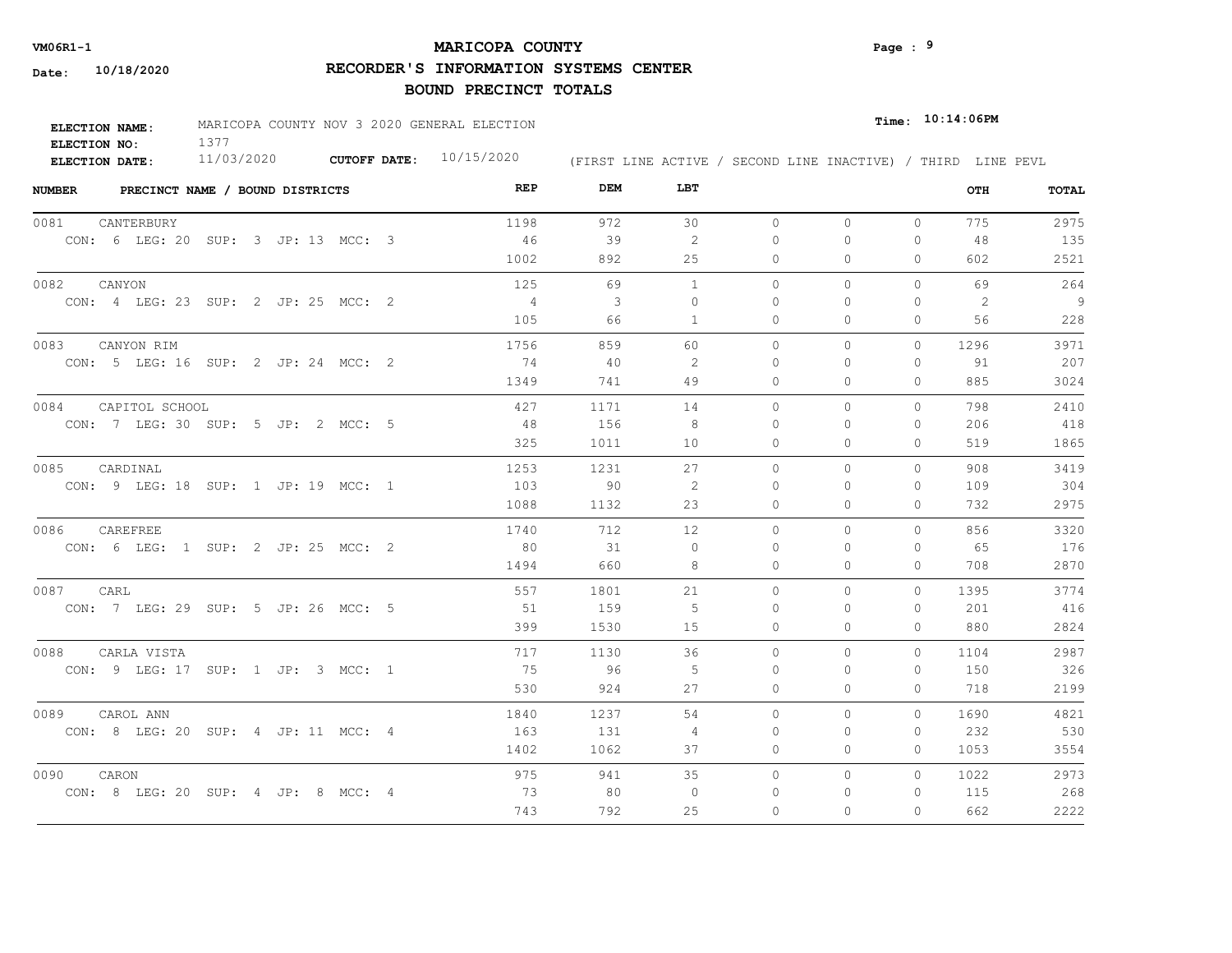## **MARICOPA COUNTY VM06R1-1 Page : 10**

**RECORDER'S INFORMATION SYSTEMS CENTER**

| ELECTION NAME: | MARICOPA COUNTY NOV 3 2020 GENERAL ELECTION |                           |  |  | $_{\texttt{Time:}}$ 10:14:06PM |                                                              |
|----------------|---------------------------------------------|---------------------------|--|--|--------------------------------|--------------------------------------------------------------|
| ELECTION NO:   |                                             |                           |  |  |                                |                                                              |
| ELECTION DATE: | 11/03/2020                                  | CUTOFF DATE: $10/15/2020$ |  |  |                                | (FIRST LINE ACTIVE / SECOND LINE INACTIVE) / THIRD LINE PEVL |

| <b>NUMBER</b><br>PRECINCT NAME / BOUND DISTRICTS | REP  | DEM  | LBT            |          |              |              | OTH  | <b>TOTAL</b> |
|--------------------------------------------------|------|------|----------------|----------|--------------|--------------|------|--------------|
| 0091<br>CARRIAGE LANE                            | 1018 | 1158 | 53             | $\circ$  | $\Omega$     | $\circ$      | 1145 | 3374         |
| CON: 9 LEG: 18 SUP: 1 JP: 16 MCC: 1              | 61   | 103  | $\overline{4}$ | $\Omega$ | $\circ$      | $\mathbf{0}$ | 129  | 297          |
|                                                  | 757  | 1028 | 36             | 0        | $\mathbf{0}$ | 0            | 769  | 2590         |
| 0092<br>CARVER                                   | 803  | 1690 | 29             | $\Omega$ | $\Omega$     | $\Omega$     | 1197 | 3719         |
| CON: 7 LEG: 27 SUP: 5 JP: 17 MCC: 5              | 43   | 96   | 1              | 0        | 0            | 0            | 117  | 257          |
|                                                  | 669  | 1470 | 20             | 0        | $\Omega$     | $\Omega$     | 854  | 3013         |
| 0093<br>CASHION                                  | 931  | 3177 | 55             | $\circ$  | $\circ$      | 0            | 2552 | 6715         |
| CON: 3 LEG: 19 SUP: 5 JP: 20 MCC: 5              | 107  | 284  | 11             | 0        | $\Omega$     | $\Omega$     | 366  | 768          |
|                                                  | 690  | 2677 | 42             | 0        | $\mathbf{0}$ | 0            | 1741 | 5150         |
| 0094<br>CATAMARAN                                | 1469 | 671  | 39             | $\Omega$ | $\Omega$     | $\Omega$     | 824  | 3003         |
| CON: 5 LEG: 12 SUP: 2 JP: 16 MCC: 2              | 107  | 47   | 4              | 0        | 0            | 0            | 126  | 284          |
|                                                  | 1169 | 587  | 29             | 0        | $\Omega$     | 0            | 610  | 2395         |
| 0095<br>CAVE BUTTES                              | 2073 | 1379 | 49             | $\Omega$ | $\Omega$     | $\Omega$     | 1662 | 5163         |
| CON: 6 LEG: 15 SUP: 3 JP: 25 MCC: 3              | 146  | 88   | -2             | $\Omega$ | $\Box$       | $\Omega$     | 168  | 404          |
|                                                  | 1678 | 1271 | 35             | $\Omega$ | $\Omega$     | 0            | 1286 | 4270         |
| 0096<br>CAVE CREEK                               | 1905 | 787  | 24             | 0        | $\circ$      | $\Omega$     | 1069 | 3785         |
| CON: 6 LEG: 1 SUP: 2 JP: 25 MCC: 2               | 61   | 28   | 2              | $\Omega$ | $\Omega$     | $\Omega$     | 66   | 157          |
|                                                  | 1565 | 716  | 15             | $\circ$  | $\mathbf{0}$ | 0            | 799  | 3095         |
| 0097<br>CELAYA                                   | 780  | 1532 | 60             | $\Omega$ | $\Omega$     | $\Omega$     | 1416 | 3788         |
| CON: 9 LEG: 18 SUP: 1 JP: 19 MCC: 1              | 130  | 319  | -9             | $\Omega$ | $\Omega$     | $\Omega$     | 397  | 855          |
|                                                  | 552  | 1259 | 39             | $\Omega$ | $\Omega$     | $\Omega$     | 963  | 2813         |
| 0098<br>CENTENNIAL                               | 713  | 702  | 36             | $\Omega$ | $\Omega$     | $\Omega$     | 811  | 2262         |
| CON: 9 LEG: 26 SUP: 2 JP: 10 MCC: 2              | 92   | 100  | -6             | $\Omega$ | $\Omega$     | 0            | 173  | 371          |
|                                                  | 536  | 570  | 27             | $\Omega$ | $\Omega$     | $\Omega$     | 504  | 1637         |
| 0099<br>CENTRAL HIGH                             | 558  | 1671 | 53             | $\Omega$ | $\Omega$     | $\Omega$     | 1176 | 3458         |
| CON: 9 LEG: 24 SUP: 3 JP: 2 MCC: 3               | 83   | 266  | 9              | $\Omega$ | $\Omega$     | $\Omega$     | 278  | 636          |
|                                                  | 437  | 1423 | 44             | $\circ$  | $\circ$      | 0            | 805  | 2709         |
| 0100<br>CHALLENGER                               | 541  | 1315 | 29             | $\circ$  | $\circ$      | $\mathbf{0}$ | 1312 | 3197         |
| CON: 7 LEG: 29 SUP: 5 JP: 8 MCC: 5               | 70   | 222  | 7              | 0        | 0            | 0            | 261  | 560          |
|                                                  | 385  | 1046 | 20             | $\Omega$ | $\Omega$     | 0            | 753  | 2204         |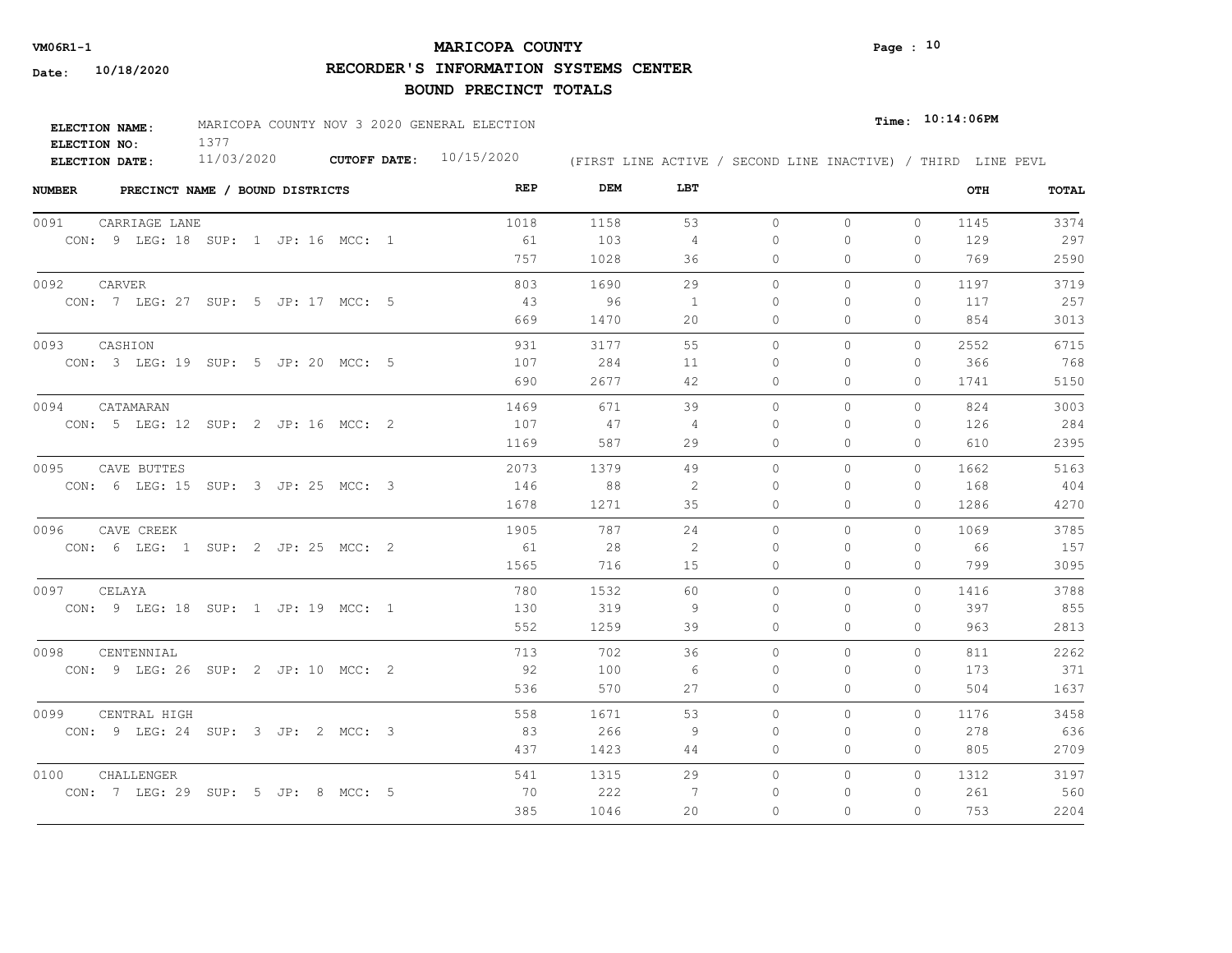## **MARICOPA COUNTY VM06R1-1 Page : 11**

**RECORDER'S INFORMATION SYSTEMS CENTER**

| <b>ELECTION NAME:</b> | MARICOPA COUNTY NOV 3 2020 GENERAL ELECTION |                           |                                                              | $Time:$ $10:14:06$ PM |
|-----------------------|---------------------------------------------|---------------------------|--------------------------------------------------------------|-----------------------|
| ELECTION NO:          |                                             |                           |                                                              |                       |
| ELECTION DATE:        | 11/03/2020                                  | CUTOFF DATE: $10/15/2020$ | (FIRST LINE ACTIVE / SECOND LINE INACTIVE) / THIRD LINE PEVL |                       |

| <b>NUMBER</b><br>PRECINCT NAME / BOUND DISTRICTS | REP  | DEM  | LBT            |          |          |              | OTH  | TOTAL |
|--------------------------------------------------|------|------|----------------|----------|----------|--------------|------|-------|
| 0101<br>CHANDLER HEIGHTS                         | 2498 | 1321 | 28             | $\circ$  | $\circ$  | $\circ$      | 1500 | 5347  |
| CON: 5 LEG: 17 SUP: 1 JP: 24 MCC: 1              | 108  | 38   | 1              | $\Omega$ | 0        | 0            | 96   | 243   |
|                                                  | 2129 | 1214 | 21             | 0        | 0        | $\Omega$     | 1198 | 4562  |
| 0102<br>CHAVEZ                                   | 165  | 920  | 10             | $\circ$  | $\circ$  | 0            | 620  | 1715  |
| CON: 7 LEG: 27 SUP: 5 JP: 17 MCC: 5              | 24   | 149  | 3              | $\Omega$ | $\Omega$ | $\mathbf{0}$ | 138  | 314   |
|                                                  | 108  | 740  | 5              | 0        | 0        | $\mathbf{0}$ | 380  | 1233  |
| CHEATHAM<br>0103                                 | 893  | 2942 | 53             | $\circ$  | 0        | $\mathbf{0}$ | 2005 | 5893  |
| CON: 7 LEG: 27 SUP: 5 JP: 17 MCC: 5              | 99   | 344  | -2             | $\Omega$ | 0        | 0            | 345  | 790   |
|                                                  | 699  | 2515 | 43             | 0        | $\Omega$ | $\Omega$     | 1373 | 4630  |
| 0104<br>CHENEY                                   | 1847 | 675  | 20             | $\Omega$ | $\Omega$ | $\Omega$     | 913  | 3455  |
| CON: 6 LEG: 28 SUP: 3 JP: 15 MCC: 3              | 88   | 59   | 2              | $\Omega$ | $\Omega$ | $\mathbf{0}$ | 66   | 215   |
|                                                  | 1556 | 586  | 20             | 0        | 0        | $\mathbf{0}$ | 727  | 2889  |
| 0105<br>CHILTON                                  | 624  | 739  | 27             | $\Omega$ | $\Omega$ | $\Omega$     | 727  | 2117  |
| CON: 9 LEG: 18 SUP: 1 JP: 3 MCC: 1               | - 40 | 45   | $\overline{1}$ | $\Omega$ | $\Omega$ | 0            | 62   | 148   |
|                                                  | 452  | 609  | 14             | $\Omega$ | $\Omega$ | $\Omega$     | 469  | 1544  |
| 0106<br>CHOLLA                                   | 1148 | 1463 | 45             | $\circ$  | 0        | $\circ$      | 1584 | 4240  |
| CON: 6 LEG: 20 SUP: 3 JP: 8 MCC: 3               | 102  | 164  | 10             | $\Omega$ | $\Omega$ | $\Omega$     | 244  | 520   |
|                                                  | 846  | 1200 | 31             | $\Omega$ | $\Omega$ | $\Omega$     | 908  | 2985  |
| 0107<br>CHRISTY                                  | 684  | 588  | 23             | $\Omega$ | $\Omega$ | $\Omega$     | 640  | 1935  |
| CON: 8 LEG: 20 SUP: 4 JP: 11 MCC: 4              | -44  | -44  | 2              | $\Omega$ | $\Omega$ | $\Omega$     | 63   | 153   |
|                                                  | 512  | 508  | 14             | $\Omega$ | $\Omega$ | $\Omega$     | 389  | 1423  |
| 0108<br>CIELO                                    | 1541 | 997  | 15             | $\Omega$ | $\Omega$ | $\Omega$     | 1030 | 3583  |
| CON: 6 LEG: 23 SUP: 2 JP: 15 MCC: 2              | 130  | 103  | -5             | $\Omega$ | $\Omega$ | $\Omega$     | 166  | 404   |
|                                                  | 1298 | 901  | 11             | 0        | 0        | $\mathbf{0}$ | 802  | 3012  |
| 0109<br>CIELO GRANDE                             | 1103 | 837  | 45             | $\Omega$ | $\Omega$ | $\circ$      | 993  | 2978  |
| CON: 6 LEG: 15 SUP: 3 JP: 25 MCC: 3              | 132  | 120  | 11             | 0        | 0        | $\mathbf{0}$ | 247  | 510   |
|                                                  | 868  | 735  | 37             | 0        | 0        | $\mathbf{0}$ | 742  | 2382  |
| 0110<br>CITRUS                                   | 730  | 1118 | 31             | $\circ$  | 0        | $\circ$      | 827  | 2706  |
| CON: 9 LEG: 28 SUP: 3 JP: 6 MCC: 3               | 87   | 87   | 6              | $\Omega$ | 0        | 0            | 153  | 333   |
|                                                  | 585  | 1005 | 24             | $\Omega$ | $\Omega$ | $\Omega$     | 639  | 2253  |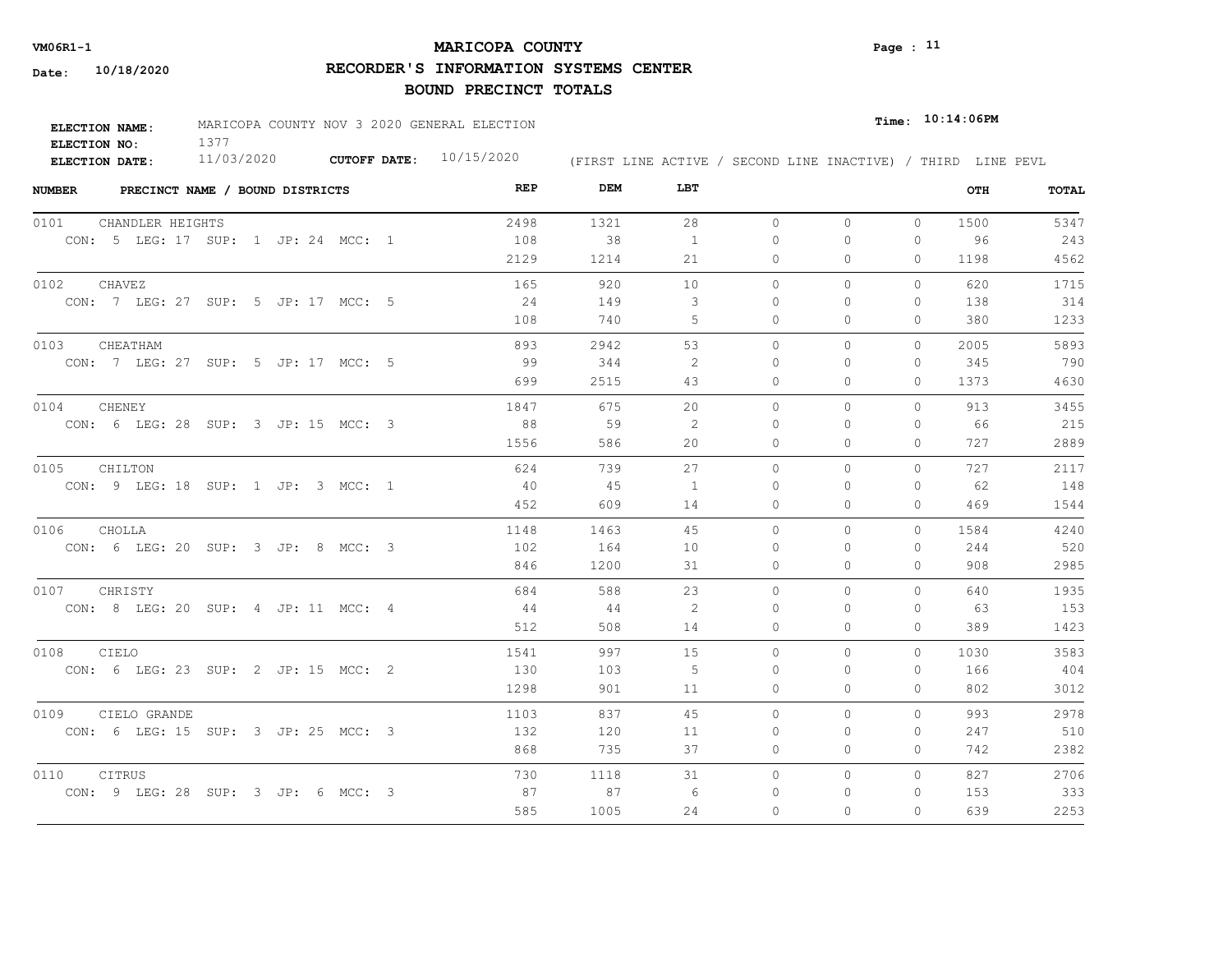## **MARICOPA COUNTY VM06R1-1 Page : 12**

**RECORDER'S INFORMATION SYSTEMS CENTER**

| ELECTION NAME: | MARICOPA COUNTY NOV 3 2020 GENERAL ELECTION |                           |                                                              | $_{Time:}$ 10:14:06PM |
|----------------|---------------------------------------------|---------------------------|--------------------------------------------------------------|-----------------------|
| ELECTION NO:   |                                             |                           |                                                              |                       |
| ELECTION DATE: | 11/03/2020                                  | CUTOFF DATE: $10/15/2020$ | (FIRST LINE ACTIVE / SECOND LINE INACTIVE) / THIRD LINE PEVL |                       |

| <b>NUMBER</b><br>PRECINCT NAME / BOUND DISTRICTS | REP  | DEM            | LBT            |              |              |          | OTH  | TOTAL |
|--------------------------------------------------|------|----------------|----------------|--------------|--------------|----------|------|-------|
| 0111<br>CITRUS GARDENS                           | 1407 | 1169           | 32             | $\circ$      | $\circ$      | $\circ$  | 1352 | 3960  |
| CON: 5 LEG: 25 SUP: 2 JP: 4 MCC: 2               | 147  | 198            | - 5            | 0            | $\Omega$     | 0        | 276  | 626   |
|                                                  | 1127 | 1005           | 22             | 0            | $\mathbf{0}$ | 0        | 870  | 3024  |
| 0112<br>CITRUS GROVES                            | 1934 | 1318           | 36             | $\circ$      | $\circ$      | $\Omega$ | 1525 | 4813  |
| CON: 5 LEG: 25 SUP: 2 JP: 4 MCC: 2               | 230  | 127            | -7             | $\mathbf{0}$ | 0            | 0        | 300  | 664   |
|                                                  | 1607 | 1182           | 30             | $\mathbf{0}$ | $\mathbf{0}$ | 0        | 1055 | 3874  |
| 0113<br>CLAY MINE                                | 352  | 126            | 9              | $\circ$      | $\circ$      | $\Omega$ | 186  | 673   |
| CON: 6 LEG: 1 SUP: 2 JP: 25 MCC: 2               | - 9  | $\overline{4}$ | $\Omega$       | 0            | ∩            | 0        | 13   | 26    |
|                                                  | 290  | 109            | 9              | $\Omega$     | $\Omega$     | $\Omega$ | 143  | 551   |
| 0114<br>CLEARVIEW                                | 1470 | 1051           | 38             | $\Omega$     | $\Omega$     | $\Omega$ | 1069 | 3628  |
| CON: 6 LEG: 15 SUP: 3 JP: 15 MCC: 3              | 118  | 71             | $\overline{1}$ | $\Omega$     | $\Omega$     | 0        | 158  | 348   |
|                                                  | 1217 | 958            | 33             | $\circ$      | $\Omega$     | 0        | 813  | 3021  |
| 0115<br>CLEARWATER                               | 630  | 322            | 7              | $\circ$      | $\Omega$     | $\Omega$ | 335  | 1294  |
| CON: 6 LEG: 28 SUP: 3 JP: 12 MCC: 3              | 24   | 18             | $\Omega$       | $\Omega$     | ∩            | $\Omega$ | 32   | 74    |
|                                                  | 545  | 287            | 5              | $\circ$      | $\circ$      | 0        | 273  | 1110  |
| 0116<br>CLIFFVIEW                                | 418  | 566            | 15             | $\Omega$     | $\Omega$     | $\Omega$ | 367  | 1366  |
| CON: 9 LEG: 28 SUP: 3 JP: 12 MCC: 3              | 32   | 41             | $\overline{0}$ | $\Omega$     | $\Omega$     | 0        | -49  | 122   |
|                                                  | 370  | 527            | 13             | $\circ$      | $\circ$      | 0        | 305  | 1215  |
| 0117 CLOUD                                       | 1848 | 993            | 36             | $\Omega$     | $\Omega$     | $\Omega$ | 1253 | 4130  |
| CON: 5 LEG: 17 SUP: 1 JP: 3 MCC: 1               | 87   | 39             | $\overline{1}$ | $\Omega$     | $\Omega$     | 0        | 75   | 202   |
|                                                  | 1472 | 874            | 28             | $\Omega$     | $\Omega$     | $\Omega$ | 921  | 3295  |
| 0118<br><b>CLOVER</b>                            | 425  | 516            | 17             | $\circ$      | $\circ$      | $\Omega$ | 527  | 1485  |
| CON: 9 LEG: 25 SUP: 2 JP: 10 MCC: 2              | 40   | 59             | 2              | $\Omega$     | $\Omega$     | $\Omega$ | 95   | 196   |
|                                                  | 323  | 403            | 13             | $\mathbf{0}$ | $\circ$      | 0        | 317  | 1056  |
| 0119<br>CLUB WEST                                | 2085 | 1714           | 59             | $\Omega$     | $\Omega$     | $\Omega$ | 1887 | 5745  |
| CON: 9 LEG: 18 SUP: 1 JP: 19 MCC: 1              | 152  | 96             | -2             | $\Omega$     | $\Omega$     | 0        | 138  | 388   |
|                                                  | 1700 | 1514           | 48             | $\circ$      | $\mathbf{0}$ | 0        | 1468 | 4730  |
| 0120<br>COCOPAH                                  | 949  | 540            | 22             | $\circ$      | $\circ$      | 0        | 579  | 2090  |
| CON: 6 LEG: 23 SUP: 3 JP: 15 MCC: 3              | 81   | 88             | 2              | 0            | 0            | 0        | 117  | 288   |
|                                                  | 750  | 460            | 17             | $\Omega$     | $\Omega$     | $\Omega$ | 420  | 1647  |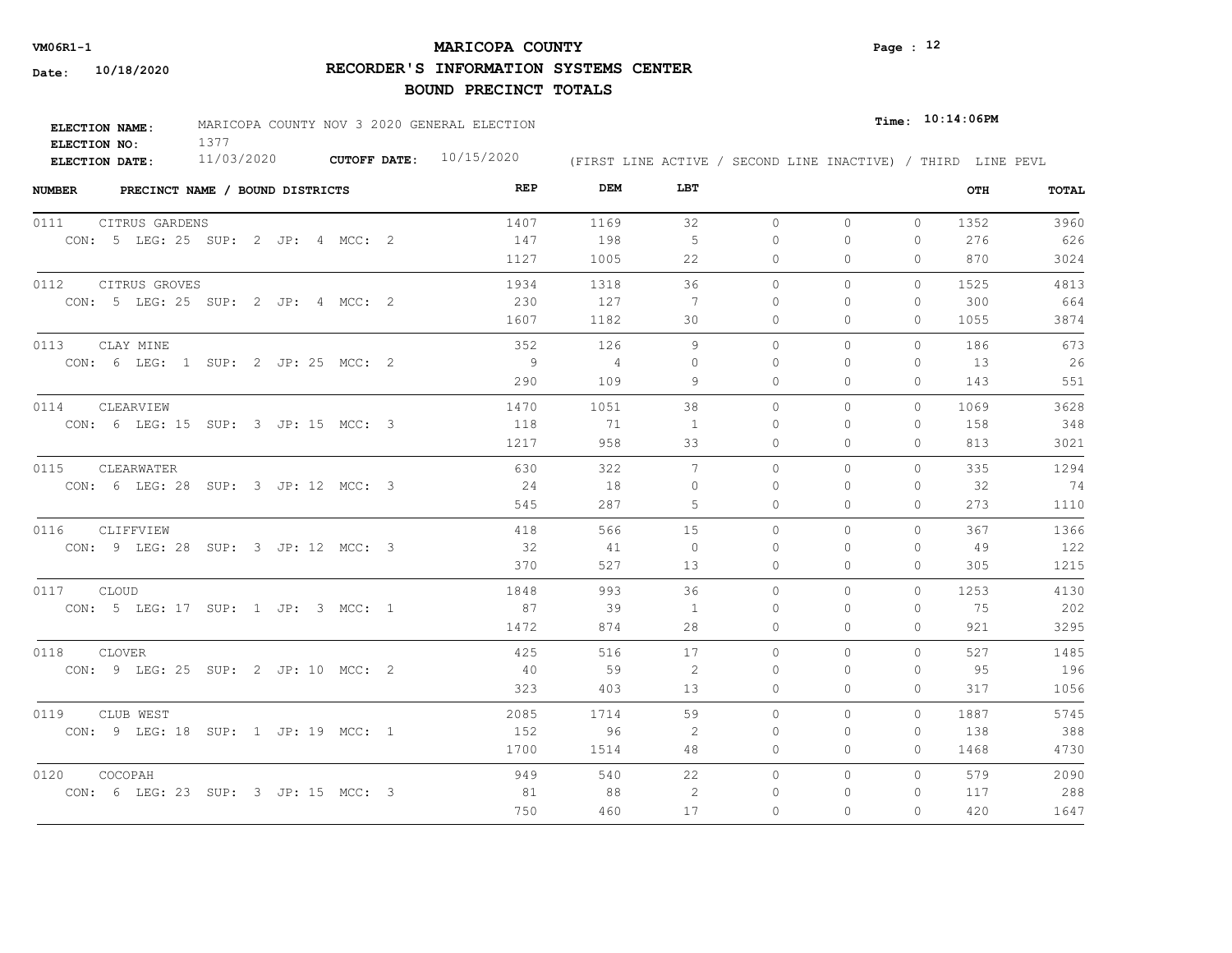## **MARICOPA COUNTY VM06R1-1 Page : 13**

**RECORDER'S INFORMATION SYSTEMS CENTER**

| <b>ELECTION NAME:</b> | MARICOPA COUNTY NOV 3 2020 GENERAL ELECTION |                     |            |  |  |  | $_{Time:}$ 10:14:06PM |                                                              |
|-----------------------|---------------------------------------------|---------------------|------------|--|--|--|-----------------------|--------------------------------------------------------------|
| ELECTION NO:          |                                             |                     |            |  |  |  |                       |                                                              |
| ELECTION DATE:        | 11/03/2020                                  | <b>CUTOFF DATE:</b> | 10/15/2020 |  |  |  |                       | (FIRST LINE ACTIVE / SECOND LINE INACTIVE) / THIRD LINE PEVL |

| <b>NUMBER</b> | PRECINCT NAME / BOUND DISTRICTS     |  |  |  | REP  | DEM  | LBT            |           |              |              | OTH  | TOTAL |
|---------------|-------------------------------------|--|--|--|------|------|----------------|-----------|--------------|--------------|------|-------|
| 0121          | COLDWATER RIDGE                     |  |  |  | 772  | 1796 | 28             | $\circ$   | $\circ$      | $\circ$      | 1497 | 4093  |
|               | CON: 3 LEG: 19 SUP: 5 JP: 20 MCC: 5 |  |  |  | 61   | 122  | 6              | 0         | 0            | 0            | 179  | 368   |
|               |                                     |  |  |  | 533  | 1494 | 17             | 0         | 0            | $\Omega$     | 962  | 3006  |
| 0122          | COLONIA                             |  |  |  | 2234 | 1937 | 63             | $\circ$   | 0            | $\mathbf{0}$ | 1937 | 6171  |
|               | CON: 5 LEG: 17 SUP: 1 JP: 3 MCC: 1  |  |  |  | 180  | 142  | -5             | $\Omega$  | $\Omega$     | $\mathbf{0}$ | 242  | 569   |
|               |                                     |  |  |  | 1788 | 1716 | 47             | 0         | 0            | $\Omega$     | 1410 | 4961  |
| 0123          | COLONNADE                           |  |  |  | 888  | 1493 | 37             | $\circ$   | $\mathbf{0}$ | $\mathbf{0}$ | 1074 | 3492  |
|               | CON: 9 LEG: 24 SUP: 3 JP: 6 MCC: 3  |  |  |  | 126  | 168  | 3              | $\Omega$  | $\Omega$     | $\Omega$     | 215  | 512   |
|               |                                     |  |  |  | 713  | 1336 | 28             | $\Omega$  | $\Omega$     | $\Omega$     | 827  | 2904  |
| 0124          | COLTER                              |  |  |  | 375  | 832  | 23             | $\Omega$  | $\Omega$     | $\Omega$     | 665  | 1895  |
|               | CON: 7 LEG: 29 SUP: 5 JP: 8 MCC: 5  |  |  |  | 16   | 42   | $\overline{1}$ | $\Omega$  | $\Omega$     | $\Omega$     | 54   | 113   |
|               |                                     |  |  |  | 269  | 704  | 16             | 0         | 0            | $\mathbf{0}$ | 410  | 1399  |
| 0125          | COMET                               |  |  |  | 1468 | 1109 | 37             | $\circ$   | $\Omega$     | 0            | 1260 | 3874  |
|               | CON: 8 LEG: 21 SUP: 4 JP: 8 MCC: 4  |  |  |  | 88   | 73   | -2             | $\bigcap$ | $\Omega$     | $\Omega$     | 143  | 306   |
|               |                                     |  |  |  | 1122 | 941  | 25             | 0         | 0            | $\mathbf{0}$ | 820  | 2908  |
| 0126          | COMMONWEALTH                        |  |  |  | 529  | 952  | 26             | $\Omega$  | $\Omega$     | $\Omega$     | 1018 | 2525  |
|               | CON: 9 LEG: 17 SUP: 1 JP: 3 MCC: 1  |  |  |  | 71   | 135  | - 6            | $\Omega$  | $\Omega$     | $\Omega$     | 218  | 430   |
|               |                                     |  |  |  | 369  | 780  | 12             | $\circ$   | $\Omega$     | $\circ$      | 661  | 1822  |
| 0127          | COMPADRE                            |  |  |  | 2306 | 1749 | 68             | $\Omega$  | $\Omega$     | $\Omega$     | 1864 | 5987  |
|               | CON: 5 LEG: 17 SUP: 1 JP: 3 MCC: 1  |  |  |  | 181  | 127  | -9             | $\Omega$  | $\Omega$     | $\Omega$     | 214  | 531   |
|               |                                     |  |  |  | 1849 | 1536 | 53             | $\circ$   | 0            | $\mathbf{0}$ | 1365 | 4803  |
| 0128          | COMSTOCK                            |  |  |  | 720  | 601  | 16             | $\circ$   | $\Omega$     | $\Omega$     | 589  | 1926  |
|               | CON: 9 LEG: 17 SUP: 1 JP: 16 MCC: 1 |  |  |  | 48   | 32   | 3              | 0         | 0            | $\mathbf{0}$ | 79   | 162   |
|               |                                     |  |  |  | 564  | 543  | 15             | 0         | 0            | $\mathbf{0}$ | 453  | 1575  |
| 0129          | CONCORD                             |  |  |  | 689  | 642  | 18             | $\circ$   | $\circ$      | 0            | 638  | 1987  |
|               | CON: 5 LEG: 17 SUP: 1 JP: 3 MCC: 1  |  |  |  | 58   | 41   | 4              | 0         | 0            | 0            | 87   | 190   |
|               |                                     |  |  |  | 495  | 570  | 12             | 0         | 0            | $\mathbf{0}$ | 472  | 1549  |
| 0130          | CONQUISTADOR                        |  |  |  | 696  | 324  | 5              | $\circ$   | 0            | $\Omega$     | 420  | 1445  |
|               | CON: 8 LEG: 22 SUP: 4 JP: 23 MCC: 4 |  |  |  | 28   | 25   | $\Omega$       | 0         | 0            | 0            | 32   | 85    |
|               |                                     |  |  |  | 609  | 308  | 3              | $\Omega$  | $\Omega$     | $\Omega$     | 337  | 1257  |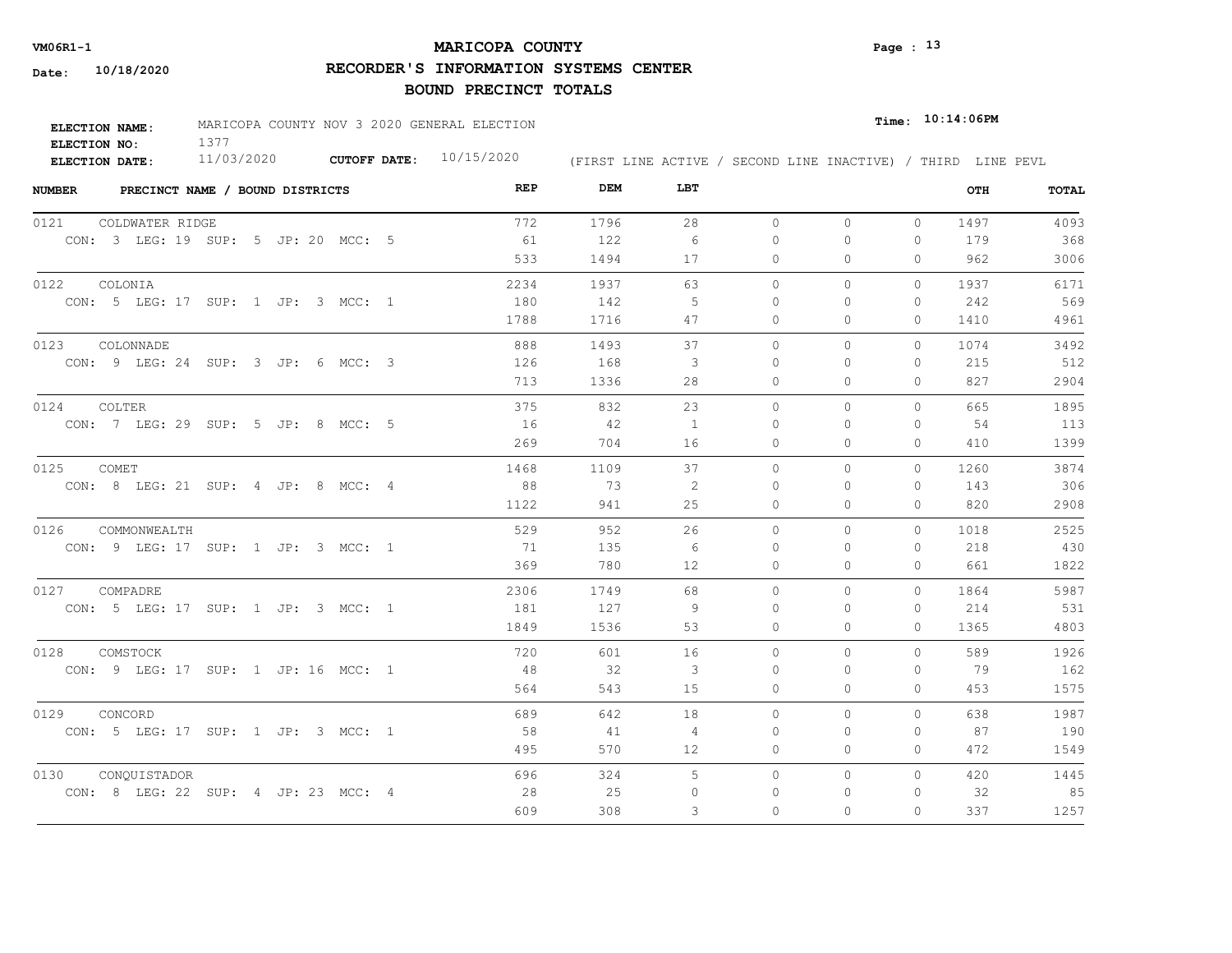## **MARICOPA COUNTY VM06R1-1 Page : 14**

**RECORDER'S INFORMATION SYSTEMS CENTER**

| <b>ELECTION NAME:</b> | MARICOPA COUNTY NOV 3 2020 GENERAL ELECTION |                     |            |                                                              | $_{Time:}$ 10:14:06PM |
|-----------------------|---------------------------------------------|---------------------|------------|--------------------------------------------------------------|-----------------------|
| ELECTION NO:          |                                             |                     |            |                                                              |                       |
| <b>ELECTION DATE:</b> | 11/03/2020                                  | <b>CUTOFF DATE:</b> | 10/15/2020 | (FIRST LINE ACTIVE / SECOND LINE INACTIVE) / THIRD LINE PEVL |                       |

| <b>NUMBER</b> | PRECINCT NAME / BOUND DISTRICTS     |  |  |  | REP  | DEM  | LBT            |           |          |              | OTH  | <b>TOTAL</b> |
|---------------|-------------------------------------|--|--|--|------|------|----------------|-----------|----------|--------------|------|--------------|
| 0131          | CONTENTION MINE                     |  |  |  | 584  | 502  | 15             | $\circ$   | $\circ$  | $\mathbf{0}$ | 618  | 1719         |
|               | CON: 6 LEG: 28 SUP: 3 JP: 12 MCC: 3 |  |  |  | 53   | 38   | $\overline{4}$ | $\Omega$  | $\Omega$ | 0            | 92   | 187          |
|               |                                     |  |  |  | 463  | 438  | 13             | 0         | 0        | $\Omega$     | 420  | 1334         |
| 0132          | COPPER HILLS                        |  |  |  | 1271 | 789  | 26             | $\circ$   | 0        | 0            | 817  | 2903         |
|               | CON: 6 LEG: 28 SUP: 3 JP: 15 MCC: 3 |  |  |  | 95   | 59   | 3              | $\Omega$  | $\Omega$ | $\Omega$     | 87   | 244          |
|               |                                     |  |  |  | 1058 | 716  | 13             | 0         | 0        | $\mathbf{0}$ | 628  | 2415         |
| 0133          | COPPERWOOD                          |  |  |  | 642  | 626  | 18             | $\circ$   | 0        | 0            | 602  | 1888         |
|               | CON: 8 LEG: 20 SUP: 4 JP: 11 MCC: 4 |  |  |  | 53   | 61   | -2             | $\Omega$  | 0        | 0            | 80   | 196          |
|               |                                     |  |  |  | 462  | 530  | 12             | 0         | $\Omega$ | $\Omega$     | 394  | 1398         |
| 0134          | CORA                                |  |  |  | 219  | 827  | 17             | $\Omega$  | $\Omega$ | $\Omega$     | 687  | 1750         |
|               | CON: 3 LEG: 19 SUP: 5 JP: 26 MCC: 5 |  |  |  | 21   | 78   | 1              | $\Omega$  | $\Omega$ | $\mathbf{0}$ | 88   | 188          |
|               |                                     |  |  |  | 149  | 696  | 12             | 0         | 0        | $\mathbf{0}$ | 414  | 1271         |
| 0135          | CORBELL                             |  |  |  | 1274 | 1565 | 39             | $\Omega$  | $\Omega$ | $\Omega$     | 1181 | 4059         |
|               | CON: 9 LEG: 18 SUP: 1 JP: 18 MCC: 1 |  |  |  | 88   | 110  | $\overline{1}$ | $\Omega$  | $\Omega$ | $\mathbf{0}$ | 128  | 327          |
|               |                                     |  |  |  | 1070 | 1415 | 27             | 0         | $\Omega$ | $\Omega$     | 942  | 3454         |
| 0136          | CORDES                              |  |  |  | 328  | 941  | 23             | $\circ$   | 0        | $\mathbf{0}$ | 704  | 1996         |
|               | CON: 3 LEG: 19 SUP: 5 JP: 20 MCC: 5 |  |  |  | 10   | 49   | 2              | $\bigcap$ | $\Omega$ | $\Omega$     | - 36 | 97           |
|               |                                     |  |  |  | 251  | 777  | 16             | $\Omega$  | $\Omega$ | $\Omega$     | 469  | 1513         |
|               | 0137 CORDONIZ                       |  |  |  | 716  | 1358 | 40             | $\Omega$  | $\Omega$ | $\Omega$     | 1250 | 3364         |
|               | CON: 3 LEG: 29 SUP: 4 JP: 26 MCC: 4 |  |  |  | 76   | 119  | $\overline{1}$ | $\Omega$  | $\Omega$ | $\Omega$     | 187  | 383          |
|               |                                     |  |  |  | 538  | 1121 | 28             | $\Omega$  | $\Omega$ | $\Omega$     | 784  | 2471         |
| 0138          | CORDOVA                             |  |  |  | 261  | 562  | 13             | $\Omega$  | $\Omega$ | $\Omega$     | 715  | 1551         |
|               | CON: 7 LEG: 30 SUP: 5 JP: 22 MCC: 5 |  |  |  | 217  | 217  | 3              | $\bigcap$ | $\Omega$ | $\Omega$     | 777  | 1214         |
|               |                                     |  |  |  | 172  | 443  | 6              | 0         | 0        | $\mathbf{0}$ | 353  | 974          |
| 0139          | CORONA                              |  |  |  | 543  | 638  | 27             | $\Omega$  | $\Omega$ | $\Omega$     | 553  | 1761         |
|               | CON: 9 LEG: 18 SUP: 1 JP: 3 MCC: 1  |  |  |  | - 49 | - 49 | -5             | $\Omega$  | 0        | $\mathbf{0}$ | 57   | 160          |
|               |                                     |  |  |  | 432  | 577  | 18             | 0         | 0        | $\mathbf{0}$ | 409  | 1436         |
| 0140          | CORONADO                            |  |  |  | 1203 | 1245 | 59             | $\circ$   | 0        | $\circ$      | 1263 | 3770         |
|               | CON: 9 LEG: 24 SUP: 2 JP: 6 MCC: 2  |  |  |  | 102  | 133  | -7             | $\Omega$  | $\Omega$ | 0            | 179  | 421          |
|               |                                     |  |  |  | 889  | 1095 | 49             | $\Omega$  | $\Omega$ | $\Omega$     | 824  | 2857         |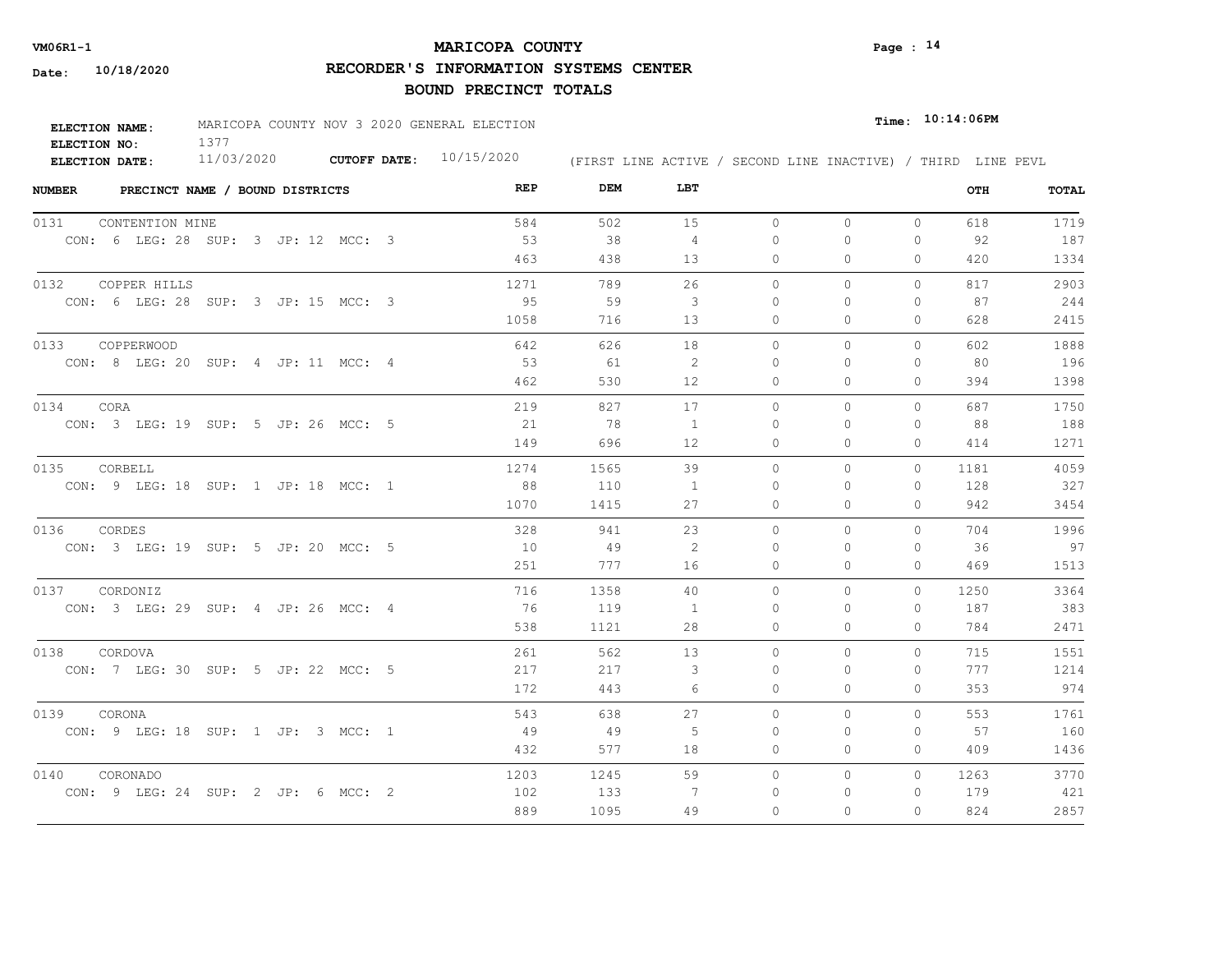## **MARICOPA COUNTY VM06R1-1 Page : 15**

**RECORDER'S INFORMATION SYSTEMS CENTER**

| ELECTION NAME: | MARICOPA COUNTY NOV 3 2020 GENERAL ELECTION |                           |  |  |                                                              | Time: 10:14:06PM |  |
|----------------|---------------------------------------------|---------------------------|--|--|--------------------------------------------------------------|------------------|--|
| ELECTION NO:   |                                             |                           |  |  |                                                              |                  |  |
| ELECTION DATE: | 11/03/2020                                  | CUTOFF DATE: $10/15/2020$ |  |  | (FIRST LINE ACTIVE / SECOND LINE INACTIVE) / THIRD LINE PEVL |                  |  |

| <b>NUMBER</b><br>PRECINCT NAME / BOUND DISTRICTS | <b>REP</b> | <b>DEM</b> | LBT            |          |          |              | OTH  | TOTAL |
|--------------------------------------------------|------------|------------|----------------|----------|----------|--------------|------|-------|
| 0141<br>CORRINE                                  | 1618       | 806        | 21             | $\circ$  | 0        | $\circ$      | 829  | 3274  |
| CON: 8 LEG: 21 SUP: 4 JP: 14 MCC: 4              | 73         | 52         | $\mathbf{1}$   | $\Omega$ | $\Omega$ | $\Omega$     | 70   | 196   |
|                                                  | 1285       | 702        | 16             | $\circ$  | 0        | 0            | 579  | 2582  |
| 0142<br>CORTEZ                                   | 407        | 740        | 18             | $\Omega$ | $\Omega$ | $\Omega$     | 808  | 1973  |
| CON: 6 LEG: 30 SUP: 3 JP: 8 MCC: 3               | 38         | 92         | $\Omega$       | $\Omega$ | $\Omega$ | $\mathbf{0}$ | 101  | 231   |
|                                                  | 288        | 576        | 9              | $\Omega$ | 0        | $\Omega$     | 424  | 1297  |
| 0143<br>COTTON LANE                              | 2238       | 1618       | 55             | $\circ$  | $\Omega$ | $\Omega$     | 1893 | 5804  |
| CON: 8 LEG: 13 SUP: 4 JP: 1 MCC: 4               | 143        | 100        | 5              | $\Omega$ | 0        | $\mathbf{0}$ | 201  | 449   |
|                                                  | 1780       | 1423       | 43             | $\Omega$ | $\Omega$ | $\Omega$     | 1353 | 4599  |
| 0144 COTTONWOOD COUNTRY CLUB                     | 2285       | 1112       | 8              | $\Omega$ | $\Omega$ | $\Omega$     | 1176 | 4581  |
| CON: 5 LEG: 17 SUP: 1 JP: 3 MCC: 1               | 92         | 59         | $\Omega$       | $\Omega$ | $\Omega$ | $\Omega$     | 60   | 211   |
|                                                  | 2037       | 1046       | 7              | $\circ$  | 0        | $\circ$      | 987  | 4077  |
| 0145<br>COUNTRY GABLES                           | 562        | 430        | 28             | $\Omega$ | $\Omega$ | $\Omega$     | 519  | 1539  |
| CON: 8 LEG: 20 SUP: 4 JP: 11 MCC: 4              | 51         | 46         | 4              | $\Omega$ | $\Omega$ | $\Omega$     | 64   | 165   |
|                                                  | 395        | 327        | 18             | $\Omega$ | $\Omega$ | $\Omega$     | 324  | 1064  |
| 0146 COUNTRY MEADOWS                             | 308        | 327        | 18             | $\circ$  | $\Omega$ | $\Omega$     | 345  | 998   |
| CON: 8 LEG: 29 SUP: 4 JP: 26 MCC: 4              | 34         | 32         | 1              | 0        | 0        | 0            | 56   | 123   |
|                                                  | 226        | 277        | 14             | 0        | 0        | $\mathbf{0}$ | 211  | 728   |
| 0147 COVINA                                      | 1646       | 739        | 33             | $\circ$  | $\Omega$ | $\Omega$     | 935  | 3353  |
| CON: 5 LEG: 25 SUP: 2 JP: 4 MCC: 2               | 100        | 40         | $\overline{4}$ | $\Omega$ | $\Omega$ | $\Omega$     | 90   | 234   |
|                                                  | 1276       | 631        | 25             | 0        | 0        | $\mathbf{0}$ | 617  | 2549  |
| 0148<br>COYOTE BASIN                             | 1141       | 828        | 34             | $\circ$  | $\Omega$ | $\circ$      | 1071 | 3074  |
| CON: 6 LEG: 15 SUP: 3 JP: 25 MCC: 3              | 97         | 62         | 1              | 0        | $\Omega$ | $\mathbf{0}$ | 174  | 334   |
|                                                  | 917        | 716        | 31             | 0        | 0        | $\Omega$     | 766  | 2430  |
| 0149 COYOTE HILLS                                | 2315       | 800        | 46             | $\circ$  | 0        | $\mathbf{0}$ | 1230 | 4391  |
| CON: 8 LEG: 22 SUP: 4 JP: 14 MCC: 4              | 96         | 28         | -2             | 0        | 0        | $\mathbf{0}$ | 74   | 200   |
|                                                  | 1902       | 703        | 37             | $\circ$  | 0        | $\mathbf{0}$ | 879  | 3521  |
| 0150<br>COYOTE LAKES                             | 1140       | 608        | 26             | $\circ$  | 0        | $\circ$      | 837  | 2611  |
| CON: 8 LEG: 21 SUP: 4 JP: 23 MCC: 4              | 92         | 68         | -1             | 0        | $\Omega$ | $\Omega$     | 116  | 277   |
|                                                  | 921        | 533        | 17             | $\circ$  | $\Omega$ | $\Omega$     | 582  | 2053  |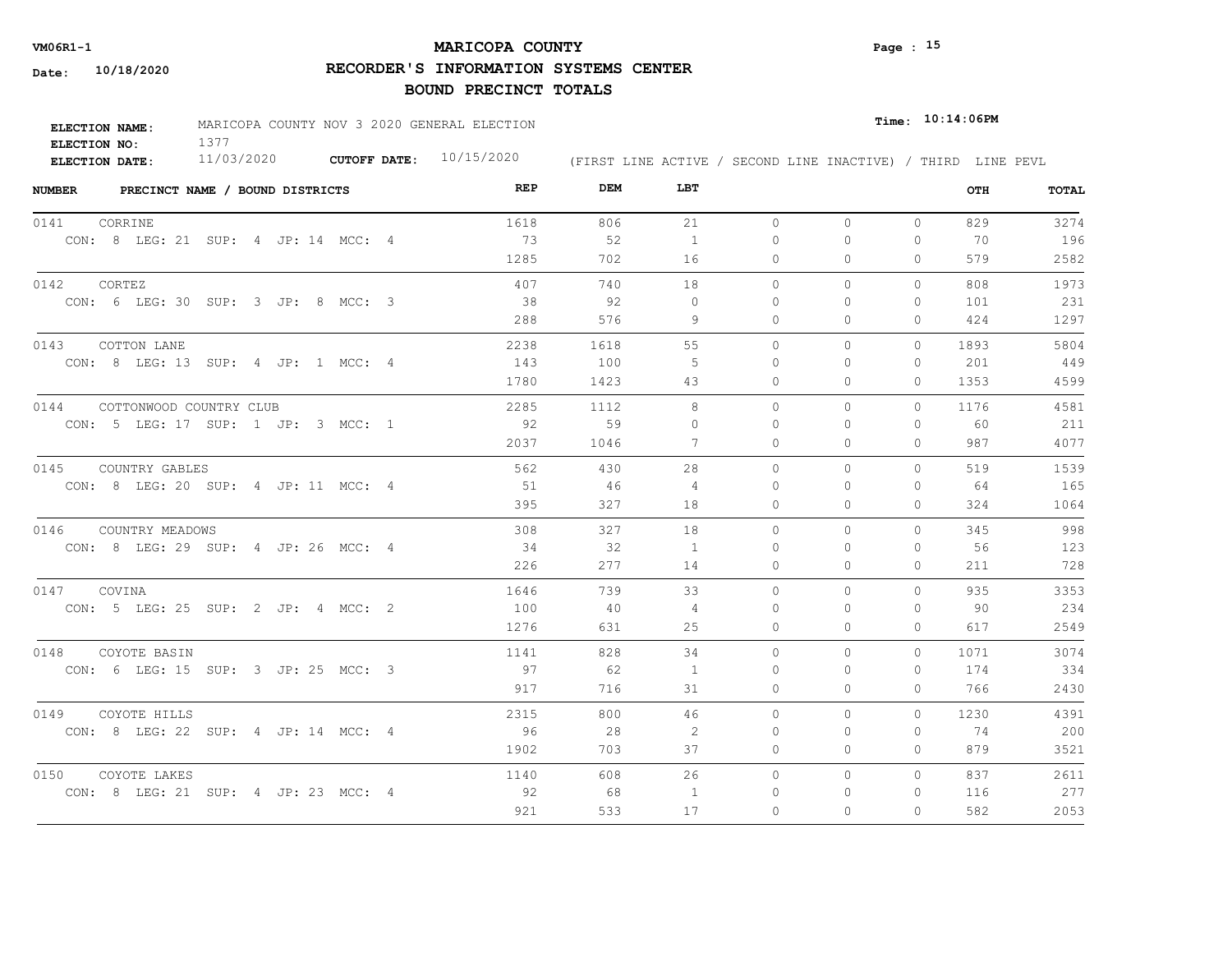## **MARICOPA COUNTY VM06R1-1 Page : 16**

**RECORDER'S INFORMATION SYSTEMS CENTER**

| <b>ELECTION NAME:</b> | MARICOPA COUNTY NOV 3 2020 GENERAL ELECTION |                           |                                                              |  | $_{Time:}$ 10:14:06PM |  |
|-----------------------|---------------------------------------------|---------------------------|--------------------------------------------------------------|--|-----------------------|--|
| ELECTION NO:          |                                             |                           |                                                              |  |                       |  |
| ELECTION DATE:        | 11/03/2020                                  | CUTOFF DATE: $10/15/2020$ | (FIRST LINE ACTIVE / SECOND LINE INACTIVE) / THIRD LINE PEVL |  |                       |  |

| <b>NUMBER</b>        |           | PRECINCT NAME / BOUND DISTRICTS     |  |  |  | REP  | DEM  | LBT            |           |              |              | OTH  | TOTAL |
|----------------------|-----------|-------------------------------------|--|--|--|------|------|----------------|-----------|--------------|--------------|------|-------|
| 0151                 | CREEDANCE |                                     |  |  |  | 2061 | 1037 | 51             | $\circ$   | $\mathbf{0}$ | $\circ$      | 1439 | 4588  |
|                      |           | CON: 8 LEG: 15 SUP: 3 JP: 11 MCC: 3 |  |  |  | 133  | 65   | $\Omega$       | $\bigcap$ | $\Omega$     | $\Omega$     | 168  | 366   |
|                      |           |                                     |  |  |  | 1596 | 918  | 33             | $\circ$   | $\Omega$     | $\circ$      | 1059 | 3606  |
| 0152 CREIGHTON       |           |                                     |  |  |  | 576  | 1881 | 34             | $\Omega$  | $\Omega$     | $\Omega$     | 1351 | 3842  |
|                      |           | CON: 7 LEG: 24 SUP: 5 JP: 5 MCC: 5  |  |  |  | - 52 | 194  | 4              | $\Omega$  | $\Omega$     | $\mathbf{0}$ | 169  | 419   |
|                      |           |                                     |  |  |  | 419  | 1624 | 24             | $\circ$   | 0            | $\mathbf{0}$ | 873  | 2940  |
| 0153                 | CRESCENT  |                                     |  |  |  | 644  | 249  | $\mathbf{1}$   | $\circ$   | 0            | 0            | 310  | 1204  |
|                      |           | CON: 8 LEG: 22 SUP: 4 JP: 23 MCC: 4 |  |  |  | 30   | 13   | $\Omega$       | $\bigcap$ | $\Omega$     | $\Omega$     | 22   | 65    |
|                      |           |                                     |  |  |  | 569  | 244  | 1              | 0         | 0            | $\mathbf{0}$ | 267  | 1081  |
| 0154                 | CRISMON   |                                     |  |  |  | 1701 | 1625 | 50             | $\Omega$  | $\Omega$     | $\Omega$     | 1668 | 5044  |
|                      |           | CON: 9 LEG: 18 SUP: 1 JP: 16 MCC: 1 |  |  |  | 150  | 187  | -7             | 0         | $\Omega$     | $\mathbf{0}$ | 274  | 618   |
|                      |           |                                     |  |  |  | 1328 | 1431 | 32             | 0         | 0            | $\mathbf{0}$ | 1180 | 3971  |
| 0155                 | CROCUS    |                                     |  |  |  | 867  | 441  | 19             | $\circ$   | 0            | $\Omega$     | 614  | 1941  |
|                      |           | CON: 5 LEG: 25 SUP: 2 JP: 4 MCC: 2  |  |  |  | 66   | 47   | $\overline{1}$ | $\Omega$  | $\Omega$     | $\Omega$     | 63   | 177   |
|                      |           |                                     |  |  |  | 681  | 390  | 14             | $\Omega$  | $\Omega$     | $\Omega$     | 442  | 1527  |
| 0156                 | CROSBY    |                                     |  |  |  | 603  | 371  | $\overline{4}$ | $\Omega$  | $\Omega$     | $\Omega$     | 351  | 1329  |
|                      |           | CON: 8 LEG: 21 SUP: 4 JP: 14 MCC: 4 |  |  |  | 36   | 19   | $\Omega$       | $\Omega$  | $\Omega$     | $\Omega$     | 33   | 88    |
|                      |           |                                     |  |  |  | 501  | 351  | 3              | $\circ$   | $\Omega$     | $\mathbf{0}$ | 269  | 1124  |
| 0157 CROSSROADS PARK |           |                                     |  |  |  | 2532 | 1586 | 89             | $\Omega$  | $\Omega$     | $\Omega$     | 1985 | 6192  |
|                      |           | CON: 5 LEG: 12 SUP: 1 JP: 16 MCC: 1 |  |  |  | 206  | 115  | 11             | $\Omega$  | $\Omega$     | $\Omega$     | 204  | 536   |
|                      |           |                                     |  |  |  | 1996 | 1390 | 70             | $\Omega$  | $\Omega$     | $\Omega$     | 1406 | 4862  |
| 0158                 |           | CRYSTAL GARDENS                     |  |  |  | 1355 | 2211 | 47             | $\Omega$  | $\Omega$     | $\Omega$     | 2008 | 5621  |
|                      |           | CON: 3 LEG: 19 SUP: 5 JP: 26 MCC: 5 |  |  |  | 171  | 251  | 8              | $\Omega$  | $\Omega$     | 0            | 414  | 844   |
|                      |           |                                     |  |  |  | 1033 | 1895 | 34             | $\circ$   | $\Omega$     | $\Omega$     | 1336 | 4298  |
| 0159                 | CULLUMBER |                                     |  |  |  | 1004 | 808  | 33             | $\Omega$  | $\Omega$     | $\Omega$     | 926  | 2771  |
|                      |           | CON: 5 LEG: 12 SUP: 2 JP: 16 MCC: 2 |  |  |  | 71   | 57   | -5             | $\Omega$  | $\Omega$     | $\Omega$     | 93   | 226   |
|                      |           |                                     |  |  |  | 750  | 715  | 25             | 0         | 0            | $\mathbf{0}$ | 648  | 2138  |
| 0160                 | CULVER    |                                     |  |  |  | 221  | 1114 | 18             | $\circ$   | 0            | $\circ$      | 762  | 2115  |
|                      |           | CON: 7 LEG: 29 SUP: 5 JP: 9 MCC: 5  |  |  |  | 23   | 58   | 4              | 0         | $\Omega$     | $\mathbf{0}$ | 57   | 142   |
|                      |           |                                     |  |  |  | 152  | 923  | 11             | $\Omega$  | $\Omega$     | $\Omega$     | 467  | 1553  |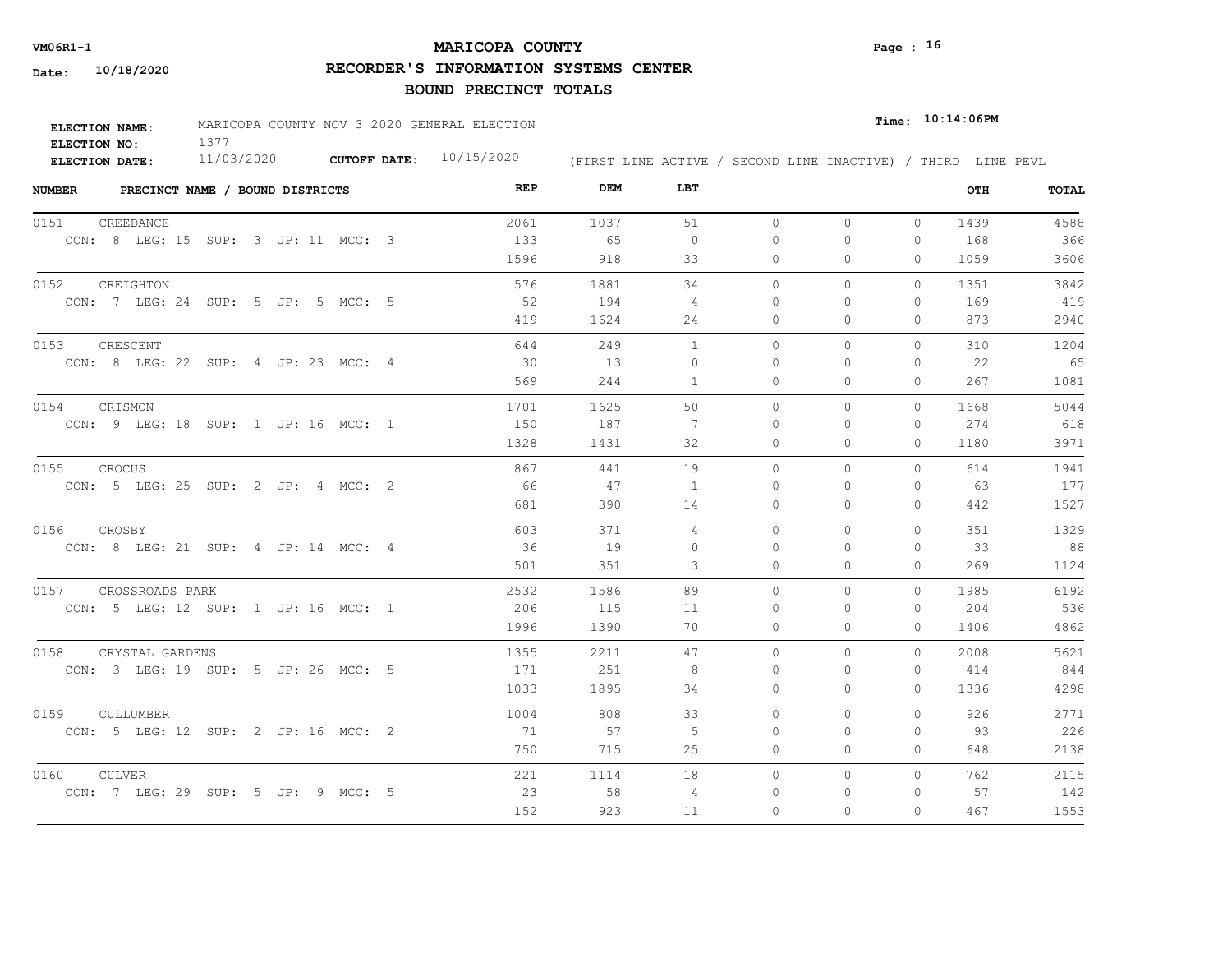## **MARICOPA COUNTY VM06R1-1 Page : 17**

**RECORDER'S INFORMATION SYSTEMS CENTER**

| <b>ELECTION NAME:</b> | MARICOPA COUNTY NOV 3 2020 GENERAL ELECTION |                           |  |  | $_{\texttt{Time:}}$ 10:14:06PM |                                                              |
|-----------------------|---------------------------------------------|---------------------------|--|--|--------------------------------|--------------------------------------------------------------|
| ELECTION NO:          |                                             |                           |  |  |                                |                                                              |
| <b>ELECTION DATE:</b> | 11/03/2020                                  | CUTOFF DATE: $10/15/2020$ |  |  |                                | (FIRST LINE ACTIVE / SECOND LINE INACTIVE) / THIRD LINE PEVL |

| <b>NUMBER</b>                       | PRECINCT NAME / BOUND DISTRICTS |  |  | REP  | DEM  | LBT |          |              |              | OTH  | TOTAL |
|-------------------------------------|---------------------------------|--|--|------|------|-----|----------|--------------|--------------|------|-------|
| DAHLIA<br>0161                      |                                 |  |  | 870  | 576  | 13  | $\circ$  | $\circ$      | $\circ$      | 627  | 2086  |
| CON: 8 LEG: 20 SUP: 4 JP: 11 MCC: 4 |                                 |  |  | 47   | 92   | 3   | 0        | $\circ$      | $\circ$      | 69   | 211   |
|                                     |                                 |  |  | 644  | 473  | 10  | 0        | $\Omega$     | 0            | 371  | 1498  |
| DAISY<br>0162                       |                                 |  |  | 722  | 706  | 30  | $\circ$  | $\circ$      | $\Omega$     | 759  | 2217  |
| CON: 8 LEG: 20 SUP: 4 JP: 11 MCC: 4 |                                 |  |  | 42   | 38   | 1   | $\Omega$ | $\Omega$     | $\Omega$     | 93   | 174   |
|                                     |                                 |  |  | 543  | 595  | 20  | $\Omega$ | $\Omega$     | $\Omega$     | 504  | 1662  |
| 0163<br>DALLAS                      |                                 |  |  | 1926 | 1196 | 54  | $\circ$  | $\mathbf{0}$ | $\circ$      | 2024 | 5200  |
| CON: 5 LEG: 16 SUP: 2 JP: 24 MCC: 2 |                                 |  |  | 169  | 119  | -9  | 0        | $\Omega$     | $\Omega$     | 305  | 602   |
|                                     |                                 |  |  | 1418 | 1004 | 38  | $\Omega$ | $\Omega$     | $\Omega$     | 1207 | 3667  |
| 0164<br>DANBURY                     |                                 |  |  | 1315 | 864  | 45  | $\Omega$ | $\Omega$     | $\Omega$     | 1012 | 3236  |
| CON: 6 LEG: 15 SUP: 3 JP: 11 MCC: 3 |                                 |  |  | 93   | 74   | -6  | 0        | $\Omega$     | $\Omega$     | 157  | 330   |
|                                     |                                 |  |  | 1023 | 742  | 35  | $\circ$  | $\mathbf{0}$ | 0            | 673  | 2473  |
| 0165<br>DANYELL                     |                                 |  |  | 738  | 1602 | 49  | $\circ$  | $\mathbf{0}$ | $\circ$      | 1519 | 3908  |
| CON: 9 LEG: 17 SUP: 1 JP: 3 MCC: 1  |                                 |  |  | 108  | 189  | 12  | $\Omega$ | $\Omega$     | $\Omega$     | 312  | 621   |
|                                     |                                 |  |  | 526  | 1292 | 41  | $\circ$  | $\mathbf{0}$ | $\mathbf{0}$ | 976  | 2835  |
| 0166<br>DARROW                      |                                 |  |  | 484  | 1065 | 39  | $\Omega$ | $\Omega$     | $\Omega$     | 717  | 2305  |
| CON: 9 LEG: 26 SUP: 1 JP: 19 MCC: 1 |                                 |  |  | 45   | 129  | -8  | 0        | $\Omega$     | $\Omega$     | 204  | 386   |
|                                     |                                 |  |  | 328  | 894  | 25  | $\circ$  | $\mathbf{0}$ | $\circ$      | 472  | 1719  |
| 0167<br>DC RANCH                    |                                 |  |  | 3362 | 1785 | 47  | $\Omega$ | $\Omega$     | $\Omega$     | 2398 | 7592  |
| CON: 6 LEG: 23 SUP: 2 JP: 15 MCC: 2 |                                 |  |  | 289  | 134  | -5  | $\Omega$ | $\Omega$     | $\Omega$     | 241  | 669   |
|                                     |                                 |  |  | 2724 | 1599 | 35  | $\circ$  | $\circ$      | $\Omega$     | 1826 | 6184  |
| 0168                                | DEADMAN WASH                    |  |  | 3048 | 750  | 39  | $\Omega$ | $\Omega$     | $\Omega$     | 1310 | 5147  |
| CON: 8 LEG: 1 SUP: 3 JP: 11 MCC: 3  |                                 |  |  | 101  | 35   | -5  | 0        | 0            | $\circ$      | 79   | 220   |
|                                     |                                 |  |  | 2476 | 656  | 33  | 0        | $\circ$      | 0            | 933  | 4098  |
| 0169 DEER VALLEY                    |                                 |  |  | 1344 | 721  | 45  | $\circ$  | $\circ$      | $\Omega$     | 1040 | 3150  |
| CON: 6 LEG: 15 SUP: 3 JP: 25 MCC: 3 |                                 |  |  | 93   | 67   | 4   | 0        | 0            | 0            | 115  | 279   |
|                                     |                                 |  |  | 1033 | 623  | 37  | 0        | $\mathbf{0}$ | $\circ$      | 694  | 2387  |
| 0170<br>DEERVIEW                    |                                 |  |  | 408  | 356  | 10  | 0        | $\mathbf{0}$ | $\Omega$     | 400  | 1174  |
| CON: 6 LEG: 23 SUP: 3 JP: 15 MCC: 3 |                                 |  |  | - 34 | 36   | -2  | 0        | 0            | 0            | 69   | 141   |
|                                     |                                 |  |  | 295  | 292  | 9   | $\Omega$ | $\Omega$     | $\Omega$     | 243  | 839   |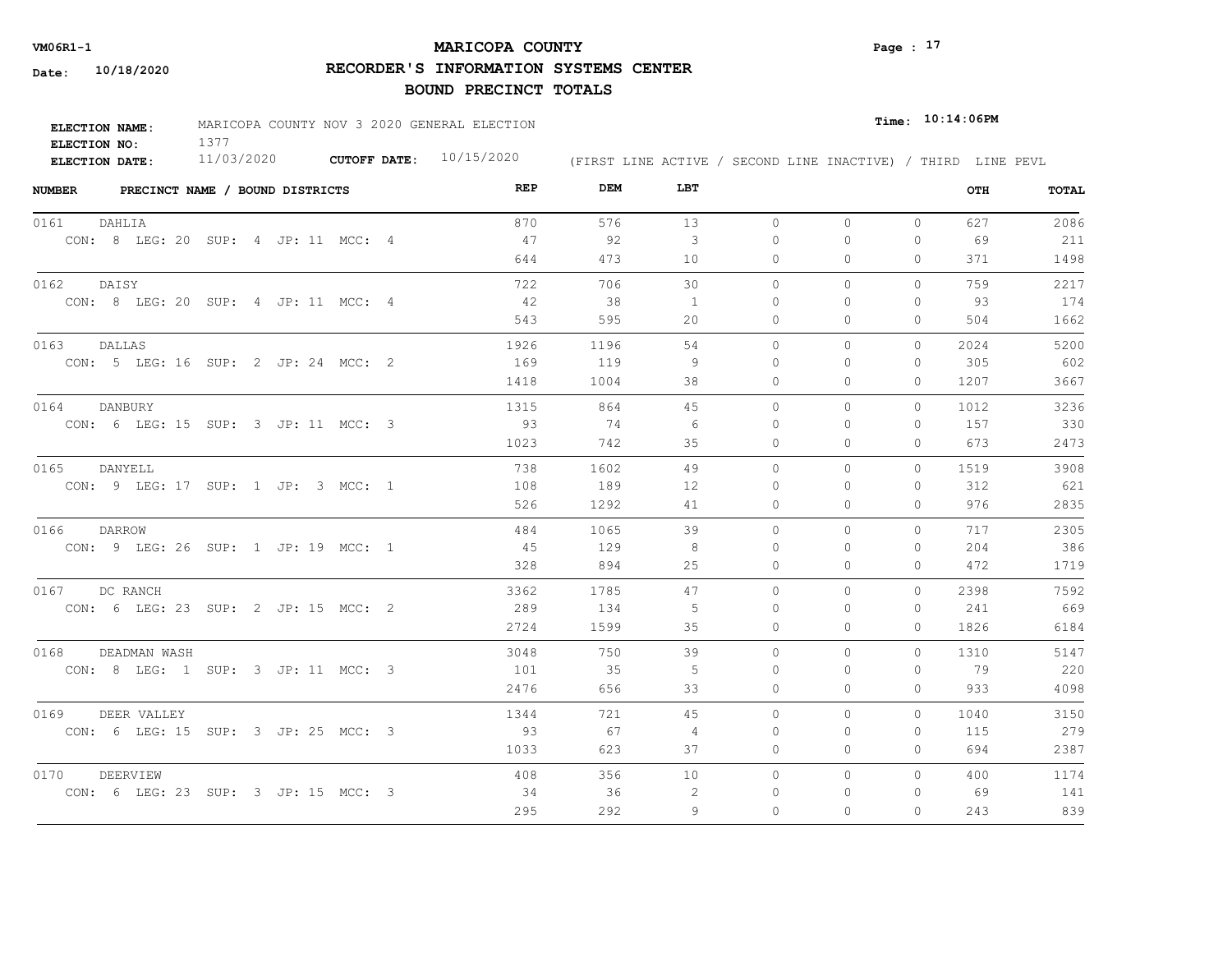## **MARICOPA COUNTY VM06R1-1 Page : 18**

**RECORDER'S INFORMATION SYSTEMS CENTER**

| ELECTION NAME: | MARICOPA COUNTY NOV 3 2020 GENERAL ELECTION |                           |                                                              | $_{Time:}$ 10:14:06PM |
|----------------|---------------------------------------------|---------------------------|--------------------------------------------------------------|-----------------------|
| ELECTION NO:   |                                             |                           |                                                              |                       |
| ELECTION DATE: | 11/03/2020                                  | CUTOFF DATE: $10/15/2020$ | (FIRST LINE ACTIVE / SECOND LINE INACTIVE) / THIRD LINE PEVL |                       |

| <b>NUMBER</b><br>PRECINCT NAME / BOUND DISTRICTS | REP  | DEM  | LBT            |              |              |          | OTH  | <b>TOTAL</b> |
|--------------------------------------------------|------|------|----------------|--------------|--------------|----------|------|--------------|
| 0171<br>DEL JOYA                                 | 1661 | 923  | 15             | $\circ$      | $\Omega$     | $\circ$  | 930  | 3529         |
| CON: 6 LEG: 23 SUP: 2 JP: 15 MCC: 2              | 109  | 55   | $\mathbf{1}$   | $\Omega$     | $\Omega$     | $\Omega$ | 83   | 248          |
|                                                  | 1450 | 848  | 12             | 0            | $\mathbf{0}$ | 0        | 750  | 3060         |
| 0172<br>DEL RIO                                  | 1075 | 1245 | 35             | $\Omega$     | $\circ$      | $\Omega$ | 1070 | 3425         |
| CON: 9 LEG: 18 SUP: 1 JP: 3 MCC: 1               | 59   | 77   | $\overline{0}$ | $\mathbf{0}$ | 0            | 0        | 112  | 248          |
|                                                  | 868  | 1113 | 26             | $\mathbf{0}$ | $\Omega$     | $\Omega$ | 810  | 2817         |
| DESERT BELL<br>0173                              | 1183 | 1405 | 65             | $\circ$      | $\circ$      | 0        | 1673 | 4326         |
| CON: 6 LEG: 20 SUP: 3 JP: 12 MCC: 3              | 190  | 277  | 11             | 0            | ∩            | $\Omega$ | 554  | 1032         |
|                                                  | 858  | 1172 | 48             | $\mathbf{0}$ | $\mathbf{0}$ | 0        | 1147 | 3225         |
| 0174<br>DESERT BLOSSOM                           | 871  | 536  | 15             | $\Omega$     | $\Omega$     | $\Omega$ | 651  | 2073         |
| CON: 3 LEG: 4 SUP: 5 JP: 1 MCC: 5                | 43   | 35   | $\overline{0}$ | 0            | $\Omega$     | 0        | 77   | 155          |
|                                                  | 722  | 488  | 10             | $\mathbf{0}$ | $\Omega$     | 0        | 500  | 1720         |
| 0175<br>DESERT COVE                              | 712  | 907  | 30             | $\Omega$     | $\Omega$     | $\Omega$ | 730  | 2379         |
| CON: 6 LEG: 28 SUP: 3 JP: 12 MCC: 3              | 66   | 102  | - 6            | $\Omega$     | $\Omega$     | $\Omega$ | 142  | 316          |
|                                                  | 572  | 817  | 23             | $\Omega$     | $\Omega$     | $\Omega$ | 568  | 1980         |
| 0176<br>DESERT EDGE                              | 1502 | 1541 | 39             | $\circ$      | $\circ$      | $\Omega$ | 1630 | 4712         |
| CON: 8 LEG: 4 SUP: 4 JP: 1 MCC: 4                | 158  | 131  | 3              | $\Omega$     | $\Omega$     | $\Omega$ | 210  | 502          |
|                                                  | 1175 | 1358 | 30             | $\circ$      | $\mathbf{0}$ | 0        | 1158 | 3721         |
| 0177<br>DESERT HARBOR                            | 2101 | 1232 | 38             | $\Omega$     | $\Omega$     | $\Omega$ | 1373 | 4744         |
| CON: 8 LEG: 21 SUP: 4 JP: 14 MCC: 4              | 125  | 100  | -4             | $\Omega$     | $\Omega$     | $\Omega$ | 170  | 399          |
|                                                  | 1699 | 1124 | 29             | $\Omega$     | $\Omega$     | $\Omega$ | 1010 | 3862         |
| 0178<br>DESERT HAVEN                             | 2680 | 1305 | 67             | $\Omega$     | $\Omega$     | $\Omega$ | 1772 | 5824         |
| CON: 5 LEG: 16 SUP: 2 JP: 24 MCC: 2              | 78   | 43   | 2              | $\Omega$     | $\Omega$     | 0        | 77   | 200          |
|                                                  | 2190 | 1170 | 54             | $\Omega$     | $\Omega$     | $\Omega$ | 1341 | 4755         |
| 0179<br>DESERT HIGHLANDS                         | 1746 | 541  | 19             | $\Omega$     | $\Omega$     | $\Omega$ | 871  | 3177         |
| CON: 6 LEG: 23 SUP: 2 JP: 15 MCC: 2              | 98   | 24   | -2             | $\Omega$     | $\Omega$     | $\Omega$ | 70   | 194          |
|                                                  | 1508 | 489  | 14             | $\circ$      | $\circ$      | 0        | 721  | 2732         |
| 0180<br>DESERT HILLS                             | 2485 | 633  | 54             | $\circ$      | $\circ$      | $\circ$  | 1170 | 4342         |
| CON: 8 LEG: 1 SUP: 3 JP: 11 MCC: 3               | 94   | 37   | 2              | 0            | 0            | 0        | 67   | 200          |
|                                                  | 1914 | 546  | 41             | $\Omega$     | $\Omega$     | $\Omega$ | 802  | 3303         |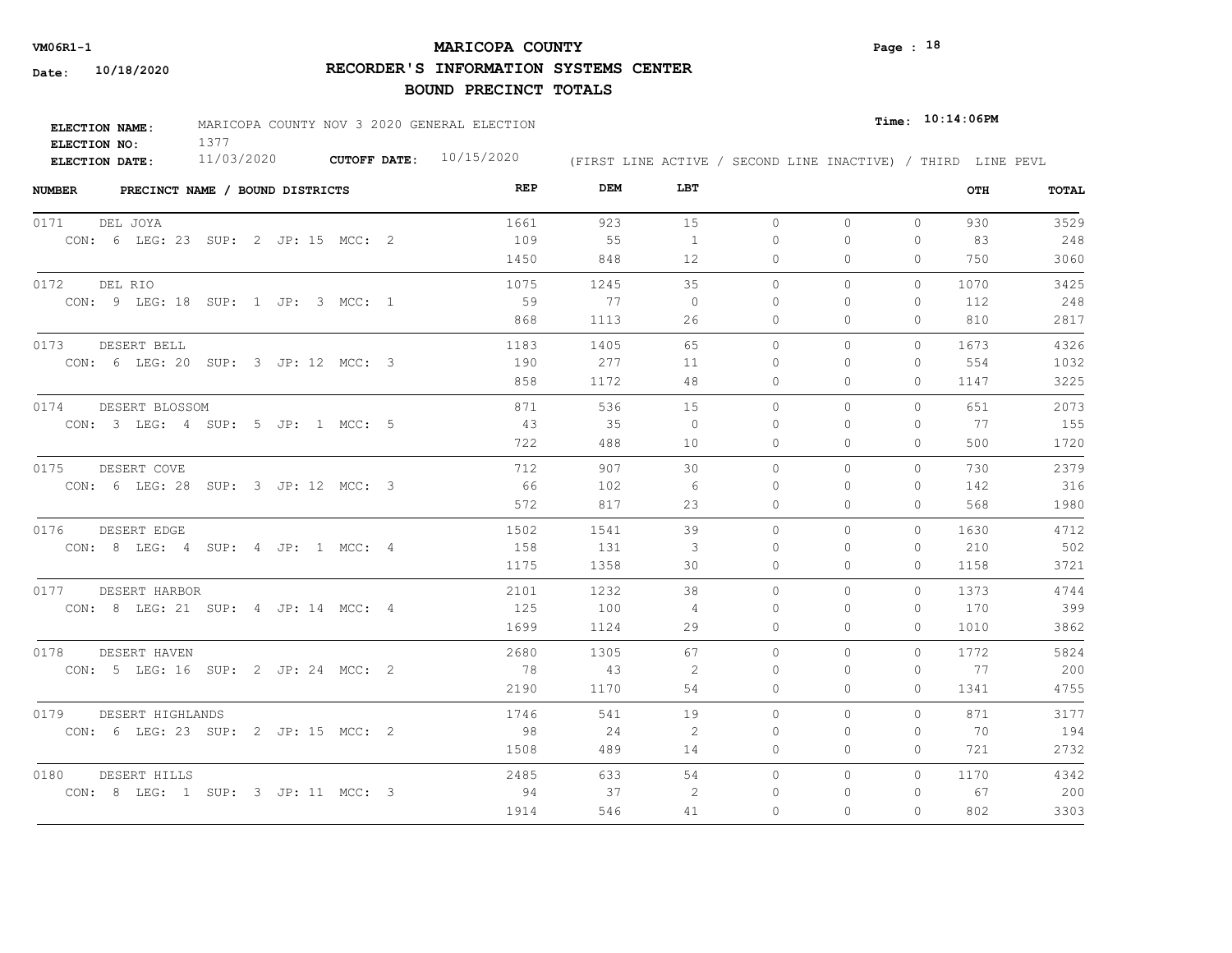## **MARICOPA COUNTY VM06R1-1 Page : 19**

**RECORDER'S INFORMATION SYSTEMS CENTER**

| <b>ELECTION NAME:</b> | MARICOPA COUNTY NOV 3 2020 GENERAL ELECTION |                     |            |                                                              | $Time:$ 10:14:06PM |
|-----------------------|---------------------------------------------|---------------------|------------|--------------------------------------------------------------|--------------------|
| ELECTION NO:          |                                             |                     |            |                                                              |                    |
| <b>ELECTION DATE:</b> | 11/03/2020                                  | <b>CUTOFF DATE:</b> | 10/15/2020 | (FIRST LINE ACTIVE / SECOND LINE INACTIVE) / THIRD LINE PEVL |                    |

| <b>NUMBER</b><br>PRECINCT NAME / BOUND DISTRICTS | REP  | DEM  | LBT |           |          |              | OTH  | TOTAL |
|--------------------------------------------------|------|------|-----|-----------|----------|--------------|------|-------|
| 0181<br>DESERT MIRAGE                            | 835  | 1093 | 18  | $\circ$   | $\circ$  | $\mathbf{0}$ | 950  | 2896  |
| CON: 7 LEG: 29 SUP: 5 JP: 8 MCC: 5               | 90   | 94   | 3   | $\Omega$  | $\Omega$ | $\mathbf{0}$ | 182  | 369   |
|                                                  | 658  | 959  | 12  | 0         | 0        | 0            | 626  | 2255  |
| 0182<br>DESERT OASIS                             | 4399 | 1705 | 68  | $\circ$   | $\Omega$ | 0            | 2566 | 8738  |
| CON: 8 LEG: 22 SUP: 4 JP: 23 MCC: 4              | 127  | 69   | -2  | 0         | 0        | $\mathbf{0}$ | 135  | 333   |
|                                                  | 3481 | 1493 | 47  | 0         | 0        | 0            | 1806 | 6827  |
| 0183<br>DESERT SAGE                              | 3076 | 1492 | 67  | $\circ$   | 0        | $\Omega$     | 1951 | 6586  |
| CON: 8 LEG: 15 SUP: 3 JP: 11 MCC: 3              | 177  | -78  | -3  | $\Omega$  | $\Omega$ | 0            | 162  | 420   |
|                                                  | 2522 | 1363 | 55  | $\Omega$  | $\Omega$ | $\Omega$     | 1488 | 5428  |
| 0184<br>DESERT SKY                               | 494  | 1695 | 29  | $\Omega$  | $\Omega$ | $\Omega$     | 1506 | 3724  |
| CON: 7 LEG: 19 SUP: 5 JP: 26 MCC: 5              | 106  | 434  | -5  | $\Omega$  | $\Omega$ | $\Omega$     | 540  | 1085  |
|                                                  | 331  | 1344 | 23  | 0         | $\Omega$ | $\Omega$     | 905  | 2603  |
| 0185<br>DESERT THUNDER                           | 1839 | 1960 | 62  | $\Omega$  | $\Omega$ | $\Omega$     | 2094 | 5955  |
| CON: 8 LEG: 4 SUP: 4 JP: 1 MCC: 4                | 167  | 168  | 7   | $\bigcap$ | $\Omega$ | $\Omega$     | 380  | 722   |
|                                                  | 1440 | 1662 | 46  | 0         | 0        | $\mathbf{0}$ | 1431 | 4579  |
| 0186<br>DESERT VISTA                             | 879  | 698  | 29  | $\Omega$  | $\Omega$ | $\Omega$     | 652  | 2258  |
| CON: 8 LEG: 13 SUP: 4 JP: 1 MCC: 4               | 68   | 51   | 2   | $\Omega$  | $\Omega$ | $\mathbf{0}$ | 86   | 207   |
|                                                  | 691  | 618  | 22  | 0         | $\Omega$ | $\mathbf{0}$ | 468  | 1799  |
| 0187<br><b>DESOTO</b>                            | 658  | 672  | 32  | $\Omega$  | $\Omega$ | $\Omega$     | 726  | 2088  |
| CON: 9 LEG: 18 SUP: 1 JP: 3 MCC: 1               | 40   | 35   | 2   | $\Omega$  | $\Omega$ | $\Omega$     | 69   | 146   |
|                                                  | 487  | 571  | 23  | $\Omega$  | $\Omega$ | $\Omega$     | 517  | 1598  |
| 0188<br><b>DESSIE</b>                            | 423  | 1540 | 37  | $\circ$   | 0        | $\circ$      | 1325 | 3325  |
| CON: 3 LEG: 19 SUP: 5 JP: 20 MCC: 5              | 60   | 183  | 6   | $\Omega$  | $\Omega$ | 0            | 259  | 508   |
|                                                  | 293  | 1180 | 28  | 0         | 0        | $\mathbf{0}$ | 718  | 2219  |
| 0189<br>DEVONSHIRE                               | 1692 | 2126 | 37  | $\Omega$  | $\Omega$ | $\Omega$     | 1786 | 5641  |
| CON: 3 LEG: 19 SUP: 4 JP: 26 MCC: 4              | 160  | 173  | - 5 | $\Omega$  | $\Omega$ | $\mathbf{0}$ | 281  | 619   |
|                                                  | 1262 | 1827 | 22  | 0         | 0        | 0            | 1195 | 4306  |
| 0190<br>DIABLO                                   | 514  | 826  | 18  | $\circ$   | 0        | $\circ$      | 605  | 1963  |
| CON: 9 LEG: 26 SUP: 1 JP: 19 MCC: 1              | 47   | 88   | 2   | 0         | 0        | $\mathbf{0}$ | 97   | 234   |
|                                                  | 397  | 724  | 15  | $\Omega$  | $\Omega$ | $\Omega$     | 434  | 1570  |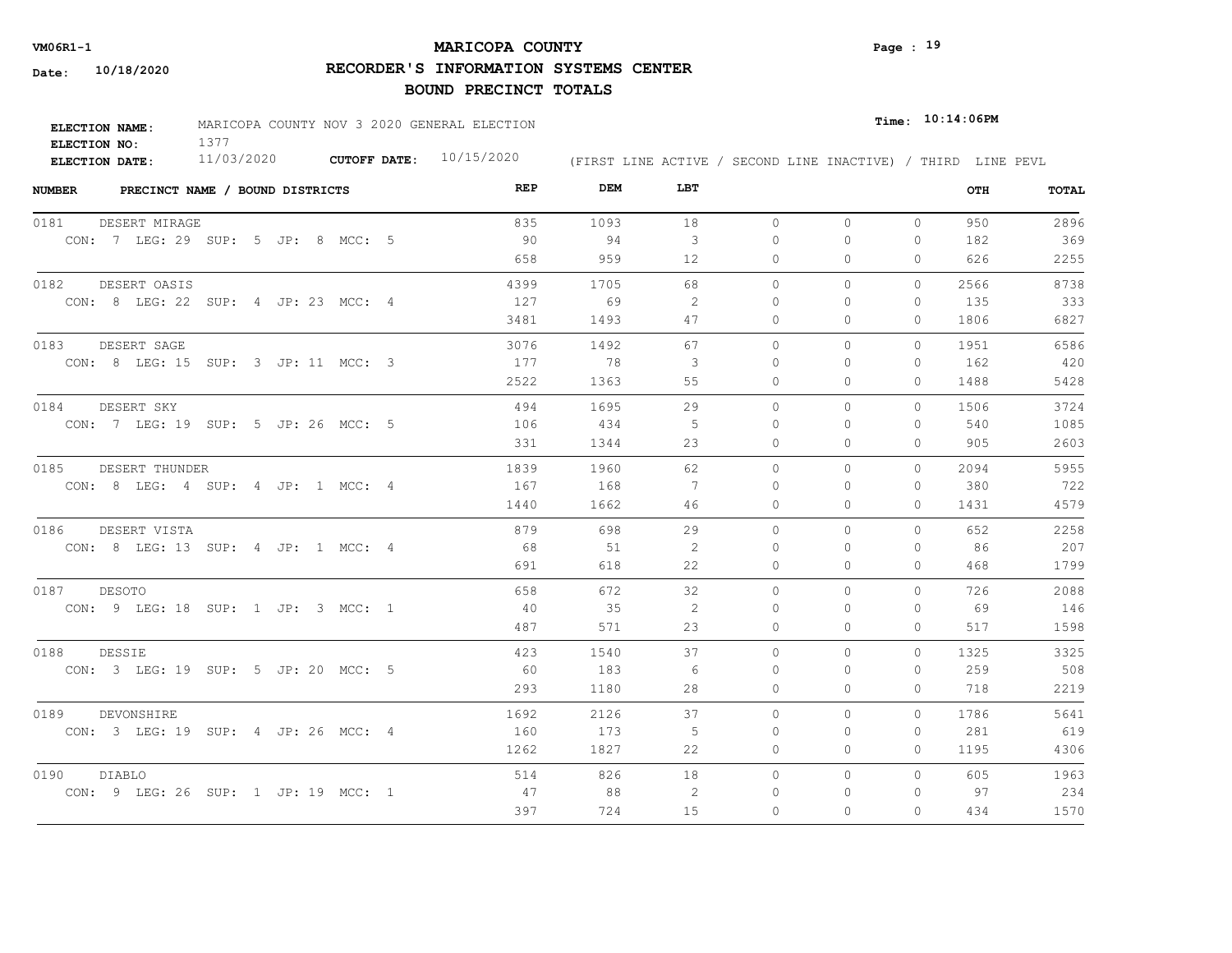## **MARICOPA COUNTY VM06R1-1 Page : 20**

**RECORDER'S INFORMATION SYSTEMS CENTER**

| <b>ELECTION NAME:</b> | MARICOPA COUNTY NOV 3 2020 GENERAL ELECTION |                           |                                                              | $_{\texttt{Time:}}$ 10:14:06PM |  |
|-----------------------|---------------------------------------------|---------------------------|--------------------------------------------------------------|--------------------------------|--|
| ELECTION NO:          |                                             |                           |                                                              |                                |  |
| ELECTION DATE:        | 11/03/2020                                  | CUTOFF DATE: $10/15/2020$ | (FIRST LINE ACTIVE / SECOND LINE INACTIVE) / THIRD LINE PEVL |                                |  |

| <b>NUMBER</b><br>PRECINCT NAME / BOUND DISTRICTS | REP  | DEM  | LBT            |          |              |          | OTH  | TOTAL |
|--------------------------------------------------|------|------|----------------|----------|--------------|----------|------|-------|
| 0191<br>DIXILETA                                 | 3244 | 1487 | 48             | $\circ$  | $\Omega$     | $\Omega$ | 2063 | 6842  |
| CON: 6 LEG: 15 SUP: 2 JP: 25 MCC: 2              | 200  | 98   | -5             | $\Omega$ | $\circ$      | 0        | 147  | 450   |
|                                                  | 2684 | 1352 | 35             | 0        | $\mathbf{0}$ | 0        | 1602 | 5673  |
| 0192<br>DOBBINS RANCH                            | 1408 | 3334 | 51             | $\Omega$ | $\Omega$     | $\Omega$ | 2171 | 6964  |
| CON: 7 LEG: 27 SUP: 5 JP: 17 MCC: 5              | 102  | 236  | 9              | 0        | 0            | 0        | 268  | 615   |
|                                                  | 1125 | 2831 | 34             | 0        | $\Omega$     | 0        | 1551 | 5541  |
| 0193<br>DOBSON PARK                              | 794  | 527  | 15             | 0        | $\circ$      | 0        | 569  | 1905  |
| CON: 5 LEG: 17 SUP: 1 JP: 3 MCC: 1               | 43   | 33   | $\overline{1}$ | 0        | $\Omega$     | $\Omega$ | 39   | 116   |
|                                                  | 643  | 483  | 11             | $\circ$  | $\mathbf{0}$ | 0        | 446  | 1583  |
| 0194<br>DOBSON RANCH                             | 1787 | 1746 | 63             | $\Omega$ | $\Omega$     | $\Omega$ | 1649 | 5245  |
| CON: 9 LEG: 18 SUP: 1 JP: 16 MCC: 1              | 164  | 177  | 10             | 0        | 0            | 0        | 239  | 590   |
|                                                  | 1425 | 1555 | 42             | 0        | $\Omega$     | 0        | 1185 | 4207  |
| 0195<br>DOUBLETREE                               | 1454 | 667  | 20             | $\Omega$ | $\Omega$     | $\Omega$ | 876  | 3017  |
| CON: 6 LEG: 28 SUP: 3 JP: 15 MCC: 3              | 57   | 38   | $\overline{4}$ | $\Omega$ | $\Omega$     | $\Omega$ | 51   | 150   |
|                                                  | 1230 | 585  | 14             | $\Omega$ | $\Omega$     | $\Omega$ | 684  | 2513  |
| 0196<br>DOVE VALLEY                              | 1333 | 592  | 24             | 0        | $\circ$      | $\Omega$ | 875  | 2824  |
| CON: 6 LEG: 1 SUP: 3 JP: 11 MCC: 3               | 67   | 27   | $\overline{1}$ | $\Omega$ | $\Omega$     | $\Omega$ | 64   | 159   |
|                                                  | 1090 | 537  | 20             | $\circ$  | $\mathbf{0}$ | 0        | 691  | 2338  |
| 0197 DOVER                                       | 470  | 565  | 6              | $\Omega$ | $\Omega$     | $\Omega$ | 421  | 1462  |
| CON: 9 LEG: 18 SUP: 1 JP: 10 MCC: 1              | 43   | 38   | 4              | $\Omega$ | $\Omega$     | 0        | 57   | 142   |
|                                                  | 403  | 530  | 6              | $\Omega$ | $\Omega$     | $\Omega$ | 340  | 1279  |
| 0198<br>DREAMLAND VILLA                          | 2319 | 1548 | 38             | $\Omega$ | $\Omega$     | $\Omega$ | 1597 | 5502  |
| CON: 5 LEG: 25 SUP: 2 JP: 4 MCC: 2               | 150  | 163  | 1              | $\Omega$ | $\Omega$     | 0        | 196  | 510   |
|                                                  | 1940 | 1409 | 28             | $\Omega$ | $\Omega$     | $\Omega$ | 1148 | 4525  |
| 0199<br>DREAMY DRAW                              | 606  | 930  | 23             | $\Omega$ | $\Omega$     | $\Omega$ | 838  | 2397  |
| CON: 9 LEG: 28 SUP: 3 JP: 12 MCC: 3              | 33   | 76   | -5             | $\Omega$ | $\Omega$     | 0        | 115  | 229   |
|                                                  | 456  | 799  | 16             | 0        | $\circ$      | 0        | 558  | 1829  |
| 0200<br>DREYFUS                                  | 1165 | 768  | 21             | $\circ$  | $\circ$      | $\circ$  | 892  | 2846  |
| CON: 6 LEG: 23 SUP: 2 JP: 15 MCC: 2              | 59   | 52   | 3              | 0        | 0            | 0        | 90   | 204   |
|                                                  | 934  | 685  | 16             | $\Omega$ | $\Omega$     | $\Omega$ | 680  | 2315  |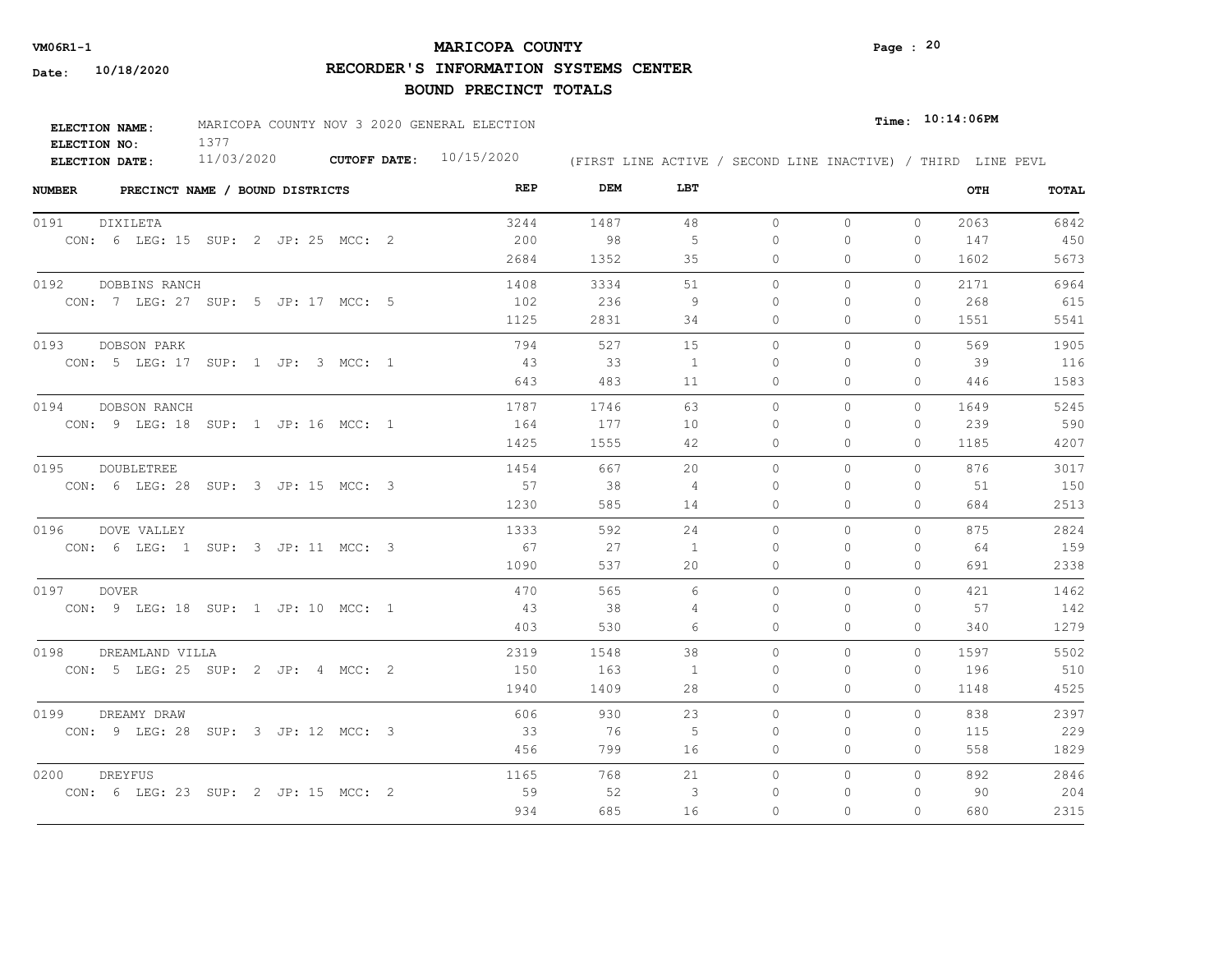## **MARICOPA COUNTY VM06R1-1 Page : 21**

**RECORDER'S INFORMATION SYSTEMS CENTER**

| <b>ELECTION NAME:</b> | MARICOPA COUNTY NOV 3 2020 GENERAL ELECTION |                           |                                                              | $Time:$ $10:14:06$ PM |
|-----------------------|---------------------------------------------|---------------------------|--------------------------------------------------------------|-----------------------|
| ELECTION NO:          |                                             |                           |                                                              |                       |
| ELECTION DATE:        | 11/03/2020                                  | CUTOFF DATE: $10/15/2020$ | (FIRST LINE ACTIVE / SECOND LINE INACTIVE) / THIRD LINE PEVL |                       |

| <b>NUMBER</b><br>PRECINCT NAME / BOUND DISTRICTS | REP  | DEM  | LBT            |          |              |              | OTH  | TOTAL |
|--------------------------------------------------|------|------|----------------|----------|--------------|--------------|------|-------|
| 0201<br>DRIFTWOOD                                | 2433 | 1231 | 50             | $\circ$  | $\circ$      | $\circ$      | 1537 | 5251  |
| CON: 5 LEG: 12 SUP: 2 JP: 16 MCC: 2              | 179  | 99   | $\overline{4}$ | 0        | 0            | $\mathbf{0}$ | 183  | 465   |
|                                                  | 1869 | 1084 | 37             | 0        | 0            | 0            | 1117 | 4107  |
| 0202<br>DUBLIN                                   | 986  | 1256 | 44             | $\circ$  | $\Omega$     | 0            | 1157 | 3443  |
| CON: 9 LEG: 17 SUP: 1 JP: 3 MCC: 1               | 101  | 130  | 4              | 0        | 0            | $\mathbf{0}$ | 180  | 415   |
|                                                  | 731  | 1080 | 34             | 0        | 0            | $\mathbf{0}$ | 788  | 2633  |
| 0203<br><b>DUKE</b>                              | 919  | 1092 | 32             | $\circ$  | $\mathbf{0}$ | $\circ$      | 1041 | 3084  |
| CON: 9 LEG: 25 SUP: 2 JP: 10 MCC: 2              | 104  | 166  | -5             | $\Omega$ | 0            | $\mathbf{0}$ | 280  | 555   |
|                                                  | 776  | 962  | 24             | $\Omega$ | $\Omega$     | $\Omega$     | 703  | 2465  |
| 0204<br><b>DUNBAR</b>                            | 476  | 1523 | 17             | $\Omega$ | $\Omega$     | $\circ$      | 1453 | 3469  |
| CON: 7 LEG: 27 SUP: 5 JP: 5 MCC: 5               | 204  | 578  | 7              | $\Omega$ | $\Omega$     | $\mathbf{0}$ | 1011 | 1800  |
|                                                  | 259  | 1144 | 13             | 0        | $\Omega$     | 0            | 720  | 2136  |
| 0205<br><b>DURANGO</b>                           | 1186 | 1053 | 38             | $\circ$  | $\Omega$     | 0            | 1300 | 3577  |
| CON: 3 LEG: 13 SUP: 4 JP: 1 MCC: 4               | 91   | 108  | $\overline{1}$ | $\Omega$ | $\Omega$     | $\Omega$     | 152  | 352   |
|                                                  | 858  | 848  | 27             | 0        | $\Omega$     | $\Omega$     | 809  | 2542  |
| 0206<br><b>DUSTY TRAIL</b>                       | 4540 | 1680 | 69             | $\Omega$ | $\Omega$     | $\Omega$     | 2432 | 8721  |
| CON: 8 LEG: 22 SUP: 4 JP: 23 MCC: 4              | 191  | 95   | 4              | $\Omega$ | $\Omega$     | $\mathbf{0}$ | 179  | 469   |
|                                                  | 3832 | 1555 | 50             | 0        | $\mathbf{0}$ | $\circ$      | 1913 | 7350  |
| 0207 DWIGHT                                      | 615  | 1302 | 44             | $\Omega$ | $\Omega$     | $\Omega$     | 1084 | 3045  |
| CON: 9 LEG: 26 SUP: 1 JP: 19 MCC: 1              | 104  | 247  | 10             | $\Omega$ | $\Omega$     | $\Omega$     | 271  | 632   |
|                                                  | 444  | 1111 | 33             | $\Omega$ | $\Omega$     | $\Omega$     | 750  | 2338  |
| 0208<br><b>DYNAMITE</b>                          | 1774 | 937  | 25             | $\circ$  | 0            | $\Omega$     | 1207 | 3943  |
| CON: 6 LEG: 15 SUP: 3 JP: 25 MCC: 3              | 101  | 45   | 1              | $\Omega$ | $\Omega$     | 0            | 64   | 211   |
|                                                  | 1453 | 854  | 16             | 0        | 0            | $\mathbf{0}$ | 957  | 3280  |
| 0209<br><b>DYSART</b>                            | 547  | 413  | 10             | $\Omega$ | $\Omega$     | $\Omega$     | 515  | 1485  |
| CON: 8 LEG: 21 SUP: 4 JP: 26 MCC: 4              | 25   | 24   | $\circ$        | $\Omega$ | $\Omega$     | 0            | 43   | 92    |
|                                                  | 419  | 336  | 9              | 0        | 0            | $\mathbf{0}$ | 339  | 1103  |
| 0210<br>EASTMARK                                 | 1124 | 674  | 37             | $\circ$  | 0            | $\circ$      | 828  | 2663  |
| CON: 5 LEG: 16 SUP: 2 JP: 24 MCC: 2              | 19   | 16   | 1              | 0        | 0            | $\mathbf{0}$ | -7   | 43    |
|                                                  | 955  | 608  | 26             | 0        | $\Omega$     | $\Omega$     | 652  | 2241  |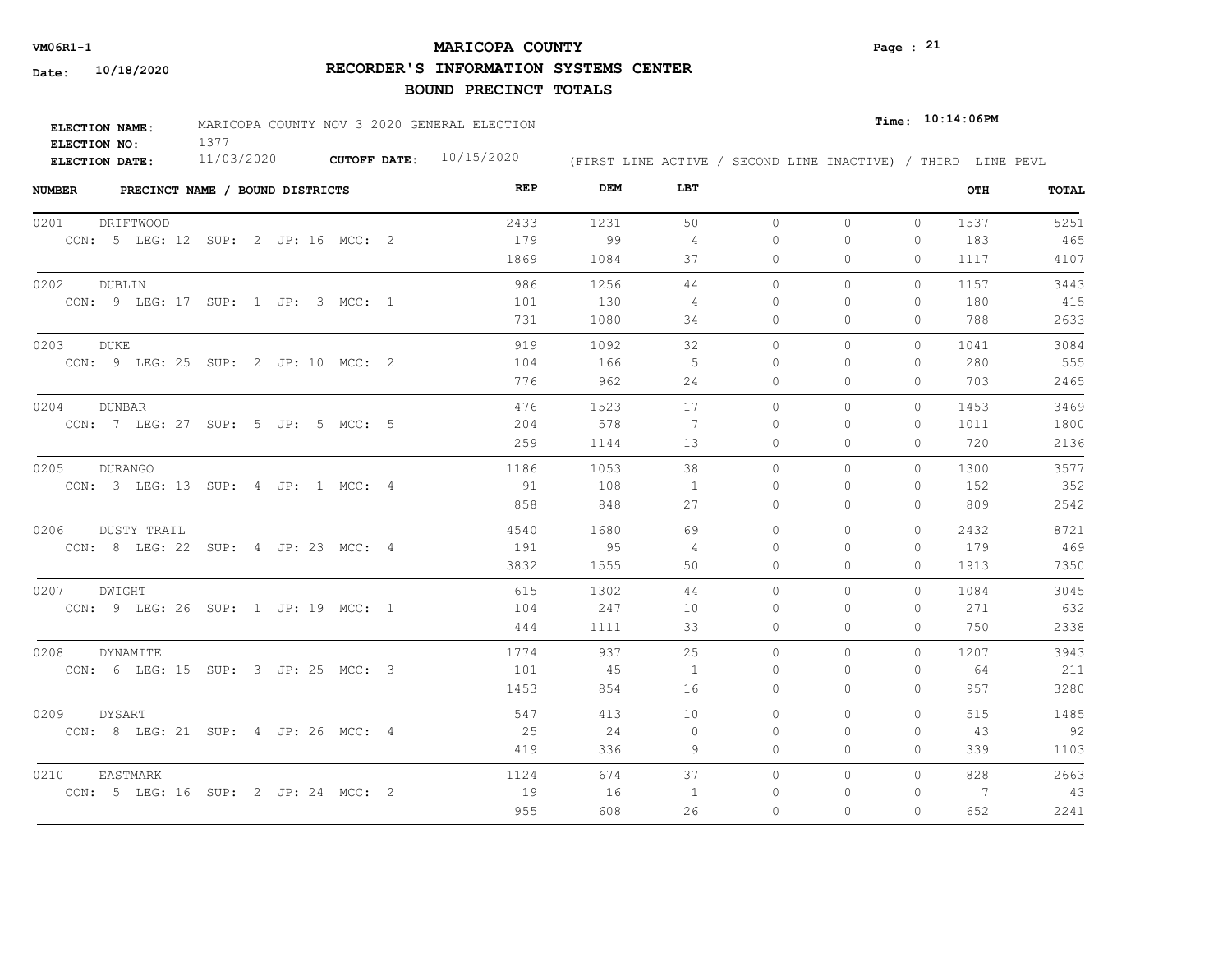## **MARICOPA COUNTY VM06R1-1 Page : 22**

**RECORDER'S INFORMATION SYSTEMS CENTER**

| <b>ELECTION NAME:</b> | MARICOPA COUNTY NOV 3 2020 GENERAL ELECTION |                           |                                                              |  | $_{Time:}$ 10:14:06PM |  |
|-----------------------|---------------------------------------------|---------------------------|--------------------------------------------------------------|--|-----------------------|--|
| ELECTION NO:          |                                             |                           |                                                              |  |                       |  |
| ELECTION DATE:        | 11/03/2020                                  | CUTOFF DATE: $10/15/2020$ | (FIRST LINE ACTIVE / SECOND LINE INACTIVE) / THIRD LINE PEVL |  |                       |  |

| <b>NUMBER</b> |                                     | PRECINCT NAME / BOUND DISTRICTS |  |  | REP  | DEM  | LBT            |          |              |              | OTH  | TOTAL |
|---------------|-------------------------------------|---------------------------------|--|--|------|------|----------------|----------|--------------|--------------|------|-------|
| 0211          | EASTRIDGE                           |                                 |  |  | 1406 | 847  | 27             | $\circ$  | $\mathbf{0}$ | $\Omega$     | 1132 | 3412  |
|               | CON: 5 LEG: 16 SUP: 2 JP: 24 MCC: 2 |                                 |  |  | 63   | 38   | $\overline{0}$ | $\Omega$ | $\circ$      | 0            | 58   | 159   |
|               |                                     |                                 |  |  | 1053 | 697  | 20             | 0        | $\Omega$     | $\Omega$     | 776  | 2546  |
| 0212          | ECHO                                |                                 |  |  | 512  | 768  | 27             | $\circ$  | $\circ$      | $\Omega$     | 801  | 2108  |
|               | CON: 6 LEG: 30 SUP: 3 JP: 8 MCC: 3  |                                 |  |  | 26   | 54   | $\overline{1}$ | $\Omega$ | $\Omega$     | $\Omega$     | 57   | 138   |
|               |                                     |                                 |  |  | 382  | 630  | 15             | 0        | $\mathbf{0}$ | 0            | 468  | 1495  |
| 0213          | EDISON                              |                                 |  |  | 280  | 1348 | 19             | $\circ$  | $\mathbf{0}$ | $\Omega$     | 1003 | 2650  |
|               | CON: 7 LEG: 24 SUP: 5 JP: 5 MCC: 5  |                                 |  |  | 65   | 253  | -3             | $\Omega$ | $\Omega$     | 0            | 296  | 617   |
|               |                                     |                                 |  |  | 203  | 1125 | 15             | $\Omega$ | $\Omega$     | $\Omega$     | 643  | 1986  |
| 0214          | EL CARO                             |                                 |  |  | 1197 | 2295 | 59             | $\Omega$ | $\Omega$     | $\Omega$     | 2130 | 5681  |
|               | CON: 9 LEG: 30 SUP: 3 JP: 13 MCC: 3 |                                 |  |  | 172  | 410  | 14             | 0        | $\Omega$     | 0            | 615  | 1211  |
|               |                                     |                                 |  |  | 884  | 1872 | 42             | $\circ$  | $\circ$      | $\circ$      | 1208 | 4006  |
|               | 0215 EL DOMINGO                     |                                 |  |  | 664  | 1046 | 28             | $\Omega$ | $\Omega$     | $\Omega$     | 830  | 2568  |
|               | CON: 9 LEG: 28 SUP: 3 JP: 12 MCC: 3 |                                 |  |  | - 46 | 76   | $\overline{4}$ | $\Omega$ | $\Omega$     | $\Omega$     | 88   | 214   |
|               |                                     |                                 |  |  | 544  | 921  | 20             | $\Omega$ | $\Omega$     | $\Omega$     | 601  | 2086  |
| 0216          | EL MIRAGE                           |                                 |  |  | 1333 | 1841 | 56             | $\circ$  | 0            | $\circ$      | 2068 | 5298  |
|               | CON: 8 LEG: 21 SUP: 4 JP: 23 MCC: 4 |                                 |  |  | 131  | 165  | -6             | $\Omega$ | $\Omega$     | $\Omega$     | 273  | 575   |
|               |                                     |                                 |  |  | 977  | 1490 | 43             | $\Omega$ | $\Omega$     | $\Omega$     | 1283 | 3793  |
| 0217          | ELLSWORTH PARK                      |                                 |  |  | 798  | 770  | 29             | $\Omega$ | $\Omega$     | $\Omega$     | 969  | 2566  |
|               | CON: 9 LEG: 26 SUP: 2 JP: 10 MCC: 2 |                                 |  |  | 88   | 96   | 3              | 0        | $\Omega$     | $\Omega$     | 158  | 345   |
|               |                                     |                                 |  |  | 610  | 647  | 19             | $\Omega$ | $\Omega$     | $\Omega$     | 582  | 1858  |
| 0218          | ELWOOD                              |                                 |  |  | 586  | 2142 | 33             | $\circ$  | $\mathbf{0}$ | $\circ$      | 1524 | 4285  |
|               | CON: 7 LEG: 26 SUP: 5 JP: 17 MCC: 5 |                                 |  |  | 50   | 139  | 4              | 0        | $\Omega$     | $\Omega$     | 161  | 354   |
|               |                                     |                                 |  |  | 444  | 1788 | 21             | 0        | $\circ$      | 0            | 983  | 3236  |
| 0219          | EMERALD                             |                                 |  |  | 1182 | 642  | 11             | $\circ$  | $\circ$      | $\Omega$     | 668  | 2503  |
|               | CON: 8 LEG: 21 SUP: 4 JP: 14 MCC: 4 |                                 |  |  | 50   | 39   | -2             | 0        | 0            | $\mathbf{0}$ | -48  | 139   |
|               |                                     |                                 |  |  | 1013 | 603  | 10             | 0        | $\circ$      | 0            | 558  | 2184  |
| 0220          | <b>EMMETT</b>                       |                                 |  |  | 1405 | 1380 | 48             | $\circ$  | $\mathbf{0}$ | $\Omega$     | 1509 | 4342  |
|               | CON: 5 LEG: 17 SUP: 1 JP: 3 MCC: 1  |                                 |  |  | 132  | 154  | -8             | $\Omega$ | $\mathbf{0}$ | $\circ$      | 218  | 512   |
|               |                                     |                                 |  |  | 1072 | 1193 | 32             | $\Omega$ | $\Omega$     | $\Omega$     | 1094 | 3391  |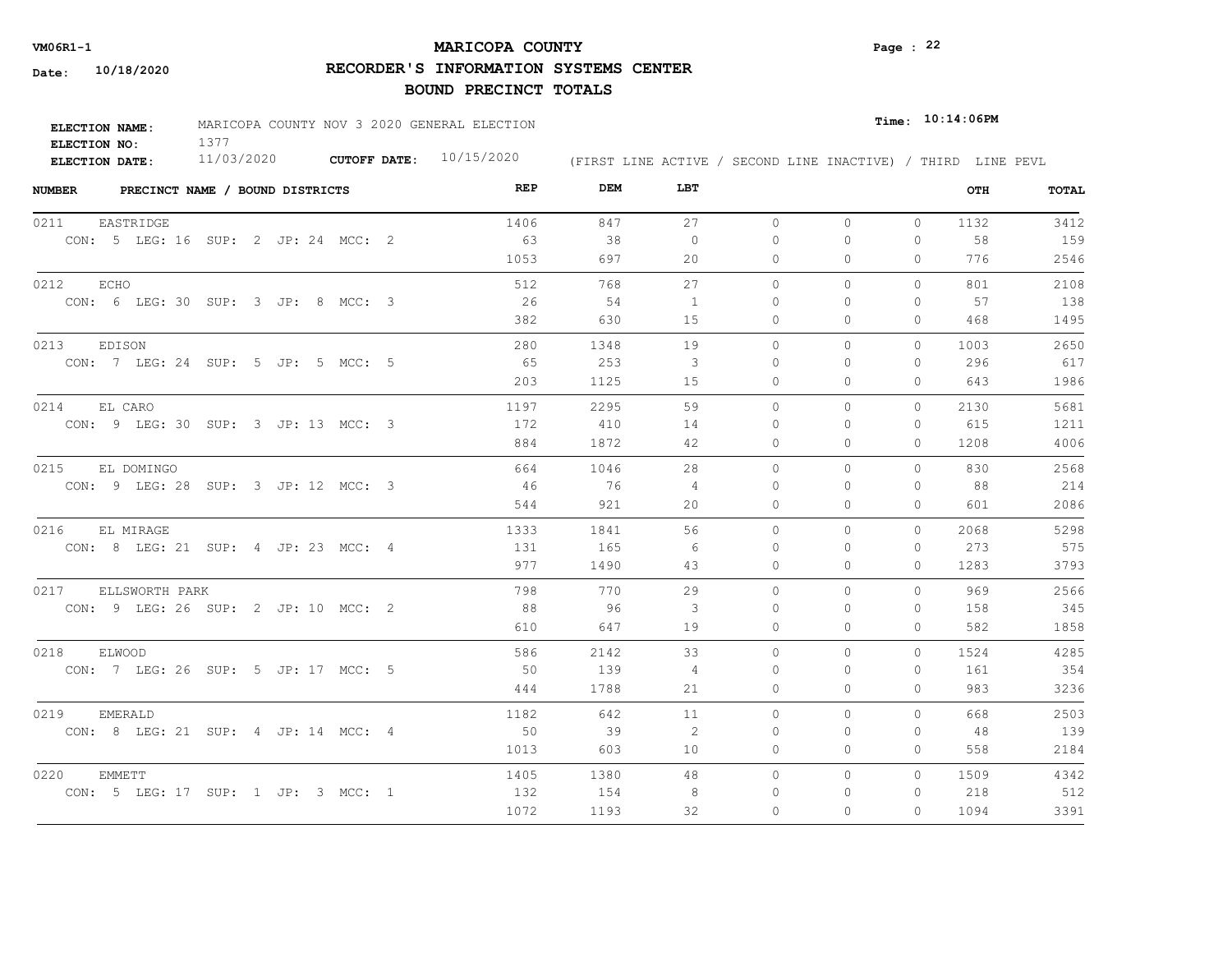## **MARICOPA COUNTY VM06R1-1 Page : 23**

**RECORDER'S INFORMATION SYSTEMS CENTER**

| <b>ELECTION NAME:</b> | MARICOPA COUNTY NOV 3 2020 GENERAL ELECTION |                     |            |  |  | $_{Time:}$ 10:14:06PM |  |                                                              |
|-----------------------|---------------------------------------------|---------------------|------------|--|--|-----------------------|--|--------------------------------------------------------------|
| ELECTION NO:          |                                             |                     |            |  |  |                       |  |                                                              |
| ELECTION DATE:        | 11/03/2020                                  | <b>CUTOFF DATE:</b> | 10/15/2020 |  |  |                       |  | (FIRST LINE ACTIVE / SECOND LINE INACTIVE) / THIRD LINE PEVL |

| <b>NUMBER</b><br>PRECINCT NAME / BOUND DISTRICTS | REP  | DEM  | LBT |           |              |              | OTH  | TOTAL |
|--------------------------------------------------|------|------|-----|-----------|--------------|--------------|------|-------|
| 0221<br><b>ENCANTO</b>                           | 582  | 1634 | 38  | $\circ$   | $\circ$      | $\mathbf{0}$ | 818  | 3072  |
| CON: 7 LEG: 24 SUP: 5 JP: 2 MCC: 5               | 55   | 134  | 6   | $\Omega$  | 0            | 0            | 129  | 324   |
|                                                  | 490  | 1487 | 34  | 0         | 0            | $\mathbf{0}$ | 647  | 2658  |
| 0222<br>ENID PARK                                | 1710 | 904  | 29  | $\circ$   | 0            | 0            | 1108 | 3751  |
| CON: 5 LEG: 25 SUP: 2 JP: 4 MCC: 2               | 96   | - 78 | 3   | $\Omega$  | $\Omega$     | $\mathbf{0}$ | 110  | 287   |
|                                                  | 1419 | 788  | 25  | 0         | 0            | $\Omega$     | 811  | 3043  |
| 0223<br>ENTZ                                     | 1797 | 670  | 42  | $\circ$   | $\mathbf{0}$ | $\mathbf{0}$ | 817  | 3326  |
| CON: 5 LEG: 25 SUP: 2 JP: 4 MCC: 2               | 133  | 62   | 2   | $\Omega$  | $\Omega$     | $\mathbf{0}$ | 117  | 314   |
|                                                  | 1458 | 575  | 26  | $\Omega$  | $\Omega$     | $\Omega$     | 591  | 2650  |
| 0224<br><b>ESCALANTE</b>                         | 714  | 2050 | 76  | $\Omega$  | $\Omega$     | $\Omega$     | 1751 | 4591  |
| CON: 9 LEG: 26 SUP: 1 JP: 18 MCC: 1              | 212  | 469  | 20  | $\bigcap$ | $\Omega$     | $\Omega$     | 692  | 1393  |
|                                                  | 477  | 1727 | 54  | 0         | 0            | $\mathbf{0}$ | 1160 | 3418  |
| 0225<br><b>ESCOBAR</b>                           | 490  | 546  | 22  | $\circ$   | $\Omega$     | $\Omega$     | 535  | 1593  |
| CON: 6 LEG: 28 SUP: 3 JP: 12 MCC: 3              | 48   | 56   | -3  | $\bigcap$ | $\Omega$     | $\Omega$     | 101  | 208   |
|                                                  | 352  | 479  | 16  | 0         | 0            | $\mathbf{0}$ | 364  | 1211  |
| 0226<br><b>ESCONDIDO</b>                         | 2798 | 1796 | 96  | $\Omega$  | $\Omega$     | $\Omega$     | 2772 | 7462  |
| CON: 5 LEG: 16 SUP: 2 JP: 24 MCC: 2              | 235  | 199  | - 6 | $\Omega$  | $\Omega$     | $\Omega$     | 380  | 820   |
|                                                  | 2107 | 1533 | 70  | $\circ$   | $\Omega$     | 0            | 1792 | 5502  |
| 0227<br>ESQUIRE                                  | 1042 | 1939 | 75  | $\Omega$  | $\Omega$     | $\Omega$     | 2044 | 5100  |
| CON: 9 LEG: 26 SUP: 1 JP: 21 MCC: 1              | 216  | 433  | 26  | $\Omega$  | $\Omega$     | $\Omega$     | 600  | 1275  |
|                                                  | 716  | 1560 | 61  | $\circ$   | 0            | $\Omega$     | 1250 | 3587  |
| 0228<br>ESTRELLA FOOTHILLS                       | 2731 | 1847 | 52  | $\circ$   | $\Omega$     | $\Omega$     | 2210 | 6840  |
| CON: 3 LEG: 4 SUP: 5 JP: 1 MCC: 5                | 140  | 120  | -5  | 0         | 0            | $\mathbf{0}$ | 204  | 469   |
|                                                  | 2286 | 1676 | 45  | 0         | 0            | $\mathbf{0}$ | 1705 | 5712  |
| 0229<br>EUCLID                                   | 796  | 1955 | 30  | $\circ$   | $\circ$      | $\circ$      | 1259 | 4040  |
| CON: 7 LEG: 27 SUP: 5 JP: 17 MCC: 5              | - 63 | 113  | 3   | 0         | 0            | 0            | 102  | 281   |
|                                                  | 657  | 1723 | 24  | 0         | 0            | $\mathbf{0}$ | 961  | 3365  |
| 0230<br>EVANS                                    | 695  | 448  | 16  | $\circ$   | $\circ$      | $\Omega$     | 485  | 1644  |
| CON: 6 LEG: 15 SUP: 3 JP: 15 MCC: 3              | 49   | 30   | 2   | 0         | 0            | 0            | 48   | 129   |
|                                                  | 545  | 410  | 14  | $\Omega$  | $\Omega$     | $\Omega$     | 355  | 1324  |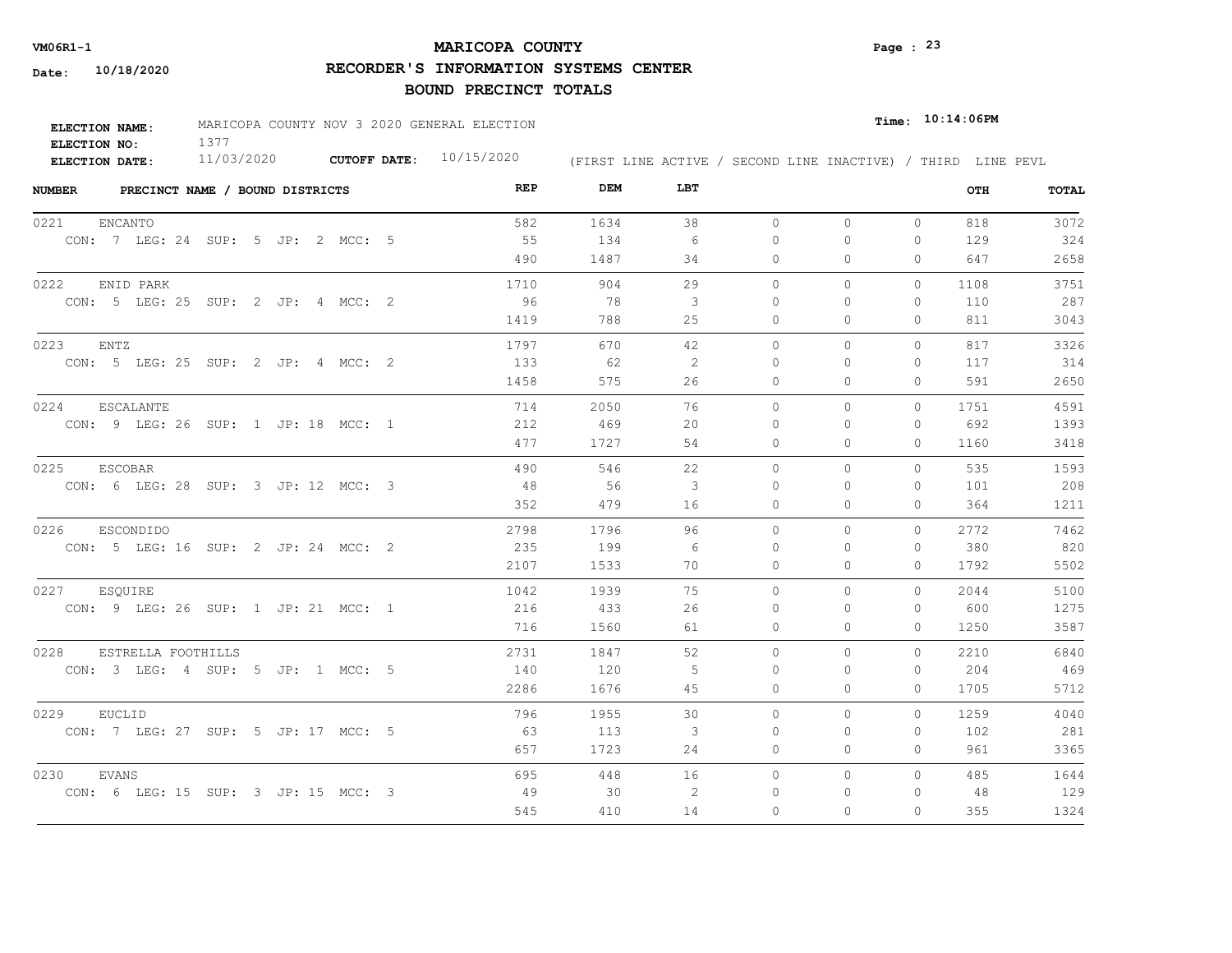## **MARICOPA COUNTY VM06R1-1 Page : 24**

**RECORDER'S INFORMATION SYSTEMS CENTER**

| <b>ELECTION NAME:</b> | MARICOPA COUNTY NOV 3 2020 GENERAL ELECTION |                     |            |                                                              | $Time:$ 10:14:06PM |
|-----------------------|---------------------------------------------|---------------------|------------|--------------------------------------------------------------|--------------------|
| ELECTION NO:          |                                             |                     |            |                                                              |                    |
| <b>ELECTION DATE:</b> | 11/03/2020                                  | <b>CUTOFF DATE:</b> | 10/15/2020 | (FIRST LINE ACTIVE / SECOND LINE INACTIVE) / THIRD LINE PEVL |                    |

| <b>NUMBER</b><br>PRECINCT NAME / BOUND DISTRICTS | REP  | DEM            | LBT               |           |          |              | OTH            | <b>TOTAL</b> |
|--------------------------------------------------|------|----------------|-------------------|-----------|----------|--------------|----------------|--------------|
| 0231<br>FAIRWAY                                  | 885  | 889            | 42                | $\circ$   | $\circ$  | $\circ$      | 967            | 2783         |
| CON: 9 LEG: 25 SUP: 1 JP: 21 MCC: 1              | 127  | 106            | 5                 | $\circ$   | $\Omega$ | 0            | 248            | 486          |
|                                                  | 665  | 752            | 32                | 0         | $\Omega$ | $\Omega$     | 628            | 2077         |
| 0232<br>FALCON HILL                              | 2953 | 1434           | 74                | $\circ$   | 0        | 0            | 2035           | 6496         |
| CON: 5 LEG: 16 SUP: 2 JP: 4 MCC: 2               | 181  | 86             | 4                 | $\Omega$  | $\Omega$ | $\Omega$     | 184            | 455          |
|                                                  | 2372 | 1262           | 50                | 0         | 0        | 0            | 1444           | 5128         |
| 0233<br>FENIMORE                                 | 3057 | 1197           | 50                | $\circ$   | 0        | $\Omega$     | 1832           | 6136         |
| CON: 5 LEG: 16 SUP: 2 JP: 24 MCC: 2              | 146  | 66             | -6                | $\Omega$  | 0        | 0            | 176            | 394          |
|                                                  | 2446 | 1039           | 30                | $\Omega$  | $\Omega$ | $\Omega$     | 1292           | 4807         |
| 0234<br>FESTIVAL                                 | 2728 | 1266           | 20                | $\bigcap$ | $\Omega$ | $\Omega$     | 1674           | 5688         |
| CON: 4 LEG: 13 SUP: 4 JP: 23 MCC: 4              | 64   | 32             | 1                 | $\Omega$  | $\Omega$ | $\mathbf{0}$ | 54             | 151          |
|                                                  | 2399 | 1201           | 15                | 0         | 0        | $\mathbf{0}$ | 1378           | 4993         |
| 0235<br>FIESTA RANCH                             | 1601 | 1380           | 55                | $\Omega$  | $\Omega$ | $\Omega$     | 1612           | 4648         |
| CON: 5 LEG: 17 SUP: 2 JP: 16 MCC: 2              | 119  | 84             | 5                 | $\Omega$  | $\Omega$ | $\Omega$     | 152            | 360          |
|                                                  | 1254 | 1198           | 45                | $\Omega$  | $\Omega$ | $\Omega$     | 1117           | 3614         |
| 0236<br>FOLLEY                                   | 2010 | 2382           | 66                | $\circ$   | $\Omega$ | $\circ$      | 2325           | 6783         |
| CON: 9 LEG: 18 SUP: 1 JP: 3 MCC: 1               | 210  | 198            | 10                | $\Omega$  | $\Omega$ | $\Omega$     | 303            | 721          |
|                                                  | 1550 | 2026           | 45                | $\Omega$  | $\Omega$ | $\Omega$     | 1585           | 5206         |
| FOOTHILLS<br>0237                                | 2034 | 1561           | 43                | $\Omega$  | $\Omega$ | $\Omega$     | 1675           | 5313         |
| CON: 9 LEG: 18 SUP: 1 JP: 19 MCC: 1              | 130  | 71             | 5                 | $\Omega$  | $\Omega$ | $\Omega$     | 115            | 321          |
|                                                  | 1658 | 1410           | 36                | $\Omega$  | $\Omega$ | $\Omega$     | 1350           | 4454         |
| 0238<br>FORT MCDOWELL                            | 76   | 227            | 3                 | $\circ$   | $\Omega$ | $\Omega$     | 311            | 617          |
| CON: 6 LEG: 23 SUP: 2 JP: 10 MCC: 2              | - 6  | $\overline{7}$ | $\Omega$          | $\Omega$  | $\Omega$ | $\Omega$     | $\overline{7}$ | 20           |
|                                                  | 40   | 115            | 2                 | 0         | 0        | $\mathbf{0}$ | 112            | 269          |
| 0239<br>FOUNTAIN HILLS                           | 1424 | 697            | 22                | $\circ$   | $\Omega$ | $\Omega$     | 866            | 3009         |
| CON: 6 LEG: 23 SUP: 2 JP: 15 MCC: 2              | 130  | - 63           | 2                 | 0         | $\Omega$ | $\mathbf{0}$ | 126            | 321          |
|                                                  | 1220 | 639            | $12 \overline{ }$ | 0         | $\Omega$ | $\Omega$     | 693            | 2564         |
| 0240<br>FOUR PEAKS                               | 1889 | 1079           | 41                | $\circ$   | 0        | $\Omega$     | 1438           | 4447         |
| CON: 6 LEG: 23 SUP: 2 JP: 15 MCC: 2              | 191  | 105            | 6                 | $\Omega$  | $\Omega$ | 0            | 242            | 544          |
|                                                  | 1539 | 986            | 31                | $\Omega$  | $\Omega$ | $\Omega$     | 1057           | 3613         |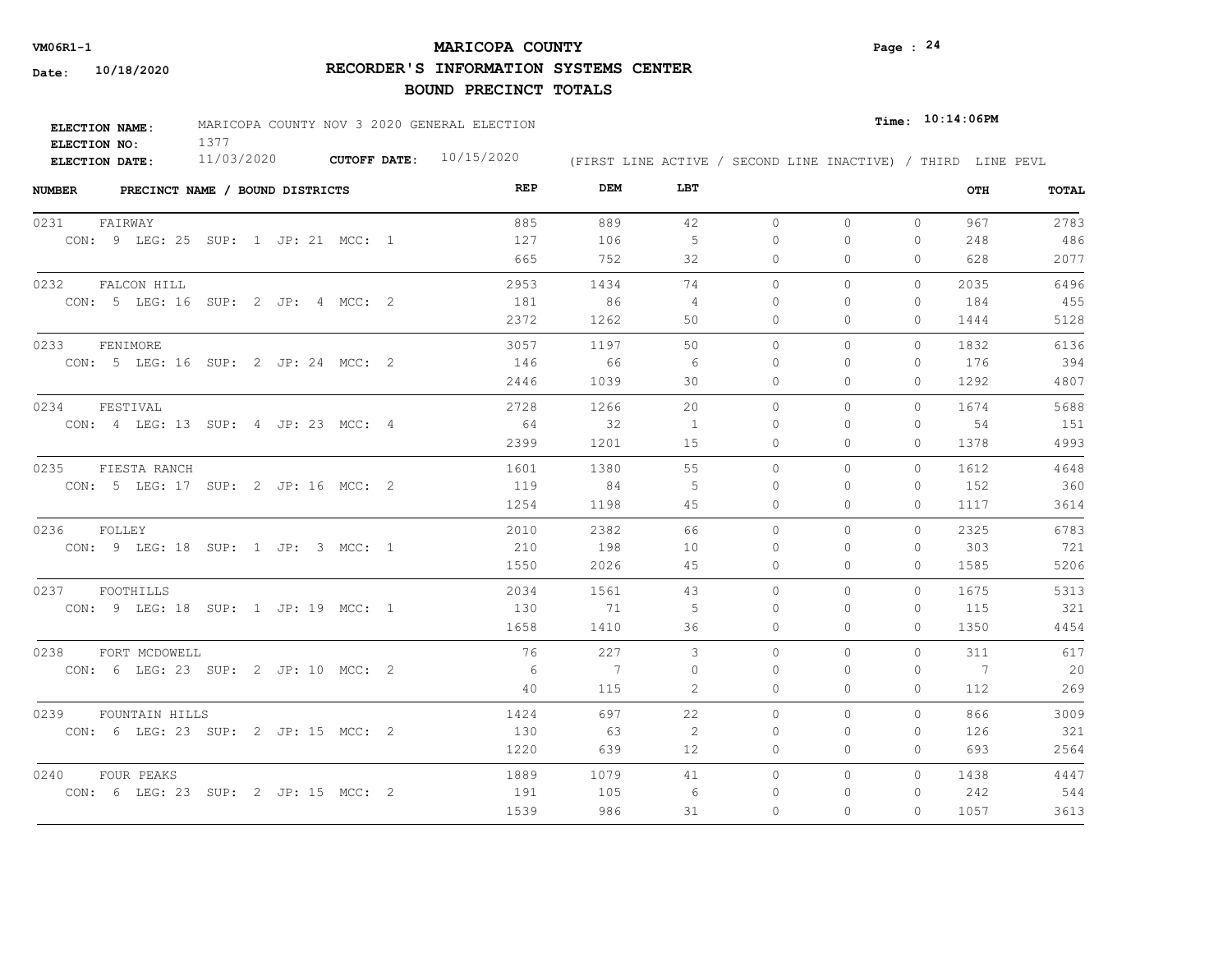## **MARICOPA COUNTY VM06R1-1 Page : 25**

**RECORDER'S INFORMATION SYSTEMS CENTER**

| ELECTION NAME:        | MARICOPA COUNTY NOV 3 2020 GENERAL ELECTION |                     |            |  |  |                                                              | $_{Time:}$ 10:14:06PM |  |
|-----------------------|---------------------------------------------|---------------------|------------|--|--|--------------------------------------------------------------|-----------------------|--|
| ELECTION NO:          |                                             |                     |            |  |  |                                                              |                       |  |
| <b>ELECTION DATE:</b> | 11/03/2020                                  | <b>CUTOFF DATE:</b> | 10/15/2020 |  |  | (FIRST LINE ACTIVE / SECOND LINE INACTIVE) / THIRD LINE PEVL |                       |  |

| <b>NUMBER</b> | PRECINCT NAME / BOUND DISTRICTS     | REP  | DEM  | LBT |           |          |              | OTH  | TOTAL |
|---------------|-------------------------------------|------|------|-----|-----------|----------|--------------|------|-------|
| 0241          | FOX CROSSING                        | 1392 | 1293 | 49  | $\circ$   | $\circ$  | $\circ$      | 1438 | 4172  |
|               | CON: 5 LEG: 17 SUP: 1 JP: 3 MCC: 1  | 101  | 90   | 3   | $\circ$   | 0        | $\mathbf{0}$ | 134  | 328   |
|               |                                     | 1068 | 1142 | 37  | 0         | 0        | $\Omega$     | 1053 | 3300  |
| 0242          | FOXWOOD                             | 797  | 620  | 35  | $\circ$   | 0        | $\mathbf{0}$ | 611  | 2063  |
|               | CON: 6 LEG: 28 SUP: 3 JP: 12 MCC: 3 | 59   | 36   | 2   | $\Omega$  | $\Omega$ | $\mathbf{0}$ | 80   | 177   |
|               |                                     | 629  | 571  | 25  | $\Omega$  | 0        | $\Omega$     | 445  | 1670  |
| 0243          | FREMONT                             | 1250 | 607  | 27  | $\circ$   | 0        | $\mathbf{0}$ | 987  | 2871  |
|               | CON: 5 LEG: 16 SUP: 2 JP: 4 MCC: 2  | 89   | 26   | 2   | $\Omega$  | $\Omega$ | $\Omega$     | 94   | 211   |
|               |                                     | 1002 | 532  | 21  | $\Omega$  | $\Omega$ | $\Omega$     | 729  | 2284  |
| 0244          | FRONTIER                            | 2834 | 1410 | 38  | $\Omega$  | $\Omega$ | $\Omega$     | 1743 | 6025  |
|               | CON: 8 LEG: 22 SUP: 4 JP: 14 MCC: 4 | 149  | 84   | -5  | $\Omega$  | $\Omega$ | $\Omega$     | 179  | 417   |
|               |                                     | 2260 | 1253 | 24  | 0         | 0        | $\mathbf{0}$ | 1227 | 4764  |
| 0245          | FULTON RANCH                        | 3223 | 2082 | 43  | $\circ$   | $\Omega$ | $\Omega$     | 2552 | 7900  |
|               | CON: 5 LEG: 17 SUP: 1 JP: 3 MCC: 1  | 172  | 101  | -2  | $\bigcap$ | $\Omega$ | $\Omega$     | 178  | 453   |
|               |                                     | 2729 | 1910 | 39  | 0         | 0        | $\Omega$     | 2010 | 6688  |
| 0246          | GALVESTON                           | 1939 | 2379 | 75  | $\Omega$  | $\Omega$ | $\Omega$     | 2293 | 6686  |
|               | CON: 9 LEG: 18 SUP: 1 JP: 3 MCC: 1  | 177  | 256  | -5  | $\Omega$  | $\Omega$ | $\Omega$     | 347  | 785   |
|               |                                     | 1505 | 2082 | 53  | $\circ$   | $\Omega$ | $\mathbf{0}$ | 1627 | 5267  |
| 0247          | GARDEN GROVES                       | 822  | 1551 | 42  | $\Omega$  | $\Omega$ | $\Omega$     | 1403 | 3818  |
|               | CON: 7 LEG: 27 SUP: 5 JP: 17 MCC: 5 | 88   | 195  | 8   | $\Omega$  | $\Omega$ | $\Omega$     | 219  | 510   |
|               |                                     | 633  | 1297 | 31  | $\circ$   | 0        | $\Omega$     | 958  | 2919  |
| 0248          | GARDENS                             | 201  | 710  | 23  | $\circ$   | $\Omega$ | 0            | 596  | 1530  |
|               | CON: 7 LEG: 24 SUP: 1 JP: 6 MCC: 1  | 69   | 193  | -8  | 0         | 0        | $\mathbf{0}$ | 251  | 521   |
|               |                                     | 132  | 599  | 18  | 0         | 0        | $\mathbf{0}$ | 377  | 1126  |
| 0249          | GATEWAY                             | 437  | 1924 | 17  | $\circ$   | 0        | $\circ$      | 1470 | 3848  |
|               | CON: 7 LEG: 27 SUP: 5 JP: 5 MCC: 5  | - 46 | 235  | 4   | 0         | 0        | 0            | 260  | 545   |
|               |                                     | 285  | 1575 | 12  | 0         | 0        | $\mathbf{0}$ | 859  | 2731  |
| 0250          | GAVILAN PEAK                        | 2007 | 869  | 45  | $\circ$   | 0        | $\Omega$     | 1218 | 4139  |
|               | CON: 8 LEG: 1 SUP: 3 JP: 11 MCC: 3  | 160  | 76   | 2   | 0         | 0        | 0            | 160  | 398   |
|               |                                     | 1552 | 745  | 32  | $\Omega$  | $\Omega$ | $\Omega$     | 835  | 3164  |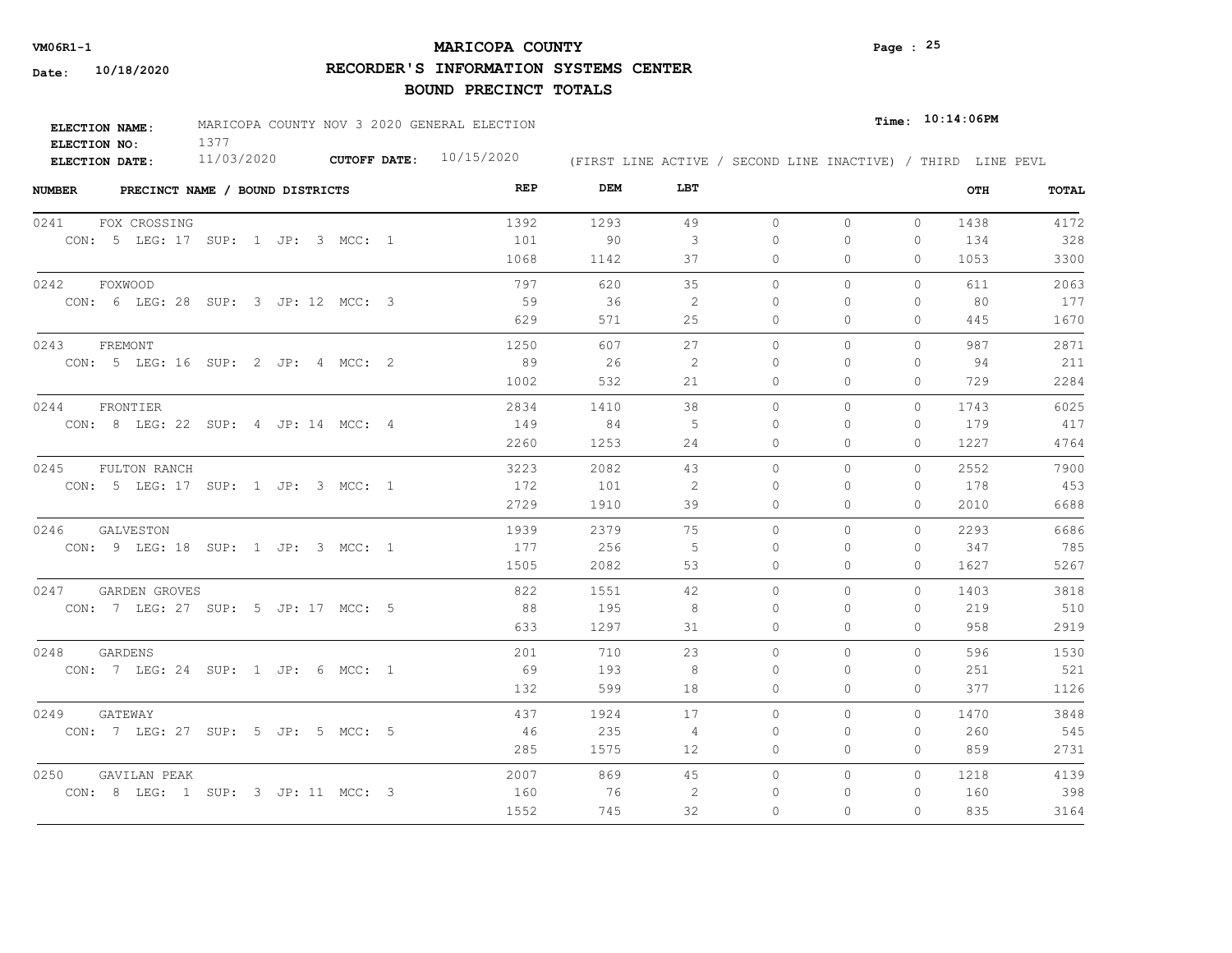## **MARICOPA COUNTY VM06R1-1 Page : 26**

**RECORDER'S INFORMATION SYSTEMS CENTER**

| <b>ELECTION NAME:</b> | MARICOPA COUNTY NOV 3 2020 GENERAL ELECTION |                           |                                                              | $_{\texttt{Time:}}$ 10:14:06PM |
|-----------------------|---------------------------------------------|---------------------------|--------------------------------------------------------------|--------------------------------|
| ELECTION NO:          |                                             |                           |                                                              |                                |
| <b>ELECTION DATE:</b> | 11/03/2020                                  | CUTOFF DATE: $10/15/2020$ | (FIRST LINE ACTIVE / SECOND LINE INACTIVE) / THIRD LINE PEVL |                                |

| <b>NUMBER</b><br>PRECINCT NAME / BOUND DISTRICTS | REP  | DEM  | LBT            |          |              |              | OTH  | TOTAL |
|--------------------------------------------------|------|------|----------------|----------|--------------|--------------|------|-------|
| 0251<br>GEMINI                                   | 1246 | 1086 | 41             | $\circ$  | $\mathbf{0}$ | $\mathbf{0}$ | 1100 | 3473  |
| CON: 8 LEG: 20 SUP: 4 JP: 11 MCC: 4              | 76   | 91   | 4              | 0        | $\circ$      | 0            | 171  | 342   |
|                                                  | 946  | 928  | 31             | 0        | $\Omega$     | $\Omega$     | 718  | 2623  |
| 0252<br><b>GENE AUTRY</b>                        | 1547 | 681  | 30             | $\circ$  | $\circ$      | $\Omega$     | 831  | 3089  |
| CON: 5 LEG: 25 SUP: 2 JP: 4 MCC: 2               | 77   | 26   | <sup>1</sup>   | $\Omega$ | $\Omega$     | $\Omega$     | - 62 | 166   |
|                                                  | 1237 | 601  | 18             | $\Omega$ | $\Omega$     | $\Omega$     | 599  | 2455  |
| 0253<br>GERMANN                                  | 1639 | 1474 | 58             | $\circ$  | $\mathbf{0}$ | $\circ$      | 1719 | 4890  |
| CON: 5 LEG: 17 SUP: 1 JP: 3 MCC: 1               | 116  | 79   | $\overline{4}$ | 0        | $\Omega$     | $\Omega$     | 134  | 333   |
|                                                  | 1245 | 1251 | 37             | $\Omega$ | $\Omega$     | $\Omega$     | 1215 | 3748  |
| 0254<br>GERONIMO                                 | 538  | 583  | 25             | $\Omega$ | $\Omega$     | $\Omega$     | 598  | 1744  |
| CON: 9 LEG: 17 SUP: 1 JP: 3 MCC: 1               | 46   | 38   | 1              | 0        | $\Omega$     | $\Omega$     | 62   | 147   |
|                                                  | 409  | 516  | 23             | $\circ$  | $\mathbf{0}$ | 0            | 423  | 1371  |
| 0255 GILA                                        | 1269 | 1617 | 49             | $\circ$  | $\mathbf{0}$ | $\Omega$     | 1674 | 4609  |
| CON: 9 LEG: 17 SUP: 1 JP: 3 MCC: 1               | 164  | 198  | 12             | $\Omega$ | $\Omega$     | $\Omega$     | 377  | 751   |
|                                                  | 926  | 1393 | 37             | $\circ$  | 0            | $\mathbf{0}$ | 1117 | 3473  |
| 0256<br>GILA BEND                                | 233  | 265  | 2              | $\Omega$ | $\Omega$     | $\Omega$     | 282  | 782   |
| CON: 3 LEG: 4 SUP: 5 JP: 7 MCC: 5                | 29   | 35   | $\mathbf{1}$   | $\Omega$ | $\Omega$     | $\Omega$     | 43   | 108   |
|                                                  | 147  | 184  | 2              | 0        | $\mathbf{0}$ | $\circ$      | 132  | 465   |
| 0257 GILBERT                                     | 1417 | 948  | 49             | $\Omega$ | $\Omega$     | $\Omega$     | 1260 | 3674  |
| CON: 5 LEG: 12 SUP: 1 JP: 16 MCC: 1              | 94   | 54   | 4              | $\Omega$ | $\Omega$     | $\Omega$     | 71   | 223   |
|                                                  | 1107 | 821  | 33             | $\Omega$ | $\circ$      | 0            | 899  | 2860  |
| 0258<br>GILBERT GARDENS                          | 1947 | 1457 | 68             | $\Omega$ | $\Omega$     | $\Omega$     | 1919 | 5391  |
| CON: 5 LEG: 12 SUP: 1 JP: 16 MCC: 1              | 171  | 91   | 8              | 0        | 0            | 0            | 172  | 442   |
|                                                  | 1444 | 1213 | 50             | 0        | $\mathbf{0}$ | 0            | 1300 | 4007  |
| 0259<br>GLENCROFT                                | 965  | 1047 | 26             | $\circ$  | $\circ$      | $\Omega$     | 1099 | 3137  |
| CON: 8 LEG: 30 SUP: 4 JP: 8 MCC: 4               | 126  | 186  | -2             | 0        | 0            | 0            | 294  | 608   |
|                                                  | 769  | 882  | 17             | 0        | $\mathbf{0}$ | $\circ$      | 705  | 2373  |
| 0260<br>GLENN                                    | 830  | 818  | 12             | 0        | $\mathbf{0}$ | $\Omega$     | 496  | 2156  |
| CON: 9 LEG: 28 SUP: 3 JP: 2 MCC: 3               | 29   | 29   | $\circ$        | 0        | 0            | 0            | 39   | 97    |
|                                                  | 707  | 752  | 11             | $\Omega$ | $\Omega$     | $\Omega$     | 393  | 1863  |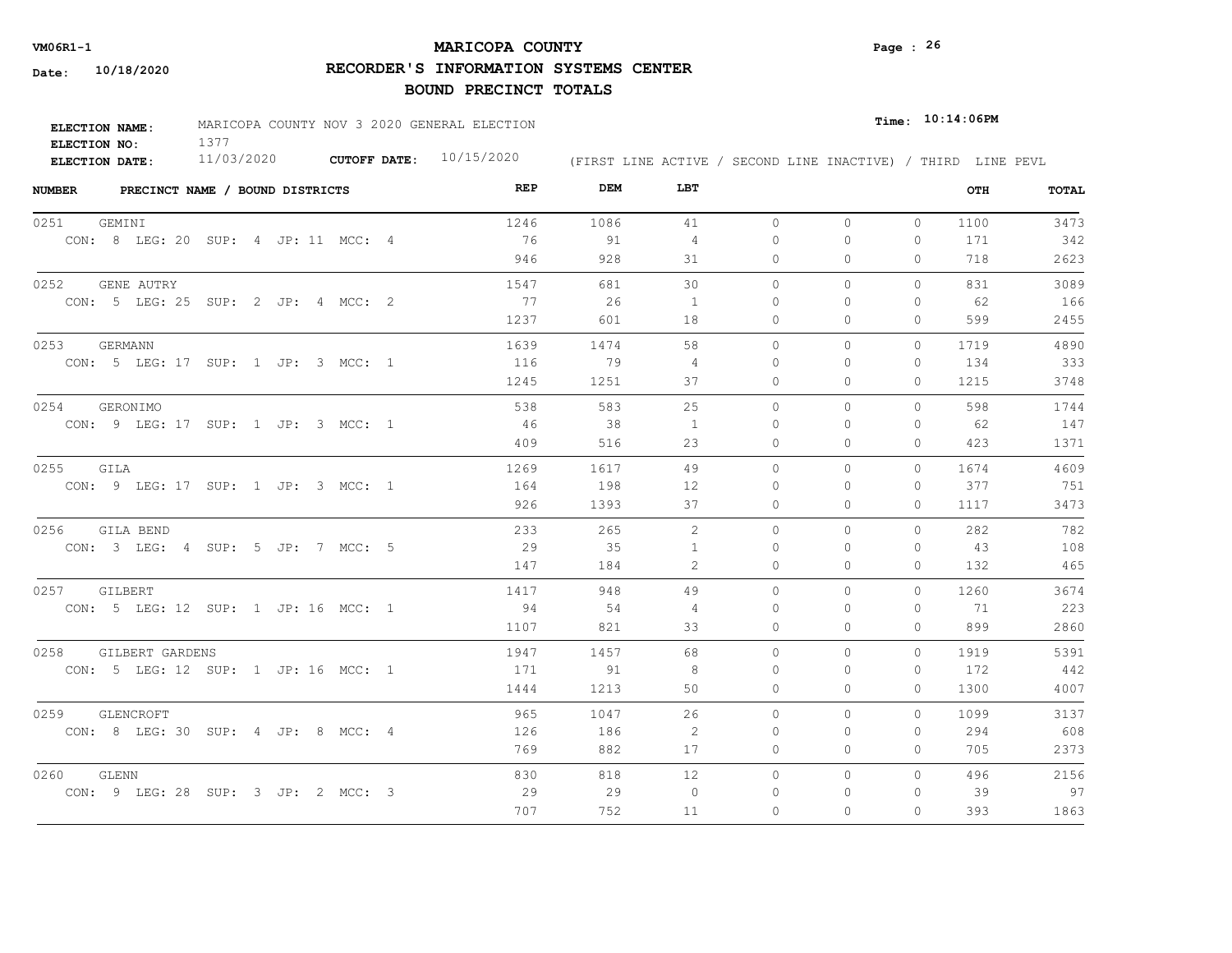## **MARICOPA COUNTY VM06R1-1 Page : 27**

**RECORDER'S INFORMATION SYSTEMS CENTER**

| <b>ELECTION NAME:</b> | MARICOPA COUNTY NOV 3 2020 GENERAL ELECTION |                     |            |  |  |  | $_{Time:}$ 10:14:06PM |                                                              |
|-----------------------|---------------------------------------------|---------------------|------------|--|--|--|-----------------------|--------------------------------------------------------------|
| ELECTION NO:          |                                             |                     |            |  |  |  |                       |                                                              |
| ELECTION DATE:        | 11/03/2020                                  | <b>CUTOFF DATE:</b> | 10/15/2020 |  |  |  |                       | (FIRST LINE ACTIVE / SECOND LINE INACTIVE) / THIRD LINE PEVL |

| <b>NUMBER</b> | PRECINCT NAME / BOUND DISTRICTS     | REP  | DEM  | LBT          |          |          |              | OTH            | <b>TOTAL</b> |
|---------------|-------------------------------------|------|------|--------------|----------|----------|--------------|----------------|--------------|
| 0261          | GLENROSA                            | 618  | 941  | 19           | $\circ$  | $\circ$  | $\mathbf{0}$ | 677            | 2255         |
|               | CON: 9 LEG: 24 SUP: 3 JP: 6 MCC: 3  | 75   | 86   | - 5          | $\Omega$ | $\Omega$ | 0            | 129            | 295          |
|               |                                     | 509  | 858  | 14           | 0        | 0        | $\Omega$     | 544            | 1925         |
| 0262          | GLENVIEW                            | 2265 | 621  | 26           | $\circ$  | 0        | $\Omega$     | 943            | 3855         |
|               | CON: 5 LEG: 25 SUP: 2 JP: 10 MCC: 2 | 138  | -48  | -5           | $\Omega$ | $\Omega$ | $\Omega$     | 91             | 282          |
|               |                                     | 1823 | 548  | 20           | 0        | 0        | $\mathbf{0}$ | 699            | 3090         |
| 0263          | GOLD DUST                           | 623  | 505  | 21           | $\circ$  | 0        | 0            | 500            | 1649         |
|               | CON: 6 LEG: 28 SUP: 3 JP: 12 MCC: 3 | 25   | 20   | -4           | $\Omega$ | 0        | 0            | 45             | 94           |
|               |                                     | 515  | 450  | 17           | $\Omega$ | $\Omega$ | $\Omega$     | 380            | 1362         |
| 0264          | <b>GOLDEN EAGLE</b>                 | 2037 | 905  | 26           | $\Omega$ | $\Omega$ | $\Omega$     | 1206           | 4174         |
|               | CON: 6 LEG: 23 SUP: 2 JP: 15 MCC: 2 | 109  | 56   | 2            | $\Omega$ | $\Omega$ | $\mathbf{0}$ | 112            | 279          |
|               |                                     | 1757 | 842  | 18           | $\circ$  | 0        | $\mathbf{0}$ | 982            | 3599         |
| 0265          | GOLDEN HILLS                        | 1817 | 1468 | 74           | $\Omega$ | $\Omega$ | $\Omega$     | 2086           | 5445         |
|               | CON: 5 LEG: 16 SUP: 2 JP: 24 MCC: 2 | 153  | 168  | - 5          | $\Omega$ | $\Omega$ | $\mathbf{0}$ | 241            | 567          |
|               |                                     | 1345 | 1223 | 56           | 0        | $\Omega$ | $\Omega$     | 1352           | 3976         |
| 0266          | <b>GOLDFIELD RANCH</b>              | 161  | 33   | $\mathbf{1}$ | $\circ$  | $\Omega$ | $\Omega$     | 68             | 263          |
|               | CON: 4 LEG: 23 SUP: 2 JP: 10 MCC: 2 | 2    | 2    | $\Omega$     | $\Omega$ | $\Omega$ | $\Omega$     | $\overline{1}$ | $5^{\circ}$  |
|               |                                     | 133  | 31   | 1            | $\Omega$ | $\Omega$ | $\Omega$     | 53             | 218          |
| 0267          | GOODYEAR                            | 411  | 710  | 13           | $\Omega$ | $\Omega$ | $\Omega$     | 652            | 1786         |
|               | CON: 8 LEG: 4 SUP: 5 JP: 1 MCC: 5   | 66   | 102  | 5            | $\Omega$ | $\Omega$ | $\Omega$     | 202            | 375          |
|               |                                     | 310  | 596  | 9            | $\Omega$ | $\Omega$ | $\Omega$     | 407            | 1322         |
| 0268          | GRANADA                             | 501  | 1772 | 27           | $\Omega$ | $\Omega$ | $\Omega$     | 1444           | 3744         |
|               | CON: 7 LEG: 30 SUP: 5 JP: 22 MCC: 5 | 55   | 207  | 4            | $\Omega$ | $\Omega$ | $\Omega$     | 247            | 513          |
|               |                                     | 340  | 1485 | 20           | 0        | 0        | $\mathbf{0}$ | 900            | 2745         |
| 0269          | GRAND                               | 2275 | 1246 | 5            | $\Omega$ | $\Omega$ | $\Omega$     | 1417           | 4943         |
|               | CON: 8 LEG: 22 SUP: 4 JP: 23 MCC: 4 | 90   | 66   | 0            | 0        | 0        | $\mathbf{0}$ | 76             | 232          |
|               |                                     | 2147 | 1204 | 5            | 0        | 0        | $\Omega$     | 1294           | 4650         |
| 0270          | <b>GRANITE FALLS</b>                | 1982 | 1132 | 23           | $\circ$  | 0        | $\Omega$     | 1463           | 4600         |
|               | CON: 8 LEG: 22 SUP: 4 JP: 23 MCC: 4 | 124  | 101  | 2            | $\Omega$ | 0        | $\mathbf{0}$ | 192            | 419          |
|               |                                     | 1680 | 1052 | 15           | $\Omega$ | $\Omega$ | $\Omega$     | 1149           | 3896         |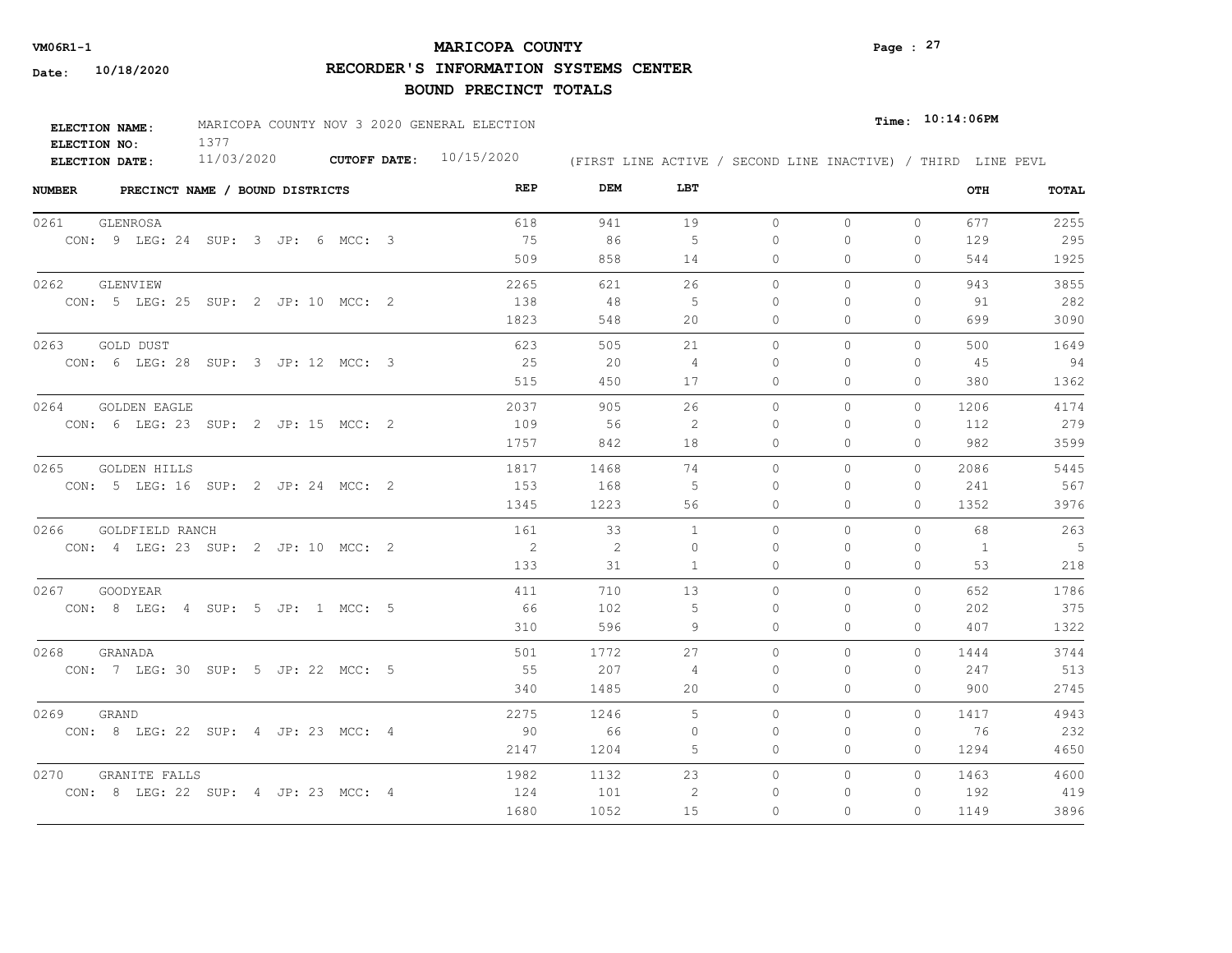## **MARICOPA COUNTY VM06R1-1 Page : 28**

**RECORDER'S INFORMATION SYSTEMS CENTER**

| <b>ELECTION NAME:</b> | MARICOPA COUNTY NOV 3 2020 GENERAL ELECTION |                     |            |  |  |  | Time: 10:14:06PM |                                                              |
|-----------------------|---------------------------------------------|---------------------|------------|--|--|--|------------------|--------------------------------------------------------------|
| ELECTION NO:          |                                             |                     |            |  |  |  |                  |                                                              |
| <b>ELECTION DATE:</b> | 11/03/2020                                  | <b>CUTOFF DATE:</b> | 10/15/2020 |  |  |  |                  | (FIRST LINE ACTIVE / SECOND LINE INACTIVE) / THIRD LINE PEVL |

| <b>NUMBER</b> | PRECINCT NAME / BOUND DISTRICTS     | REP  | DEM  | LBT      |           |          |              | OTH  | TOTAL |
|---------------|-------------------------------------|------|------|----------|-----------|----------|--------------|------|-------|
| 0271          | GRANITE MOUNTAIN                    | 2495 | 683  | 12       | $\circ$   | $\circ$  | $\mathbf{0}$ | 1185 | 4375  |
|               | CON: 6 LEG: 23 SUP: 2 JP: 25 MCC: 2 | 115  | 48   | 2        | $\Omega$  | 0        | 0            | 95   | 260   |
|               |                                     | 2174 | 620  | 10       | 0         | 0        | $\Omega$     | 988  | 3792  |
| 0272          | GRAYHAWK                            | 1285 | 511  | 9        | $\circ$   | 0        | $\mathbf{0}$ | 719  | 2524  |
|               | CON: 6 LEG: 23 SUP: 2 JP: 25 MCC: 2 | 103  | 29   | 5        | $\Omega$  | $\Omega$ | $\Omega$     | 95   | 232   |
|               |                                     | 1072 | 473  | 6        | $\Omega$  | 0        | $\Omega$     | 568  | 2119  |
| 0273          | GREENBRIAR                          | 1396 | 679  | 32       | $\circ$   | 0        | $\mathbf{0}$ | 887  | 2994  |
|               | CON: 8 LEG: 22 SUP: 4 JP: 14 MCC: 4 | 50   | 29   | 5        | $\Omega$  | $\Omega$ | $\Omega$     | 61   | 145   |
|               |                                     | 1084 | 590  | 24       | $\Omega$  | $\Omega$ | $\Omega$     | 614  | 2312  |
| 0274          | GREENFIELD                          | 325  | 1581 | 22       | $\Omega$  | $\Omega$ | $\Omega$     | 1027 | 2955  |
|               | CON: 7 LEG: 27 SUP: 5 JP: 17 MCC: 5 | 21   | 92   | $\Omega$ | $\Omega$  | $\Omega$ | $\Omega$     | 77   | 190   |
|               |                                     | 229  | 1299 | 15       | 0         | 0        | $\mathbf{0}$ | 661  | 2204  |
| 0275          | GREENFIELD PARK                     | 2521 | 1550 | 80       | $\Omega$  | $\Omega$ | $\Omega$     | 1895 | 6046  |
|               | CON: 5 LEG: 25 SUP: 2 JP: 4 MCC: 2  | 214  | 114  | 7        | $\bigcap$ | $\Omega$ | $\Omega$     | 217  | 552   |
|               |                                     | 2007 | 1338 | 58       | 0         | 0        | $\Omega$     | 1321 | 4724  |
| 0276          | GREENWAY                            | 1434 | 1106 | 57       | $\Omega$  | $\Omega$ | $\Omega$     | 1189 | 3786  |
|               | CON: 6 LEG: 28 SUP: 3 JP: 12 MCC: 3 | 124  | 69   | -6       | $\bigcap$ | $\Omega$ | $\Omega$     | 147  | 346   |
|               |                                     | 1145 | 985  | 45       | $\Omega$  | $\Omega$ | $\circ$      | 863  | 3038  |
| 0277          | GREYSTONE                           | 733  | 308  | 5        | $\Omega$  | $\Omega$ | $\Omega$     | 375  | 1421  |
|               | CON: 8 LEG: 22 SUP: 4 JP: 23 MCC: 4 | -44  | 19   | $\Omega$ | $\Omega$  | $\Omega$ | $\Omega$     | 15   | 78    |
|               |                                     | 671  | 295  | 5        | $\Omega$  | 0        | $\Omega$     | 324  | 1295  |
| 0278          | GROVERS                             | 1116 | 1188 | 54       | $\circ$   | $\Omega$ | $\Omega$     | 1621 | 3979  |
|               | CON: 6 LEG: 20 SUP: 3 JP: 25 MCC: 3 | -98  | 181  | 3        | $\Omega$  | 0        | $\mathbf{0}$ | 341  | 623   |
|               |                                     | 799  | 968  | 37       | 0         | 0        | $\mathbf{0}$ | 971  | 2775  |
| 0279          | <b>GROVES</b>                       | 2449 | 1059 | 50       | $\circ$   | $\Omega$ | $\circ$      | 1360 | 4918  |
|               | CON: 5 LEG: 25 SUP: 2 JP: 10 MCC: 2 | 109  | 43   | 6        | 0         | 0        | $\mathbf{0}$ | - 73 | 231   |
|               |                                     | 1993 | 939  | 33       | 0         | 0        | $\mathbf{0}$ | 974  | 3939  |
| 0280          | GUADALUPE                           | 184  | 1960 | 11       | $\circ$   | $\Omega$ | $\Omega$     | 1002 | 3157  |
|               | CON: 7 LEG: 27 SUP: 5 JP: 19 MCC: 5 | 9    | 70   | -1       | 0         | 0        | 0            | 52   | 132   |
|               |                                     | 115  | 1410 | 7        | $\Omega$  | $\Omega$ | $\Omega$     | 552  | 2084  |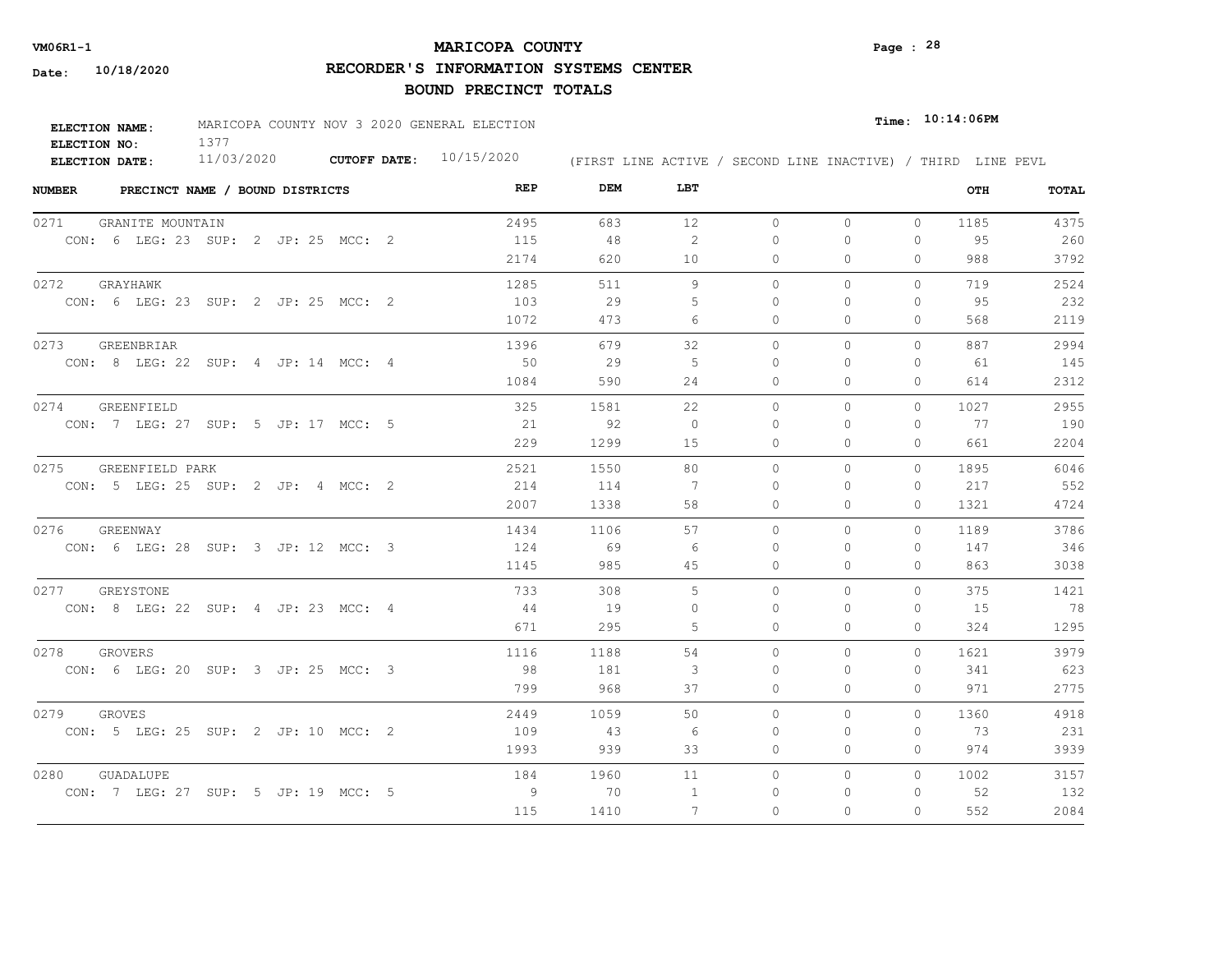## **MARICOPA COUNTY VM06R1-1 Page : 29**

**RECORDER'S INFORMATION SYSTEMS CENTER**

| <b>ELECTION NAME:</b> | MARICOPA COUNTY NOV 3 2020 GENERAL ELECTION |                     |            |  |  |  | $_{Time:}$ 10:14:06PM |                                                              |
|-----------------------|---------------------------------------------|---------------------|------------|--|--|--|-----------------------|--------------------------------------------------------------|
| ELECTION NO:          |                                             |                     |            |  |  |  |                       |                                                              |
| ELECTION DATE:        | 11/03/2020                                  | <b>CUTOFF DATE:</b> | 10/15/2020 |  |  |  |                       | (FIRST LINE ACTIVE / SECOND LINE INACTIVE) / THIRD LINE PEVL |

| <b>NUMBER</b> |                 | PRECINCT NAME / BOUND DISTRICTS     | REP  | DEM          | LBT      |           |          |              | OTH  | TOTAL |
|---------------|-----------------|-------------------------------------|------|--------------|----------|-----------|----------|--------------|------|-------|
| 0281          | <b>GUERRERO</b> |                                     | 775  | 1423         | 30       | $\circ$   | $\circ$  | $\Omega$     | 1695 | 3923  |
|               |                 | CON: 9 LEG: 26 SUP: 2 JP: 10 MCC: 2 | 114  | 204          | -6       | 0         | 0        | 0            | 368  | 692   |
|               |                 |                                     | 515  | 1156         | 25       | 0         | 0        | $\mathbf{0}$ | 975  | 2671  |
| 0282          | HADLEY          |                                     | 421  | 1088         | 13       | $\Omega$  | $\Omega$ | $\Omega$     | 979  | 2501  |
|               |                 | CON: 3 LEG: 19 SUP: 5 JP: 20 MCC: 5 | 67   | 123          | 2        | 0         | $\Omega$ | $\mathbf{0}$ | 213  | 405   |
|               |                 |                                     | 309  | 891          | 9        | $\circ$   | 0        | $\mathbf{0}$ | 600  | 1809  |
| 0283          | HALL            |                                     | 1014 | 1544         | 47       | $\Omega$  | $\Omega$ | $\Omega$     | 945  | 3550  |
|               |                 | CON: 9 LEG: 28 SUP: 3 JP: 2 MCC: 3  | 80   | 138          | -6       | $\Omega$  | $\Omega$ | $\mathbf{0}$ | 148  | 372   |
|               |                 |                                     | 857  | 1417         | 41       | 0         | $\Omega$ | $\Omega$     | 738  | 3053  |
| 0284          | HAPPY TRAILS    |                                     | 468  | 165          | 2        | $\bigcap$ | $\Omega$ | $\Omega$     | 237  | 872   |
|               |                 | CON: 8 LEG: 22 SUP: 4 JP: 23 MCC: 4 | 25   | 11           | $\Omega$ | 0         | $\Omega$ | $\Omega$     | 16   | 52    |
|               |                 |                                     | 420  | 162          | 2        | 0         | 0        | $\circ$      | 206  | 790   |
| 0285          | HAPPY VALLEY    |                                     | 1618 | 643          | 21       | $\Omega$  | $\Omega$ | $\Omega$     | 769  | 3051  |
|               |                 | CON: 8 LEG: 15 SUP: 3 JP: 11 MCC: 3 | 63   | 25           | 2        | $\bigcap$ | $\Omega$ | $\Omega$     | 66   | 156   |
|               |                 |                                     | 1358 | 593          | 17       | $\Omega$  | $\Omega$ | $\Omega$     | 575  | 2543  |
| 0286          | HARMONT         |                                     | 1197 | 1879         | 42       | $\circ$   | $\Omega$ | $\Omega$     | 1864 | 4982  |
|               |                 | CON: 6 LEG: 30 SUP: 3 JP: 8 MCC: 3  | 123  | 205          | 3        | $\Omega$  | $\Omega$ | 0            | 286  | 617   |
|               |                 |                                     | 929  | 1540         | 26       | $\Omega$  | $\Omega$ | $\Omega$     | 1090 | 3585  |
| 0287          | HARMONY PARK    |                                     | 2042 | 1217         | 67       | $\circ$   | $\Omega$ | 0            | 1605 | 4931  |
|               |                 | CON: 5 LEG: 25 SUP: 2 JP: 4 MCC: 2  | 141  | 105          | 4        | $\Omega$  | $\Omega$ | $\mathbf{0}$ | 156  | 406   |
|               |                 |                                     | 1560 | 1011         | 44       | $\circ$   | 0        | $\Omega$     | 1080 | 3695  |
| 0288          | HARQUAHALA      |                                     | 67   | 42           | $\circ$  | $\circ$   | 0        | $\Omega$     | 49   | 158   |
|               |                 | CON: 3 LEG: 13 SUP: 5 JP: 7 MCC: 5  | 10   | $\mathbf{3}$ | 0        | 0         | $\Omega$ | 0            | 4    | 17    |
|               |                 |                                     | 49   | 35           | $\Omega$ | 0         | $\Omega$ | $\mathbf{0}$ | 28   | 112   |
| 0289          | HARRIS          |                                     | 366  | 432          | 23       | $\Omega$  | $\Omega$ | $\Omega$     | 447  | 1268  |
|               |                 | CON: 5 LEG: 25 SUP: 2 JP: 10 MCC: 2 | 48   | 55           | 4        | 0         | 0        | 0            | 111  | 218   |
|               |                 |                                     | 255  | 364          | 16       | 0         | 0        | $\mathbf{0}$ | 282  | 917   |
| 0290          | HARRISON        |                                     | 201  | 1039         | 21       | $\Omega$  | $\Omega$ | $\Omega$     | 754  | 2015  |
|               |                 | CON: 7 LEG: 19 SUP: 5 JP: 22 MCC: 5 | 45   | 111          | 6        | 0         | 0        | 0            | 151  | 313   |
|               |                 |                                     | 128  | 805          | 12       | $\circ$   | 0        | 0            | 434  | 1379  |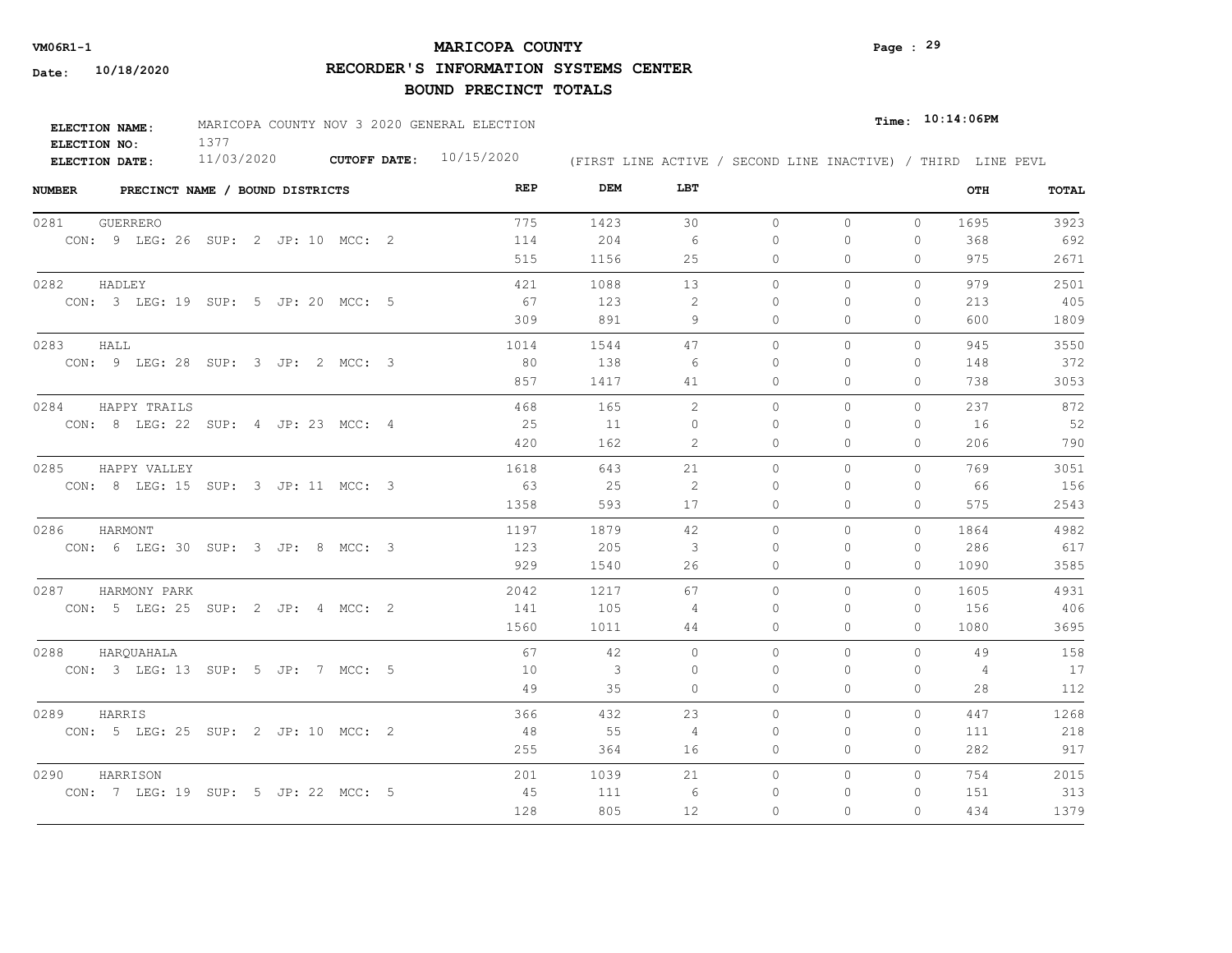## **MARICOPA COUNTY** Page : <sup>30</sup>

**RECORDER'S INFORMATION SYSTEMS CENTER**

| ELECTION NAME:        | MARICOPA COUNTY NOV 3 2020 GENERAL ELECTION |                     |            |  |                                                              | $_{Time:}$ 10:14:06PM |  |
|-----------------------|---------------------------------------------|---------------------|------------|--|--------------------------------------------------------------|-----------------------|--|
| ELECTION NO:          |                                             |                     |            |  |                                                              |                       |  |
| <b>ELECTION DATE:</b> | 11/03/2020                                  | <b>CUTOFF DATE:</b> | 10/15/2020 |  | (FIRST LINE ACTIVE / SECOND LINE INACTIVE) / THIRD LINE PEVL |                       |  |

| <b>NUMBER</b> |                                     | PRECINCT NAME / BOUND DISTRICTS |  |  | REP     | DEM  | LBT         |              |          |              | OTH  | TOTAL |
|---------------|-------------------------------------|---------------------------------|--|--|---------|------|-------------|--------------|----------|--------------|------|-------|
| 0291          | HASSAYAMPA                          |                                 |  |  | 86      | 74   | 2           | $\circ$      | $\circ$  | $\circ$      | 76   | 238   |
|               | CON: 3 LEG: 13 SUP: 4 JP: 1 MCC: 4  |                                 |  |  | 10      | 7    | $\mathbf 0$ | $\mathbf{0}$ | 0        | $\mathbf{0}$ | 12   | 29    |
|               |                                     |                                 |  |  | 63      | 57   | 2           | 0            | $\Omega$ | $\Omega$     | 43   | 165   |
| 0292          | HASTINGS                            |                                 |  |  | 1777    | 761  | 56          | $\circ$      | 0        | $\circ$      | 1139 | 3733  |
|               | CON: 8 LEG: 1 SUP: 3 JP: 11 MCC: 3  |                                 |  |  | 119     | 67   | 2           | 0            | $\Omega$ | $\mathbf{0}$ | 116  | 304   |
|               |                                     |                                 |  |  | 1365    | 647  | 35          | 0            | $\Omega$ | $\Omega$     | 795  | 2842  |
| 0293          | HATCHER                             |                                 |  |  | 774     | 1036 | 30          | $\circ$      | 0        | $\circ$      | 1133 | 2973  |
|               | CON: 9 LEG: 28 SUP: 3 JP: 12 MCC: 3 |                                 |  |  | -90     | 127  | 5           | 0            | 0        | $\Omega$     | 191  | 413   |
|               |                                     |                                 |  |  | 611     | 901  | 22          | $\Omega$     | $\Omega$ | $\Omega$     | 735  | 2269  |
| 0294          | HAWES                               |                                 |  |  | 1317    | 881  | 49          | $\Omega$     | $\Omega$ | $\Omega$     | 1447 | 3694  |
|               | CON: 5 LEG: 16 SUP: 2 JP: 4 MCC: 2  |                                 |  |  | 110     | 79   | 2           | $\Omega$     | 0        | $\Omega$     | 157  | 348   |
|               |                                     |                                 |  |  | 993     | 734  | 33          | $\circ$      | 0        | $\mathbf{0}$ | 789  | 2549  |
| 0295          | HAYDEN HIGH                         |                                 |  |  | 229     | 1379 | 18          | $\circ$      | $\Omega$ | $\circ$      | 993  | 2619  |
|               | CON: 7 LEG: 30 SUP: 5 JP: 22 MCC: 5 |                                 |  |  | 16      | 99   | .5          | $\Omega$     | 0        | $\Omega$     | 107  | 227   |
|               |                                     |                                 |  |  | 151     | 1100 | 7           | $\circ$      | 0        | $\mathbf{0}$ | 546  | 1804  |
| 0296          | HERITAGE                            |                                 |  |  | 985     | 1460 | 44          | $\Omega$     | $\Omega$ | $\Omega$     | 1729 | 4218  |
|               | CON: 9 LEG: 26 SUP: 2 JP: 10 MCC: 2 |                                 |  |  | - 95    | 137  | 1           | $\Omega$     | 0        | $\Omega$     | 224  | 457   |
|               |                                     |                                 |  |  | 718     | 1206 | 30          | 0            | 0        | $\circ$      | 1015 | 2969  |
| 0297          | HERMOSA                             |                                 |  |  | 447     | 2621 | 32          | $\Omega$     | $\Omega$ | $\Omega$     | 1701 | 4801  |
|               | CON: 7 LEG: 27 SUP: 5 JP: 17 MCC: 5 |                                 |  |  | -39     | 229  | -1          | $\Omega$     | $\Omega$ | $\Omega$     | 184  | 453   |
|               |                                     |                                 |  |  | 290     | 2070 | 25          | $\circ$      | 0        | $\Omega$     | 1010 | 3395  |
| 0298          | HERMOSA VISTA                       |                                 |  |  | 3012    | 1154 | 49          | $\Omega$     | $\Omega$ | $\Omega$     | 1587 | 5802  |
|               | CON: 5 LEG: 25 SUP: 2 JP: 4 MCC: 2  |                                 |  |  | 136     | 53   | 3           | 0            | $\Omega$ | $\mathbf{0}$ | 136  | 328   |
|               |                                     |                                 |  |  | 2535    | 1041 | 34          | 0            | 0        | $\mathbf{0}$ | 1239 | 4849  |
| 0299          | HICKIWAN                            |                                 |  |  | 2       | 35   | $\circ$     | $\circ$      | $\Omega$ | $\Omega$     | 8    | 45    |
|               | CON: 3 LEG: 4 SUP: 5 JP: 7 MCC: 5   |                                 |  |  | 0       | $-5$ | 0           | 0            | $\Omega$ | 0            | 3    | 8     |
|               |                                     |                                 |  |  | $\circ$ | 13   | $\circ$     | 0            | 0        | $\mathbf{0}$ | 2    | 15    |
| 0300          | HIDALGO                             |                                 |  |  | 611     | 2264 | 42          | $\circ$      | 0        | $\Omega$     | 1612 | 4529  |
|               | CON: 7 LEG: 27 SUP: 5 JP: 17 MCC: 5 |                                 |  |  | 48      | 169  | 4           | 0            | 0        | 0            | 168  | 389   |
|               |                                     |                                 |  |  | 464     | 1923 | 33          | $\Omega$     | $\Omega$ | $\Omega$     | 1074 | 3494  |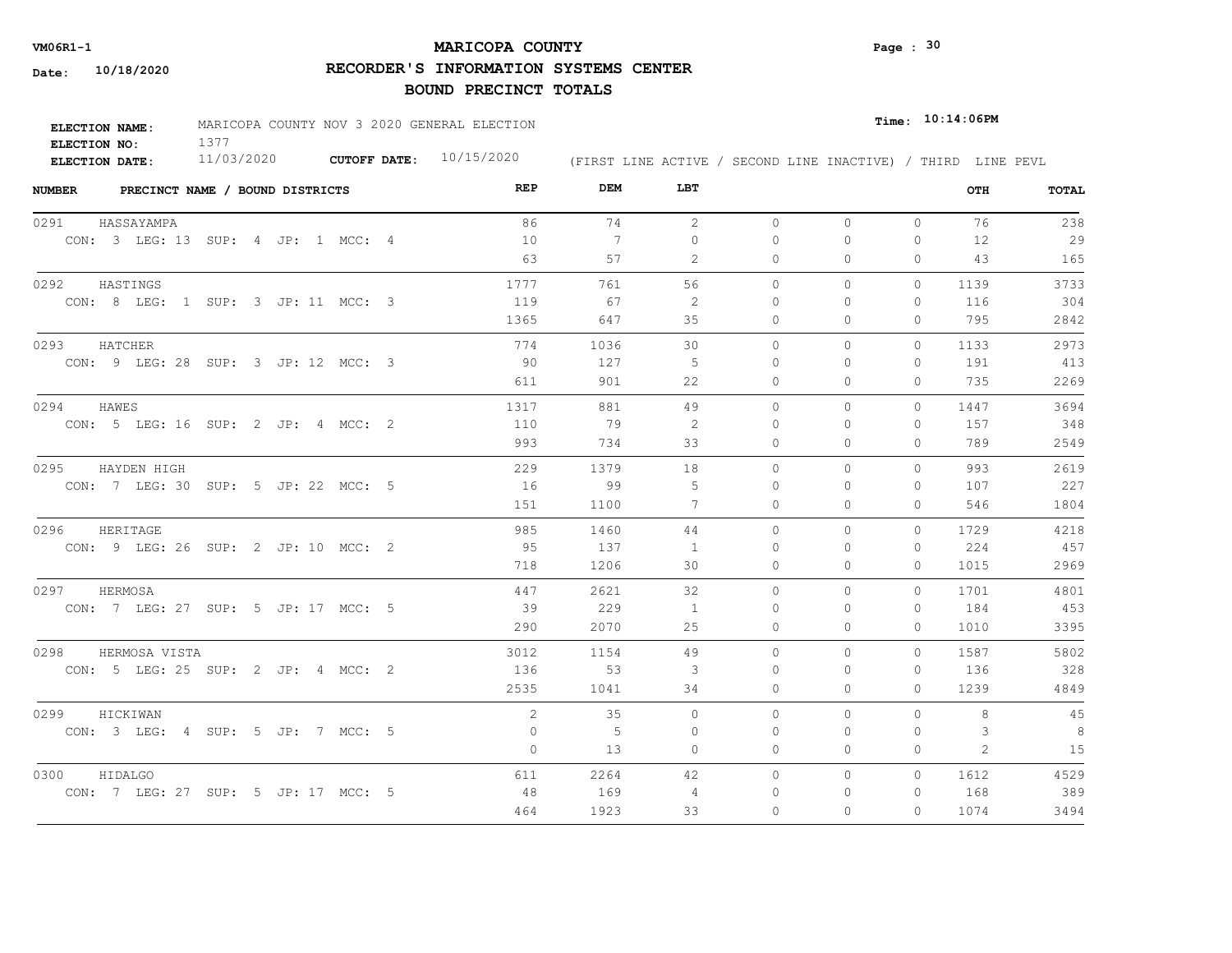## **MARICOPA COUNTY VM06R1-1 Page : 31**

**RECORDER'S INFORMATION SYSTEMS CENTER**

| <b>ELECTION NAME:</b> | MARICOPA COUNTY NOV 3 2020 GENERAL ELECTION |                     |            |                                                              | $Time:$ 10:14:06PM |
|-----------------------|---------------------------------------------|---------------------|------------|--------------------------------------------------------------|--------------------|
| ELECTION NO:          |                                             |                     |            |                                                              |                    |
| <b>ELECTION DATE:</b> | 11/03/2020                                  | <b>CUTOFF DATE:</b> | 10/15/2020 | (FIRST LINE ACTIVE / SECOND LINE INACTIVE) / THIRD LINE PEVL |                    |

| <b>NUMBER</b><br>PRECINCT NAME / BOUND DISTRICTS | REP  | DEM  | LBT      |          |              |              | OTH  | <b>TOTAL</b> |
|--------------------------------------------------|------|------|----------|----------|--------------|--------------|------|--------------|
| 0301<br>HIGHLAND                                 | 3176 | 1387 | 71       | $\circ$  | $\circ$      | $\circ$      | 2102 | 6736         |
| CON: 5 LEG: 12 SUP: 2 JP: 16 MCC: 2              | 192  | 86   | 8        | $\Omega$ | $\circ$      | 0            | 203  | 489          |
|                                                  | 2562 | 1214 | 52       | 0        | $\Omega$     | 0            | 1545 | 5373         |
| 0302<br>HIGLEY                                   | 2913 | 1531 | 61       | $\circ$  | $\circ$      | $\Omega$     | 2168 | 6673         |
| CON: 5 LEG: 12 SUP: 1 JP: 16 MCC: 1              | 168  | - 95 | 11       | $\Omega$ | $\Omega$     | $\Omega$     | 187  | 461          |
|                                                  | 2247 | 1340 | 42       | 0        | $\mathbf{0}$ | 0            | 1578 | 5207         |
| 0303<br>HILLCREST                                | 1199 | 655  | 8        | $\circ$  | $\circ$      | $\Omega$     | 689  | 2551         |
| CON: 8 LEG: 22 SUP: 4 JP: 23 MCC: 4              | 80   | 41   | -1       | 0        | $\Omega$     | 0            | 43   | 165          |
|                                                  | 1048 | 626  | 7        | $\Omega$ | $\Omega$     | $\Omega$     | 576  | 2257         |
| 0304<br>HILLERY                                  | 1224 | 665  | 20       | $\Omega$ | $\Omega$     | $\Omega$     | 731  | 2640         |
| CON: 6 LEG: 15 SUP: 3 JP: 15 MCC: 3              | 76   | 37   | $\Omega$ | $\Omega$ | $\Omega$     | 0            | 76   | 189          |
|                                                  | 1022 | 592  | 18       | 0        | $\circ$      | 0            | 559  | 2191         |
| 0305<br>HILLVIEW                                 | 1531 | 912  | 31       | $\Omega$ | $\Omega$     | $\Omega$     | 945  | 3419         |
| CON: 6 LEG: 15 SUP: 3 JP: 12 MCC: 3              | 83   | -46  | 5        | $\Omega$ | $\Omega$     | $\Omega$     | 90   | 224          |
|                                                  | 1229 | 834  | 22       | $\Omega$ | $\Omega$     | $\Omega$     | 736  | 2821         |
| 0306<br>HILTON                                   | 164  | 535  | 14       | 0        | 0            | $\mathbf{0}$ | 429  | 1142         |
| CON: 7 LEG: 27 SUP: 5 JP: 5 MCC: 5               | 35   | 76   | 2        | $\Omega$ | $\Omega$     | $\Omega$     | 125  | 238          |
|                                                  | 108  | 426  | 8        | $\Omega$ | $\Omega$     | $\Omega$     | 242  | 784          |
| 0307 HOHOKAM PARK                                | 949  | 1115 | 41       | $\Omega$ | $\Omega$     | $\Omega$     | 1179 | 3284         |
| CON: 9 LEG: 25 SUP: 2 JP: 10 MCC: 2              | 146  | 202  | 8        | $\Omega$ | $\Omega$     | $\Omega$     | 370  | 726          |
|                                                  | 705  | 906  | 32       | $\Omega$ | $\Omega$     | $\Omega$     | 779  | 2422         |
| 0308<br>HOLIDAY GARDENS                          | 186  | 743  | 16       | $\circ$  | $\circ$      | $\Omega$     | 548  | 1493         |
| CON: 7 LEG: 29 SUP: 5 JP: 26 MCC: 5              | 27   | 77   | 2        | $\Omega$ | $\Omega$     | 0            | 58   | 164          |
|                                                  | 131  | 627  | 7        | 0        | $\circ$      | 0            | 317  | 1082         |
| 0309<br>HOLIDAY PARK                             | 554  | 2166 | 27       | $\circ$  | $\circ$      | $\Omega$     | 1562 | 4309         |
| CON: 7 LEG: 29 SUP: 5 JP: 9 MCC: 5               | - 43 | 123  | 3        | 0        | 0            | 0            | 184  | 353          |
|                                                  | 410  | 1877 | 20       | 0        | $\mathbf{0}$ | $\Omega$     | 992  | 3299         |
| 0310<br>HOLLIS                                   | 789  | 1350 | 49       | 0        | $\mathbf{0}$ | $\Omega$     | 1130 | 3318         |
| CON: 9 LEG: 26 SUP: 1 JP: 18 MCC: 1              | 87   | 136  | 3        | 0        | $\Omega$     | 0            | 171  | 397          |
|                                                  | 567  | 1183 | 32       | $\Omega$ | $\Omega$     | $\Omega$     | 785  | 2567         |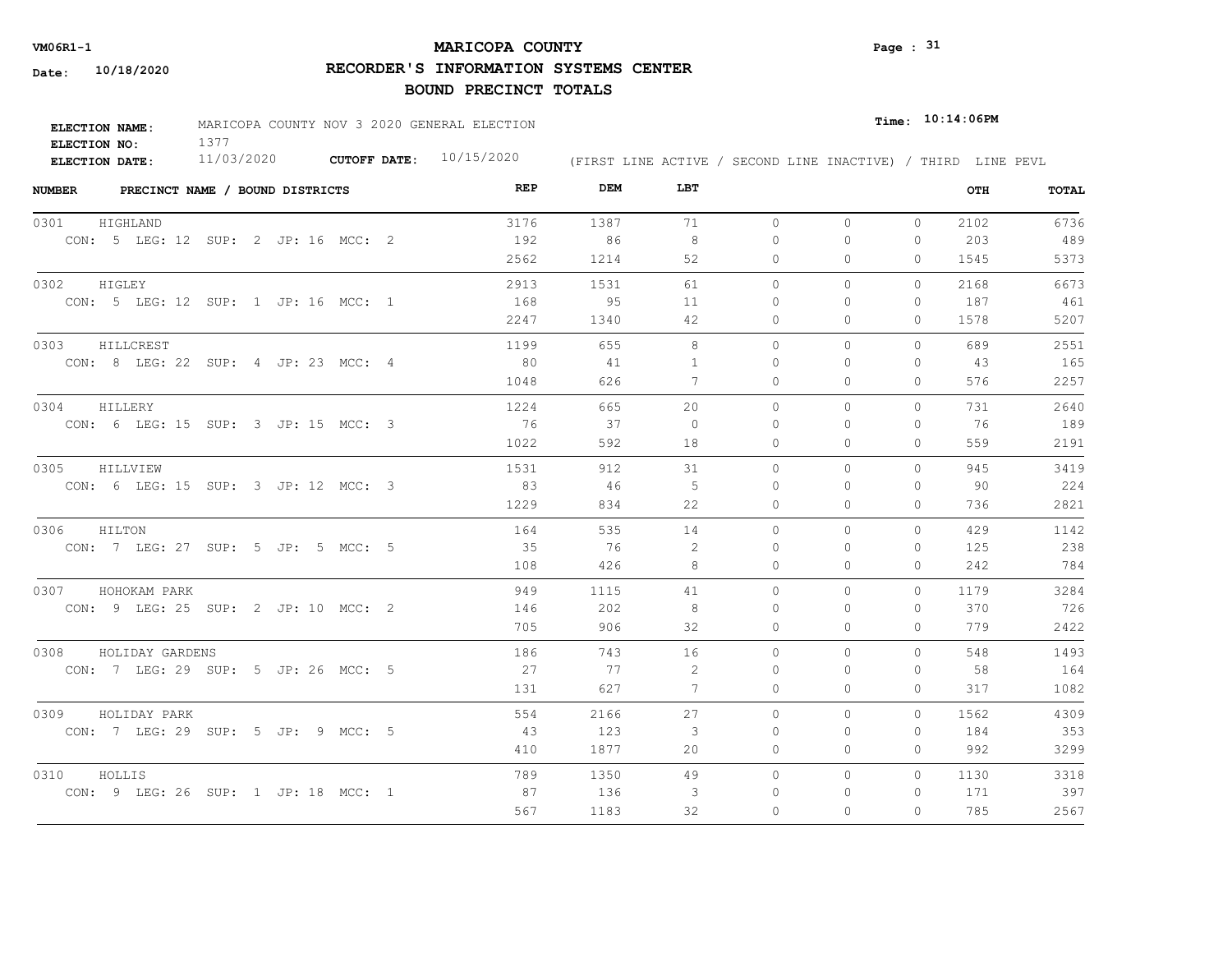## **MARICOPA COUNTY** Page : <sup>32</sup>

**RECORDER'S INFORMATION SYSTEMS CENTER**

| <b>ELECTION NAME:</b> | MARICOPA COUNTY NOV 3 2020 GENERAL ELECTION |                           |                                                              | $_{\texttt{Time:}}$ 10:14:06PM |
|-----------------------|---------------------------------------------|---------------------------|--------------------------------------------------------------|--------------------------------|
| ELECTION NO:          |                                             |                           |                                                              |                                |
| <b>ELECTION DATE:</b> | 11/03/2020                                  | CUTOFF DATE: $10/15/2020$ | (FIRST LINE ACTIVE / SECOND LINE INACTIVE) / THIRD LINE PEVL |                                |

| PRECINCT NAME / BOUND DISTRICTS<br><b>NUMBER</b> | REP  | DEM  | LBT            |          |              |          | OTH  | TOTAL |
|--------------------------------------------------|------|------|----------------|----------|--------------|----------|------|-------|
| 0311<br>HOLLY                                    | 295  | 895  | 18             | $\circ$  | $\mathbf{0}$ | $\circ$  | 697  | 1905  |
| CON: 7 LEG: 24 SUP: 5 JP: 5 MCC: 5               | 35   | 68   | $\overline{0}$ | 0        | $\circ$      | $\circ$  | 88   | 191   |
|                                                  | 196  | 776  | 13             | 0        | $\Omega$     | $\Omega$ | 475  | 1460  |
| 0312<br>HOLLYHOCK                                | 413  | 1826 | 41             | $\circ$  | $\circ$      | $\circ$  | 1550 | 3830  |
| CON: 7 LEG: 29 SUP: 5 JP: 26 MCC: 5              | 62   | 329  | -5             | $\Omega$ | $\Omega$     | $\circ$  | 357  | 753   |
|                                                  | 286  | 1495 | 24             | $\Omega$ | $\Omega$     | $\Omega$ | 920  | 2725  |
| 0313<br>HOLMES                                   | 478  | 2098 | 30             | $\circ$  | $\mathbf{0}$ | $\circ$  | 1614 | 4220  |
| CON: 7 LEG: 29 SUP: 5 JP: 9 MCC: 5               | 37   | 164  | -5             | 0        | $\Omega$     | $\Omega$ | 177  | 383   |
|                                                  | 337  | 1754 | 20             | $\Omega$ | $\Omega$     | $\Omega$ | 1027 | 3138  |
| 0314<br>HONDA                                    | 500  | 1283 | 32             | $\Omega$ | $\Omega$     | $\Omega$ | 1923 | 3738  |
| CON: 6 LEG: 26 SUP: 2 JP: 21 MCC: 2              | 47   | 71   | -3             | 0        | $\Omega$     | $\Omega$ | 123  | 244   |
|                                                  | 330  | 804  | 19             | $\circ$  | $\mathbf{0}$ | 0        | 770  | 1923  |
| 0315 HOPE                                        | 435  | 2365 | 31             | $\circ$  | $\mathbf{0}$ | $\circ$  | 1473 | 4304  |
| CON: 7 LEG: 27 SUP: 5 JP: 17 MCC: 5              | 36   | 201  | $\overline{4}$ | $\Omega$ | $\Omega$     | $\Omega$ | 142  | 383   |
|                                                  | 320  | 1964 | 20             | $\circ$  | $\mathbf{0}$ | 0        | 944  | 3248  |
| 0316<br>HOPEVILLE                                | 1627 | 1295 | 44             | $\Omega$ | $\Omega$     | $\Omega$ | 1721 | 4687  |
| CON: 3 LEG: 4 SUP: 4 JP: 1 MCC: 4                | 151  | 162  | - 6            | 0        | $\Omega$     | $\Omega$ | 281  | 600   |
|                                                  | 1219 | 1053 | 34             | $\circ$  | $\mathbf{0}$ | $\circ$  | 1075 | 3381  |
| 0317 HOPI                                        | 1314 | 750  | 31             | $\Omega$ | $\Omega$     | $\Omega$ | 792  | 2887  |
| CON: 9 LEG: 28 SUP: 2 JP: 15 MCC: 2              | 79   | 37   | 3              | $\Omega$ | $\Omega$     | $\Omega$ | - 64 | 183   |
|                                                  | 1107 | 666  | 25             | $\circ$  | $\circ$      | 0        | 630  | 2428  |
| 0318<br>HORIZON                                  | 2186 | 1345 | 42             | $\Omega$ | $\Omega$     | $\Omega$ | 1553 | 5126  |
| CON: 6 LEG: 15 SUP: 3 JP: 15 MCC: 3              | 170  | 147  | 8              | 0        | 0            | 0        | 245  | 570   |
|                                                  | 1797 | 1202 | 28             | 0        | $\circ$      | 0        | 1178 | 4205  |
| 0319<br>HUALAPAI                                 | 2281 | 1256 | 46             | $\circ$  | $\circ$      | $\Omega$ | 1646 | 5229  |
| CON: 6 LEG: 23 SUP: 2 JP: 25 MCC: 2              | 263  | 138  | 11             | 0        | 0            | 0        | 292  | 704   |
|                                                  | 1884 | 1133 | 36             | 0        | $\mathbf{0}$ | 0        | 1231 | 4284  |
| 0320<br>HUBBELL                                  | 682  | 794  | 27             | 0        | $\mathbf{0}$ | $\Omega$ | 642  | 2145  |
| CON: 9 LEG: 24 SUP: 2 JP: 6 MCC: 2               | -44  | 55   | 1              | 0        | 0            | 0        | 88   | 188   |
|                                                  | 510  | 687  | 16             | $\Omega$ | $\Omega$     | $\Omega$ | 433  | 1646  |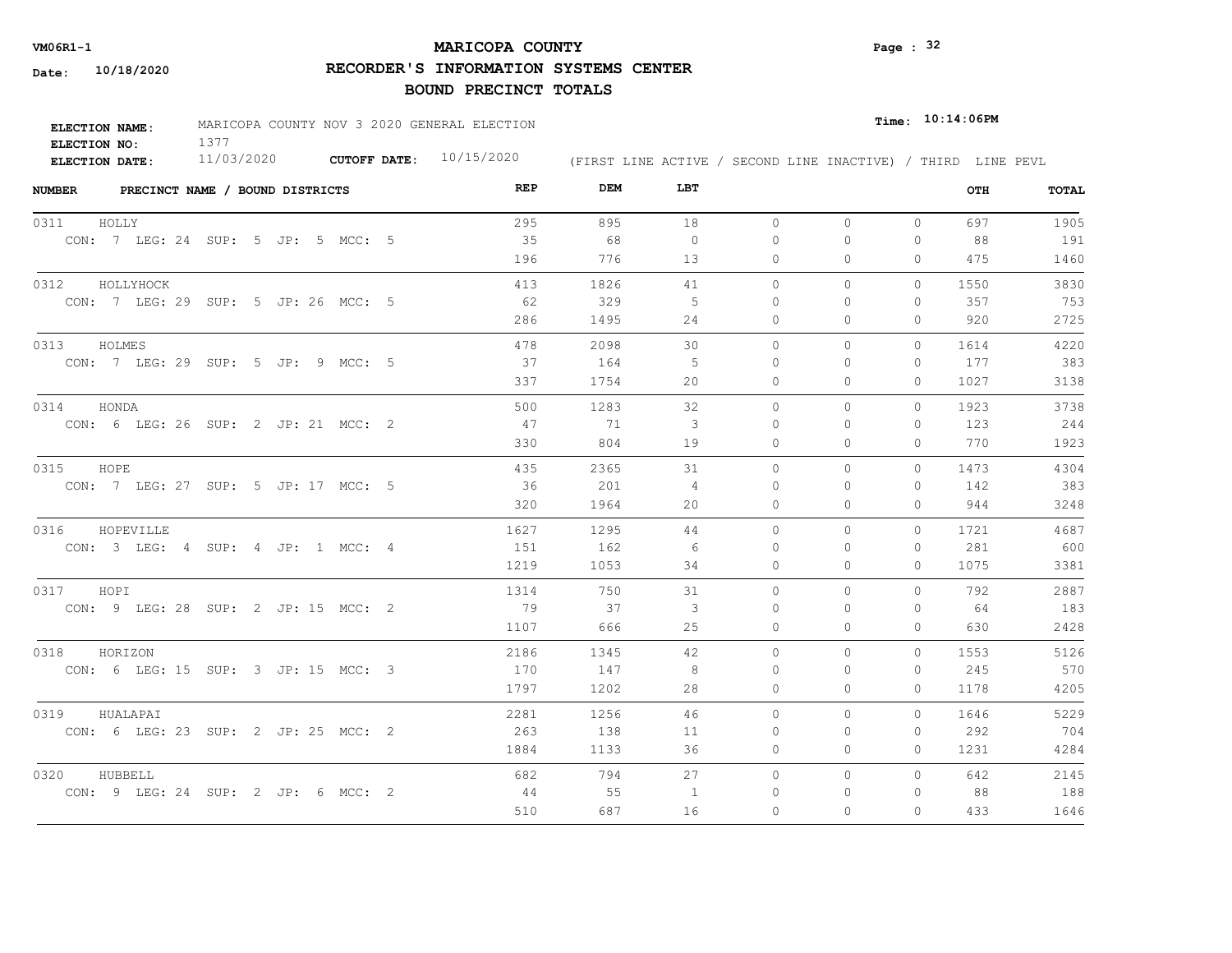## **MARICOPA COUNTY** Page : <sup>33</sup>

**RECORDER'S INFORMATION SYSTEMS CENTER**

| <b>ELECTION NAME:</b> | MARICOPA COUNTY NOV 3 2020 GENERAL ELECTION |                           |                                                              | $_{\texttt{Time:}}$ 10:14:06PM |
|-----------------------|---------------------------------------------|---------------------------|--------------------------------------------------------------|--------------------------------|
| ELECTION NO:          |                                             |                           |                                                              |                                |
| <b>ELECTION DATE:</b> | 11/03/2020                                  | CUTOFF DATE: $10/15/2020$ | (FIRST LINE ACTIVE / SECOND LINE INACTIVE) / THIRD LINE PEVL |                                |

| <b>NUMBER</b> | PRECINCT NAME / BOUND DISTRICTS     |  |  | REP  | DEM  | LBT          |           |          |              | OTH  | TOTAL |
|---------------|-------------------------------------|--|--|------|------|--------------|-----------|----------|--------------|------|-------|
| 0321          | HUDSON                              |  |  | 725  | 1808 | 66           | $\circ$   | $\Omega$ | $\circ$      | 1563 | 4162  |
|               | CON: 9 LEG: 26 SUP: 1 JP: 18 MCC: 1 |  |  | 474  | 897  | 32           | $\Omega$  | $\Omega$ | $\Omega$     | 1053 | 2456  |
|               |                                     |  |  | 423  | 1418 | 38           | $\circ$   | $\Omega$ | $\Omega$     | 956  | 2835  |
| 0322          | INDEPENDENCE                        |  |  | 941  | 1587 | 42           | $\Omega$  | $\Omega$ | $\Omega$     | 1563 | 4133  |
|               | CON: 7 LEG: 29 SUP: 5 JP: 8 MCC: 5  |  |  | 76   | 153  | 5            | $\Omega$  | $\Omega$ | $\mathbf{0}$ | 199  | 433   |
|               |                                     |  |  | 688  | 1301 | 31           | $\circ$   | 0        | $\Omega$     | 982  | 3002  |
| 0323          | INDIAN BEND                         |  |  | 979  | 977  | 54           | $\circ$   | $\circ$  | 0            | 1072 | 3082  |
|               | CON: 6 LEG: 28 SUP: 3 JP: 12 MCC: 3 |  |  | 69   | 82   | -1           | $\bigcap$ | $\Omega$ | $\Omega$     | 122  | 274   |
|               |                                     |  |  | 728  | 849  | 37           | 0         | 0        | $\mathbf{0}$ | 743  | 2357  |
| 0324          | INDIAN SPRINGS                      |  |  | 1024 | 2102 | 90           | $\Omega$  | $\Omega$ | $\Omega$     | 2309 | 5525  |
|               | CON: 9 LEG: 26 SUP: 1 JP: 21 MCC: 1 |  |  | 234  | 523  | 28           | 0         | $\Omega$ | $\mathbf{0}$ | 699  | 1484  |
|               |                                     |  |  | 721  | 1664 | 57           | 0         | 0        | $\mathbf{0}$ | 1367 | 3809  |
| 0325          | INDIAN WELLS                        |  |  | 1632 | 774  | 20           | $\circ$   | 0        | $\Omega$     | 938  | 3364  |
|               | CON: 8 LEG: 22 SUP: 4 JP: 14 MCC: 4 |  |  | 72   | 48   | 2            | $\Omega$  | $\Omega$ | $\Omega$     | 62   | 184   |
|               |                                     |  |  | 1356 | 719  | 15           | $\Omega$  | $\Omega$ | $\Omega$     | 698  | 2788  |
| 0326          | ISAAC                               |  |  | 147  | 859  | 10           | $\Omega$  | $\Omega$ | $\Omega$     | 577  | 1593  |
|               | CON: 7 LEG: 30 SUP: 5 JP: 22 MCC: 5 |  |  | 14   | 50   | -1           | $\Omega$  | $\Omega$ | $\Omega$     | 59   | 124   |
|               |                                     |  |  | 98   | 715  | 9            | 0         | $\Omega$ | $\mathbf{0}$ | 350  | 1172  |
| 0327          | IVANHOE                             |  |  | 3105 | 2041 | 116          | $\Omega$  | $\Omega$ | $\Omega$     | 2521 | 7783  |
|               | CON: 5 LEG: 12 SUP: 1 JP: 16 MCC: 1 |  |  | 191  | 107  | 3            | $\Omega$  | $\Omega$ | $\Omega$     | 198  | 499   |
|               |                                     |  |  | 2390 | 1763 | 88           | $\Omega$  | $\Omega$ | $\Omega$     | 1836 | 6077  |
| 0328          | JACKRABBIT                          |  |  | 1540 | 1034 | 31           | $\Omega$  | $\Omega$ | $\Omega$     | 1067 | 3672  |
|               | CON: 6 LEG: 15 SUP: 3 JP: 15 MCC: 3 |  |  | 118  | 87   | 5            | $\Omega$  | $\Omega$ | 0            | 162  | 372   |
|               |                                     |  |  | 1253 | 918  | 22           | $\circ$   | $\Omega$ | $\mathbf{0}$ | 774  | 2967  |
| 0329          | JANICE                              |  |  | 804  | 825  | 33           | $\Omega$  | $\Omega$ | $\Omega$     | 847  | 2509  |
|               | CON: 6 LEG: 28 SUP: 3 JP: 12 MCC: 3 |  |  | 89   | 77   | 2            | $\Omega$  | $\Omega$ | $\Omega$     | 169  | 337   |
|               |                                     |  |  | 618  | 714  | 23           | 0         | 0        | $\mathbf{0}$ | 566  | 1921  |
| 0330          | JASMINE                             |  |  | 727  | 337  | $\mathbf{1}$ | $\circ$   | 0        | $\circ$      | 330  | 1395  |
|               | CON: 8 LEG: 21 SUP: 4 JP: 14 MCC: 4 |  |  | 26   | 21   | $\mathbf{0}$ | 0         | $\Omega$ | $\mathbf{0}$ | 21   | 68    |
|               |                                     |  |  | 642  | 317  | 1            | $\Omega$  | $\Omega$ | $\Omega$     | 272  | 1232  |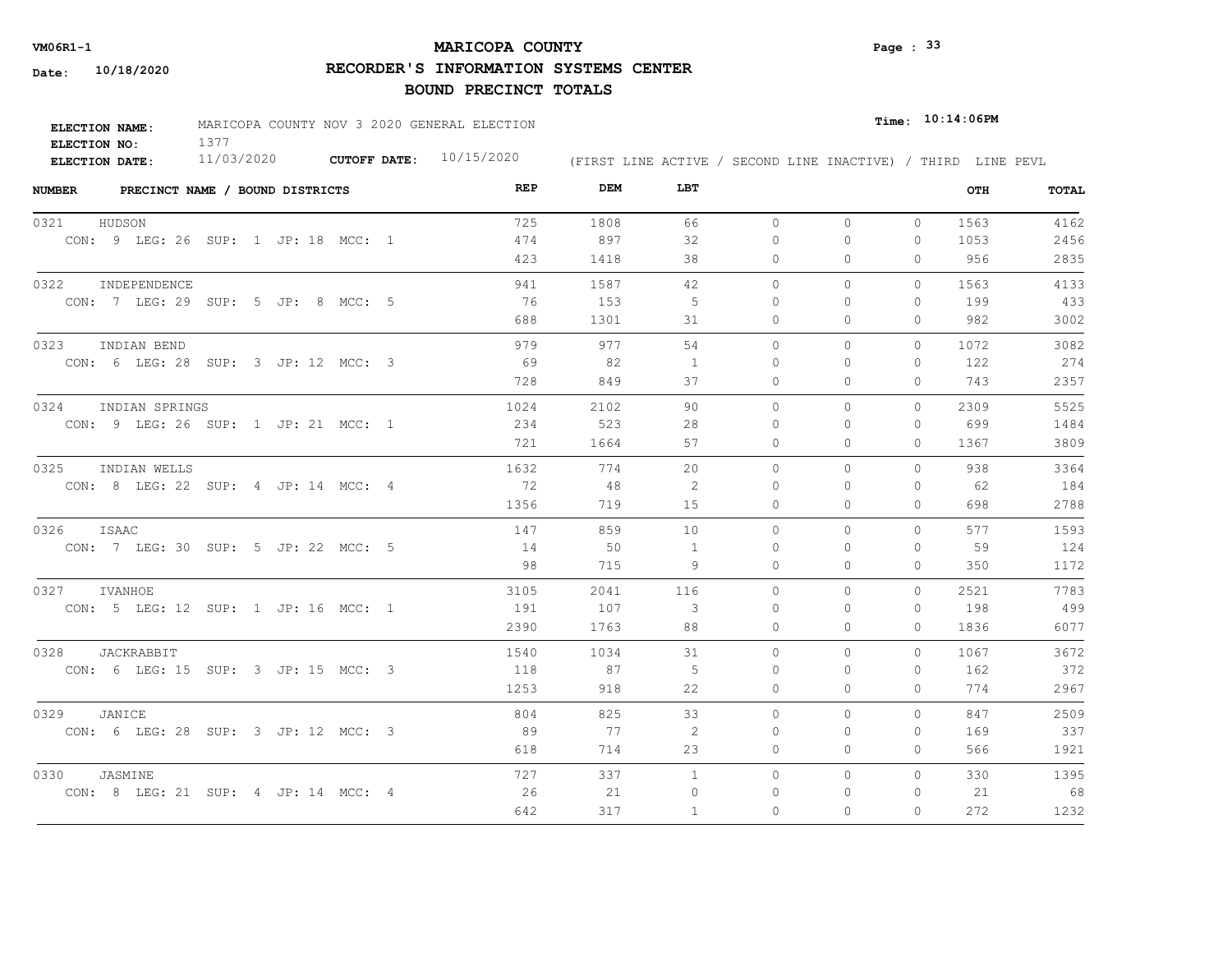## **MARICOPA COUNTY VM06R1-1 Page : 34**

**RECORDER'S INFORMATION SYSTEMS CENTER**

| <b>ELECTION NAME:</b> | MARICOPA COUNTY NOV 3 2020 GENERAL ELECTION |                           |                                                              | $_{\texttt{Time:}}$ 10:14:06PM |
|-----------------------|---------------------------------------------|---------------------------|--------------------------------------------------------------|--------------------------------|
| ELECTION NO:          |                                             |                           |                                                              |                                |
| <b>ELECTION DATE:</b> | 11/03/2020                                  | CUTOFF DATE: $10/15/2020$ | (FIRST LINE ACTIVE / SECOND LINE INACTIVE) / THIRD LINE PEVL |                                |

| <b>NUMBER</b><br>PRECINCT NAME / BOUND DISTRICTS | REP  | DEM  | LBT            |          |              |              | OTH  | TOTAL |
|--------------------------------------------------|------|------|----------------|----------|--------------|--------------|------|-------|
| 0331<br>JASPER                                   | 1006 | 1159 | 39             | $\circ$  | $\circ$      | $\circ$      | 1246 | 3450  |
| CON: 9 LEG: 17 SUP: 1 JP: 3 MCC: 1               | 88   | 121  | 5              | $\circ$  | 0            | $\mathbf{0}$ | 223  | 437   |
|                                                  | 778  | 1012 | 25             | 0        | $\Omega$     | $\Omega$     | 838  | 2653  |
| 0332<br>JENTILLY                                 | 805  | 1567 | 57             | $\circ$  | 0            | 0            | 1252 | 3681  |
| CON: 9 LEG: 26 SUP: 1 JP: 18 MCC: 1              | 154  | 229  | 11             | $\Omega$ | $\Omega$     | $\mathbf{0}$ | 348  | 742   |
|                                                  | 606  | 1314 | 47             | 0        | 0            | $\mathbf{0}$ | 847  | 2814  |
| 0333<br>JOHN CABOT                               | 1637 | 968  | 38             | $\circ$  | $\mathbf{0}$ | $\circ$      | 1175 | 3818  |
| CON: 8 LEG: 22 SUP: 4 JP: 14 MCC: 4              | 125  | 68   | 3              | $\Omega$ | 0            | 0            | 133  | 329   |
|                                                  | 1260 | 838  | 30             | $\Omega$ | $\Omega$     | $\Omega$     | 811  | 2939  |
| 0334<br>JULIE                                    | 1752 | 1261 | 60             | $\Omega$ | $\Omega$     | $\Omega$     | 1620 | 4693  |
| CON: 8 LEG: 15 SUP: 4 JP: 11 MCC: 4              | 141  | 94   | 3              | $\Omega$ | $\Omega$     | $\mathbf{0}$ | 167  | 405   |
|                                                  | 1267 | 1062 | 41             | 0        | 0            | $\mathbf{0}$ | 1070 | 3440  |
| 0335<br>JUNIPER                                  | 723  | 448  | 22             | $\Omega$ | $\Omega$     | $\Omega$     | 485  | 1678  |
| CON: 6 LEG: 20 SUP: 3 JP: 11 MCC: 3              | 32   | 44   | 1              | $\Omega$ | $\Omega$     | $\Omega$     | 82   | 159   |
|                                                  | 582  | 372  | 20             | $\Omega$ | $\Omega$     | $\Omega$     | 326  | 1300  |
| 0336<br><b>JUPITER</b>                           | 1255 | 1394 | 39             | $\circ$  | 0            | $\circ$      | 1294 | 3982  |
| CON: 9 LEG: 18 SUP: 1 JP: 3 MCC: 1               | 79   | 66   | $\overline{1}$ | $\Omega$ | $\Omega$     | $\Omega$     | 114  | 260   |
|                                                  | 981  | 1227 | 29             | $\Omega$ | $\Omega$     | $\Omega$     | 945  | 3182  |
| JUSTINE<br>0337                                  | 1319 | 853  | 20             | $\circ$  | $\Omega$     | $\Omega$     | 850  | 3042  |
| CON: 6 LEG: 15 SUP: 3 JP: 15 MCC: 3              | 79   | 47   | -1             | $\Omega$ | $\Omega$     | 0            | 87   | 214   |
|                                                  | 1147 | 768  | 14             | $\Omega$ | $\Omega$     | $\Omega$     | 678  | 2607  |
| 0338<br>KACHINA                                  | 1144 | 1356 | 38             | $\circ$  | 0            | $\circ$      | 1080 | 3618  |
| CON: 9 LEG: 28 SUP: 3 JP: 6 MCC: 3               | 109  | 110  | 7              | $\Omega$ | $\Omega$     | $\mathbf{0}$ | 116  | 342   |
|                                                  | 910  | 1192 | 29             | 0        | 0            | $\mathbf{0}$ | 781  | 2912  |
| 0339<br>KAIBAB                                   | 1121 | 609  | 17             | $\circ$  | $\Omega$     | $\Omega$     | 568  | 2315  |
| CON: 9 LEG: 28 SUP: 2 JP: 15 MCC: 2              | 63   | 41   | $\overline{0}$ | 0        | 0            | $\mathbf{0}$ | 54   | 158   |
|                                                  | 940  | 556  | 16             | 0        | 0            | $\mathbf{0}$ | 458  | 1970  |
| 0340<br>KALER                                    | 1402 | 1921 | 41             | $\circ$  | $\circ$      | $\circ$      | 1781 | 5145  |
| CON: 7 LEG: 30 SUP: 4 JP: 8 MCC: 4               | 158  | 282  | -5             | $\Omega$ | 0            | $\mathbf{0}$ | 430  | 875   |
|                                                  | 1095 | 1640 | 26             | $\Omega$ | $\Omega$     | $\Omega$     | 1104 | 3865  |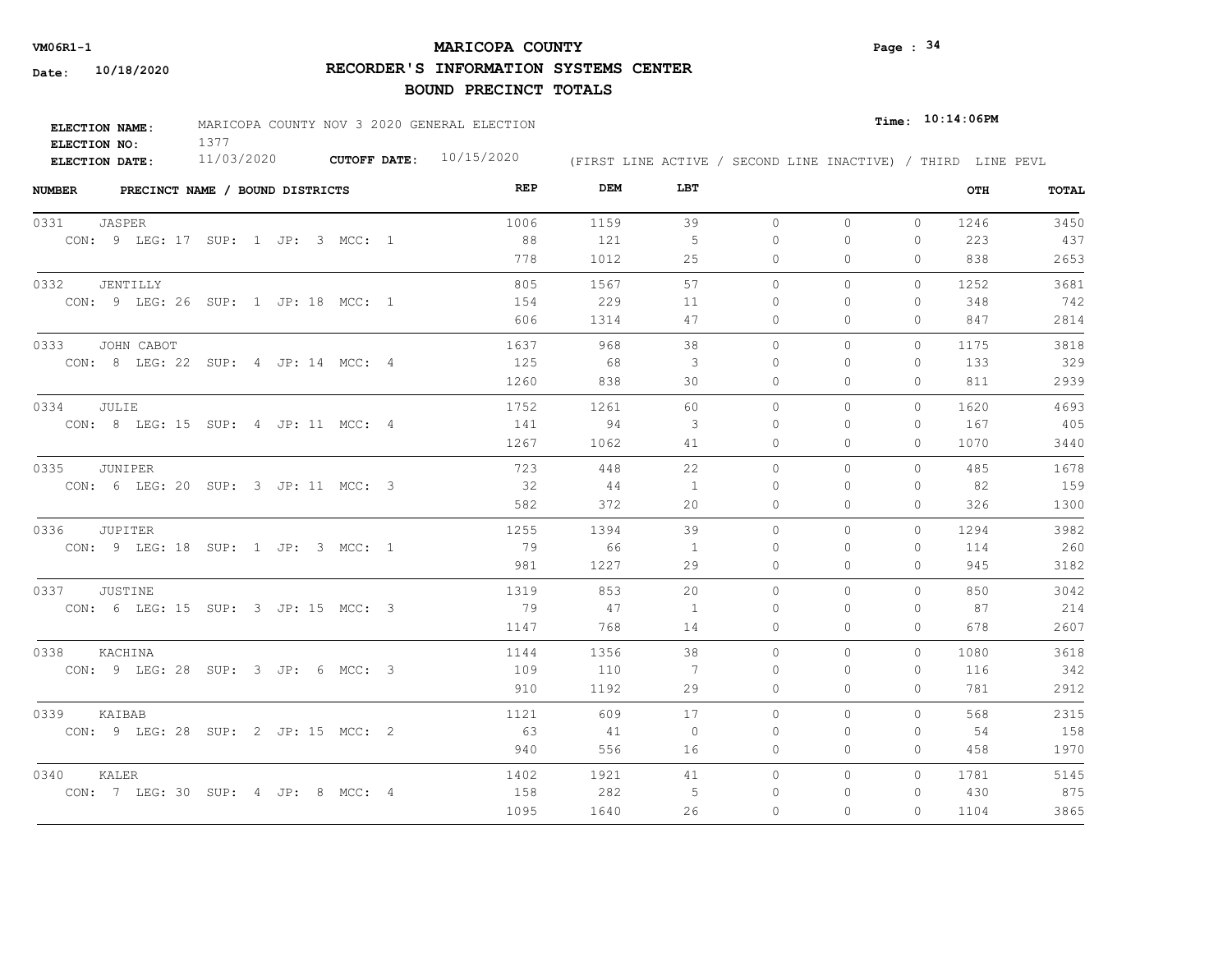## **MARICOPA COUNTY VM06R1-1 Page : 35**

**RECORDER'S INFORMATION SYSTEMS CENTER**

| <b>ELECTION NAME:</b> | MARICOPA COUNTY NOV 3 2020 GENERAL ELECTION |                           |                                                              | Time: 10:14:06PM |  |
|-----------------------|---------------------------------------------|---------------------------|--------------------------------------------------------------|------------------|--|
| ELECTION NO:          |                                             |                           |                                                              |                  |  |
| <b>ELECTION DATE:</b> | 11/03/2020                                  | CUTOFF DATE: $10/15/2020$ | (FIRST LINE ACTIVE / SECOND LINE INACTIVE) / THIRD LINE PEVL |                  |  |

| <b>NUMBER</b><br>PRECINCT NAME / BOUND DISTRICTS | REP  | DEM  | LBT      |          |              |              | OTH  | TOTAL |
|--------------------------------------------------|------|------|----------|----------|--------------|--------------|------|-------|
| 0341<br>KEIM                                     | 792  | 1622 | 31       | $\circ$  | $\circ$      | $\circ$      | 1277 | 3722  |
| CON: 7 LEG: 30 SUP: 5 JP: 8 MCC: 5               | 74   | 119  | - 6      | $\Omega$ | $\circ$      | 0            | 200  | 399   |
|                                                  | 580  | 1359 | 22       | 0        | $\Omega$     | 0            | 756  | 2717  |
| 0342<br>KENLY FARMS                              | 2725 | 1710 | 79       | $\circ$  | $\circ$      | $\Omega$     | 2230 | 6744  |
| CON: 8 LEG: 21 SUP: 4 JP: 23 MCC: 4              | 187  | 115  | 7        | $\Omega$ | $\Omega$     | $\Omega$     | 247  | 556   |
|                                                  | 2090 | 1467 | 55       | 0        | $\mathbf{0}$ | 0            | 1521 | 5133  |
| 0343<br>KIMBERLY                                 | 740  | 421  | 31       | $\circ$  | $\circ$      | $\Omega$     | 558  | 1750  |
| CON: 6 LEG: 15 SUP: 3 JP: 11 MCC: 3              | 55   | 35   | $\Omega$ | 0        | $\Omega$     | 0            | 86   | 176   |
|                                                  | 589  | 353  | 23       | $\Omega$ | $\Omega$     | $\Omega$     | 371  | 1336  |
| 0344<br>KINGS                                    | 1477 | 1127 | 40       | $\Omega$ | $\Omega$     | $\Omega$     | 1347 | 3991  |
| CON: 6 LEG: 20 SUP: 3 JP: 13 MCC: 3              | 61   | 71   | 1        | $\Omega$ | $\Omega$     | 0            | 118  | 251   |
|                                                  | 1125 | 950  | 29       | 0        | $\circ$      | 0            | 843  | 2947  |
| 0345 KIVA                                        | 543  | 287  | 10       | $\Omega$ | $\Omega$     | $\Omega$     | 315  | 1155  |
| CON: 6 LEG: 28 SUP: 2 JP: 15 MCC: 2              | 28   | 8    | -1       | $\Omega$ | $\Omega$     | 0            | 18   | 55    |
|                                                  | 453  | 257  | 7        | $\Omega$ | $\Omega$     | $\Omega$     | 255  | 972   |
| 0346<br>KLEINMAN                                 | 1255 | 2213 | 79       | 0        | 0            | $\circ$      | 2459 | 6006  |
| CON: 9 LEG: 26 SUP: 1 JP: 21 MCC: 1              | 212  | 487  | 16       | $\Omega$ | $\Omega$     | $\Omega$     | 740  | 1455  |
|                                                  | 872  | 1743 | 55       | 0        | $\Omega$     | $\Omega$     | 1390 | 4060  |
| 0347 KODIAK                                      | 638  | 319  | 2        | $\Omega$ | $\circ$      | $\Omega$     | 365  | 1324  |
| CON: 8 LEG: 22 SUP: 4 JP: 23 MCC: 4              | 24   | 19   | $\Omega$ | $\Omega$ | $\Omega$     | $\Omega$     | -46  | 89    |
|                                                  | 564  | 294  | $\Omega$ | $\Omega$ | $\Omega$     | $\Omega$     | 307  | 1165  |
| 0348<br>KOKOPELLI                                | 1522 | 2110 | 53       | $\circ$  | $\circ$      | $\mathbf{0}$ | 1910 | 5595  |
| CON: 9 LEG: 18 SUP: 1 JP: 19 MCC: 1              | 161  | 280  | 16       | $\Omega$ | $\Omega$     | $\Omega$     | 358  | 815   |
|                                                  | 1215 | 1780 | 43       | 0        | $\circ$      | 0            | 1346 | 4384  |
| 0349<br>KOMATKE                                  | 56   | 450  | 6        | $\circ$  | $\circ$      | $\Omega$     | 436  | 948   |
| CON: 1 LEG: 27 SUP: 5 JP: 20 MCC: 5              | - 6  | 38   | 0        | 0        | 0            | 0            | 29   | 73    |
|                                                  | 31   | 259  | 3        | 0        | $\circ$      | 0            | 178  | 471   |
| 0350<br>LA REATA                                 | 682  | 768  | 22       | 0        | $\mathbf{0}$ | $\Omega$     | 723  | 2195  |
| CON: 3 LEG: 19 SUP: 4 JP: 1 MCC: 4               | 79   | 73   | 8        | 0        | 0            | 0            | 146  | 306   |
|                                                  | 514  | 651  | 13       | $\Omega$ | $\Omega$     | $\Omega$     | 515  | 1693  |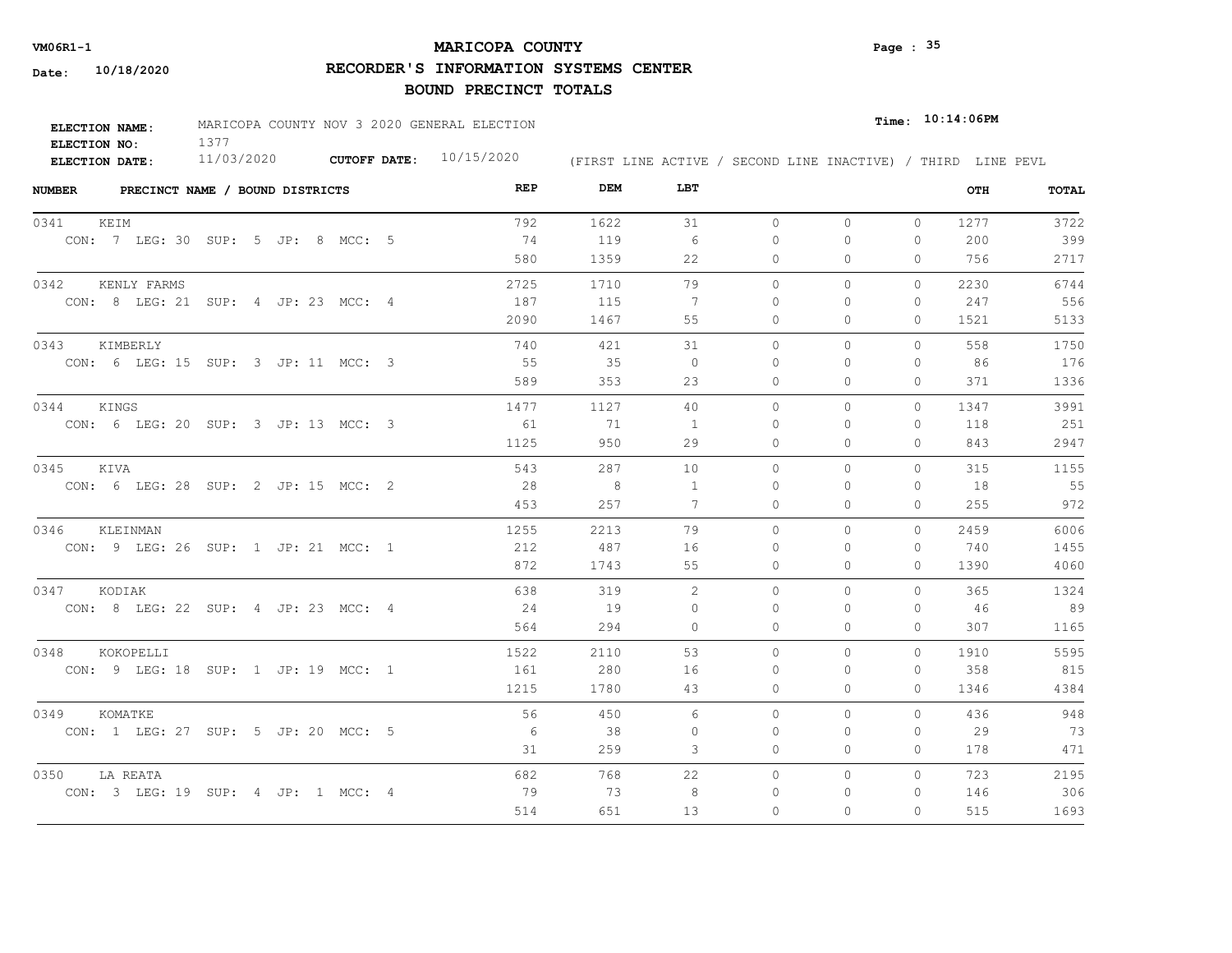## **MARICOPA COUNTY VM06R1-1 Page : 36**

**RECORDER'S INFORMATION SYSTEMS CENTER**

| ELECTION NAME: | MARICOPA COUNTY NOV 3 2020 GENERAL ELECTION |                           |                                                              | $Time:$ 10:14:06PM |
|----------------|---------------------------------------------|---------------------------|--------------------------------------------------------------|--------------------|
| ELECTION NO:   |                                             |                           |                                                              |                    |
| ELECTION DATE: | 11/03/2020                                  | CUTOFF DATE: $10/15/2020$ | (FIRST LINE ACTIVE / SECOND LINE INACTIVE) / THIRD LINE PEVL |                    |

| <b>NUMBER</b> | PRECINCT NAME / BOUND DISTRICTS     | REP  | DEM  | LBT          |          |          |              | OTH  | TOTAL |
|---------------|-------------------------------------|------|------|--------------|----------|----------|--------------|------|-------|
| 0351          | LA SOLANA                           | 2205 | 1037 | 6            | $\circ$  | $\circ$  | $\circ$      | 1271 | 4519  |
|               | CON: 8 LEG: 22 SUP: 4 JP: 23 MCC: 4 | 68   | 41   | $\mathbf{0}$ | $\circ$  | 0        | $\circ$      | 68   | 177   |
|               |                                     | 2072 | 1009 | 6            | 0        | $\Omega$ | 0            | 1157 | 4244  |
| 0352          | LAKE PLEASANT                       | 3497 | 1297 | 58           | $\circ$  | 0        | $\mathbf{0}$ | 1826 | 6678  |
|               | CON: 8 LEG: 22 SUP: 4 JP: 23 MCC: 4 | 122  | 37   | -3           | $\Omega$ | $\Omega$ | $\mathbf{0}$ | 102  | 264   |
|               |                                     | 2862 | 1178 | 43           | 0        | 0        | $\mathbf{0}$ | 1402 | 5485  |
| 0353          | LAKEVIEW                            | 725  | 351  | $\circ$      | $\circ$  | 0        | 0            | 365  | 1441  |
|               | CON: 8 LEG: 21 SUP: 4 JP: 14 MCC: 4 | 23   | 24   | $\Omega$     | 0        | 0        | $\mathbf{0}$ | 25   | 72    |
|               |                                     | 647  | 332  | $\Omega$     | 0        | $\Omega$ | $\Omega$     | 313  | 1292  |
| 0354          | LAKEWOOD                            | 1549 | 1543 | 32           | $\Omega$ | $\Omega$ | $\Omega$     | 1328 | 4452  |
|               | CON: 9 LEG: 18 SUP: 1 JP: 19 MCC: 1 | 84   | 104  | 4            | $\Omega$ | $\Omega$ | $\mathbf{0}$ | 122  | 314   |
|               |                                     | 1273 | 1379 | 26           | 0        | 0        | $\mathbf{0}$ | 1031 | 3709  |
| 0355          | LAMAR                               | 651  | 656  | 22           | $\Omega$ | $\Omega$ | $\Omega$     | 486  | 1815  |
|               | CON: 9 LEG: 28 SUP: 3 JP: 6 MCC: 3  | 57   | 51   | 2            | $\Omega$ | $\Omega$ | $\Omega$     | 61   | 171   |
|               |                                     | 539  | 613  | 14           | $\Omega$ | $\Omega$ | $\Omega$     | 393  | 1559  |
| 0356          | LANTANA CANYON                      | 2384 | 1708 | 46           | $\circ$  | 0        | $\circ$      | 2023 | 6161  |
|               | CON: 5 LEG: 17 SUP: 1 JP: 3 MCC: 1  | 156  | 89   | 5            | $\Omega$ | $\Omega$ | 0            | 161  | 411   |
|               |                                     | 1887 | 1533 | 38           | $\Omega$ | $\Omega$ | $\Omega$     | 1525 | 4983  |
| 0357 LAREDO   |                                     | 1388 | 1158 | 54           | $\circ$  | $\Omega$ | $\Omega$     | 1240 | 3840  |
|               | CON: 5 LEG: 17 SUP: 1 JP: 3 MCC: 1  | 124  | 74   | -6           | $\Omega$ | $\Omega$ | $\Omega$     | 199  | 403   |
|               |                                     | 1089 | 1032 | 44           | $\Omega$ | $\Omega$ | $\Omega$     | 940  | 3105  |
| 0358          | LAS COLINAS                         | 2113 | 1112 | 57           | $\circ$  | 0        | $\circ$      | 1673 | 4955  |
|               | CON: 5 LEG: 12 SUP: 1 JP: 24 MCC: 1 | 190  | 107  | 3            | $\Omega$ | $\Omega$ | $\mathbf{0}$ | 186  | 486   |
|               |                                     | 1630 | 942  | 44           | 0        | 0        | $\mathbf{0}$ | 1179 | 3795  |
| 0359          | LAS SENDAS                          | 2675 | 1120 | 46           | $\circ$  | 0        | 0            | 1580 | 5421  |
|               | CON: 5 LEG: 25 SUP: 2 JP: 4 MCC: 2  | 164  | 68   | 3            | 0        | 0        | $\mathbf{0}$ | 138  | 373   |
|               |                                     | 2266 | 1022 | 35           | 0        | 0        | 0            | 1211 | 4534  |
| 0360          | LASSEN                              | 480  | 2010 | 25           | $\circ$  | 0        | $\Omega$     | 1382 | 3897  |
|               | CON: 7 LEG: 27 SUP: 5 JP: 17 MCC: 5 | 42   | 192  | 4            | 0        | 0        | $\mathbf{0}$ | 175  | 413   |
|               |                                     | 387  | 1658 | 16           | $\Omega$ | $\Omega$ | $\Omega$     | 902  | 2963  |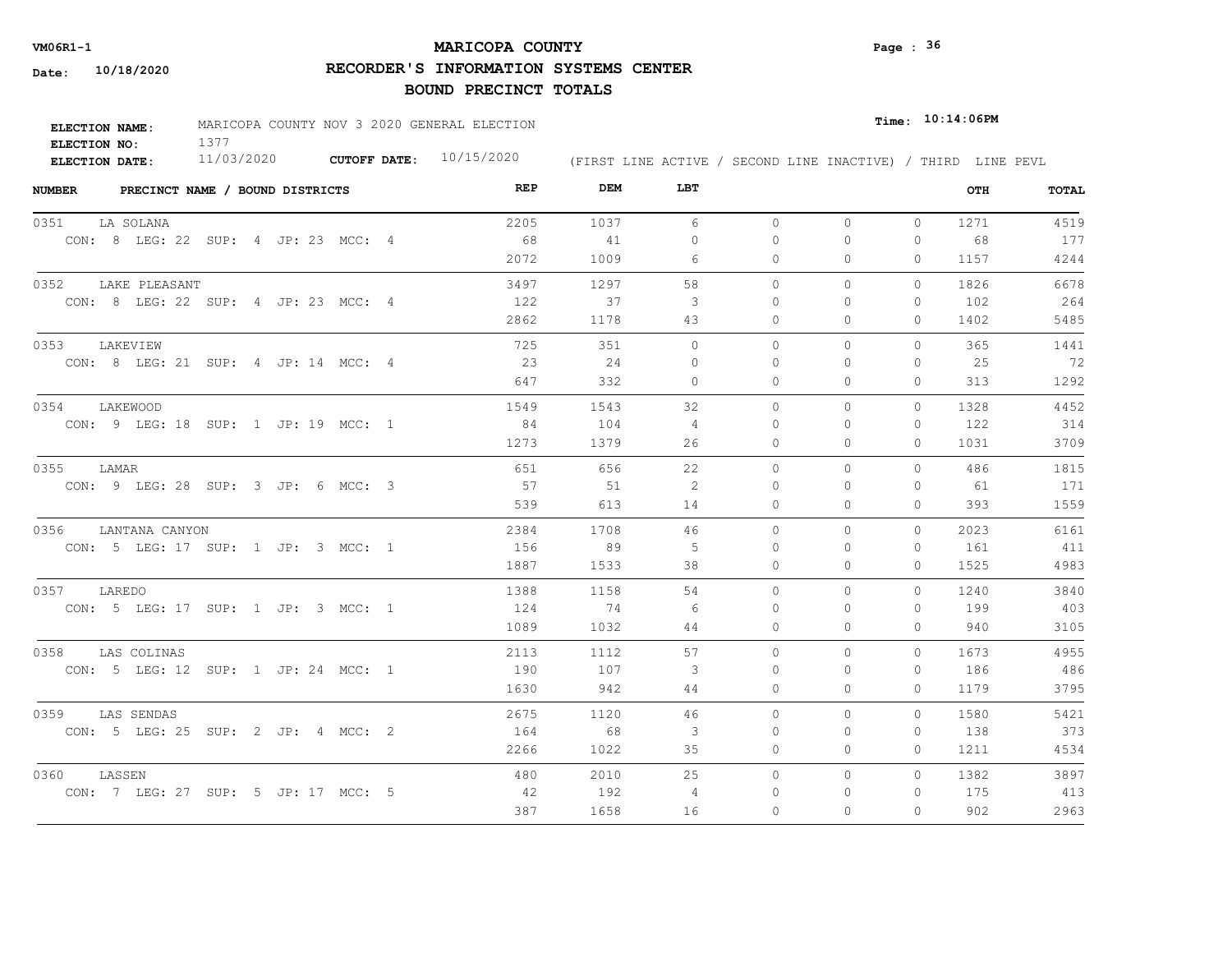# **MARICOPA COUNTY** Page : <sup>37</sup>

**RECORDER'S INFORMATION SYSTEMS CENTER**

| <b>ELECTION NAME:</b> | MARICOPA COUNTY NOV 3 2020 GENERAL ELECTION |                     |            |                                                              | $Time:$ 10:14:06PM |
|-----------------------|---------------------------------------------|---------------------|------------|--------------------------------------------------------------|--------------------|
| ELECTION NO:          |                                             |                     |            |                                                              |                    |
| <b>ELECTION DATE:</b> | 11/03/2020                                  | <b>CUTOFF DATE:</b> | 10/15/2020 | (FIRST LINE ACTIVE / SECOND LINE INACTIVE) / THIRD LINE PEVL |                    |

| <b>NUMBER</b> | PRECINCT NAME / BOUND DISTRICTS     | REP  | DEM  | LBT            |           |          |              | OTH  | TOTAL |
|---------------|-------------------------------------|------|------|----------------|-----------|----------|--------------|------|-------|
| 0361          | LAUREL                              | 863  | 462  | 15             | $\circ$   | $\Omega$ | $\circ$      | 518  | 1858  |
|               | CON: 6 LEG: 23 SUP: 2 JP: 15 MCC: 2 | 42   | 27   | $\overline{1}$ | $\bigcap$ | $\Omega$ | $\Omega$     | 57   | 127   |
|               |                                     | 708  | 414  | 11             | $\Omega$  | $\Omega$ | $\Omega$     | 382  | 1515  |
|               | 0362 LAVEEN                         | 410  | 1572 | 33             | $\circ$   | 0        | $\Omega$     | 1092 | 3107  |
|               | CON: 7 LEG: 27 SUP: 5 JP: 17 MCC: 5 | 33   | 120  | 3              | $\bigcap$ | $\Omega$ | $\Omega$     | 118  | 274   |
|               |                                     | 298  | 1252 | 26             | $\Omega$  | $\Omega$ | $\Omega$     | 668  | 2244  |
| 0363          | LAVEEN MEADOWS                      | 1124 | 3299 | 61             | $\Omega$  | $\Omega$ | $\Omega$     | 2386 | 6870  |
|               | CON: 7 LEG: 27 SUP: 5 JP: 17 MCC: 5 | 97   | 297  | 3              | 0         | $\Omega$ | 0            | 299  | 696   |
|               |                                     | 881  | 2789 | 47             | 0         | 0        | $\mathbf{0}$ | 1599 | 5316  |
| 0364          | LAYTON LAKES                        | 231  | 145  | 3              | $\Omega$  | $\Omega$ | $\Omega$     | 197  | 576   |
|               | CON: 5 LEG: 17 SUP: 1 JP: 24 MCC: 1 | - 9  | $-5$ | $\circ$        | 0         | $\Omega$ | $\mathbf{0}$ | -9   | 23    |
|               |                                     | 189  | 133  | 3              | 0         | 0        | $\mathbf{0}$ | 164  | 489   |
| 0365          | LEHI                                | 1246 | 642  | 27             | $\circ$   | $\circ$  | $\Omega$     | 794  | 2709  |
|               | CON: 5 LEG: 25 SUP: 2 JP: 10 MCC: 2 | 82   | 95   | 3              | $\Omega$  | $\Omega$ | $\mathbf{0}$ | 181  | 361   |
|               |                                     | 914  | 535  | 22             | $\Omega$  | $\Omega$ | $\Omega$     | 490  | 1961  |
| 0366          | LEISURE WORLD                       | 1224 | 600  | 4              | $\Omega$  | $\Omega$ | $\Omega$     | 603  | 2431  |
|               | CON: 5 LEG: 25 SUP: 2 JP: 4 MCC: 2  | 83   | 29   | $\Omega$       | $\Omega$  | $\Omega$ | $\Omega$     | 69   | 181   |
|               |                                     | 1100 | 559  | 3              | $\circ$   | $\Omega$ | $\mathbf{0}$ | 510  | 2172  |
| 0367          | LEWIS                               | 181  | 874  | 12             | $\Omega$  | $\Omega$ | $\Omega$     | 460  | 1527  |
|               | CON: 7 LEG: 30 SUP: 5 JP: 22 MCC: 5 | 16   | 76   | -1             | $\Omega$  | $\Omega$ | $\Omega$     | 66   | 159   |
|               |                                     | 144  | 753  | 5              | $\Omega$  | $\Omega$ | $\Omega$     | 308  | 1210  |
| 0368          | LIBBY                               | 950  | 629  | 24             | $\Omega$  | $\Omega$ | $\Omega$     | 792  | 2395  |
|               | CON: 6 LEG: 15 SUP: 3 JP: 11 MCC: 3 | 58   | 42   | 3              | $\Omega$  | $\Omega$ | $\mathbf{0}$ | 68   | 171   |
|               |                                     | 704  | 547  | 18             | $\circ$   | $\Omega$ | $\circ$      | 526  | 1795  |
| 0369          | LIBERTY                             | 1182 | 740  | 33             | $\Omega$  | $\Omega$ | $\Omega$     | 931  | 2886  |
|               | CON: 3 LEG: 13 SUP: 4 JP: 1 MCC: 4  | - 54 | -35  | -4             | $\Omega$  | $\Omega$ | $\Omega$     | 67   | 160   |
|               |                                     | 943  | 645  | 27             | $\Omega$  | $\Omega$ | $\Omega$     | 644  | 2259  |
| 0370          | LINDNER                             | 1334 | 756  | 44             | $\circ$   | 0        | $\circ$      | 993  | 3127  |
|               | CON: 8 LEG: 15 SUP: 4 JP: 11 MCC: 4 | 70   | 42   | $\overline{1}$ | $\Omega$  | 0        | 0            | 74   | 187   |
|               |                                     | 1036 | 658  | 34             | $\Omega$  | $\Omega$ | $\Omega$     | 675  | 2403  |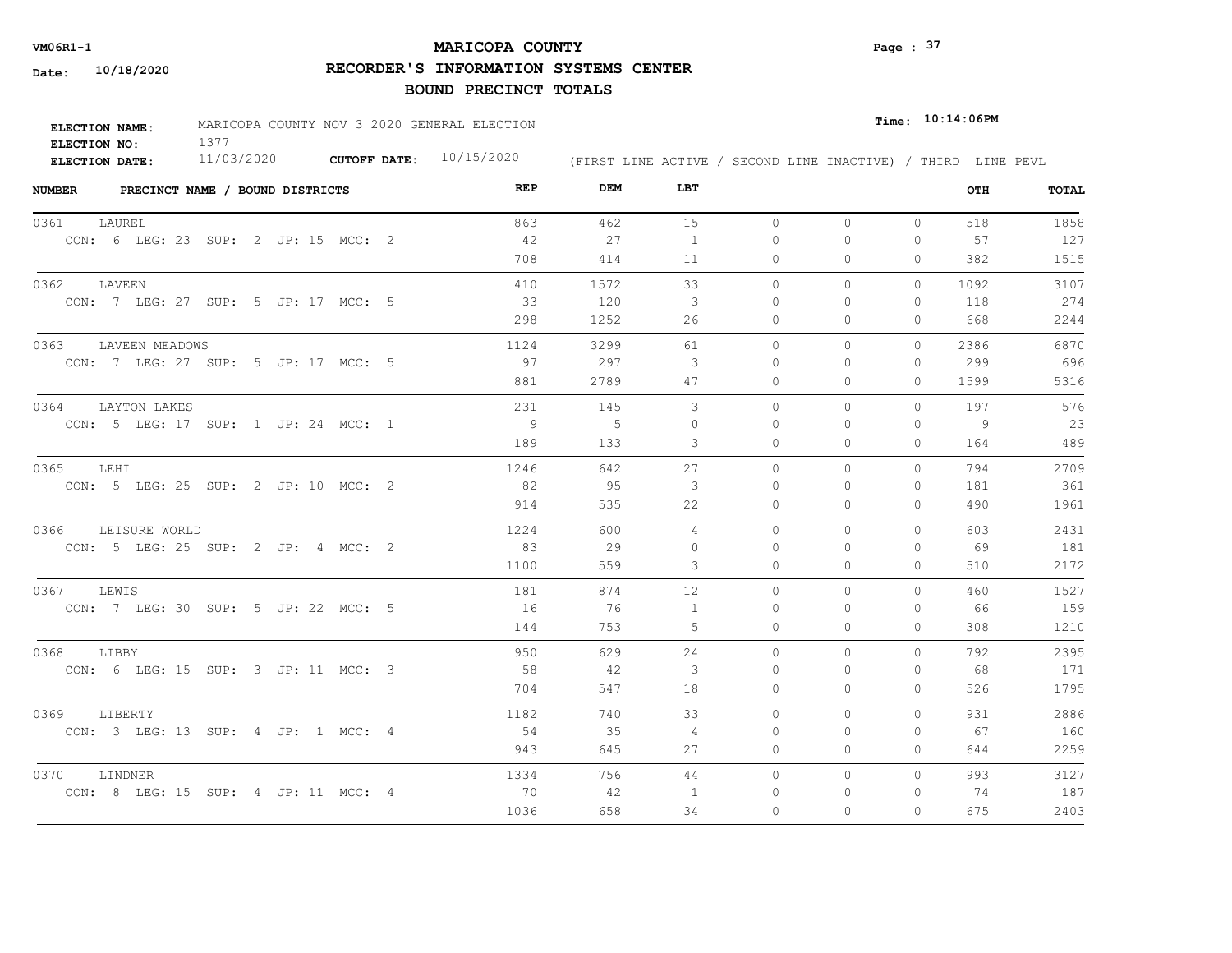# **MARICOPA COUNTY VM06R1-1 Page : 38**

**RECORDER'S INFORMATION SYSTEMS CENTER**

| <b>ELECTION NAME:</b> | MARICOPA COUNTY NOV 3 2020 GENERAL ELECTION |                           |                                                              | $_{\texttt{Time:}}$ 10:14:06PM |
|-----------------------|---------------------------------------------|---------------------------|--------------------------------------------------------------|--------------------------------|
| ELECTION NO:          |                                             |                           |                                                              |                                |
| <b>ELECTION DATE:</b> | 11/03/2020                                  | CUTOFF DATE: $10/15/2020$ | (FIRST LINE ACTIVE / SECOND LINE INACTIVE) / THIRD LINE PEVL |                                |

| <b>NUMBER</b> | PRECINCT NAME / BOUND DISTRICTS |                                     | REP          | DEM  | LBT          |          |          |              | OTH  | TOTAL           |
|---------------|---------------------------------|-------------------------------------|--------------|------|--------------|----------|----------|--------------|------|-----------------|
| 0371          | LITCHFIELD                      |                                     | 802          | 645  | 18           | $\circ$  | 0        | $\circ$      | 724  | 2189            |
|               |                                 | CON: 8 LEG: 13 SUP: 4 JP: 1 MCC: 4  | 71           | 48   | 2            | $\Omega$ | $\Omega$ | $\Omega$     | -76  | 197             |
|               |                                 |                                     | 617          | 557  | 13           | $\circ$  | $\Omega$ | 0            | 488  | 1675            |
| 0372 LOBO     |                                 |                                     | 1593         | 809  | 33           | $\Omega$ | $\Omega$ | $\Omega$     | 1021 | 3456            |
|               |                                 | CON: 5 LEG: 16 SUP: 2 JP: 24 MCC: 2 | 52           | 33   | 1            | $\Omega$ | $\Omega$ | $\mathbf{0}$ | 34   | 120             |
|               |                                 |                                     | 1274         | 690  | 24           | $\circ$  | 0        | $\mathbf{0}$ | 701  | 2689            |
| 0373          | LOLA                            |                                     | 1184         | 982  | 35           | $\circ$  | 0        | $\circ$      | 1074 | 3275            |
|               |                                 | CON: 6 LEG: 20 SUP: 3 JP: 25 MCC: 3 | 87           | 71   | 7            | $\Omega$ | $\Omega$ | $\mathbf{0}$ | 155  | 320             |
|               |                                 |                                     | 937          | 859  | 24           | 0        | 0        | $\mathbf{0}$ | 758  | 2578            |
| 0374          | LOMA LINDA                      |                                     | 778          | 1849 | 37           | $\Omega$ | $\Omega$ | $\Omega$     | 1280 | 3944            |
|               |                                 | CON: 9 LEG: 24 SUP: 3 JP: 6 MCC: 3  | 83           | 173  | -7           | $\Omega$ | 0        | $\mathbf{0}$ | 230  | 493             |
|               |                                 |                                     | 607          | 1619 | 26           | 0        | 0        | $\mathbf{0}$ | 907  | 3159            |
| 0375          | LOMA VERDES                     |                                     | 1159         | 402  | 8            | $\circ$  | 0        | 0            | 602  | 2171            |
|               |                                 | CON: 6 LEG: 23 SUP: 2 JP: 25 MCC: 2 | 46           | 16   | $\mathbf{1}$ | $\Omega$ | $\Omega$ | $\Omega$     | 48   | 111             |
|               |                                 |                                     | 983          | 354  | 6            | $\Omega$ | $\Omega$ | $\Omega$     | 471  | 1814            |
| 0376          | LONE BUTTE                      |                                     | 2            | 10   | $\mathbf{1}$ | $\Omega$ | $\Omega$ | $\Omega$     | 1.5  | 28              |
|               |                                 | CON: 1 LEG: 27 SUP: 5 JP: 19 MCC: 5 | $\mathbf{1}$ | 3    | $\Omega$     | $\Omega$ | $\Omega$ | $\Omega$     | 2    | $6\overline{6}$ |
|               |                                 |                                     | 2            | 8    | 0            | $\circ$  | $\Omega$ | $\mathbf{0}$ | 12   | 22              |
|               | 0377 LONE MOUNTAIN              |                                     | 3751         | 1483 | 72           | $\Omega$ | $\Omega$ | $\Omega$     | 2117 | 7423            |
|               |                                 | CON: 6 LEG: 15 SUP: 2 JP: 25 MCC: 2 | 162          | 63   | 7            | $\Omega$ | $\Omega$ | $\Omega$     | 114  | 346             |
|               |                                 |                                     | 3127         | 1361 | 60           | $\Omega$ | $\Omega$ | $\Omega$     | 1715 | 6263            |
| 0378          | LONESOME                        |                                     | 439          | 1511 | 28           | $\Omega$ | $\Omega$ | $\Omega$     | 1267 | 3245            |
|               |                                 | CON: 3 LEG: 19 SUP: 5 JP: 26 MCC: 5 | 75           | 147  | $\Omega$     | $\Omega$ | $\Omega$ | 0            | 199  | 421             |
|               |                                 |                                     | 305          | 1232 | 18           | $\circ$  | $\Omega$ | 0            | 779  | 2334            |
| 0379          | LONGBOW                         |                                     | 1526         | 532  | 41           | $\Omega$ | $\Omega$ | $\Omega$     | 713  | 2812            |
|               |                                 | CON: 5 LEG: 25 SUP: 2 JP: 10 MCC: 2 | 74           | 33   | $\Omega$     | $\Omega$ | $\Omega$ | $\Omega$     | 85   | 192             |
|               |                                 |                                     | 1234         | 461  | 32           | 0        | 0        | $\mathbf{0}$ | 512  | 2239            |
| 0380          | LONGHORN                        |                                     | 1570         | 1462 | 35           | $\circ$  | 0        | $\circ$      | 1420 | 4487            |
|               |                                 | CON: 5 LEG: 17 SUP: 1 JP: 3 MCC: 1  | 126          | 122  | 4            | $\Omega$ | 0        | $\mathbf{0}$ | 184  | 436             |
|               |                                 |                                     | 1265         | 1283 | 24           | $\Omega$ | $\Omega$ | $\Omega$     | 1043 | 3615            |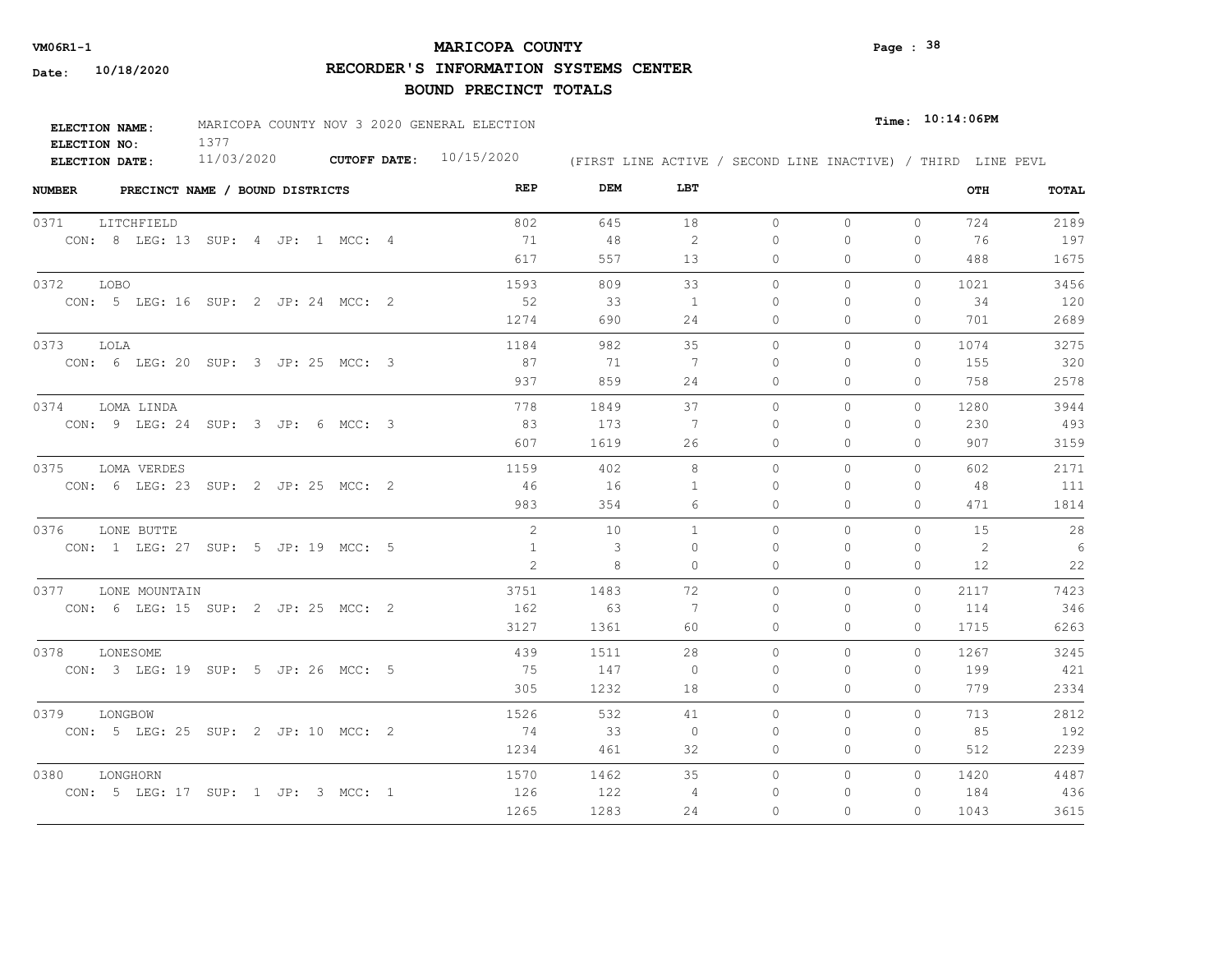# **MARICOPA COUNTY** Page : <sup>39</sup>

**RECORDER'S INFORMATION SYSTEMS CENTER**

| <b>ELECTION NAME:</b> | MARICOPA COUNTY NOV 3 2020 GENERAL ELECTION |                           |                                                              | $Time:$ $10:14:06$ PM |  |  |
|-----------------------|---------------------------------------------|---------------------------|--------------------------------------------------------------|-----------------------|--|--|
| ELECTION NO:          |                                             |                           |                                                              |                       |  |  |
| ELECTION DATE:        | 11/03/2020                                  | CUTOFF DATE: $10/15/2020$ | (FIRST LINE ACTIVE / SECOND LINE INACTIVE) / THIRD LINE PEVL |                       |  |  |

| <b>NUMBER</b> | PRECINCT NAME / BOUND DISTRICTS     |  | REP         | DEM<br>LBT           |           |          |              | OTH  | TOTAL |
|---------------|-------------------------------------|--|-------------|----------------------|-----------|----------|--------------|------|-------|
| 0381          | LONGMORE                            |  | 348         | 687<br>29            | $\circ$   | $\circ$  | $\mathbf{0}$ | 761  | 1825  |
|               | CON: 9 LEG: 26 SUP: 2 JP: 10 MCC: 2 |  | -98         | 172<br>7             | $\Omega$  | $\Omega$ | $\mathbf{0}$ | 192  | 469   |
|               |                                     |  | 247         | 565<br>20            | 0         | 0        | 0            | 457  | 1289  |
| 0382          | LOOKOUT RIDGE                       |  | 1227        | 31<br>916            | $\circ$   | 0        | 0            | 824  | 2998  |
|               | CON: 9 LEG: 28 SUP: 2 JP: 15 MCC: 2 |  | 94          | 69<br>-4             | 0         | 0        | $\mathbf{0}$ | 114  | 281   |
|               |                                     |  | 1036        | 810<br>23            | 0         | 0        | $\mathbf{0}$ | 642  | 2511  |
| 0383          | LOS ALAMOS                          |  | 1747        | 35<br>651            | $\circ$   | 0        | 0            | 890  | 3323  |
|               | CON: 5 LEG: 25 SUP: 2 JP: 4 MCC: 2  |  | 116         | 50<br>4              | $\Omega$  | $\Omega$ | 0            | 100  | 270   |
|               |                                     |  | 1420        | 537<br>19            | $\Omega$  | $\Omega$ | $\Omega$     | 598  | 2574  |
| 0384          | LOS GATOS                           |  | 2124        | 1095<br>40           | $\Omega$  | 0        | $\circ$      | 1150 | 4409  |
|               | CON: 8 LEG: 22 SUP: 4 JP: 14 MCC: 4 |  | 129         | 54<br>$\overline{1}$ | $\Omega$  | $\Omega$ | $\mathbf{0}$ | 86   | 270   |
|               |                                     |  | 1702        | 25<br>979            | 0         | $\Omega$ | $\mathbf{0}$ | 872  | 3578  |
| 0385          | LOWELL                              |  | 240         | 811<br>8             | $\Omega$  | $\Omega$ | $\Omega$     | 686  | 1745  |
|               | CON: 7 LEG: 27 SUP: 5 JP: 5 MCC: 5  |  | 45          | 111<br>4             | $\bigcap$ | $\Omega$ | $\Omega$     | 135  | 295   |
|               |                                     |  | 175         | 647<br>4             | 0         | 0        | $\mathbf{0}$ | 429  | 1255  |
| 0386          | LUDDEN                              |  | 2925        | 2001<br>90           | $\Omega$  | $\Omega$ | $\Omega$     | 2676 | 7692  |
|               | CON: 8 LEG: 21 SUP: 4 JP: 23 MCC: 4 |  | 335         | 199<br>-6            | $\Omega$  | $\Omega$ | $\mathbf{0}$ | 421  | 961   |
|               |                                     |  | 2242        | 1727<br>55           | $\circ$   | $\Omega$ | $\mathbf{0}$ | 1804 | 5828  |
| 0387          | LUKE                                |  | 729         | 29<br>1693           | $\Omega$  | $\Omega$ | $\Omega$     | 1407 | 3858  |
|               | CON: 7 LEG: 30 SUP: 5 JP: 22 MCC: 5 |  | 74          | 214<br>7             | $\bigcap$ | $\Omega$ | $\Omega$     | 274  | 569   |
|               |                                     |  | 550         | 1442<br>19           | $\Omega$  | $\Omega$ | $\Omega$     | 867  | 2878  |
| 0388          | LUKE FIELD                          |  | 927         | 1032<br>28           | $\circ$   | 0        | $\circ$      | 1067 | 3054  |
|               | CON: 8 LEG: 13 SUP: 4 JP: 1 MCC: 4  |  | 121         | 2<br>126             | $\Omega$  | $\Omega$ | 0            | 227  | 476   |
|               |                                     |  | 708         | 837<br>20            | $\circ$   | 0        | $\mathbf{0}$ | 680  | 2245  |
| 0389          | LYNWOOD                             |  | 1533<br>243 | 19                   | $\Omega$  | $\Omega$ | $\mathbf{0}$ | 986  | 2781  |
|               | CON: 7 LEG: 30 SUP: 5 JP: 22 MCC: 5 |  | 41          | 3<br>154             | $\Omega$  | $\Omega$ | $\mathbf{0}$ | 133  | 331   |
|               |                                     |  | 178         | 1265<br>14           | 0         | 0        | $\mathbf{0}$ | 597  | 2054  |
| 0390          | MADISON HEIGHTS                     |  | 831         | 632<br>14            | $\circ$   | 0        | $\circ$      | 518  | 1995  |
|               | CON: 9 LEG: 28 SUP: 3 JP: 12 MCC: 3 |  | 41          | 30<br>2              | 0         | 0        | $\mathbf{0}$ | 42   | 115   |
|               |                                     |  | 725         | 589<br>9             | $\Omega$  | $\Omega$ | $\Omega$     | 436  | 1759  |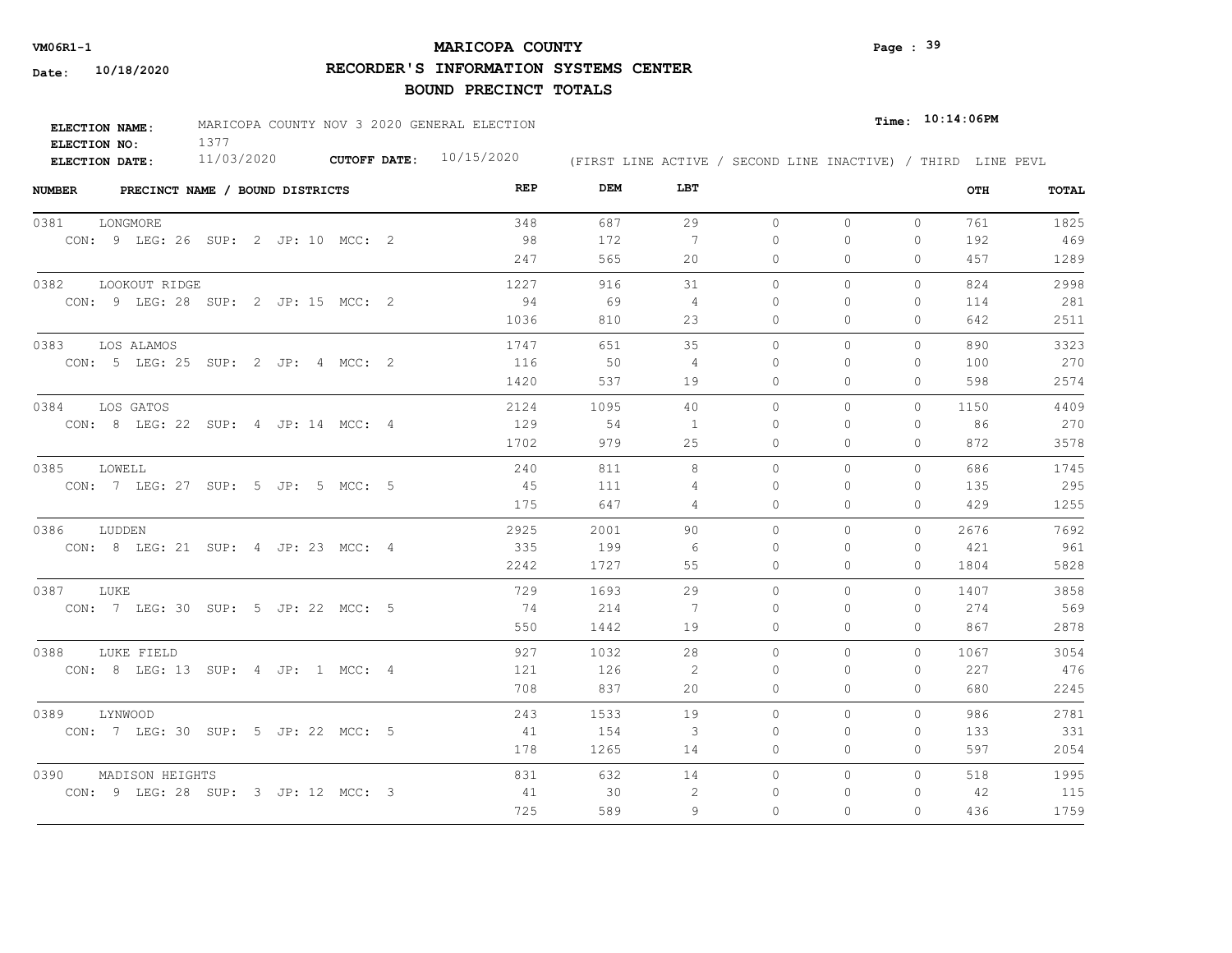# **MARICOPA COUNTY VM06R1-1 Page : 40**

**RECORDER'S INFORMATION SYSTEMS CENTER**

| <b>ELECTION NAME:</b> | MARICOPA COUNTY NOV 3 2020 GENERAL ELECTION |                     |            |  |  |  | $_{Time:}$ 10:14:06PM |                                                              |
|-----------------------|---------------------------------------------|---------------------|------------|--|--|--|-----------------------|--------------------------------------------------------------|
| ELECTION NO:          |                                             |                     |            |  |  |  |                       |                                                              |
| ELECTION DATE:        | 11/03/2020                                  | <b>CUTOFF DATE:</b> | 10/15/2020 |  |  |  |                       | (FIRST LINE ACTIVE / SECOND LINE INACTIVE) / THIRD LINE PEVL |

| <b>NUMBER</b><br>PRECINCT NAME / BOUND DISTRICTS | REP  | DEM  | LBT                     |              |              |              | OTH  | <b>TOTAL</b> |
|--------------------------------------------------|------|------|-------------------------|--------------|--------------|--------------|------|--------------|
| 0391<br>MADISON PARK                             | 784  | 2246 | 59                      | $\circ$      | $\circ$      | $\mathbf{0}$ | 1489 | 4578         |
| CON: 9 LEG: 24 SUP: 3 JP: 6 MCC: 3               | 110  | 293  | 9                       | 0            | $\mathbf{0}$ | 0            | 352  | 764          |
|                                                  | 626  | 1962 | 43                      | $\mathbf{0}$ | $\mathbf{0}$ | $\Omega$     | 1061 | 3692         |
| 0392<br>MADRID                                   | 372  | 1614 | 29                      | $\Omega$     | $\Omega$     | $\Omega$     | 1313 | 3328         |
| CON: 7 LEG: 30 SUP: 5 JP: 22 MCC: 5              | 78   | 252  | -2                      | $\Omega$     | $\Omega$     | 0            | 323  | 655          |
|                                                  | 247  | 1355 | 15                      | $\mathbf{0}$ | $\circ$      | 0            | 744  | 2361         |
| 0393<br>MAGGIE                                   | 898  | 660  | 22                      | $\Omega$     | $\Omega$     | $\Omega$     | 703  | 2283         |
| CON: 6 LEG: 20 SUP: 3 JP: 11 MCC: 3              | 33   | 51   | 3                       | 0            | $\Omega$     | 0            | 63   | 150          |
|                                                  | 693  | 557  | 15                      | $\Omega$     | $\Omega$     | $\Omega$     | 480  | 1745         |
| 0394<br>MAGIC STONE                              | 1784 | 2113 | 55                      | $\Omega$     | $\bigcap$    | $\Omega$     | 2086 | 6038         |
| CON: 9 LEG: 18 SUP: 1 JP: 19 MCC: 1              | 148  | 201  | -8                      | $\Omega$     | $\Omega$     | $\Omega$     | 238  | 595          |
|                                                  | 1429 | 1851 | 43                      | $\circ$      | $\circ$      | 0            | 1519 | 4842         |
| 0395<br>MAJESTY                                  | 1950 | 846  | 31                      | $\Omega$     | $\Omega$     | $\Omega$     | 1217 | 4044         |
| CON: 8 LEG: 1 SUP: 3 JP: 11 MCC: 3               | 117  | - 61 | $\overline{\mathbf{3}}$ | $\Omega$     | $\Omega$     | 0            | 94   | 275          |
|                                                  | 1531 | 727  | 26                      | $\circ$      | $\Omega$     | $\Omega$     | 822  | 3106         |
| 0396<br>MANDALAY                                 | 1181 | 1020 | 42                      | $\Omega$     | $\Omega$     | $\Omega$     | 1283 | 3526         |
| CON: 6 LEG: 20 SUP: 3 JP: 11 MCC: 3              | - 99 | 115  | 4                       | $\Omega$     | $\Omega$     | 0            | 204  | 422          |
|                                                  | 876  | 851  | 25                      | $\circ$      | $\circ$      | 0            | 791  | 2543         |
| 0397<br>MANISTEE                                 | 592  | 1191 | 28                      | $\Omega$     | $\Omega$     | $\Omega$     | 1009 | 2820         |
| CON: 7 LEG: 30 SUP: 4 JP: 8 MCC: 4               | - 60 | 128  | 4                       | $\Omega$     | $\Omega$     | 0            | 149  | 341          |
|                                                  | 430  | 961  | 18                      | $\circ$      | $\circ$      | 0            | 553  | 1962         |
| 0398<br>MANZANITA                                | 546  | 764  | 24                      | $\circ$      | $\circ$      | $\Omega$     | 696  | 2030         |
| CON: 6 LEG: 30 SUP: 3 JP: 8 MCC: 3               | 36   | 53   | $\circ$                 | 0            | $\Omega$     | 0            | 57   | 146          |
|                                                  | 407  | 623  | 17                      | $\circ$      | $\circ$      | 0            | 434  | 1481         |
| 0399<br>MARICOPA                                 | 1039 | 1100 | 56                      | $\Omega$     | $\Omega$     | $\Omega$     | 1033 | 3228         |
| CON: 6 LEG: 23 SUP: 2 JP: 15 MCC: 2              | 93   | 99   | 1                       | 0            | 0            | 0            | 145  | 338          |
|                                                  | 758  | 950  | 38                      | $\circ$      | $\mathbf{0}$ | 0            | 702  | 2448         |
| 0400<br>MARIGOLD                                 | 716  | 830  | 23                      | $\circ$      | $\circ$      | $\Omega$     | 830  | 2399         |
| CON: 6 LEG: 20 SUP: 3 JP: 8 MCC: 3               | 43   | 59   | -2                      | 0            | $\Omega$     | 0            | 74   | 178          |
|                                                  | 512  | 689  | 16                      | 0            | $\Omega$     | $\Omega$     | 517  | 1734         |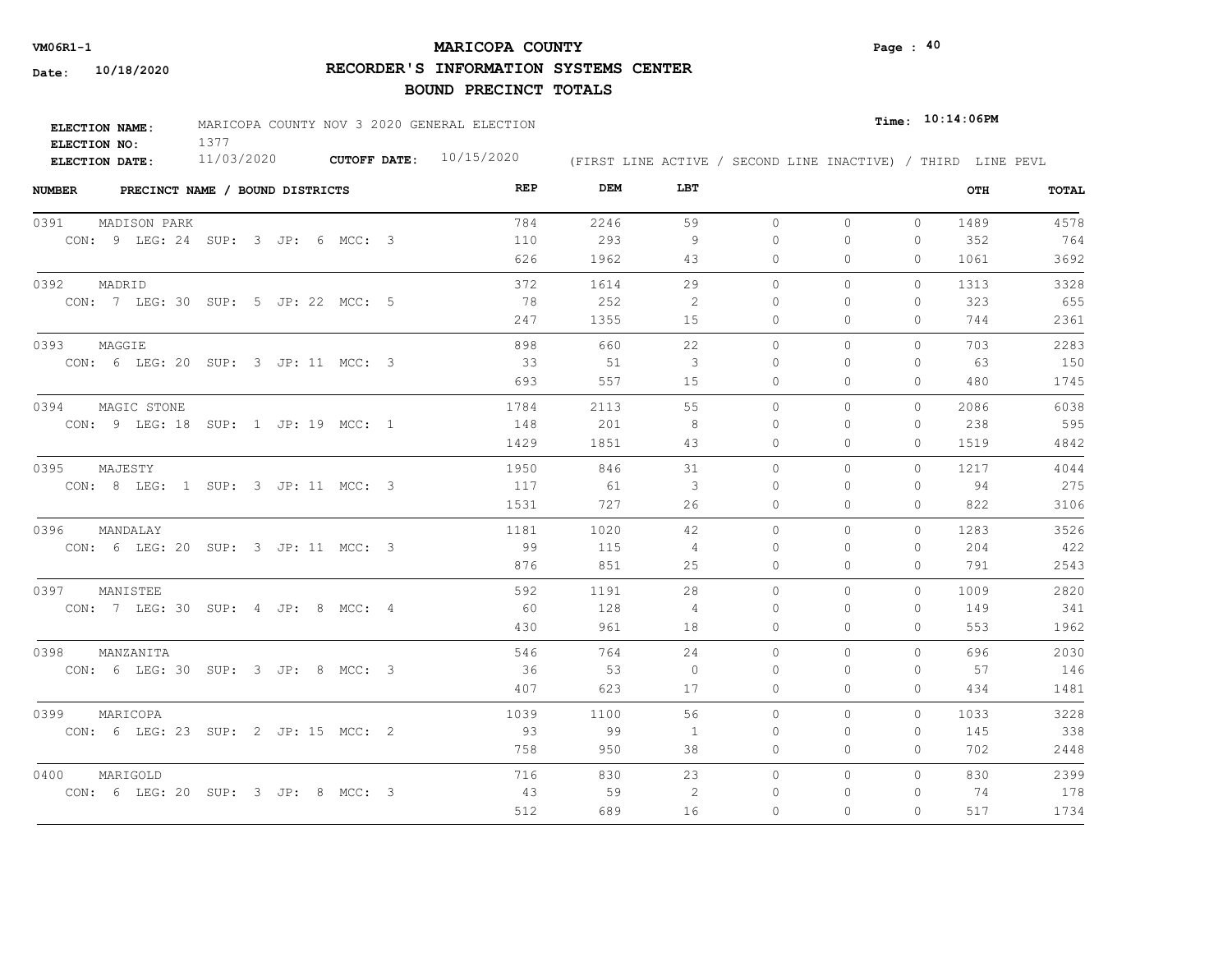# **MARICOPA COUNTY VM06R1-1 Page : 41**

**RECORDER'S INFORMATION SYSTEMS CENTER**

| <b>ELECTION NAME:</b> | MARICOPA COUNTY NOV 3 2020 GENERAL ELECTION |                           |                                                              | $_{Time:}$ 10:14:06PM |  |
|-----------------------|---------------------------------------------|---------------------------|--------------------------------------------------------------|-----------------------|--|
| ELECTION NO:          |                                             |                           |                                                              |                       |  |
| ELECTION DATE:        | 11/03/2020                                  | CUTOFF DATE: $10/15/2020$ | (FIRST LINE ACTIVE / SECOND LINE INACTIVE) / THIRD LINE PEVL |                       |  |

| <b>NUMBER</b><br>PRECINCT NAME / BOUND DISTRICTS | REP  | DEM  | LBT            |           |          |              | OTH  | TOTAL |
|--------------------------------------------------|------|------|----------------|-----------|----------|--------------|------|-------|
| 0401<br>MARIPOSA                                 | 695  | 1277 | 30             | $\circ$   | $\circ$  | $\circ$      | 1202 | 3204  |
| CON: 3 LEG: 29 SUP: 4 JP: 26 MCC: 4              | 102  | 155  | 5              | $\Omega$  | 0        | 0            | 246  | 508   |
|                                                  | 501  | 1062 | 20             | 0         | 0        | $\Omega$     | 761  | 2344  |
| 0402<br>MARIVUE                                  | 518  | 2245 | 35             | $\circ$   | 0        | $\mathbf{0}$ | 1659 | 4457  |
| CON: 7 LEG: 29 SUP: 5 JP: 9 MCC: 5               | 35   | 152  | $\overline{1}$ | $\Omega$  | $\Omega$ | $\mathbf{0}$ | 161  | 349   |
|                                                  | 381  | 1874 | 20             | $\Omega$  | 0        | $\Omega$     | 994  | 3269  |
| MARLETTE<br>0403                                 | 1052 | 1955 | 37             | $\circ$   | 0        | $\mathbf{0}$ | 1451 | 4495  |
| CON: 7 LEG: 24 SUP: 3 JP: 2 MCC: 3               | 128  | 254  | -5             | $\Omega$  | $\Omega$ | $\Omega$     | 287  | 674   |
|                                                  | 835  | 1699 | 27             | $\Omega$  | $\Omega$ | $\Omega$     | 995  | 3556  |
| 0404<br>MARLEY PARK                              | 1490 | 965  | 36             | $\Omega$  | $\Omega$ | $\Omega$     | 1211 | 3702  |
| CON: 8 LEG: 21 SUP: 4 JP: 23 MCC: 4              | 92   | 62   | 3              | $\Omega$  | $\Omega$ | $\Omega$     | 131  | 288   |
|                                                  | 1144 | 846  | 27             | 0         | 0        | $\mathbf{0}$ | 852  | 2869  |
| 0405<br>MARTIN                                   | 452  | 256  | 12             | $\Omega$  | $\Omega$ | $\Omega$     | 406  | 1126  |
| CON: 3 LEG: 13 SUP: 4 JP: 1 MCC: 4               | 34   | 30   | -1             | $\bigcap$ | $\Omega$ | $\Omega$     | 45   | 110   |
|                                                  | 329  | 217  | 9              | 0         | 0        | $\mathbf{0}$ | 226  | 781   |
| 0406<br>MARYLAND                                 | 404  | 932  | 27             | $\Omega$  | $\Omega$ | $\Omega$     | 620  | 1983  |
| CON: 7 LEG: 30 SUP: 3 JP: 2 MCC: 3               | 37   | 91   | $\overline{1}$ | $\Omega$  | $\Omega$ | $\Omega$     | 81   | 210   |
|                                                  | 323  | 815  | 17             | $\circ$   | $\Omega$ | 0            | 394  | 1549  |
| 0407<br>MARYVALE                                 | 494  | 1598 | 33             | $\Omega$  | $\Omega$ | $\Omega$     | 1309 | 3434  |
| CON: 7 LEG: 29 SUP: 5 JP: 9 MCC: 5               | 82   | 227  | -9             | $\Omega$  | $\Omega$ | $\Omega$     | 259  | 577   |
|                                                  | 362  | 1349 | 22             | $\circ$   | 0        | $\Omega$     | 782  | 2515  |
| 0408<br>MAYFLOWER                                | 1071 | 1938 | 66             | $\circ$   | $\Omega$ | 0            | 1421 | 4496  |
| CON: 9 LEG: 24 SUP: 3 JP: 6 MCC: 3               | 95   | 238  | 3              | 0         | 0        | $\mathbf{0}$ | 276  | 612   |
|                                                  | 829  | 1685 | 45             | 0         | 0        | $\mathbf{0}$ | 1006 | 3565  |
| 0409<br>MCAFEE PLACE                             | 400  | 487  | 23             | $\circ$   | $\Omega$ | 0            | 583  | 1493  |
| CON: 5 LEG: 26 SUP: 2 JP: 10 MCC: 2              | 31   | 44   | 3              | 0         | 0        | $\mathbf{0}$ | 66   | 144   |
|                                                  | 295  | 413  | 20             | 0         | 0        | $\mathbf{0}$ | 361  | 1089  |
| 0410<br>MCCORMICK RANCH                          | 2667 | 1801 | 35             | $\Omega$  | $\circ$  | $\Omega$     | 1846 | 6349  |
| CON: 6 LEG: 23 SUP: 2 JP: 15 MCC: 2              | 175  | 120  | 8              | $\Omega$  | 0        | 0            | 198  | 501   |
|                                                  | 2200 | 1643 | 25             | $\Omega$  | $\Omega$ | $\Omega$     | 1384 | 5252  |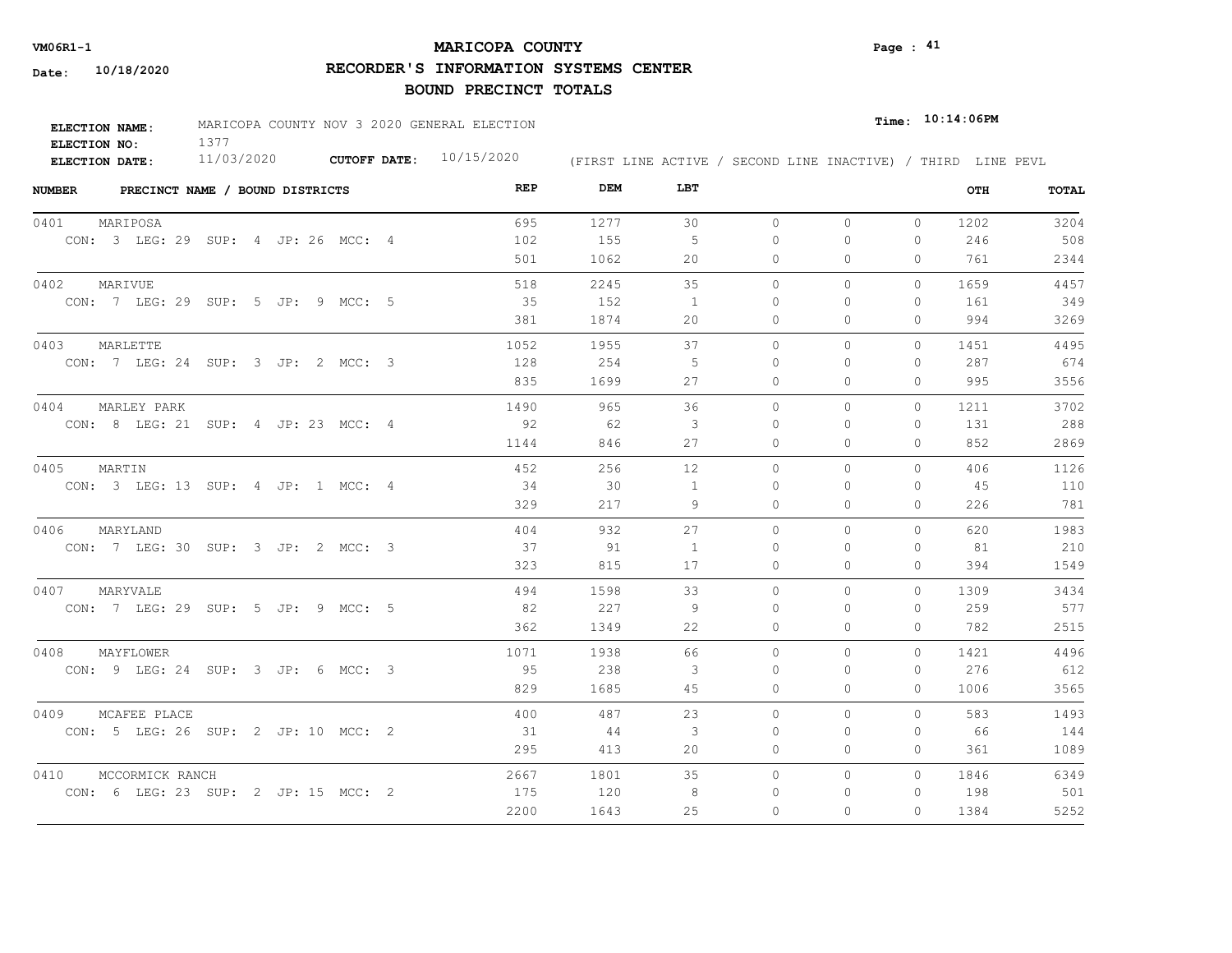# **MARICOPA COUNTY VM06R1-1 Page : 42**

**RECORDER'S INFORMATION SYSTEMS CENTER**

| <b>ELECTION NAME:</b> | MARICOPA COUNTY NOV 3 2020 GENERAL ELECTION |                           |                                                              | $_{\texttt{Time:}}$ 10:14:06PM |
|-----------------------|---------------------------------------------|---------------------------|--------------------------------------------------------------|--------------------------------|
| ELECTION NO:          |                                             |                           |                                                              |                                |
| <b>ELECTION DATE:</b> | 11/03/2020                                  | CUTOFF DATE: $10/15/2020$ | (FIRST LINE ACTIVE / SECOND LINE INACTIVE) / THIRD LINE PEVL |                                |

| <b>NUMBER</b> | PRECINCT NAME / BOUND DISTRICTS     |  |  |  | REP  | DEM  | LBT |          |              |              | OTH  | TOTAL |
|---------------|-------------------------------------|--|--|--|------|------|-----|----------|--------------|--------------|------|-------|
| 0411          | MCDONALD                            |  |  |  | 392  | 317  | 12  | $\circ$  | 0            | $\mathbf{0}$ | 330  | 1051  |
|               | CON: 6 LEG: 23 SUP: 2 JP: 15 MCC: 2 |  |  |  | 31   | 26   | 2   | $\Omega$ | $\Omega$     | $\Omega$     | 23   | 82    |
|               |                                     |  |  |  | 306  | 284  | 7   | $\circ$  | $\Omega$     | $\Omega$     | 233  | 830   |
| 0412          | MCDOWELL                            |  |  |  | 281  | 1333 | 29  | $\Omega$ | $\Omega$     | $\Omega$     | 669  | 2312  |
|               | CON: 7 LEG: 24 SUP: 5 JP: 5 MCC: 5  |  |  |  | 22   | 123  | 6   | $\Omega$ | 0            | 0            | 131  | 282   |
|               |                                     |  |  |  | 208  | 1171 | 20  | $\circ$  | $\circ$      | 0            | 500  | 1899  |
| 0413          | SUPAI                               |  |  |  | 1126 | 1339 | 55  | $\circ$  | $\circ$      | $\mathbf{0}$ | 1493 | 4013  |
|               | CON: 9 LEG: 24 SUP: 1 JP: 6 MCC: 1  |  |  |  | 149  | 159  | -5  | $\Omega$ | $\Omega$     | 0            | 281  | 594   |
|               |                                     |  |  |  | 813  | 1105 | 38  | 0        | $\mathbf{0}$ | 0            | 1007 | 2963  |
| 0414          | MCKEMY                              |  |  |  | 1193 | 1284 | 35  | $\Omega$ | $\Omega$     | $\Omega$     | 1224 | 3736  |
|               | CON: 9 LEG: 18 SUP: 1 JP: 3 MCC: 1  |  |  |  | 90   | 96   | 4   | 0        | 0            | 0            | 134  | 324   |
|               |                                     |  |  |  | 969  | 1150 | 22  | 0        | $\mathbf{0}$ | 0            | 964  | 3105  |
| 0415          | MCQUEEN                             |  |  |  | 3369 | 2231 | 60  | 0        | $\circ$      | 0            | 2461 | 8121  |
|               | CON: 5 LEG: 17 SUP: 1 JP: 3 MCC: 1  |  |  |  | 184  | 125  | -5  | $\Omega$ | $\Omega$     | $\Omega$     | 192  | 506   |
|               |                                     |  |  |  | 2774 | 1988 | 49  | $\Omega$ | $\Omega$     | 0            | 1859 | 6670  |
| 0416          | MEGAN                               |  |  |  | 2888 | 1848 | 76  | $\Omega$ | $\Omega$     | $\Omega$     | 2428 | 7240  |
|               | CON: 5 LEG: 12 SUP: 1 JP: 16 MCC: 1 |  |  |  | 253  | 144  | - 9 | $\Omega$ | $\Omega$     | 0            | 254  | 660   |
|               |                                     |  |  |  | 2220 | 1563 | 57  | $\circ$  | $\circ$      | 0            | 1715 | 5555  |
| 0417          | MESA GRAND                          |  |  |  | 682  | 342  | 20  | $\Omega$ | $\Omega$     | $\Omega$     | 480  | 1524  |
|               | CON: 5 LEG: 25 SUP: 2 JP: 10 MCC: 2 |  |  |  | - 70 | - 33 | -2  | $\Omega$ | $\Omega$     | 0            | 66   | 171   |
|               |                                     |  |  |  | 547  | 296  | 15  | $\Omega$ | $\Omega$     | $\Omega$     | 324  | 1182  |
| 0418          | MESA LINDA                          |  |  |  | 855  | 1005 | 36  | $\Omega$ | $\Omega$     | $\Omega$     | 1181 | 3077  |
|               | CON: 5 LEG: 26 SUP: 2 JP: 10 MCC: 2 |  |  |  | 64   | 86   | 1   | $\Omega$ | $\circ$      | 0            | 126  | 277   |
|               |                                     |  |  |  | 630  | 783  | 27  | $\circ$  | $\Omega$     | 0            | 714  | 2154  |
| 0419          | MESA VISTA                          |  |  |  | 1349 | 1070 | 58  | $\Omega$ | $\Omega$     | $\Omega$     | 1233 | 3710  |
|               | CON: 5 LEG: 25 SUP: 2 JP: 10 MCC: 2 |  |  |  | 135  | 136  | 7   | $\Omega$ | $\Omega$     | $\Omega$     | 240  | 518   |
|               |                                     |  |  |  | 1070 | 931  | 37  | $\circ$  | $\circ$      | 0            | 836  | 2874  |
| 0420          | MESQUITE                            |  |  |  | 3493 | 1812 | 75  | 0        | $\mathbf{0}$ | 0            | 2623 | 8003  |
|               | CON: 8 LEG: 22 SUP: 4 JP: 23 MCC: 4 |  |  |  | 254  | 159  | 9   | $\Omega$ | $\circ$      | $\mathbf{0}$ | 330  | 752   |
|               |                                     |  |  |  | 2750 | 1581 | 56  | $\Omega$ | $\Omega$     | $\Omega$     | 1859 | 6246  |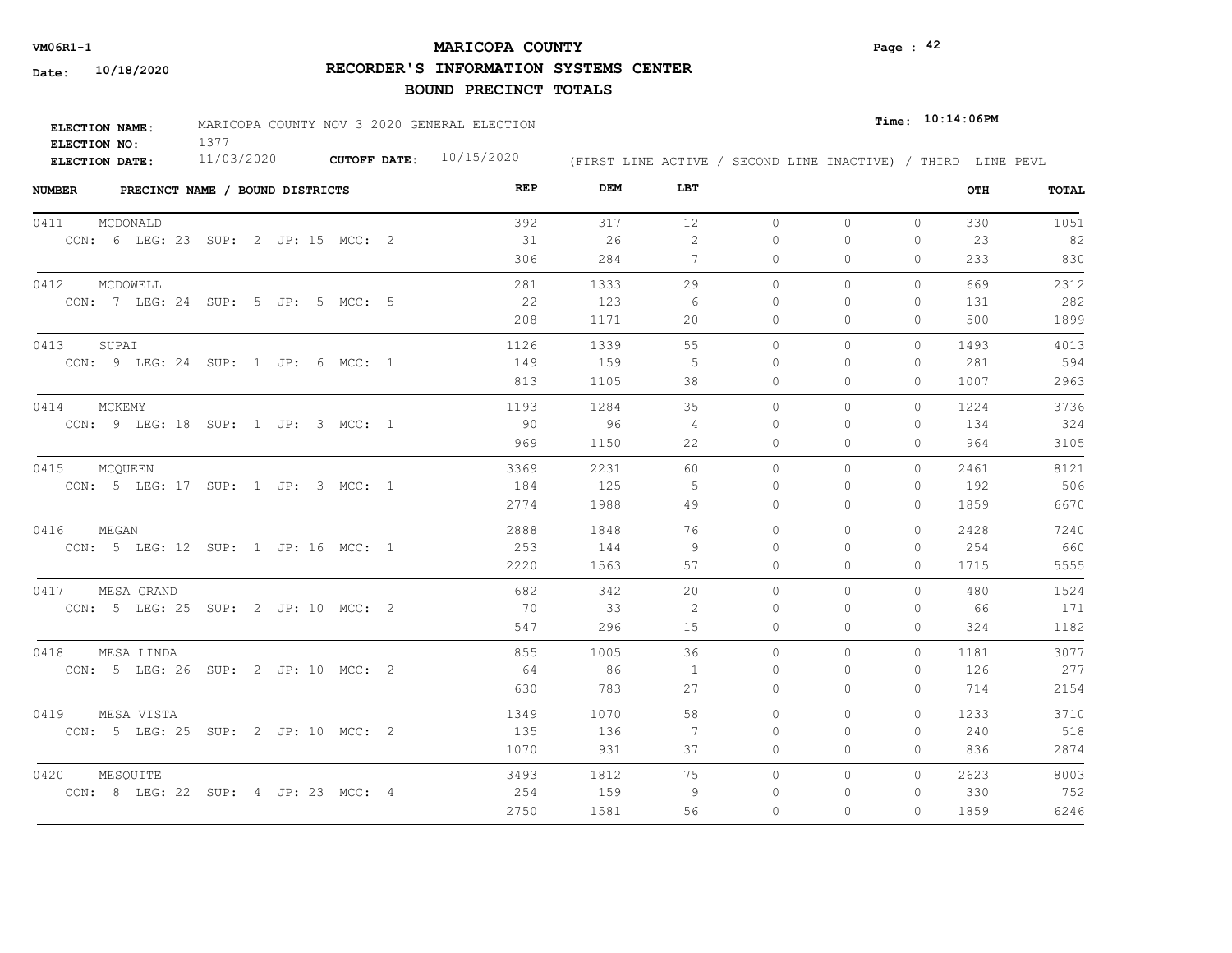# **MARICOPA COUNTY VM06R1-1 Page : 43**

**RECORDER'S INFORMATION SYSTEMS CENTER**

| <b>ELECTION NAME:</b> | MARICOPA COUNTY NOV 3 2020 GENERAL ELECTION |                     |            |                                                              | $Time:$ 10:14:06PM |
|-----------------------|---------------------------------------------|---------------------|------------|--------------------------------------------------------------|--------------------|
| ELECTION NO:          |                                             |                     |            |                                                              |                    |
| <b>ELECTION DATE:</b> | 11/03/2020                                  | <b>CUTOFF DATE:</b> | 10/15/2020 | (FIRST LINE ACTIVE / SECOND LINE INACTIVE) / THIRD LINE PEVL |                    |

| <b>NUMBER</b> |                                     | PRECINCT NAME / BOUND DISTRICTS |  |  | REP  | DEM     | LBT            |              |          |              | OTH  | TOTAL |
|---------------|-------------------------------------|---------------------------------|--|--|------|---------|----------------|--------------|----------|--------------|------|-------|
| 0421          | METRO                               |                                 |  |  | 539  | 908     | 33             | $\circ$      | 0        | $\circ$      | 991  | 2471  |
|               | CON: 6 LEG: 20 SUP: 3 JP: 8 MCC: 3  |                                 |  |  | 64   | 148     | $\mathbf{1}$   | $\Omega$     | $\Omega$ | $\Omega$     | 189  | 402   |
|               |                                     |                                 |  |  | 368  | 735     | 22             | $\circ$      | $\Omega$ | $\Omega$     | 546  | 1671  |
| 0422          | MICHELLE                            |                                 |  |  | 635  | 442     | 19             | $\Omega$     | $\Omega$ | $\Omega$     | 547  | 1643  |
|               | CON: 6 LEG: 20 SUP: 3 JP: 13 MCC: 3 |                                 |  |  | 33   | 34      | 4              | $\Omega$     | $\Omega$ | $\Omega$     | 63   | 134   |
|               |                                     |                                 |  |  | 481  | 388     | 16             | 0            | 0        | $\mathbf{0}$ | 350  | 1235  |
| 0423          | MIMOSA                              |                                 |  |  | 1849 | 931     | 5              | $\circ$      | 0        | $\Omega$     | 886  | 3671  |
|               | CON: 8 LEG: 21 SUP: 4 JP: 14 MCC: 4 |                                 |  |  | 121  | 74      | $\overline{1}$ | $\Omega$     | $\Omega$ | $\Omega$     | 67   | 263   |
|               |                                     |                                 |  |  | 1678 | 888     | 5              | 0            | 0        | $\Omega$     | 743  | 3314  |
| 0424          | MINNEZONA                           |                                 |  |  | 269  | 959     | $20^{\circ}$   | $\Omega$     | $\Omega$ | $\Omega$     | 808  | 2056  |
|               | CON: 7 LEG: 29 SUP: 5 JP: 26 MCC: 5 |                                 |  |  | 42   | 119     | -5             | 0            | $\Omega$ | $\mathbf{0}$ | 130  | 296   |
|               |                                     |                                 |  |  | 181  | 794     | 10             | 0            | 0        | $\mathbf{0}$ | 469  | 1454  |
| 0425          | MIRADA                              |                                 |  |  | 2026 | 1606    | 59             | $\circ$      | 0        | $\circ$      | 2023 | 5714  |
|               | CON: 6 LEG: 23 SUP: 2 JP: 15 MCC: 2 |                                 |  |  | 207  | 195     | 3              | $\Omega$     | 0        | $\Omega$     | 303  | 708   |
|               |                                     |                                 |  |  | 1544 | 1397    | 38             | 0            | $\Omega$ | $\Omega$     | 1403 | 4382  |
| 0426          | MISSION                             |                                 |  |  | 1213 | 1248    | 53             | $\Omega$     | $\Omega$ | $\Omega$     | 1290 | 3804  |
|               | CON: 9 LEG: 17 SUP: 1 JP: 3 MCC: 1  |                                 |  |  | 81   | 72      | 4              | $\Omega$     | 0        | $\Omega$     | 80   | 237   |
|               |                                     |                                 |  |  | 910  | 1075    | 37             | $\circ$      | $\Omega$ | $\circ$      | 869  | 2891  |
| 0427          | MITCHELL PARK                       |                                 |  |  | 332  | 1284    | 28             | $\Omega$     | $\Omega$ | $\Omega$     | 743  | 2387  |
|               | CON: 9 LEG: 26 SUP: 1 JP: 19 MCC: 1 |                                 |  |  | - 58 | 182     | -9             | $\Omega$     | 0        | $\Omega$     | 184  | 433   |
|               |                                     |                                 |  |  | 226  | 1083    | 15             | $\Omega$     | $\Omega$ | $\Omega$     | 500  | 1824  |
| 0428          | MOBILE                              |                                 |  |  | 30   | 11      | $\Omega$       | $\Omega$     | $\Omega$ | $\Omega$     | 20   | 61    |
|               | CON: 3 LEG: 4 SUP: 5 JP: 7 MCC: 5   |                                 |  |  | 2    | $\circ$ | $\Omega$       | $\mathbf{0}$ | $\Omega$ | $\mathbf{0}$ | 3    | 5     |
|               |                                     |                                 |  |  | 19   | 6       | $\circ$        | $\circ$      | $\Omega$ | $\mathbf{0}$ | 17   | 42    |
| 0429          | MOHAVE                              |                                 |  |  | 1442 | 1165    | 48             | $\Omega$     | $\Omega$ | $\Omega$     | 1226 | 3881  |
|               | CON: 6 LEG: 23 SUP: 2 JP: 15 MCC: 2 |                                 |  |  | 81   | 47      | $\mathbf{3}$   | $\Omega$     | $\Omega$ | $\Omega$     | 62   | 193   |
|               |                                     |                                 |  |  | 1074 | 983     | 43             | 0            | 0        | $\mathbf{0}$ | 861  | 2961  |
| 0430          | MOHAWK                              |                                 |  |  | 967  | 591     | 29             | $\circ$      | 0        | $\circ$      | 902  | 2489  |
|               | CON: 6 LEG: 15 SUP: 3 JP: 11 MCC: 3 |                                 |  |  | 43   | 35      | 2              | $\mathbf{0}$ | $\Omega$ | $\Omega$     | 75   | 155   |
|               |                                     |                                 |  |  | 695  | 488     | 20             | $\Omega$     | $\Omega$ | $\Omega$     | 548  | 1751  |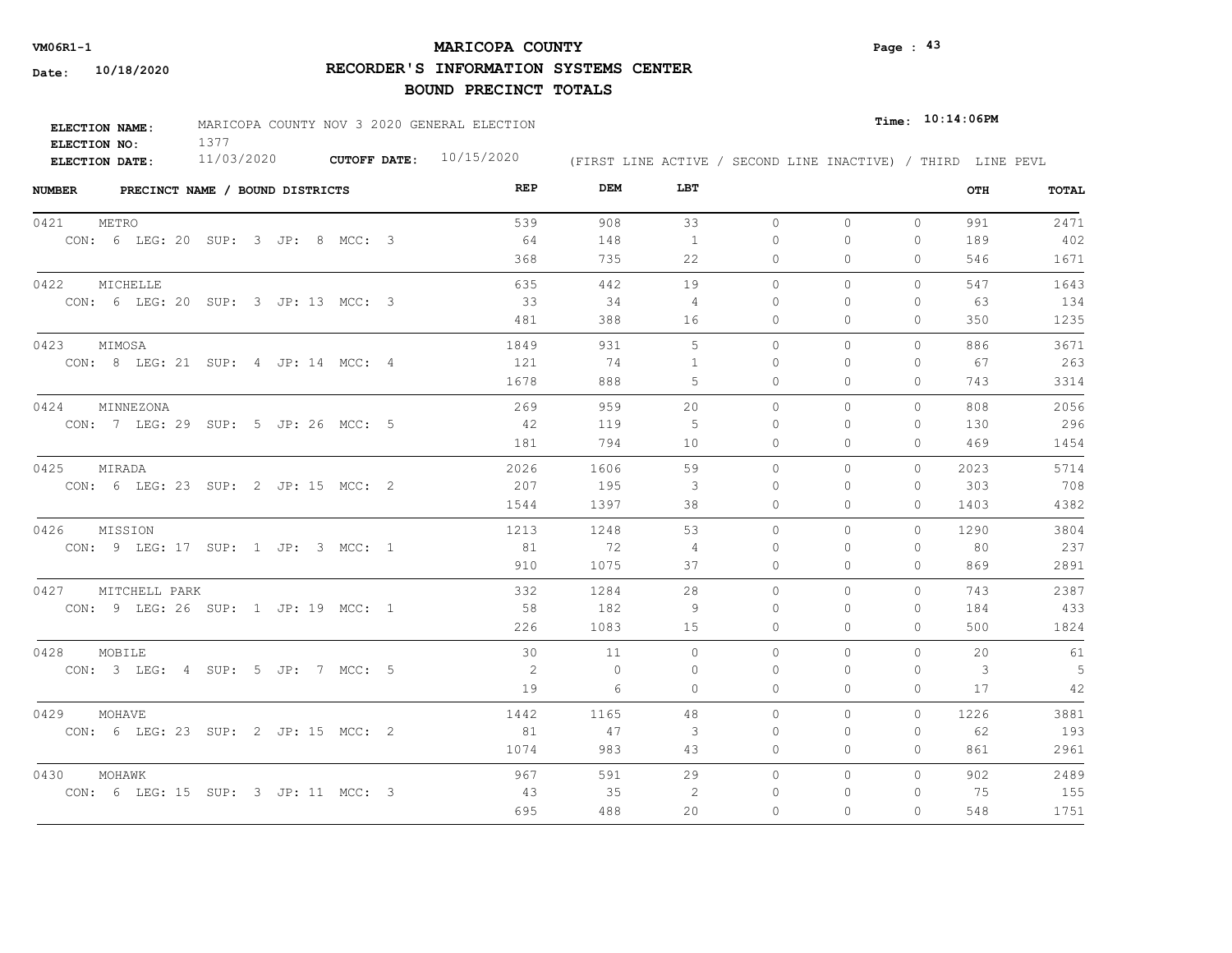# **MARICOPA COUNTY VM06R1-1 Page : 44**

**RECORDER'S INFORMATION SYSTEMS CENTER**

| <b>ELECTION NAME:</b> | MARICOPA COUNTY NOV 3 2020 GENERAL ELECTION |                     |            |                                                              | $Time:$ 10:14:06PM |
|-----------------------|---------------------------------------------|---------------------|------------|--------------------------------------------------------------|--------------------|
| ELECTION NO:          |                                             |                     |            |                                                              |                    |
| <b>ELECTION DATE:</b> | 11/03/2020                                  | <b>CUTOFF DATE:</b> | 10/15/2020 | (FIRST LINE ACTIVE / SECOND LINE INACTIVE) / THIRD LINE PEVL |                    |

| <b>NUMBER</b><br>PRECINCT NAME / BOUND DISTRICTS | REP  | DEM  | LBT      |           |              |              | OTH  | TOTAL |
|--------------------------------------------------|------|------|----------|-----------|--------------|--------------|------|-------|
| 0431<br>MONROE                                   | 566  | 1662 | 45       | $\circ$   | $\circ$      | $\circ$      | 1257 | 3530  |
| CON: 7 LEG: 27 SUP: 5 JP: 5 MCC: 5               | 121  | 323  | 3        | 0         | 0            | 0            | 348  | 795   |
|                                                  | 371  | 1370 | 32       | 0         | $\Omega$     | 0            | 829  | 2602  |
| 0432<br>MONTE CRISTO                             | 1840 | 1472 | 43       | $\circ$   | 0            | $\mathbf{0}$ | 1264 | 4619  |
| CON: 6 LEG: 20 SUP: 3 JP: 12 MCC: 3              | 99   | 82   | 4        | $\Omega$  | $\Omega$     | $\mathbf{0}$ | 153  | 338   |
|                                                  | 1553 | 1351 | 36       | 0         | $\Omega$     | $\Omega$     | 967  | 3907  |
| 0433<br>MONTE VISTA                              | 209  | 1014 | 15       | $\circ$   | $\mathbf{0}$ | $\mathbf{0}$ | 774  | 2012  |
| CON: 7 LEG: 19 SUP: 5 JP: 26 MCC: 5              | - 9  | 83   | 2        | $\Omega$  | $\Omega$     | $\Omega$     | 72   | 166   |
|                                                  | 145  | 807  | 11       | $\Omega$  | $\Omega$     | $\Omega$     | 488  | 1451  |
| 0434<br>MONTEBELLO                               | 422  | 1050 | 20       | $\Omega$  | $\Omega$     | $\Omega$     | 982  | 2474  |
| CON: 7 LEG: 29 SUP: 5 JP: 9 MCC: 5               | 63   | 149  | 10       | $\Omega$  | $\Omega$     | $\Omega$     | 214  | 436   |
|                                                  | 275  | 850  | 12       | 0         | 0            | $\mathbf{0}$ | 538  | 1675  |
| 0435<br>MONTOYA                                  | 2304 | 957  | 28       | $\circ$   | $\Omega$     | $\Omega$     | 1267 | 4556  |
| CON: 8 LEG: 22 SUP: 4 JP: 14 MCC: 4              | 110  | 53   | 7        | $\bigcap$ | $\Omega$     | $\Omega$     | 106  | 276   |
|                                                  | 1873 | 845  | 23       | $\circ$   | 0            | $\mathbf{0}$ | 954  | 3695  |
| 0436<br>MOON VALLEY                              | 1418 | 776  | 36       | $\Omega$  | $\Omega$     | $\Omega$     | 698  | 2928  |
| CON: 6 LEG: 20 SUP: 3 JP: 13 MCC: 3              | 45   | - 30 | $\Omega$ | $\Omega$  | $\Omega$     | $\Omega$     | 35   | 110   |
|                                                  | 1224 | 692  | 21       | $\circ$   | $\Omega$     | $\circ$      | 507  | 2444  |
| 0437<br>MORRISTOWN                               | 503  | 154  | 12       | $\Omega$  | $\Omega$     | $\Omega$     | 294  | 963   |
| CON: 4 LEG: 13 SUP: 4 JP: 23 MCC: 4              | 43   | 22   | $\Omega$ | $\Omega$  | $\Omega$     | 0            | 33   | 98    |
|                                                  | 345  | 131  | 7        | $\circ$   | 0            | $\mathbf{0}$ | 197  | 680   |
| 0438<br>MOUNTAIN SKY                             | 1538 | 1415 | 34       | $\circ$   | $\Omega$     | $\circ$      | 1436 | 4423  |
| CON: 6 LEG: 20 SUP: 3 JP: 13 MCC: 3              | 153  | 171  | 8        | 0         | 0            | $\mathbf{0}$ | 234  | 566   |
|                                                  | 1235 | 1240 | 25       | 0         | 0            | $\mathbf{0}$ | 991  | 3491  |
| 0439<br>MOUNTAIN VISTA                           | 2999 | 1024 | 53       | $\circ$   | 0            | $\circ$      | 1635 | 5711  |
| CON: 4 LEG: 22 SUP: 4 JP: 23 MCC: 4              | 137  | 37   | 4        | 0         | 0            | 0            | 126  | 304   |
|                                                  | 2435 | 928  | 45       | 0         | 0            | $\Omega$     | 1220 | 4628  |
| 0440<br>MUMMY MOUNTAIN                           | 1428 | 1337 | 37       | $\Omega$  | $\circ$      | $\Omega$     | 1227 | 4029  |
| CON: 6 LEG: 28 SUP: 3 JP: 12 MCC: 3              | 169  | 131  | -6       | 0         | 0            | 0            | 221  | 527   |
|                                                  | 1136 | 1223 | 29       | $\Omega$  | $\Omega$     | $\Omega$     | 963  | 3351  |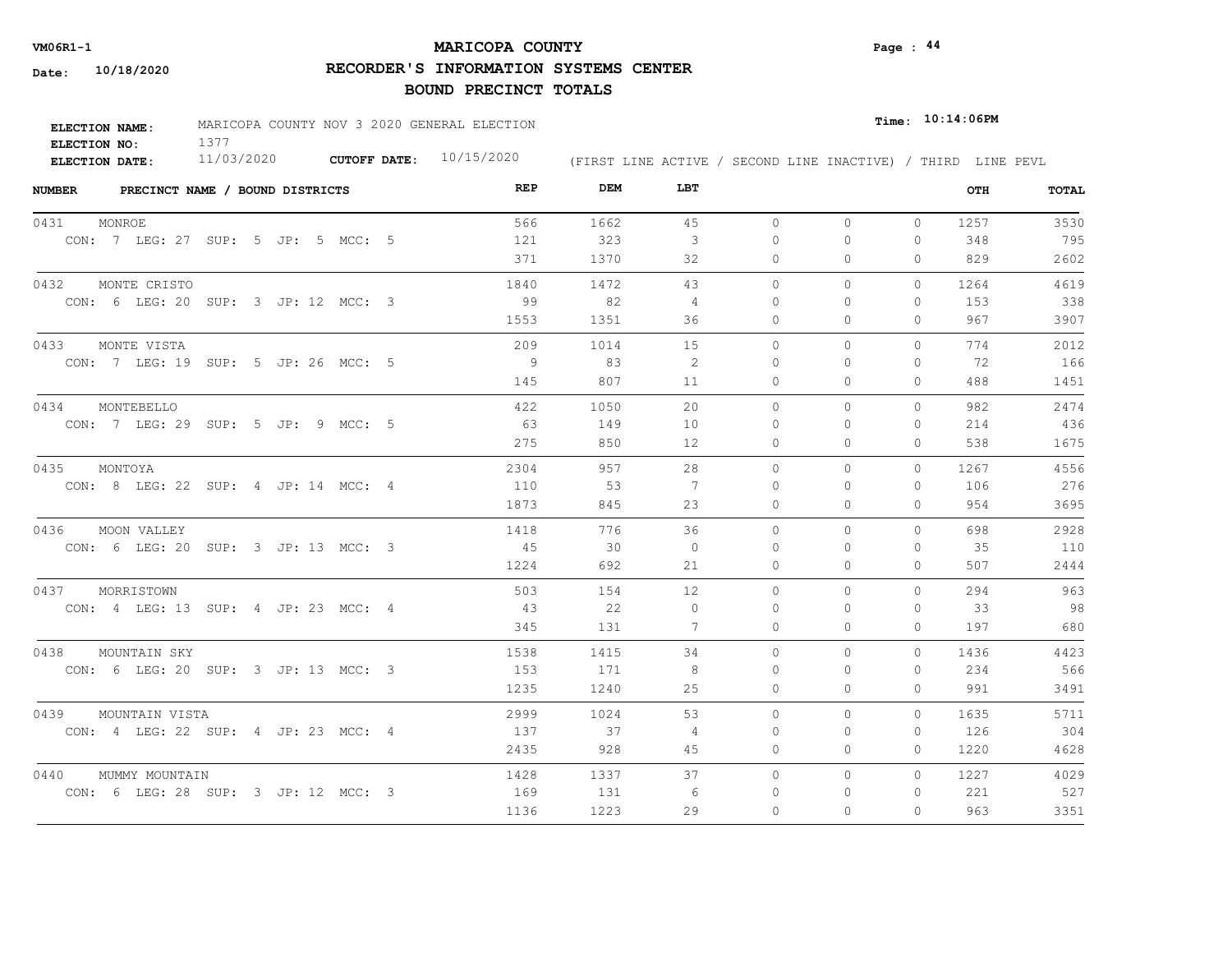# **MARICOPA COUNTY VM06R1-1 Page : 45**

**RECORDER'S INFORMATION SYSTEMS CENTER**

| <b>ELECTION NAME:</b> | MARICOPA COUNTY NOV 3 2020 GENERAL ELECTION |                           |                                                              | $_{\texttt{Time:}}$ 10:14:06PM |
|-----------------------|---------------------------------------------|---------------------------|--------------------------------------------------------------|--------------------------------|
| ELECTION NO:          |                                             |                           |                                                              |                                |
| <b>ELECTION DATE:</b> | 11/03/2020                                  | CUTOFF DATE: $10/15/2020$ | (FIRST LINE ACTIVE / SECOND LINE INACTIVE) / THIRD LINE PEVL |                                |

| <b>NUMBER</b> |           | PRECINCT NAME / BOUND DISTRICTS     |  |  |  | REP         | DEM  | LBT            |              |              |              | OTH  | <b>TOTAL</b> |
|---------------|-----------|-------------------------------------|--|--|--|-------------|------|----------------|--------------|--------------|--------------|------|--------------|
| 0441          | MUSKET    |                                     |  |  |  | 2175        | 2228 | 77             | $\circ$      | $\circ$      | $\circ$      | 2354 | 6834         |
|               |           | CON: 5 LEG: 17 SUP: 1 JP: 3 MCC: 1  |  |  |  | 249         | 211  | 10             | $\Omega$     | $\Omega$     | $\Omega$     | 338  | 808          |
|               |           |                                     |  |  |  | 1654        | 1907 | 53             | $\circ$      | $\Omega$     | $\mathbf{0}$ | 1666 | 5280         |
| 0442          | MUSTANG   |                                     |  |  |  | 1954        | 1176 | 25             | $\Omega$     | $\Omega$     | $\Omega$     | 1262 | 4417         |
|               |           | CON: 6 LEG: 23 SUP: 2 JP: 15 MCC: 2 |  |  |  | 109         | 72   | -2             | $\Omega$     | $\Omega$     | $\Omega$     | 102  | 285          |
|               |           |                                     |  |  |  | 1580        | 1045 | 20             | $\mathbf{0}$ | $\circ$      | 0            | 933  | 3578         |
| 0443          | MYSTIC    |                                     |  |  |  | 1719        | 1253 | 70             | $\circ$      | $\circ$      | $\mathbf{0}$ | 1549 | 4591         |
|               |           | CON: 5 LEG: 17 SUP: 1 JP: 16 MCC: 1 |  |  |  | 107         | 68   | $\overline{1}$ | $\Omega$     | $\Omega$     | 0            | 116  | 292          |
|               |           |                                     |  |  |  | 1340        | 1103 | 57             | $\circ$      | $\mathbf{0}$ | 0            | 1105 | 3605         |
| 0444          | NEW RIVER |                                     |  |  |  | 2691        | 756  | 75             | $\circ$      | $\circ$      | $\Omega$     | 1305 | 4827         |
|               |           | CON: 8 LEG: 1 SUP: 3 JP: 25 MCC: 3  |  |  |  | 115         | 37   | -2             | $\mathbf{0}$ | $\Omega$     | 0            | 121  | 275          |
|               |           |                                     |  |  |  | 2034        | 666  | 55             | 0            | $\Omega$     | 0            | 923  | 3678         |
| 0445          | NICOLET   |                                     |  |  |  | 762         | 1082 | 25             | $\circ$      | $\Omega$     | $\Omega$     | 1028 | 2897         |
|               |           | CON: 6 LEG: 30 SUP: 5 JP: 8 MCC: 5  |  |  |  | 42          | 69   | 2              | 0            | $\Omega$     | 0            | 87   | 200          |
|               |           |                                     |  |  |  | 573         | 917  | 19             | $\circ$      | $\mathbf{0}$ | 0            | 611  | 2120         |
| 0446          |           | NIGHTINGALE                         |  |  |  | 1418        | 896  | 30             | $\Omega$     | $\Omega$     | $\Omega$     | 994  | 3338         |
|               |           | CON: 5 LEG: 17 SUP: 1 JP: 3 MCC: 1  |  |  |  | 79          | 29   | $\bigcirc$     | $\Omega$     | $\Omega$     | 0            | 72   | 180          |
|               |           |                                     |  |  |  | 1154        | 804  | 18             | $\circ$      | $\Omega$     | $\Omega$     | 779  | 2755         |
| 0447          | NORTERRA  |                                     |  |  |  | 3565        | 2071 | 99             | $\Omega$     | $\Omega$     | $\Omega$     | 2911 | 8646         |
|               |           | CON: 6 LEG: 15 SUP: 3 JP: 11 MCC: 3 |  |  |  | 238         | 122  | -8             | $\Omega$     | $\Omega$     | 0            | 255  | 623          |
|               |           |                                     |  |  |  | 2877        | 1870 | 73             | $\circ$      | $\Omega$     | $\Omega$     | 2102 | 6922         |
| 0448          |           | NORTH HIGH                          |  |  |  | 464         | 1696 | 39             | $\circ$      | $\circ$      | $\Omega$     | 841  | 3040         |
|               |           | CON: 7 LEG: 24 SUP: 5 JP: 2 MCC: 5  |  |  |  | 46          | 158  | 2              | $\Omega$     | $\Omega$     | $\Omega$     | 125  | 331          |
|               |           |                                     |  |  |  | 373         | 1543 | 28             | $\circ$      | $\circ$      | 0            | 624  | 2568         |
| 0449          | NORTON    |                                     |  |  |  | 157         | 203  | $\overline{2}$ | $\circ$      | $\circ$      | $\mathbf{0}$ | 145  | 507          |
|               |           | CON: 6 LEG: 28 SUP: 3 JP: 12 MCC: 3 |  |  |  | $5^{\circ}$ | 12   | 1              | $\mathbf{0}$ | $\Omega$     | 0            | 12   | 30           |
|               |           |                                     |  |  |  | 126         | 177  | 2              | 0            | $\mathbf{0}$ | 0            | 115  | 420          |
| 0450          | OAK PARK  |                                     |  |  |  | 296         | 507  | 18             | $\circ$      | $\circ$      | $\mathbf{0}$ | 608  | 1429         |
|               |           | CON: 5 LEG: 25 SUP: 2 JP: 4 MCC: 2  |  |  |  | 59          | 83   | 5              | 0            | 0            | 0            | 158  | 305          |
|               |           |                                     |  |  |  | 195         | 377  | 14             | $\Omega$     | $\Omega$     | $\Omega$     | 373  | 959          |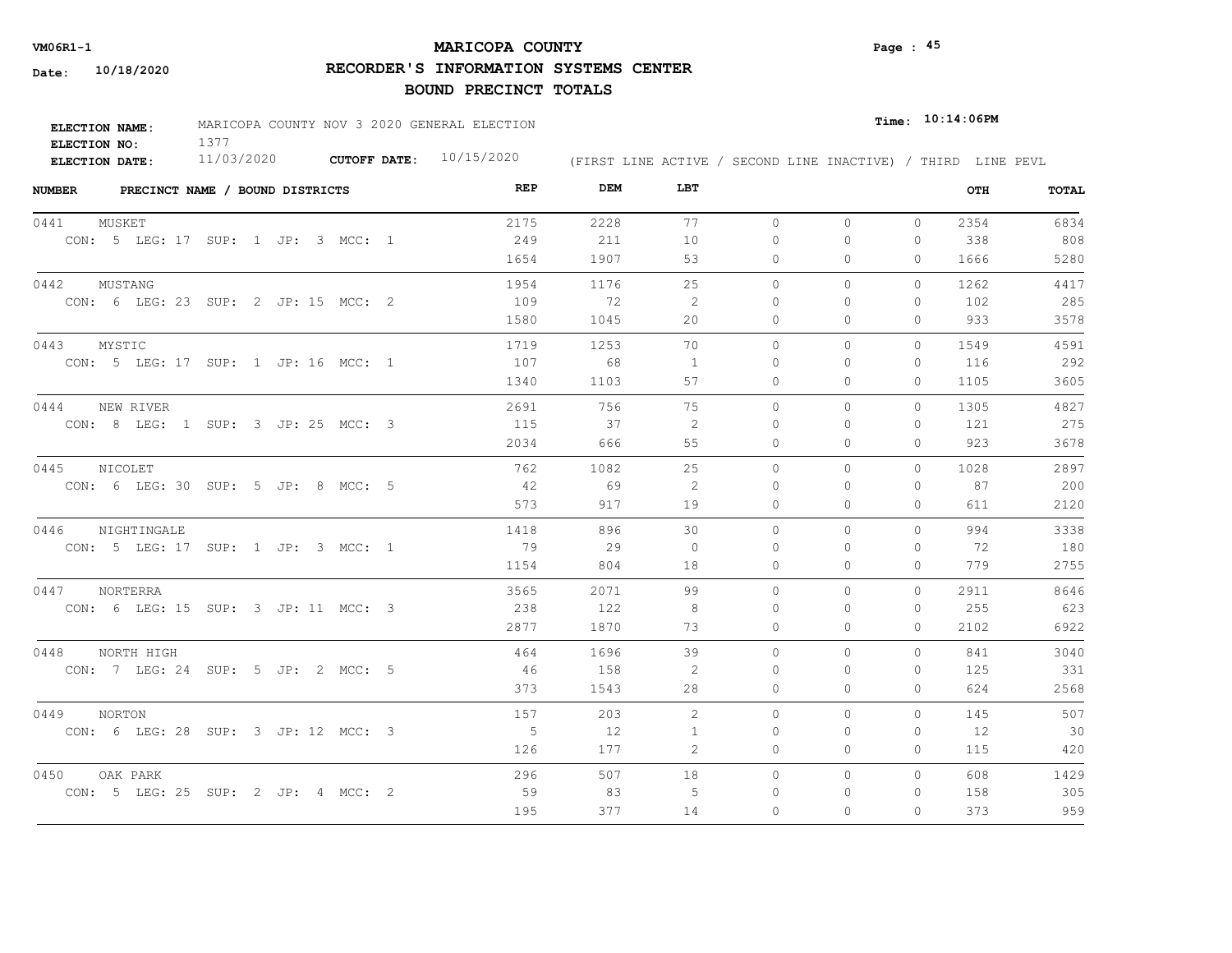# **MARICOPA COUNTY VM06R1-1 Page : 46**

**RECORDER'S INFORMATION SYSTEMS CENTER**

| <b>ELECTION NAME:</b> | MARICOPA COUNTY NOV 3 2020 GENERAL ELECTION |  |                           |  |  | Time: 10:14:06PM                                             |  |  |
|-----------------------|---------------------------------------------|--|---------------------------|--|--|--------------------------------------------------------------|--|--|
| ELECTION NO:          |                                             |  |                           |  |  |                                                              |  |  |
| ELECTION DATE:        | 11/03/2020                                  |  | CUTOFF DATE: $10/15/2020$ |  |  | (FIRST LINE ACTIVE / SECOND LINE INACTIVE) / THIRD LINE PEVL |  |  |

| <b>NUMBER</b>   | PRECINCT NAME / BOUND DISTRICTS     | REP  | DEM            | LBT          |           |              |              | OTH  | TOTAL |
|-----------------|-------------------------------------|------|----------------|--------------|-----------|--------------|--------------|------|-------|
| 0451            | OAKGROVE                            | 585  | 673            | 21           | $\circ$   | $\circ$      | $\mathbf{0}$ | 628  | 1907  |
|                 | CON: 9 LEG: 18 SUP: 1 JP: 3 MCC: 1  | 40   | 34             | 1            | 0         | 0            | 0            | 85   | 160   |
|                 |                                     | 446  | 581            | 11           | 0         | 0            | $\Omega$     | 440  | 1478  |
| 0452            | OAKHURST                            | 486  | 277            | 14           | $\circ$   | 0            | $\mathbf{0}$ | 337  | 1114  |
|                 | CON: 6 LEG: 15 SUP: 3 JP: 15 MCC: 3 | - 30 | $\overline{7}$ | <sup>1</sup> | $\Omega$  | $\Omega$     | $\mathbf{0}$ | 32   | 70    |
|                 |                                     | 389  | 255            | 12           | 0         | 0            | $\Omega$     | 269  | 925   |
| 0453<br>OAKTREE |                                     | 1667 | 1504           | 37           | $\circ$   | $\mathbf{0}$ | $\circ$      | 1284 | 4492  |
|                 | CON: 9 LEG: 28 SUP: 3 JP: 6 MCC: 3  | 119  | 119            | -5           | $\Omega$  | $\Omega$     | $\mathbf{0}$ | 145  | 388   |
|                 |                                     | 1378 | 1377           | 27           | $\Omega$  | $\Omega$     | $\Omega$     | 1024 | 3806  |
| 0454            | OAKWOOD COUNTRY CLUB                | 2612 | 1141           | 4            | $\Omega$  | $\Omega$     | $\Omega$     | 1121 | 4878  |
|                 | CON: 5 LEG: 17 SUP: 1 JP: 3 MCC: 1  | 105  | 42             | 2            | $\bigcap$ | $\Omega$     | $\Omega$     | 39   | 188   |
|                 |                                     | 2372 | 1099           | 4            | 0         | 0            | $\mathbf{0}$ | 984  | 4459  |
| 0455<br>OASIS   |                                     | 3160 | 1618           | 54           | $\circ$   | $\Omega$     | $\Omega$     | 2089 | 6921  |
|                 | CON: 5 LEG: 16 SUP: 2 JP: 24 MCC: 2 | 139  | - 99           | 2            | $\bigcap$ | $\Omega$     | $\Omega$     | 147  | 387   |
|                 |                                     | 2697 | 1449           | 34           | 0         | 0            | $\mathbf{0}$ | 1536 | 5716  |
| 0456            | OCOTILLO                            | 371  | 753            | 17           | $\Omega$  | $\Omega$     | $\Omega$     | 697  | 1838  |
|                 | CON: 7 LEG: 30 SUP: 5 JP: 22 MCC: 5 | 19   | 53             | $\Omega$     | $\bigcap$ | $\Omega$     | $\Omega$     | 52   | 124   |
|                 |                                     | 277  | 623            | 12           | $\circ$   | $\mathbf{0}$ | $\circ$      | 424  | 1336  |
| 0457            | OLD WEST                            | 1234 | 1073           | 55           | $\Omega$  | $\Omega$     | $\Omega$     | 1459 | 3821  |
|                 | CON: 5 LEG: 25 SUP: 2 JP: 4 MCC: 2  | - 92 | 118            | -2           | $\Omega$  | $\Omega$     | $\Omega$     | 132  | 344   |
|                 |                                     | 882  | 877            | 46           | $\circ$   | 0            | $\Omega$     | 938  | 2743  |
| 0458<br>OLIVE   |                                     | 1172 | 713            | 9            | $\circ$   | $\Omega$     | 0            | 693  | 2587  |
|                 | CON: 8 LEG: 21 SUP: 4 JP: 14 MCC: 4 | 58   | 46             | 0            | 0         | 0            | $\mathbf{0}$ | 59   | 163   |
|                 |                                     | 1001 | 667            | 8            | 0         | 0            | $\mathbf{0}$ | 549  | 2225  |
| 0459<br>OLNEY   |                                     | 764  | 1505           | 33           | $\circ$   | 0            | 0            | 998  | 3300  |
|                 | CON: 7 LEG: 27 SUP: 5 JP: 17 MCC: 5 | 25   | 62             | 4            | 0         | 0            | 0            | 69   | 160   |
|                 |                                     | 620  | 1349           | 30           | 0         | 0            | $\mathbf{0}$ | 764  | 2763  |
| 0460<br>ONYX    |                                     | 845  | 882            | 25           | $\circ$   | 0            | $\Omega$     | 628  | 2380  |
|                 | CON: 6 LEG: 28 SUP: 3 JP: 12 MCC: 3 | 50   | 30             | 1            | 0         | 0            | 0            | 44   | 125   |
|                 |                                     | 712  | 816            | 20           | $\Omega$  | $\Omega$     | $\Omega$     | 521  | 2069  |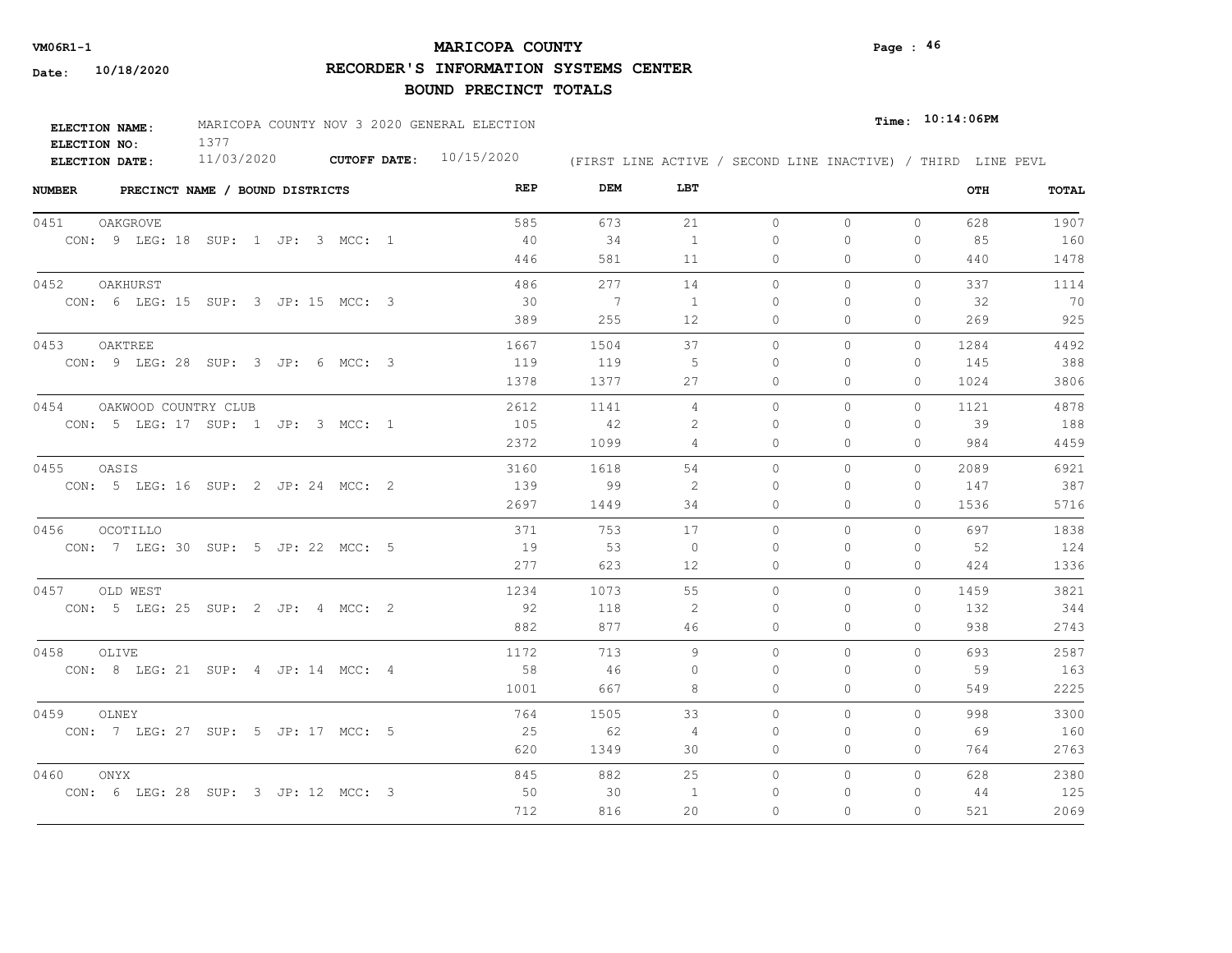# **MARICOPA COUNTY VM06R1-1 Page : 47**

**RECORDER'S INFORMATION SYSTEMS CENTER**

| <b>ELECTION NAME:</b> | MARICOPA COUNTY NOV 3 2020 GENERAL ELECTION |                           |                                                              |  | $_{Time:}$ 10:14:06PM |  |
|-----------------------|---------------------------------------------|---------------------------|--------------------------------------------------------------|--|-----------------------|--|
| ELECTION NO:          |                                             |                           |                                                              |  |                       |  |
| ELECTION DATE:        | 11/03/2020                                  | CUTOFF DATE: $10/15/2020$ | (FIRST LINE ACTIVE / SECOND LINE INACTIVE) / THIRD LINE PEVL |  |                       |  |

| <b>NUMBER</b> | PRECINCT NAME / BOUND DISTRICTS     | REP  | DEM            | LBT            |              |              |              | OTH  | TOTAL |
|---------------|-------------------------------------|------|----------------|----------------|--------------|--------------|--------------|------|-------|
| 0461          | OPTIMIST                            | 1107 | 1513           | 42             | $\circ$      | $\mathbf{0}$ | $\circ$      | 1061 | 3723  |
|               | CON: 9 LEG: 18 SUP: 1 JP: 18 MCC: 1 | 90   | 79             | 2              | $\Omega$     | $\Omega$     | $\Omega$     | 147  | 318   |
|               |                                     | 897  | 1347           | 26             | $\circ$      | $\Omega$     | $\Omega$     | 779  | 3049  |
| 0462          | ORANGE TREE                         | 688  | 353            | 12             | $\Omega$     | $\Omega$     | $\Omega$     | 360  | 1413  |
|               | CON: 6 LEG: 28 SUP: 3 JP: 15 MCC: 3 | 38   | - 9            | $\circ$        | $\Omega$     | $\Omega$     | $\mathbf{0}$ | 26   | 73    |
|               |                                     | 560  | 313            | 11             | $\circ$      | 0            | $\mathbf{0}$ | 291  | 1175  |
| 0463          | ORANGEWOOD                          | 655  | 974            | 21             | $\circ$      | 0            | $\mathbf{0}$ | 635  | 2285  |
|               | CON: 9 LEG: 24 SUP: 3 JP: 13 MCC: 3 | 60   | 96             | 3              | $\bigcap$    | $\Omega$     | $\mathbf{0}$ | 125  | 284   |
|               |                                     | 562  | 852            | 12             | 0            | 0            | $\Omega$     | 449  | 1875  |
| 0464          | ORANGEWOOD FARMS                    | 2843 | 2574           | 78             | $\Omega$     | $\Omega$     | $\Omega$     | 2857 | 8352  |
|               | CON: 3 LEG: 13 SUP: 4 JP: 1 MCC: 4  | 177  | 140            | 8              | $\mathbf{0}$ | $\Omega$     | $\mathbf{0}$ | 221  | 546   |
|               |                                     | 2144 | 2196           | 54             | 0            | 0            | 0            | 1853 | 6247  |
| 0465          | ORME                                | 993  | 2029           | 40             | $\circ$      | 0            | 0            | 1757 | 4819  |
|               | CON: 3 LEG: 19 SUP: 5 JP: 20 MCC: 5 | 195  | 243            | 6              | $\Omega$     | $\Omega$     | $\Omega$     | 459  | 903   |
|               |                                     | 727  | 1733           | 25             | $\Omega$     | $\Omega$     | $\Omega$     | 1182 | 3667  |
| 0466          | OSUNA PARK                          | 1144 | 1398           | 36             | $\Omega$     | $\Omega$     | $\Omega$     | 1495 | 4073  |
|               | CON: 8 LEG: 21 SUP: 4 JP: 8 MCC: 4  | 91   | 135            | $\Omega$       | $\Omega$     | $\Omega$     | $\mathbf{0}$ | 241  | 467   |
|               |                                     | 845  | 1170           | 27             | 0            | $\Omega$     | $\mathbf{0}$ | 944  | 2986  |
| 0467          | OVAL                                | 2055 | 1050           | 47             | $\Omega$     | $\Omega$     | $\Omega$     | 1205 | 4357  |
|               | CON: 5 LEG: 16 SUP: 2 JP: 24 MCC: 2 | 16   | $\overline{4}$ | $\overline{1}$ | $\Omega$     | $\Omega$     | $\Omega$     | 21   | 42    |
|               |                                     | 1726 | 970            | 38             | $\Omega$     | $\Omega$     | $\Omega$     | 991  | 3725  |
| 0468          | PAINTED MOUNTAIN                    | 1241 | 623            | 29             | $\Omega$     | $\Omega$     | $\Omega$     | 813  | 2706  |
|               | CON: 5 LEG: 25 SUP: 2 JP: 4 MCC: 2  | 77   | 40             | 2              | $\Omega$     | $\Omega$     | 0            | 99   | 218   |
|               |                                     | 982  | 557            | 24             | $\circ$      | $\Omega$     | $\mathbf{0}$ | 567  | 2130  |
| 0469          | PAIUTE                              | 1265 | 1675           | 62             | $\Omega$     | $\Omega$     | $\Omega$     | 1815 | 4817  |
|               | CON: 6 LEG: 24 SUP: 2 JP: 15 MCC: 2 | 235  | 292            | 15             | $\Omega$     | $\Omega$     | $\Omega$     | 455  | 997   |
|               |                                     | 892  | 1401           | 42             | 0            | 0            | $\mathbf{0}$ | 1187 | 3522  |
| 0470          | PALISADES                           | 1442 | 687            | 21             | $\circ$      | 0            | $\circ$      | 872  | 3022  |
|               | CON: 6 LEG: 23 SUP: 2 JP: 15 MCC: 2 | 108  | 37             | -1             | 0            | $\Omega$     | $\mathbf{0}$ | 97   | 243   |
|               |                                     | 1235 | 640            | 16             | $\Omega$     | $\Omega$     | $\Omega$     | 683  | 2574  |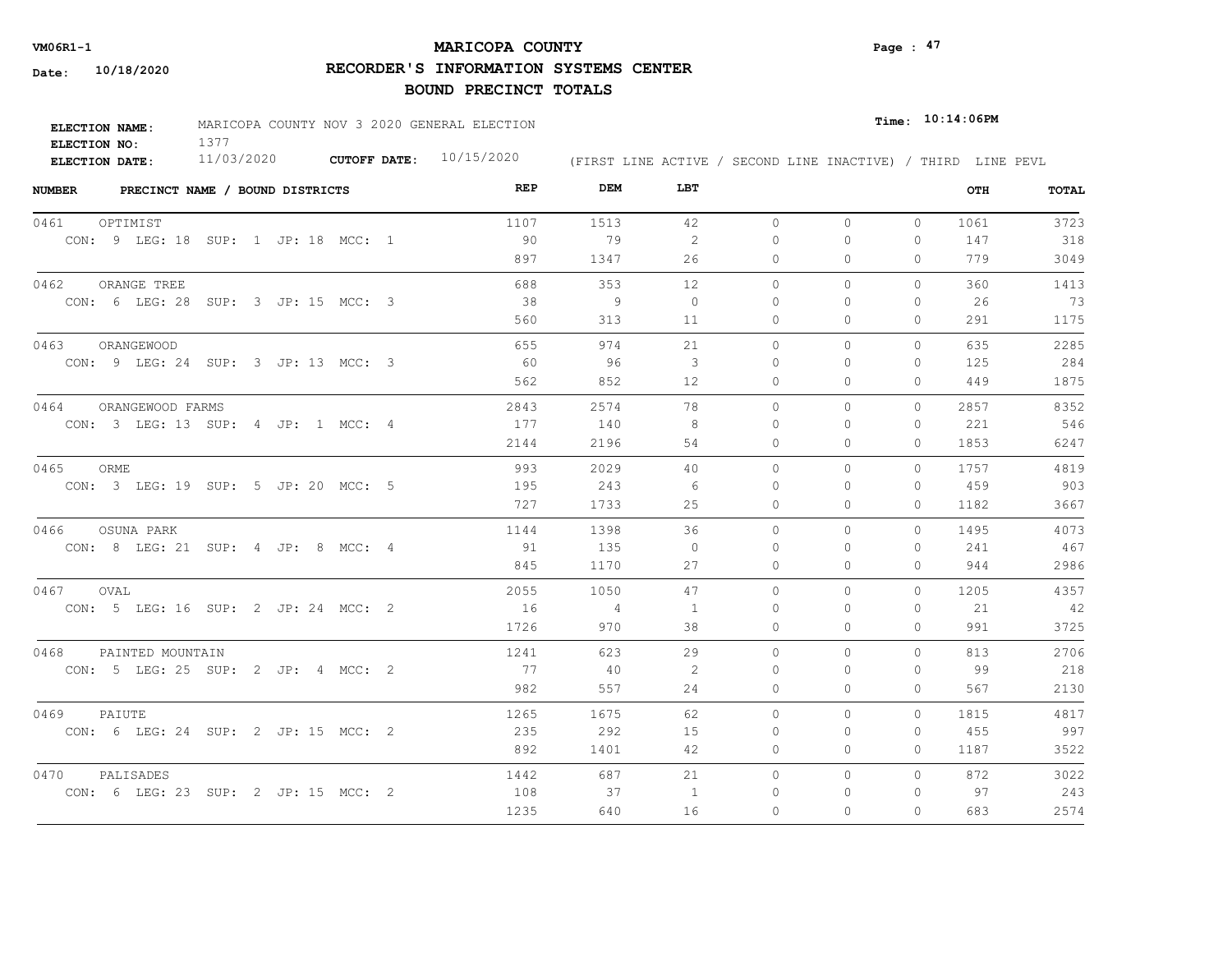# **MARICOPA COUNTY VM06R1-1 Page : 48**

**RECORDER'S INFORMATION SYSTEMS CENTER**

| <b>ELECTION NAME:</b> | MARICOPA COUNTY NOV 3 2020 GENERAL ELECTION |                           | $_{\texttt{Time:}}$ 10:14:06PM                               |  |
|-----------------------|---------------------------------------------|---------------------------|--------------------------------------------------------------|--|
| ELECTION NO:          |                                             |                           |                                                              |  |
| ELECTION DATE:        | 11/03/2020                                  | CUTOFF DATE: $10/15/2020$ | (FIRST LINE ACTIVE / SECOND LINE INACTIVE) / THIRD LINE PEVL |  |

| <b>NUMBER</b><br>PRECINCT NAME / BOUND DISTRICTS | REP  | DEM  | LBT          |           |              |              | OTH  | TOTAL |
|--------------------------------------------------|------|------|--------------|-----------|--------------|--------------|------|-------|
| 0471<br>PALM GARDENS                             | 158  | 163  | $\mathbf{3}$ | $\circ$   | $\circ$      | $\mathbf{0}$ | 209  | 533   |
| CON: 5 LEG: 25 SUP: 2 JP: 10 MCC: 2              | 21   | 8    | $\mathbf{1}$ | 0         | 0            | 0            | 22   | 52    |
|                                                  | 111  | 129  | 3            | 0         | 0            | $\Omega$     | 101  | 344   |
| 0472<br>PALM VALLEY                              | 979  | 818  | 18           | $\circ$   | 0            | $\mathbf{0}$ | 743  | 2558  |
| CON: 8 LEG: 13 SUP: 4 JP: 1 MCC: 4               | 107  | 97   | -2           | $\Omega$  | $\Omega$     | $\mathbf{0}$ | 174  | 380   |
|                                                  | 810  | 731  | 12           | 0         | 0            | $\Omega$     | 556  | 2109  |
| 0473<br>PALMAIRE                                 | 496  | 601  | 18           | $\circ$   | $\mathbf{0}$ | $\mathbf{0}$ | 393  | 1508  |
| CON: 9 LEG: 28 SUP: 3 JP: 12 MCC: 3              | 55   | 58   | 2            | $\Omega$  | $\Omega$     | $\Omega$     | 73   | 188   |
|                                                  | 414  | 553  | 14           | $\Omega$  | $\Omega$     | $\Omega$     | 317  | 1298  |
| 0474<br>PALMBROOK                                | 1252 | 1565 | 40           | $\Omega$  | $\Omega$     | $\Omega$     | 1623 | 4480  |
| CON: 3 LEG: 19 SUP: 4 JP: 1 MCC: 4               | 151  | 202  | - 6          | 0         | $\Omega$     | $\Omega$     | 311  | 670   |
|                                                  | 976  | 1352 | 26           | 0         | 0            | $\mathbf{0}$ | 1116 | 3470  |
| 0475<br>PALMDALE                                 | 373  | 1669 | 30           | $\Omega$  | $\Omega$     | $\Omega$     | 1264 | 3336  |
| CON: 7 LEG: 27 SUP: 5 JP: 17 MCC: 5              | 40   | 194  | -5           | $\bigcap$ | $\Omega$     | $\Omega$     | 220  | 459   |
|                                                  | 255  | 1289 | 21           | 0         | 0            | $\Omega$     | 734  | 2299  |
| 0476<br>PALMER                                   | 807  | 1607 | 52           | $\Omega$  | $\Omega$     | $\Omega$     | 1331 | 3797  |
| CON: 9 LEG: 26 SUP: 1 JP: 19 MCC: 1              | 141  | 309  | 14           | $\Omega$  | $\Omega$     | $\Omega$     | 410  | 874   |
|                                                  | 579  | 1364 | 36           | $\circ$   | $\Omega$     | $\circ$      | 907  | 2886  |
| 0477<br>PALO BLANCO                              | 1403 | 907  | 23           | $\Omega$  | $\Omega$     | $\Omega$     | 1030 | 3363  |
| CON: 5 LEG: 12 SUP: 1 JP: 16 MCC: 1              | 96   | - 42 | -9           | $\Omega$  | $\Omega$     | $\Omega$     | 109  | 256   |
|                                                  | 1115 | 817  | 17           | $\circ$   | 0            | $\Omega$     | 763  | 2712  |
| 0478<br>PALO CRISTI                              | 1284 | 576  | 19           | $\circ$   | $\Omega$     | 0            | 613  | 2492  |
| CON: 6 LEG: 28 SUP: 3 JP: 15 MCC: 3              | 54   | 24   | $\circ$      | 0         | 0            | $\mathbf{0}$ | 32   | 110   |
|                                                  | 1101 | 527  | 15           | 0         | 0            | $\mathbf{0}$ | 515  | 2158  |
| 0479<br>PALO VERDE                               | 1861 | 1961 | 73           | $\circ$   | 0            | $\circ$      | 1906 | 5801  |
| CON: 8 LEG: 20 SUP: 4 JP: 8 MCC: 4               | 125  | 195  | 4            | 0         | 0            | 0            | 315  | 639   |
|                                                  | 1416 | 1703 | 57           | 0         | 0            | $\Omega$     | 1248 | 4424  |
| 0480<br>PALOMINO                                 | 1186 | 1538 | 42           | $\circ$   | 0            | $\Omega$     | 1832 | 4598  |
| CON: 6 LEG: 28 SUP: 3 JP: 12 MCC: 3              | 155  | 205  | -5           | 0         | 0            | 0            | 400  | 765   |
|                                                  | 905  | 1269 | 27           | $\Omega$  | $\Omega$     | $\Omega$     | 1115 | 3316  |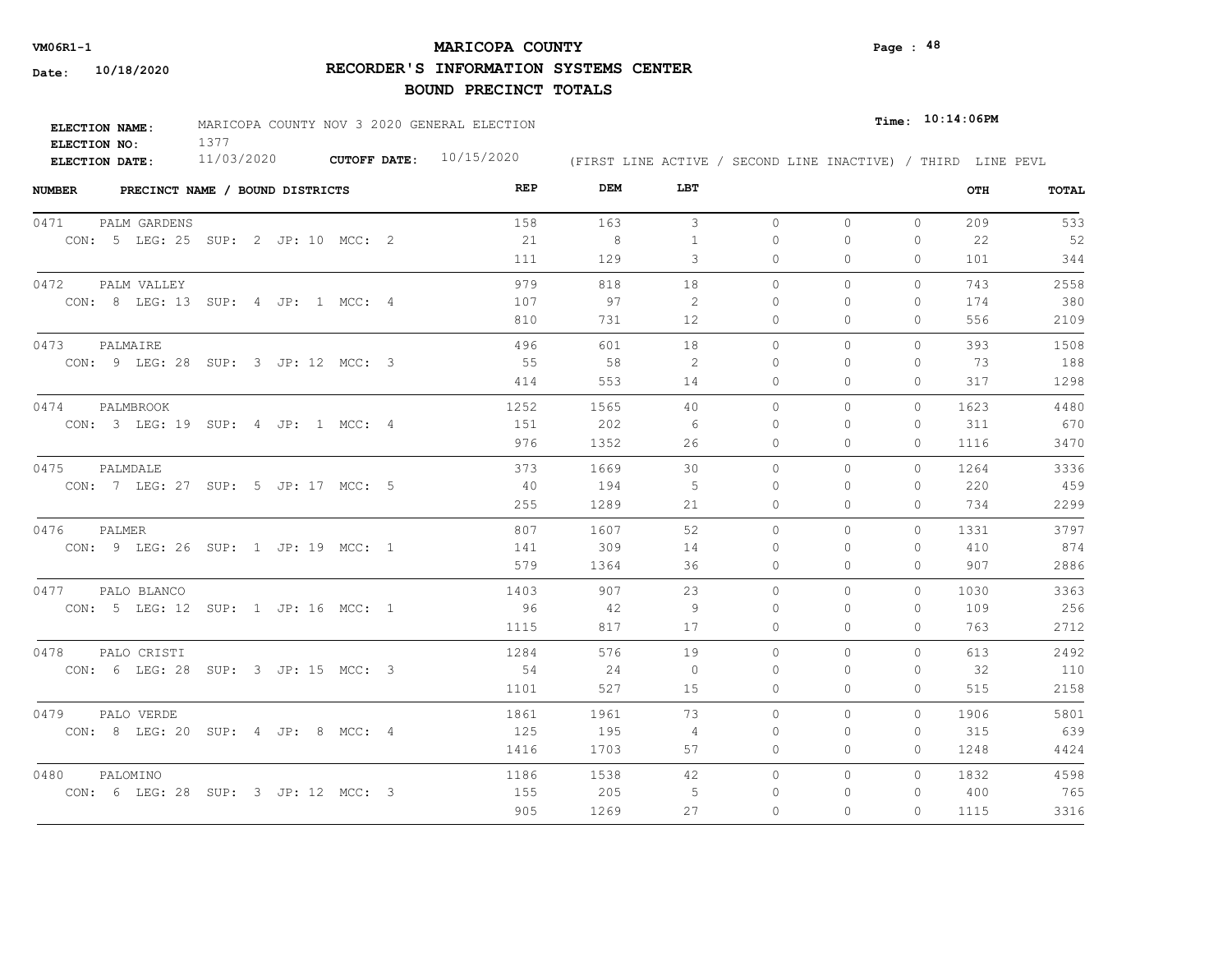# **MARICOPA COUNTY VM06R1-1 Page : 49**

**RECORDER'S INFORMATION SYSTEMS CENTER**

| <b>ELECTION NAME:</b> | MARICOPA COUNTY NOV 3 2020 GENERAL ELECTION |  | $_{\texttt{Time:}}$ 10:14:06PM |                                                              |  |
|-----------------------|---------------------------------------------|--|--------------------------------|--------------------------------------------------------------|--|
| ELECTION NO:          |                                             |  |                                |                                                              |  |
| <b>ELECTION DATE:</b> | 11/03/2020                                  |  | CUTOFF DATE: $10/15/2020$      | (FIRST LINE ACTIVE / SECOND LINE INACTIVE) / THIRD LINE PEVL |  |

| <b>NUMBER</b><br>PRECINCT NAME / BOUND DISTRICTS | REP  | DEM  | LBT            |           |              |              | OTH  | <b>TOTAL</b> |
|--------------------------------------------------|------|------|----------------|-----------|--------------|--------------|------|--------------|
| 0481<br>PAPAGO PARK                              | 367  | 925  | 36             | $\circ$   | $\circ$      | $\circ$      | 886  | 2214         |
| CON: 9 LEG: 24 SUP: 1 JP: 6 MCC: 1               | 70   | 165  | 6              | 0         | $\Omega$     | $\mathbf{0}$ | 260  | 501          |
|                                                  | 248  | 774  | 27             | 0         | $\Omega$     | $\Omega$     | 575  | 1624         |
| 0482<br>PARADA                                   | 443  | 1487 | 26             | $\circ$   | $\Omega$     | 0            | 914  | 2870         |
| CON: 7 LEG: 24 SUP: 3 JP: 2 MCC: 3               | - 63 | 193  | -3             | $\Omega$  | $\Omega$     | $\mathbf{0}$ | 232  | 491          |
|                                                  | 348  | 1298 | 21             | 0         | 0            | $\mathbf{0}$ | 633  | 2300         |
| 0483<br>PARADISE                                 | 642  | 445  | 27             | $\circ$   | $\mathbf{0}$ | 0            | 604  | 1718         |
| CON: 8 LEG: 22 SUP: 4 JP: 23 MCC: 4              | 88   | 63   | -5             | $\Omega$  | 0            | 0            | 150  | 306          |
|                                                  | 470  | 375  | 16             | 0         | $\Omega$     | $\Omega$     | 413  | 1274         |
| PARADISE PARK<br>0484                            | 970  | 810  | 42             | $\bigcap$ | $\Omega$     | $\Omega$     | 967  | 2789         |
| CON: 6 LEG: 28 SUP: 3 JP: 12 MCC: 3              | 74   | 64   | -5             | $\Omega$  | $\Omega$     | $\mathbf{0}$ | 137  | 280          |
|                                                  | 707  | 704  | 31             | 0         | 0            | $\mathbf{0}$ | 635  | 2077         |
| 0485<br>PARK CENTRAL                             | 969  | 3126 | 60             | $\Omega$  | $\Omega$     | $\Omega$     | 1824 | 5979         |
| CON: 7 LEG: 24 SUP: 3 JP: 2 MCC: 3               | 136  | 372  | 12             | $\Omega$  | $\Omega$     | $\Omega$     | 386  | 906          |
|                                                  | 749  | 2785 | 50             | $\Omega$  | $\Omega$     | $\Omega$     | 1373 | 4957         |
| 0486<br>PARK MEADOWS                             | 722  | 370  | 13             | $\circ$   | 0            | $\Omega$     | 429  | 1534         |
| CON: 6 LEG: 23 SUP: 2 JP: 15 MCC: 2              | 32   | 23   | $\overline{0}$ | $\Omega$  | $\Omega$     | $\Omega$     | 35   | 90           |
|                                                  | 575  | 337  | 11             | $\Omega$  | $\Omega$     | $\Omega$     | 307  | 1230         |
| PARKRIDGE<br>0487                                | 2175 | 1184 | 53             | $\Omega$  | $\Omega$     | $\Omega$     | 1499 | 4911         |
| CON: 8 LEG: 22 SUP: 4 JP: 14 MCC: 4              | 133  | 93   | -1             | $\Omega$  | $\Omega$     | $\Omega$     | 133  | 360          |
|                                                  | 1702 | 1062 | 40             | $\Omega$  | $\Omega$     | $\Omega$     | 1104 | 3908         |
| 0488<br>PARKWOOD                                 | 2338 | 867  | 56             | $\circ$   | $\Omega$     | $\Omega$     | 1473 | 4734         |
| CON: 5 LEG: 16 SUP: 2 JP: 24 MCC: 2              | 74   | 51   | $\Omega$       | $\Omega$  | $\Omega$     | $\Omega$     | 82   | 207          |
|                                                  | 1860 | 765  | 48             | 0         | 0            | $\mathbf{0}$ | 1107 | 3780         |
| 0489<br>PEAK VIEW                                | 1456 | 532  | 26             | $\circ$   | $\Omega$     | $\Omega$     | 757  | 2771         |
| CON: 6 LEG: 23 SUP: 2 JP: 25 MCC: 2              | 58   | 21   | 1              | 0         | $\Omega$     | 0            | 58   | 138          |
|                                                  | 1228 | 485  | 22             | 0         | 0            | $\Omega$     | 624  | 2359         |
| PEBBLE CREEK<br>0490                             | 3989 | 1976 | 25             | $\circ$   | 0            | $\Omega$     | 2204 | 8194         |
| CON: 8 LEG: 13 SUP: 4 JP: 1 MCC: 4               | 148  | 70   | 3              | $\Omega$  | $\Omega$     | 0            | 130  | 351          |
|                                                  | 3693 | 1892 | 17             | $\Omega$  | $\Omega$     | $\Omega$     | 1965 | 7567         |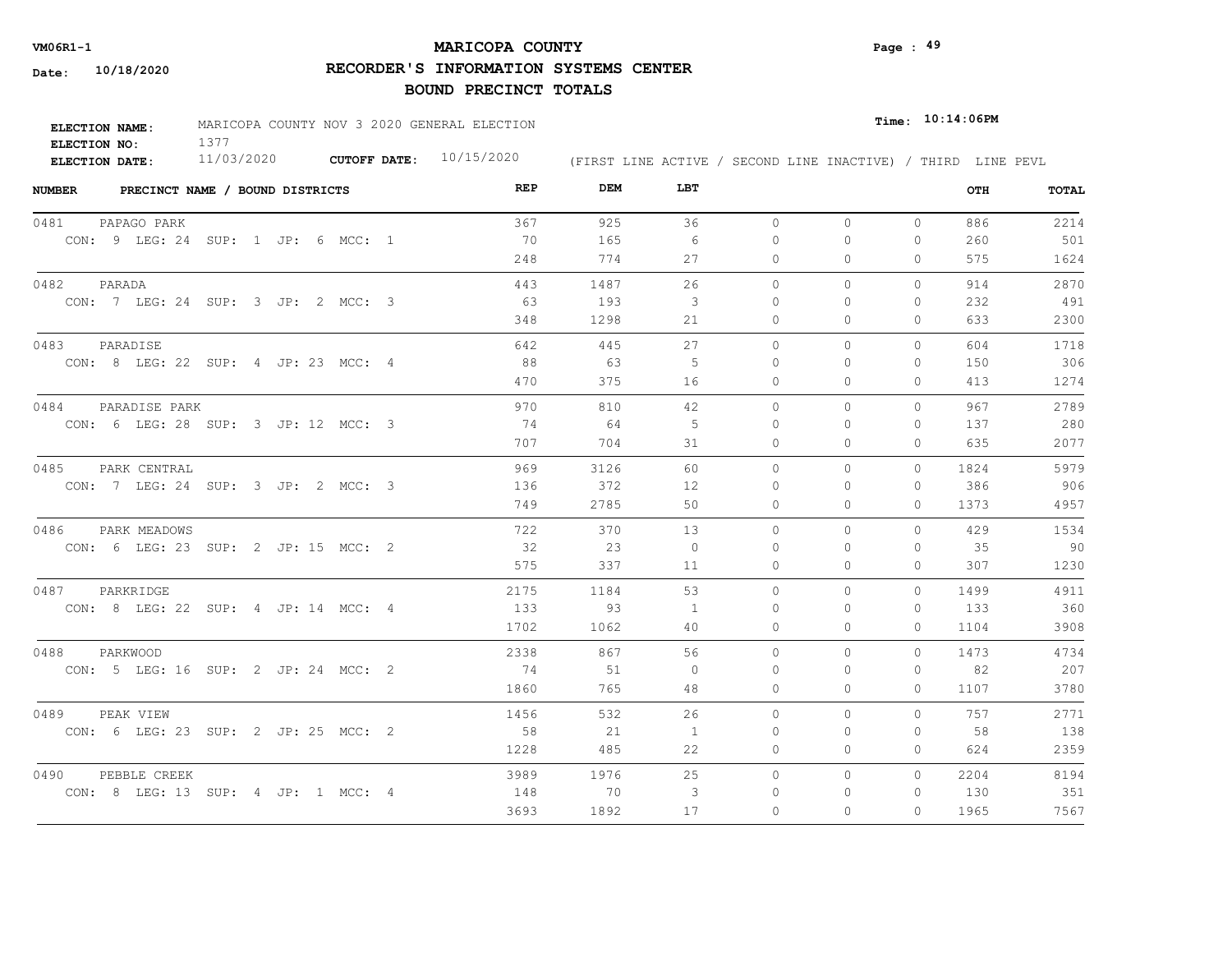# **MARICOPA COUNTY VM06R1-1 Page : 50**

**RECORDER'S INFORMATION SYSTEMS CENTER**

| <b>ELECTION NAME:</b> | MARICOPA COUNTY NOV 3 2020 GENERAL ELECTION |                     |            |                                                              | $_{\texttt{Time:}}$ 10:14:06PM |
|-----------------------|---------------------------------------------|---------------------|------------|--------------------------------------------------------------|--------------------------------|
| ELECTION NO:          |                                             |                     |            |                                                              |                                |
| <b>ELECTION DATE:</b> | 11/03/2020                                  | <b>CUTOFF DATE:</b> | 10/15/2020 | (FIRST LINE ACTIVE / SECOND LINE INACTIVE) / THIRD LINE PEVL |                                |

| <b>NUMBER</b><br>PRECINCT NAME / BOUND DISTRICTS | REP  | DEM  | LBT            |          |              |              | OTH  | TOTAL |
|--------------------------------------------------|------|------|----------------|----------|--------------|--------------|------|-------|
| 0491<br>PECK                                     | 306  | 944  | 14             | $\circ$  | $\circ$      | $\circ$      | 856  | 2120  |
| CON: 7 LEG: 29 SUP: 5 JP: 9 MCC: 5               | 56   | 142  | $\circ$        | 0        | 0            | $\mathbf{0}$ | 174  | 372   |
|                                                  | 212  | 759  | 8              | 0        | 0            | $\Omega$     | 475  | 1454  |
| 0492<br>PECOS                                    | 2028 | 1695 | 41             | $\circ$  | 0            | $\circ$      | 1543 | 5307  |
| CON: 6 LEG: 23 SUP: 2 JP: 15 MCC: 2              | 130  | 115  | 4              | $\Omega$ | $\Omega$     | $\mathbf{0}$ | 140  | 389   |
|                                                  | 1655 | 1528 | 36             | 0        | 0            | $\mathbf{0}$ | 1146 | 4365  |
| 0493<br>PEE-POSH                                 | 28   | 220  | 4              | $\circ$  | $\mathbf{0}$ | 0            | 165  | 417   |
| CON: 1 LEG: 27 SUP: 5 JP: 20 MCC: 5              | -2   | 29   | $\Omega$       | $\Omega$ | 0            | $\mathbf{0}$ | 15   | 46    |
|                                                  | 16   | 144  | 3              | $\Omega$ | $\Omega$     | $\Omega$     | 82   | 245   |
| 0494<br>PEGASUS                                  | 1229 | 580  | 31             | $\Omega$ | $\Omega$     | $\Omega$     | 702  | 2542  |
| CON: 5 LEG: 12 SUP: 2 JP: 16 MCC: 2              | 75   | 42   | -5             | $\Omega$ | $\Omega$     | $\mathbf{0}$ | 90   | 212   |
|                                                  | 991  | 500  | 19             | 0        | 0            | $\mathbf{0}$ | 518  | 2028  |
| 0495<br>PENA                                     | 376  | 1450 | 24             | $\Omega$ | $\Omega$     | $\Omega$     | 1143 | 2993  |
| CON: 3 LEG: 19 SUP: 5 JP: 26 MCC: 5              | 58   | 171  | - 1            | $\Omega$ | $\Omega$     | $\mathbf{0}$ | 224  | 454   |
|                                                  | 265  | 1198 | 15             | $\Omega$ | $\Omega$     | $\Omega$     | 675  | 2153  |
| 0496<br>PENNY LANE                               | 309  | 557  | 19             | $\circ$  | 0            | $\circ$      | 602  | 1487  |
| CON: 9 LEG: 26 SUP: 2 JP: 10 MCC: 2              | 36   | 63   | $\overline{1}$ | $\Omega$ | $\Omega$     | $\Omega$     | 94   | 194   |
|                                                  | 234  | 453  | 14             | $\circ$  | $\Omega$     | $\Omega$     | 355  | 1056  |
| PEORIA HEIGHTS<br>0497                           | 744  | 1149 | 31             | $\circ$  | $\Omega$     | $\Omega$     | 1268 | 3192  |
| CON: 8 LEG: 21 SUP: 4 JP: 8 MCC: 4               | 76   | 166  | 5              | $\Omega$ | $\Omega$     | $\Omega$     | 226  | 473   |
|                                                  | 541  | 923  | 25             | $\Omega$ | $\Omega$     | $\Omega$     | 771  | 2260  |
| 0498<br>PEPPERWOOD                               | 649  | 1580 | 53             | $\circ$  | 0            | $\circ$      | 1339 | 3621  |
| CON: 9 LEG: 27 SUP: 1 JP: 19 MCC: 1              | 129  | 276  | 7              | $\Omega$ | $\Omega$     | $\Omega$     | 369  | 781   |
|                                                  | 457  | 1328 | 36             | 0        | 0            | 0            | 911  | 2732  |
| 0499<br>PERRY PARK                               | 425  | 1226 | 23             | $\circ$  | $\Omega$     | $\circ$      | 889  | 2563  |
| CON: 7 LEG: 24 SUP: 5 JP: 6 MCC: 5               | -40  | 112  | -5             | 0        | $\Omega$     | $\mathbf{0}$ | 136  | 293   |
|                                                  | 310  | 1059 | 20             | 0        | 0            | $\mathbf{0}$ | 607  | 1996  |
| 0500<br>PHELPS                                   | 1130 | 617  | 25             | $\circ$  | 0            | $\circ$      | 796  | 2568  |
| CON: 8 LEG: 20 SUP: 4 JP: 11 MCC: 4              | 58   | 45   | -1             | 0        | $\Omega$     | 0            | 84   | 188   |
|                                                  | 854  | 528  | 17             | $\Omega$ | $\Omega$     | $\Omega$     | 518  | 1917  |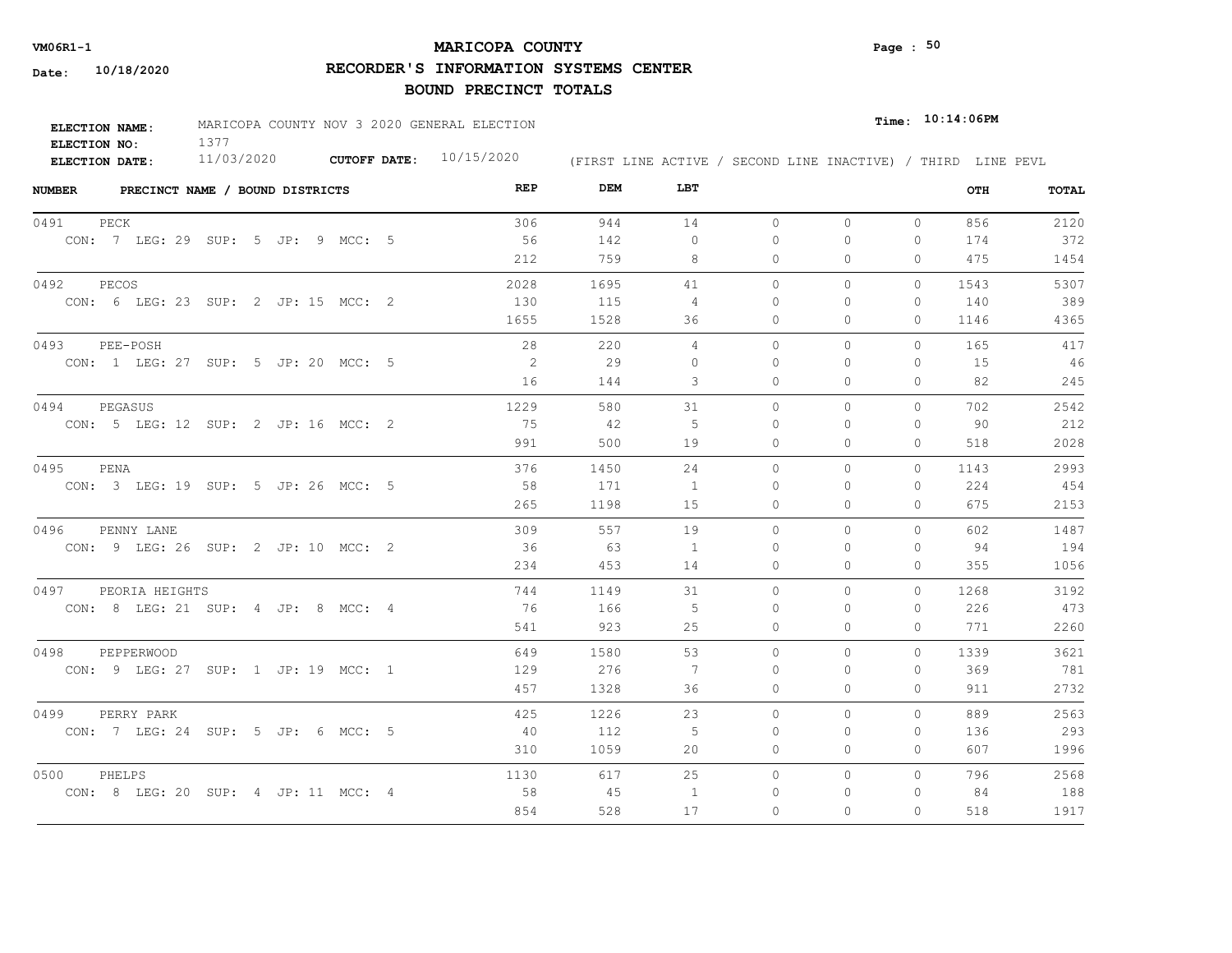# **MARICOPA COUNTY VM06R1-1 Page : 51**

**RECORDER'S INFORMATION SYSTEMS CENTER**

| <b>ELECTION NAME:</b> | MARICOPA COUNTY NOV 3 2020 GENERAL ELECTION |  | $_{\texttt{Time:}}$ 10:14:06PM |                                                              |  |
|-----------------------|---------------------------------------------|--|--------------------------------|--------------------------------------------------------------|--|
| ELECTION NO:          |                                             |  |                                |                                                              |  |
| <b>ELECTION DATE:</b> | 11/03/2020                                  |  | CUTOFF DATE: $10/15/2020$      | (FIRST LINE ACTIVE / SECOND LINE INACTIVE) / THIRD LINE PEVL |  |

| <b>NUMBER</b> |                                     | PRECINCT NAME / BOUND DISTRICTS |  |  | REP  | DEM  | LBT            |          |          |              | OTH  | <b>TOTAL</b> |
|---------------|-------------------------------------|---------------------------------|--|--|------|------|----------------|----------|----------|--------------|------|--------------|
| 0501          | PICADILLY                           |                                 |  |  | 930  | 838  | 26             | $\circ$  | $\circ$  | $\circ$      | 744  | 2538         |
|               | CON: 9 LEG: 28 SUP: 2 JP: 6 MCC: 2  |                                 |  |  | 82   | 74   | 4              | $\Omega$ | $\Omega$ | $\mathbf{0}$ | 107  | 267          |
|               |                                     |                                 |  |  | 748  | 754  | 19             | 0        | 0        | 0            | 554  | 2075         |
| 0502          | PIERCE                              |                                 |  |  | 552  | 984  | 35             | $\Omega$ | $\Omega$ | $\Omega$     | 781  | 2352         |
|               | CON: 7 LEG: 24 SUP: 3 JP: 6 MCC: 3  |                                 |  |  | - 62 | 118  | -6             | 0        | $\Omega$ | $\mathbf{0}$ | 177  | 363          |
|               |                                     |                                 |  |  | 403  | 864  | 23             | 0        | $\Omega$ | $\mathbf{0}$ | 531  | 1821         |
| 0503          | PILGRIM                             |                                 |  |  | 2171 | 1889 | 53             | $\circ$  | 0        | $\circ$      | 2182 | 6295         |
|               | CON: 5 LEG: 25 SUP: 2 JP: 4 MCC: 2  |                                 |  |  | 265  | 247  | 11             | $\Omega$ | $\Omega$ | $\mathbf{0}$ | 439  | 962          |
|               |                                     |                                 |  |  | 1719 | 1614 | 39             | 0        | 0        | $\mathbf{0}$ | 1435 | 4807         |
| 0504          | PIMA                                |                                 |  |  | 1176 | 963  | 31             | $\Omega$ | $\Omega$ | $\Omega$     | 889  | 3059         |
|               | CON: 6 LEG: 23 SUP: 2 JP: 15 MCC: 2 |                                 |  |  | 81   | - 60 | 1              | $\Omega$ | $\Omega$ | $\mathbf{0}$ | 107  | 249          |
|               |                                     |                                 |  |  | 888  | 841  | 23             | 0        | $\Omega$ | $\mathbf{0}$ | 618  | 2370         |
| 0505          | PINE VALLEY                         |                                 |  |  | 1708 | 922  | 27             | $\Omega$ | $\Omega$ | $\Omega$     | 1108 | 3765         |
|               | CON: 6 LEG: 23 SUP: 2 JP: 15 MCC: 2 |                                 |  |  | 85   | 50   | 1              | $\Omega$ | $\Omega$ | $\Omega$     | 71   | 207          |
|               |                                     |                                 |  |  | 1397 | 814  | 22             | $\Omega$ | $\Omega$ | $\Omega$     | 806  | 3039         |
| 0506          | PINNACLE PEAK                       |                                 |  |  | 3880 | 1337 | 35             | $\circ$  | 0        | $\circ$      | 1960 | 7212         |
|               | CON: 6 LEG: 23 SUP: 2 JP: 15 MCC: 2 |                                 |  |  | 222  | 62   | 2              | $\Omega$ | $\Omega$ | $\circ$      | 146  | 432          |
|               |                                     |                                 |  |  | 3346 | 1246 | 30             | 0        | 0        | $\circ$      | 1616 | 6238         |
| 0507          | PINNACLE WEST                       |                                 |  |  | 1715 | 776  | 17             | $\Omega$ | $\Omega$ | $\Omega$     | 884  | 3392         |
|               | CON: 6 LEG: 23 SUP: 2 JP: 25 MCC: 2 |                                 |  |  | 101  | 28   | $\overline{0}$ | $\Omega$ | $\Omega$ | $\Omega$     | - 78 | 207          |
|               |                                     |                                 |  |  | 1474 | 723  | 13             | $\Omega$ | $\Omega$ | $\Omega$     | 726  | 2936         |
| 0508          | PINON                               |                                 |  |  | 1733 | 1454 | 68             | $\Omega$ | $\Omega$ | $\Omega$     | 1689 | 4944         |
|               | CON: 5 LEG: 12 SUP: 2 JP: 16 MCC: 2 |                                 |  |  | 105  | 86   | -9             | $\Omega$ | $\Omega$ | $\mathbf{0}$ | 146  | 346          |
|               |                                     |                                 |  |  | 1293 | 1233 | 50             | $\Omega$ | $\Omega$ | $\Omega$     | 1139 | 3715         |
| 0509          | PINTO                               |                                 |  |  | 1430 | 1054 | 28             | $\Omega$ | $\Omega$ | $\Omega$     | 918  | 3430         |
|               | CON: 9 LEG: 18 SUP: 1 JP: 19 MCC: 1 |                                 |  |  | 60   | 36   | 2              | $\Omega$ | $\Omega$ | $\Omega$     | 72   | 170          |
|               |                                     |                                 |  |  | 1231 | 956  | 17             | 0        | 0        | $\mathbf{0}$ | 766  | 2970         |
| 0510          | PIONEER                             |                                 |  |  | 875  | 487  | 12             | $\circ$  | 0        | $\circ$      | 467  | 1841         |
|               | CON: 8 LEG: 20 SUP: 4 JP: 11 MCC: 4 |                                 |  |  | 35   | 15   | $\circ$        | 0        | 0        | $\mathbf{0}$ | 28   | 78           |
|               |                                     |                                 |  |  | 689  | 437  | 10             | $\Omega$ | $\Omega$ | 0            | 339  | 1475         |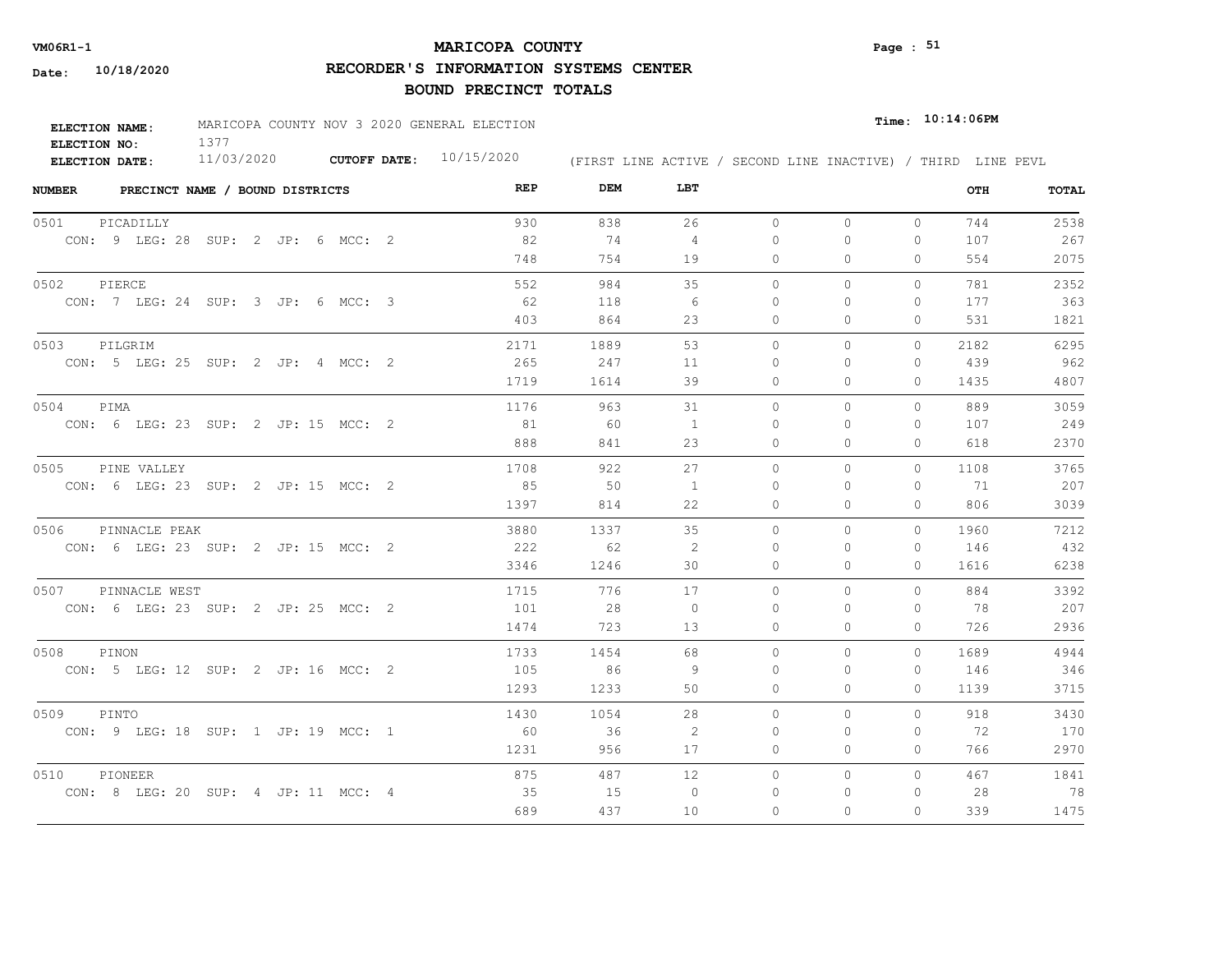# **MARICOPA COUNTY** Page : 52

**RECORDER'S INFORMATION SYSTEMS CENTER**

| ELECTION NAME: | MARICOPA COUNTY NOV 3 2020 GENERAL ELECTION |                     |            |                                                              | $_{Time:}$ 10:14:06PM |
|----------------|---------------------------------------------|---------------------|------------|--------------------------------------------------------------|-----------------------|
| ELECTION NO:   |                                             |                     |            |                                                              |                       |
| ELECTION DATE: | 11/03/2020                                  | <b>CUTOFF DATE:</b> | 10/15/2020 | (FIRST LINE ACTIVE / SECOND LINE INACTIVE) / THIRD LINE PEVL |                       |

| <b>NUMBER</b>  | PRECINCT NAME / BOUND DISTRICTS |                                     | REP  | DEM  | LBT            |           |          |              | OTH  | TOTAL |
|----------------|---------------------------------|-------------------------------------|------|------|----------------|-----------|----------|--------------|------|-------|
| 0511           | POCO BUENO                      |                                     | 1899 | 1141 | 46             | $\circ$   | $\circ$  | $\circ$      | 1420 | 4506  |
|                |                                 | CON: 5 LEG: 12 SUP: 1 JP: 16 MCC: 1 | 145  | 90   | 5              | $\Omega$  | 0        | 0            | 118  | 358   |
|                |                                 |                                     | 1481 | 966  | 33             | 0         | 0        | $\Omega$     | 1031 | 3511  |
| 0512           | POINCIANA                       |                                     | 1514 | 551  | 25             | $\circ$   | 0        | $\mathbf{0}$ | 728  | 2818  |
|                |                                 | CON: 5 LEG: 12 SUP: 2 JP: 16 MCC: 2 | 46   | 20   | $\overline{1}$ | $\Omega$  | $\Omega$ | $\mathbf{0}$ | 20   | 87    |
|                |                                 |                                     | 1256 | 500  | 22             | 0         | 0        | $\Omega$     | 521  | 2299  |
| 0513           | POINSETTIA                      |                                     | 461  | 287  | 10             | $\circ$   | 0        | $\mathbf{0}$ | 306  | 1064  |
|                |                                 | CON: 8 LEG: 20 SUP: 4 JP: 11 MCC: 4 | 30   | 14   | -1             | $\Omega$  | $\Omega$ | $\Omega$     | 25   | 70    |
|                |                                 |                                     | 365  | 248  | 8              | $\Omega$  | $\Omega$ | $\Omega$     | 220  | 841   |
| 0514           | PONDEROSA                       |                                     | 689  | 692  | 29             | $\Omega$  | $\Omega$ | $\Omega$     | 866  | 2276  |
|                |                                 | CON: 6 LEG: 20 SUP: 3 JP: 13 MCC: 3 | 61   | 68   | $\overline{4}$ | 0         | $\Omega$ | $\Omega$     | 106  | 239   |
|                |                                 |                                     | 518  | 577  | 20             | 0         | 0        | $\mathbf{0}$ | 558  | 1673  |
| 0515           | PORT ROYALE                     |                                     | 912  | 970  | 39             | $\Omega$  | $\Omega$ | $\Omega$     | 1083 | 3004  |
|                |                                 | CON: 6 LEG: 20 SUP: 3 JP: 13 MCC: 3 | 100  | 153  | -5             | $\bigcap$ | $\Omega$ | $\Omega$     | 261  | 519   |
|                |                                 |                                     | 644  | 804  | 32             | 0         | 0        | $\mathbf{0}$ | 654  | 2134  |
| 0516<br>PORTER |                                 |                                     | 1227 | 867  | 43             | $\Omega$  | $\Omega$ | $\Omega$     | 974  | 3111  |
|                |                                 | CON: 9 LEG: 25 SUP: 2 JP: 10 MCC: 2 | 112  | 102  | $\overline{4}$ | $\Omega$  | $\Omega$ | $\Omega$     | 145  | 363   |
|                |                                 |                                     | 950  | 713  | 37             | $\circ$   | $\Omega$ | $\circ$      | 570  | 2270  |
| 0517           | PORTOBELLO                      |                                     | 2295 | 1311 | 56             | $\Omega$  | $\Omega$ | $\Omega$     | 1726 | 5388  |
|                |                                 | CON: 5 LEG: 16 SUP: 2 JP: 24 MCC: 2 | 117  | 75   | 6              | $\Omega$  | $\Omega$ | $\Omega$     | 96   | 294   |
|                |                                 |                                     | 1815 | 1118 | 42             | $\circ$   | 0        | $\Omega$     | 1198 | 4173  |
| 0518           | POWER RANCH                     |                                     | 2479 | 1455 | 63             | $\circ$   | $\Omega$ | $\Omega$     | 1997 | 5994  |
|                |                                 | CON: 5 LEG: 12 SUP: 1 JP: 16 MCC: 1 | 249  | 117  | 9              | $\Omega$  | 0        | 0            | 226  | 601   |
|                |                                 |                                     | 1891 | 1230 | 47             | 0         | 0        | 0            | 1430 | 4598  |
| 0519<br>PUEBLO |                                 |                                     | 1551 | 1700 | 63             | $\circ$   | $\circ$  | $\Omega$     | 1838 | 5152  |
|                |                                 | CON: 6 LEG: 23 SUP: 2 JP: 15 MCC: 2 | 332  | 309  | 14             | 0         | 0        | 0            | 564  | 1219  |
|                |                                 |                                     | 1126 | 1438 | 43             | 0         | 0        | $\Omega$     | 1208 | 3815  |
| 0520           | PURPLE SAGE                     |                                     | 1366 | 1613 | 46             | $\circ$   | $\circ$  | $\Omega$     | 1670 | 4695  |
|                |                                 | CON: 7 LEG: 29 SUP: 4 JP: 8 MCC: 4  | 100  | 152  | -7             | 0         | 0        | 0            | 222  | 481   |
|                |                                 |                                     | 1047 | 1364 | 37             | $\Omega$  | $\Omega$ | $\Omega$     | 1080 | 3528  |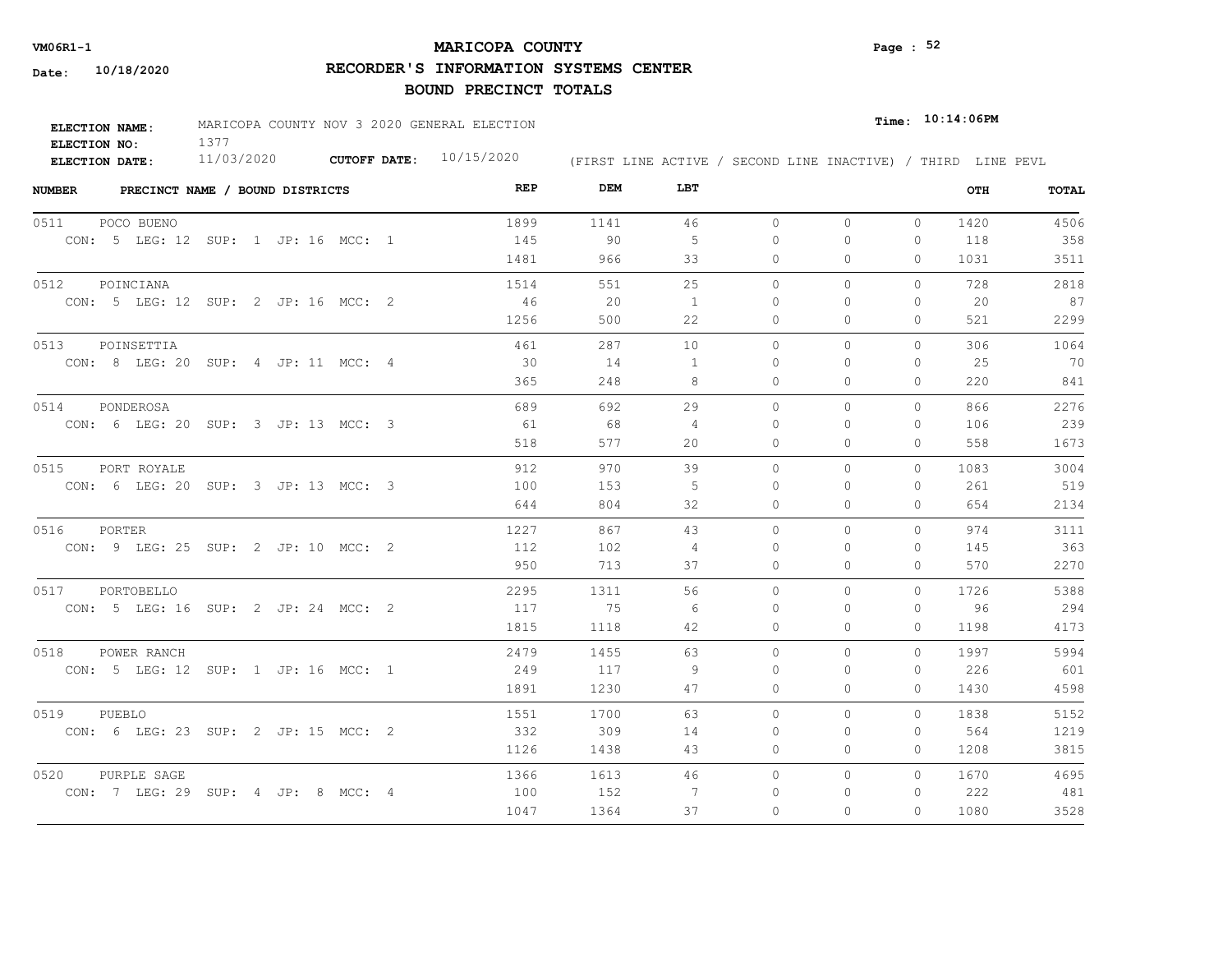# **MARICOPA COUNTY VM06R1-1 Page : 53**

**RECORDER'S INFORMATION SYSTEMS CENTER**

| <b>ELECTION NAME:</b> | MARICOPA COUNTY NOV 3 2020 GENERAL ELECTION |              | $_{Time:}$ 10:14:06PM |                                                              |  |
|-----------------------|---------------------------------------------|--------------|-----------------------|--------------------------------------------------------------|--|
| ELECTION NO:          |                                             |              |                       |                                                              |  |
| ELECTION DATE:        | 11/03/2020                                  | CUTOFF DATE: | 10/15/2020            | (FIRST LINE ACTIVE / SECOND LINE INACTIVE) / THIRD LINE PEVL |  |

| <b>NUMBER</b> | PRECINCT NAME / BOUND DISTRICTS     |      | REP<br>DEM | LBT            |          |              |              | OTH  | TOTAL |
|---------------|-------------------------------------|------|------------|----------------|----------|--------------|--------------|------|-------|
| 0521          | PYRAMID PEAK                        | 4249 | 2033       | 84             | $\circ$  | $\circ$      | $\circ$      | 2580 | 8946  |
|               | CON: 8 LEG: 15 SUP: 4 JP: 11 MCC: 4 | 175  | 103        | $\circ$        | 0        | 0            | $\mathbf{0}$ | 205  | 483   |
|               |                                     | 3515 | 1855       | 66             | 0        | $\Omega$     | 0            | 2014 | 7450  |
| 0522          | QUAIL RUN                           | 2094 | 1554       | 49             | $\circ$  | 0            | $\mathbf{0}$ | 1668 | 5365  |
|               | CON: 6 LEG: 15 SUP: 3 JP: 25 MCC: 3 | 183  | 134        | -5             | $\Omega$ | $\Omega$     | $\mathbf{0}$ | 244  | 566   |
|               |                                     | 1760 | 1407       | 44             | 0        | 0            | 0            | 1317 | 4528  |
| 0523          | QUEEN CREEK                         | 2772 | 869        | 47             | $\circ$  | $\mathbf{0}$ | 0            | 1366 | 5054  |
|               | CON: 5 LEG: 12 SUP: 1 JP: 24 MCC: 1 | 117  | 33         | -2             | 0        | 0            | $\mathbf{0}$ | 71   | 223   |
|               |                                     | 2259 | 772        | 36             | 0        | $\Omega$     | $\Omega$     | 1013 | 4080  |
| 0524          | RAINBOW VALLEY                      |      | 965<br>601 | 26             | $\Omega$ | $\Omega$     | $\Omega$     | 896  | 2488  |
|               | CON: 3 LEG: 4 SUP: 5 JP: 7 MCC: 5   | 66   | 38         | 2              | $\Omega$ | $\Omega$     | $\mathbf{0}$ | 109  | 215   |
|               |                                     |      | 735<br>489 | 19             | 0        | 0            | $\mathbf{0}$ | 536  | 1779  |
| 0525          | RANCHO                              | 1008 | 1827       | 63             | $\Omega$ | $\Omega$     | $\Omega$     | 1193 | 4091  |
|               | CON: 9 LEG: 24 SUP: 3 JP: 2 MCC: 3  | 118  | 252        | 14             | $\Omega$ | $\Omega$     | $\mathbf{0}$ | 258  | 642   |
|               |                                     | 815  | 1657       | 54             | $\Omega$ | $\Omega$     | $\Omega$     | 897  | 3423  |
| 0526          | RANCHO MIRAGE                       | 1689 | 1877       | 66             | $\circ$  | 0            | $\circ$      | 2228 | 5860  |
|               | CON: 8 LEG: 21 SUP: 4 JP: 23 MCC: 4 | 136  | 154        | $\overline{4}$ | $\Omega$ | $\Omega$     | $\mathbf{0}$ | 312  | 606   |
|               |                                     | 1274 | 1567       | 45             | $\Omega$ | $\Omega$     | $\Omega$     | 1373 | 4259  |
|               | 0527 RANCHO PALOMA                  | 1602 | 691        | 26             | $\circ$  | $\Omega$     | $\Omega$     | 943  | 3262  |
|               | CON: 6 LEG: 1 SUP: 3 JP: 25 MCC: 3  | 85   | 33         | 3              | $\Omega$ | $\Omega$     | 0            | 66   | 187   |
|               |                                     | 1331 | 641        | 20             | $\Omega$ | $\Omega$     | $\Omega$     | 717  | 2709  |
| 0528          | <b>READE</b>                        |      | 359<br>862 | 18             | $\circ$  | 0            | 0            | 792  | 2031  |
|               | CON: 7 LEG: 29 SUP: 5 JP: 8 MCC: 5  |      | 36<br>106  | 2              | $\Omega$ | $\Omega$     | $\mathbf{0}$ | 150  | 294   |
|               |                                     |      | 723<br>262 | 12             | 0        | 0            | 0            | 496  | 1493  |
| 0529          | RED MOUNTAIN                        | 1910 | 918        | 23             | $\circ$  | $\Omega$     | $\circ$      | 1176 | 4027  |
|               | CON: 5 LEG: 25 SUP: 2 JP: 10 MCC: 2 | 133  | 56         | -2             | 0        | 0            | $\mathbf{0}$ | 100  | 291   |
|               |                                     | 1547 | 797        | 17             | 0        | 0            | $\mathbf{0}$ | 851  | 3212  |
| 0530          | REDDEN                              |      | 582<br>742 | 23             | $\circ$  | 0            | $\circ$      | 575  | 1922  |
|               | CON: 9 LEG: 18 SUP: 1 JP: 18 MCC: 1 |      | 45<br>70   | 2              | 0        | 0            | $\mathbf{0}$ | 72   | 189   |
|               |                                     |      | 453<br>674 | 18             | $\Omega$ | $\Omega$     | $\Omega$     | 416  | 1561  |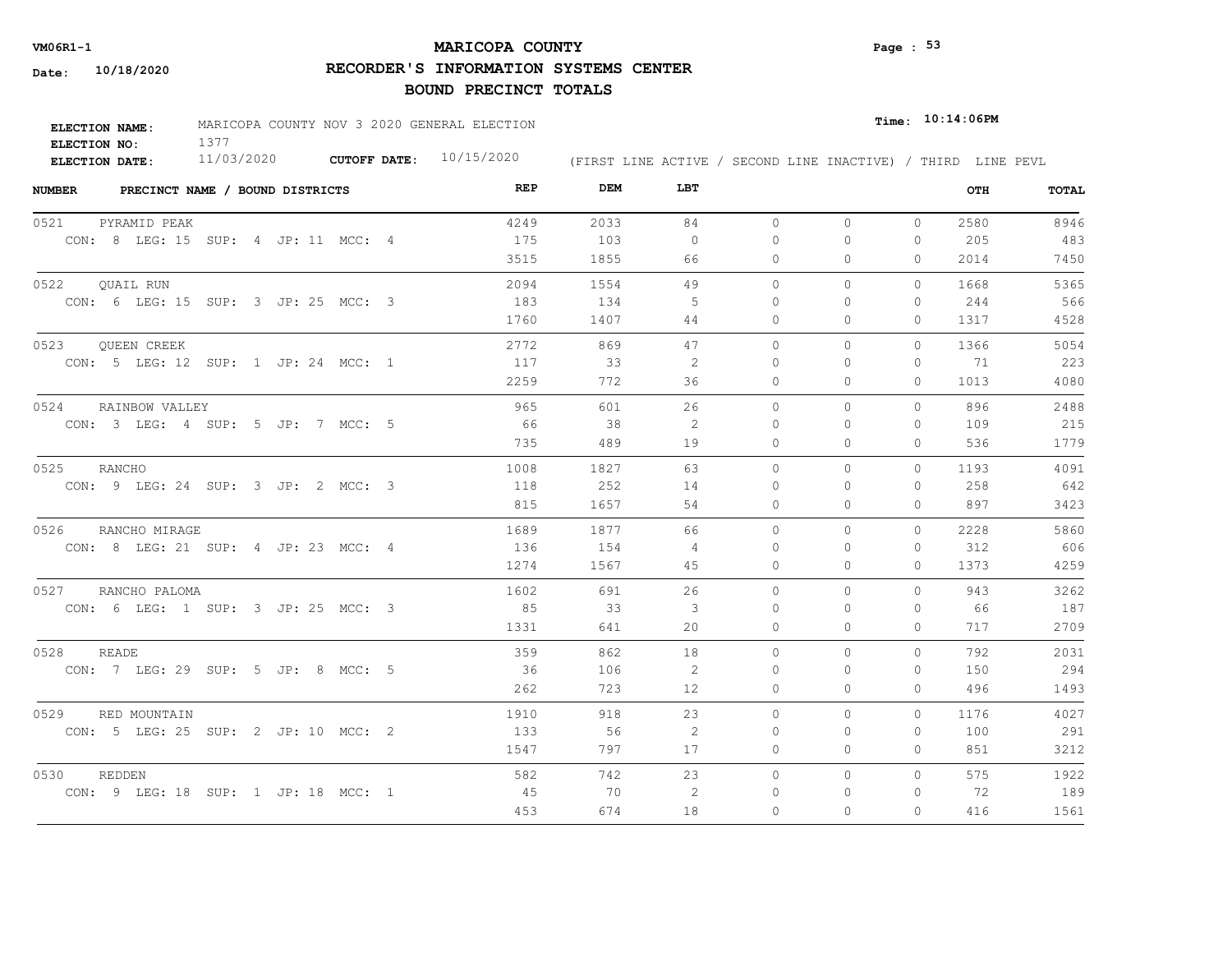# **MARICOPA COUNTY VM06R1-1 Page : 54**

**RECORDER'S INFORMATION SYSTEMS CENTER**

| <b>ELECTION NAME:</b> | MARICOPA COUNTY NOV 3 2020 GENERAL ELECTION |                     |            |                                                              | $Time:$ 10:14:06PM |
|-----------------------|---------------------------------------------|---------------------|------------|--------------------------------------------------------------|--------------------|
| ELECTION NO:          |                                             |                     |            |                                                              |                    |
| <b>ELECTION DATE:</b> | 11/03/2020                                  | <b>CUTOFF DATE:</b> | 10/15/2020 | (FIRST LINE ACTIVE / SECOND LINE INACTIVE) / THIRD LINE PEVL |                    |

| <b>NUMBER</b> | PRECINCT NAME / BOUND DISTRICTS     |  |  |  | REP  | DEM  | LBT            |           |          |              | OTH  | TOTAL |
|---------------|-------------------------------------|--|--|--|------|------|----------------|-----------|----------|--------------|------|-------|
| 0531          | REDWING                             |  |  |  | 1268 | 1137 | 55             | $\circ$   | 0        | $\circ$      | 1161 | 3621  |
|               | CON: 6 LEG: 23 SUP: 2 JP: 15 MCC: 2 |  |  |  | 92   | 72   | $\overline{4}$ | $\bigcap$ | $\Omega$ | $\Omega$     | 127  | 295   |
|               |                                     |  |  |  | 950  | 963  | 36             | $\Omega$  | $\Omega$ | $\Omega$     | 836  | 2785  |
| 0532          | REED PARK                           |  |  |  | 449  | 618  | 20             | $\Omega$  | $\Omega$ | $\Omega$     | 722  | 1809  |
|               | CON: 5 LEG: 26 SUP: 2 JP: 10 MCC: 2 |  |  |  | 34   | 56   | 4              | $\Omega$  | $\Omega$ | $\Omega$     | 78   | 172   |
|               |                                     |  |  |  | 315  | 511  | 15             | $\circ$   | $\Omega$ | $\Omega$     | 443  | 1284  |
| 0533          | REEMS                               |  |  |  | 3165 | 2000 | 74             | $\circ$   | $\Omega$ | $\circ$      | 2563 | 7802  |
|               | CON: 8 LEG: 22 SUP: 4 JP: 23 MCC: 4 |  |  |  | 202  | 146  | -9             | 0         | $\Omega$ | $\mathbf{0}$ | 300  | 657   |
|               |                                     |  |  |  | 2390 | 1747 | 55             | 0         | 0        | 0            | 1811 | 6003  |
| 0534          | RHODES                              |  |  |  | 615  | 523  | 22             | $\circ$   | 0        | 0            | 622  | 1782  |
|               | CON: 6 LEG: 23 SUP: 2 JP: 15 MCC: 2 |  |  |  | 135  | 104  | 7              | $\Omega$  | $\Omega$ | 0            | 189  | 435   |
|               |                                     |  |  |  | 476  | 464  | 12             | 0         | 0        | $\mathbf{0}$ | 429  | 1381  |
| 0535          | RIATA                               |  |  |  | 1030 | 678  | 38             | $\Omega$  | $\Omega$ | $\Omega$     | 881  | 2627  |
|               | CON: 5 LEG: 12 SUP: 2 JP: 16 MCC: 2 |  |  |  | 91   | 91   | 3              | $\Omega$  | $\Omega$ | $\mathbf{0}$ | 146  | 331   |
|               |                                     |  |  |  | 775  | 566  | 28             | $\circ$   | $\Omega$ | $\mathbf{0}$ | 595  | 1964  |
| 0536          | RIMROCK                             |  |  |  | 1155 | 632  | 13             | $\Omega$  | $\Omega$ | $\Omega$     | 622  | 2422  |
|               | CON: 8 LEG: 22 SUP: 4 JP: 14 MCC: 4 |  |  |  | 65   | 36   | $\overline{1}$ | $\bigcap$ | $\Omega$ | $\Omega$     | 28   | 130   |
|               |                                     |  |  |  | 997  | 612  | 12             | 0         | 0        | $\mathbf{0}$ | 528  | 2149  |
| 0537          | RIO MONTANA                         |  |  |  | 1185 | 617  | 14             | $\circ$   | $\Omega$ | 0            | 847  | 2663  |
|               | CON: 6 LEG: 23 SUP: 2 JP: 15 MCC: 2 |  |  |  | 78   | 33   | $\overline{1}$ | $\Omega$  | $\Omega$ | $\Omega$     | 66   | 178   |
|               |                                     |  |  |  | 989  | 548  | 10             | $\circ$   | $\Omega$ | $\Omega$     | 660  | 2207  |
| 0538          | RIO PASEO                           |  |  |  | 1338 | 1062 | 24             | $\Omega$  | $\Omega$ | $\Omega$     | 1190 | 3614  |
|               | CON: 8 LEG: 13 SUP: 4 JP: 1 MCC: 4  |  |  |  | 127  | 101  | 3              | $\Omega$  | $\Omega$ | 0            | 189  | 420   |
|               |                                     |  |  |  | 1070 | 935  | 17             | $\circ$   | $\Omega$ | 0            | 883  | 2905  |
| 0539          | RIO SALADO                          |  |  |  | 823  | 1971 | 82             | $\Omega$  | $\Omega$ | $\Omega$     | 1687 | 4563  |
|               | CON: 9 LEG: 26 SUP: 1 JP: 19 MCC: 1 |  |  |  | 272  | -446 | 22             | $\Omega$  | $\Omega$ | $\Omega$     | 599  | 1339  |
|               |                                     |  |  |  | 563  | 1642 | 61             | 0         | 0        | 0            | 1104 | 3370  |
| 0540          | RIO VERDE                           |  |  |  | 3186 | 840  | 38             | $\circ$   | 0        | $\circ$      | 1548 | 5612  |
|               | CON: 6 LEG: 23 SUP: 2 JP: 15 MCC: 2 |  |  |  | 115  | -32  | 1              | 0         | 0        | $\mathbf{0}$ | 87   | 235   |
|               |                                     |  |  |  | 2677 | 783  | 34             | $\Omega$  | $\Omega$ | $\Omega$     | 1197 | 4691  |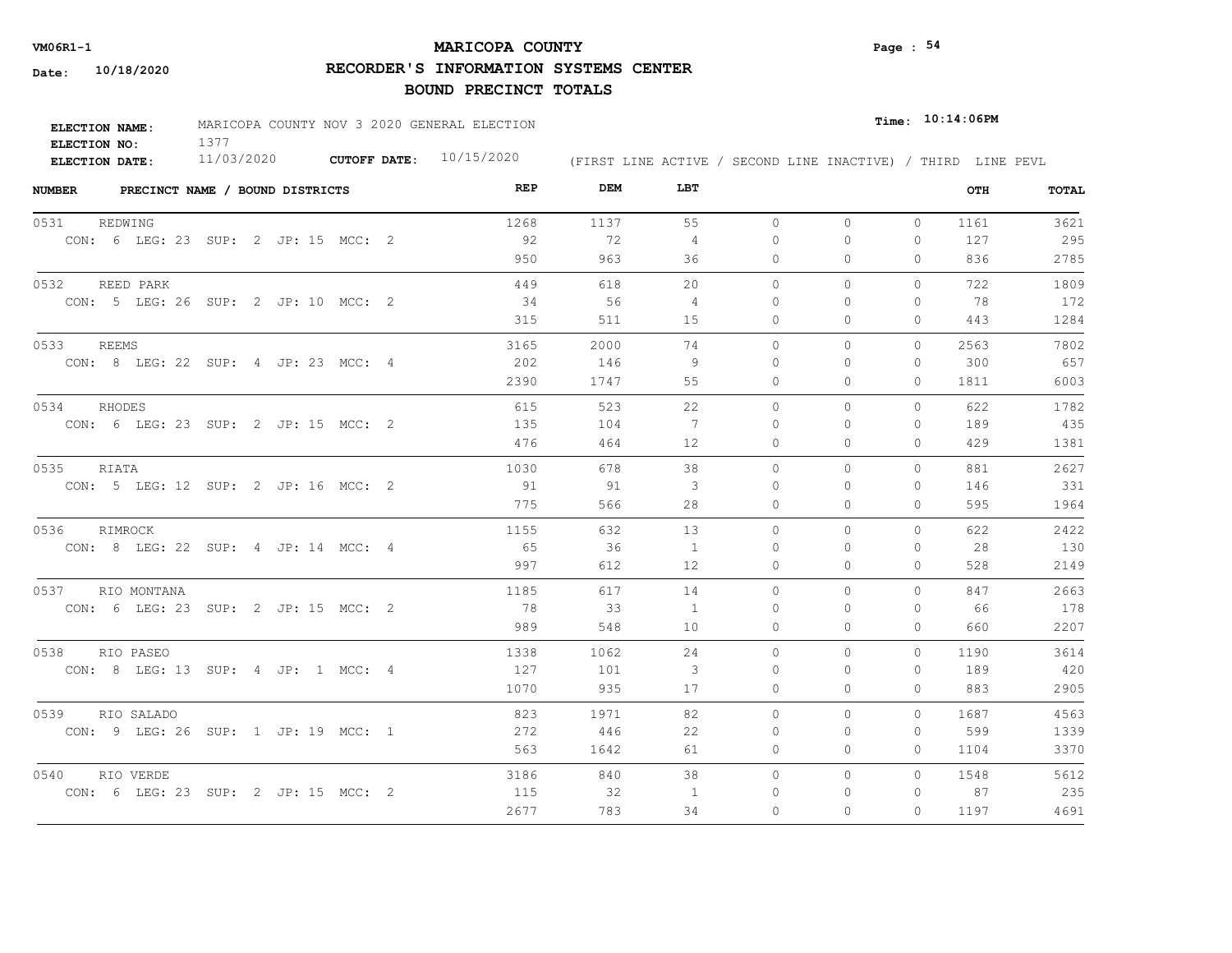# **MARICOPA COUNTY VM06R1-1 Page : 55**

**RECORDER'S INFORMATION SYSTEMS CENTER**

| <b>ELECTION NAME:</b> | MARICOPA COUNTY NOV 3 2020 GENERAL ELECTION |                           |                                                              | $Time:$ $10:14:06$ PM |
|-----------------------|---------------------------------------------|---------------------------|--------------------------------------------------------------|-----------------------|
| ELECTION NO:          |                                             |                           |                                                              |                       |
| ELECTION DATE:        | 11/03/2020                                  | CUTOFF DATE: $10/15/2020$ | (FIRST LINE ACTIVE / SECOND LINE INACTIVE) / THIRD LINE PEVL |                       |

| <b>NUMBER</b><br>PRECINCT NAME / BOUND DISTRICTS | REP  | DEM  | LBT               |          |              |              | OTH  | TOTAL |
|--------------------------------------------------|------|------|-------------------|----------|--------------|--------------|------|-------|
| 0541<br>RITTENHOUSE                              | 5103 | 1764 | 106               | $\circ$  | $\circ$      | $\circ$      | 2617 | 9590  |
| CON: 5 LEG: 12 SUP: 1 JP: 24 MCC: 1              | 144  | 48   | 9                 | $\Omega$ | 0            | $\mathbf{0}$ | 96   | 297   |
|                                                  | 4120 | 1583 | 84                | 0        | $\Omega$     | $\Omega$     | 1998 | 7785  |
| 0542<br>RIVERSIDE                                | 541  | 2375 | 33                | $\circ$  | 0            | $\Omega$     | 1767 | 4716  |
| CON: 7 LEG: 19 SUP: 5 JP: 9 MCC: 5               | 84   | 277  | 2                 | $\Omega$ | $\Omega$     | $\Omega$     | 415  | 778   |
|                                                  | 386  | 1958 | 25                | 0        | 0            | 0            | 1058 | 3427  |
| 0543<br>RIVERVIEW                                | 1001 | 1379 | 68                | $\circ$  | $\mathbf{0}$ | $\circ$      | 1434 | 3882  |
| CON: 9 LEG: 26 SUP: 1 JP: 21 MCC: 1              | 135  | 196  | - 7               | $\Omega$ | 0            | 0            | 264  | 602   |
|                                                  | 719  | 1167 | 54                | 0        | $\Omega$     | $\Omega$     | 974  | 2914  |
| 0544<br>RIVIERA                                  | 800  | 528  | 15                | $\Omega$ | $\Omega$     | $\Omega$     | 596  | 1939  |
| CON: 8 LEG: 20 SUP: 4 JP: 11 MCC: 4              | 50   | 33   | $\mathbf{1}$      | $\Omega$ | $\Omega$     | $\mathbf{0}$ | 61   | 145   |
|                                                  | 596  | 454  | 15                | 0        | 0            | $\mathbf{0}$ | 401  | 1466  |
| 0545<br>ROADRUNNER                               | 229  | 874  | 19                | $\Omega$ | $\Omega$     | $\Omega$     | 737  | 1859  |
| CON: 7 LEG: 29 SUP: 5 JP: 9 MCC: 5               | 18   | 69   | 2                 | $\Omega$ | $\Omega$     | $\Omega$     | 66   | 155   |
|                                                  | 157  | 708  | $12 \overline{ }$ | $\Omega$ | $\Omega$     | $\Omega$     | 433  | 1310  |
| 0546<br>ROCKLEDGE                                | 1636 | 1336 | 41                | $\circ$  | 0            | $\circ$      | 1224 | 4237  |
| CON: 9 LEG: 18 SUP: 1 JP: 19 MCC: 1              | 78   | 59   | $\Omega$          | $\Omega$ | $\Omega$     | $\Omega$     | 78   | 215   |
|                                                  | 1384 | 1197 | 30                | $\Omega$ | $\Omega$     | $\Omega$     | 971  | 3582  |
| 0547 ROCKWOOD                                    | 470  | 456  | 23                | $\circ$  | $\Omega$     | $\Omega$     | 502  | 1451  |
| CON: 6 LEG: 20 SUP: 3 JP: 25 MCC: 3              | 51   | 71   | 2                 | $\Omega$ | $\Omega$     | $\Omega$     | 111  | 235   |
|                                                  | 335  | 387  | 15                | $\Omega$ | $\Omega$     | $\Omega$     | 347  | 1084  |
| 0548<br>ROESER                                   | 624  | 2627 | 38                | $\circ$  | 0            | $\circ$      | 1782 | 5071  |
| CON: 7 LEG: 27 SUP: 5 JP: 17 MCC: 5              | 33   | 173  | 4                 | $\Omega$ | $\Omega$     | $\mathbf{0}$ | 149  | 359   |
|                                                  | 453  | 2184 | 25                | 0        | 0            | $\mathbf{0}$ | 1107 | 3769  |
| 0549<br>ROLLING HILLS                            | 866  | 1459 | 66                | $\circ$  | $\Omega$     | $\Omega$     | 1376 | 3767  |
| CON: 9 LEG: 26 SUP: 1 JP: 18 MCC: 1              | 147  | 248  | 18                | 0        | $\Omega$     | $\mathbf{0}$ | 400  | 813   |
|                                                  | 604  | 1269 | 49                | 0        | 0            | $\Omega$     | 946  | 2868  |
| 0550<br><b>ROMA</b>                              | 911  | 2647 | 42                | $\circ$  | 0            | $\Omega$     | 2094 | 5694  |
| CON: 3 LEG: 29 SUP: 5 JP: 26 MCC: 5              | 93   | 209  | 6                 | $\Omega$ | $\Omega$     | 0            | 253  | 561   |
|                                                  | 679  | 2243 | 26                | $\Omega$ | $\Omega$     | $\Omega$     | 1366 | 4314  |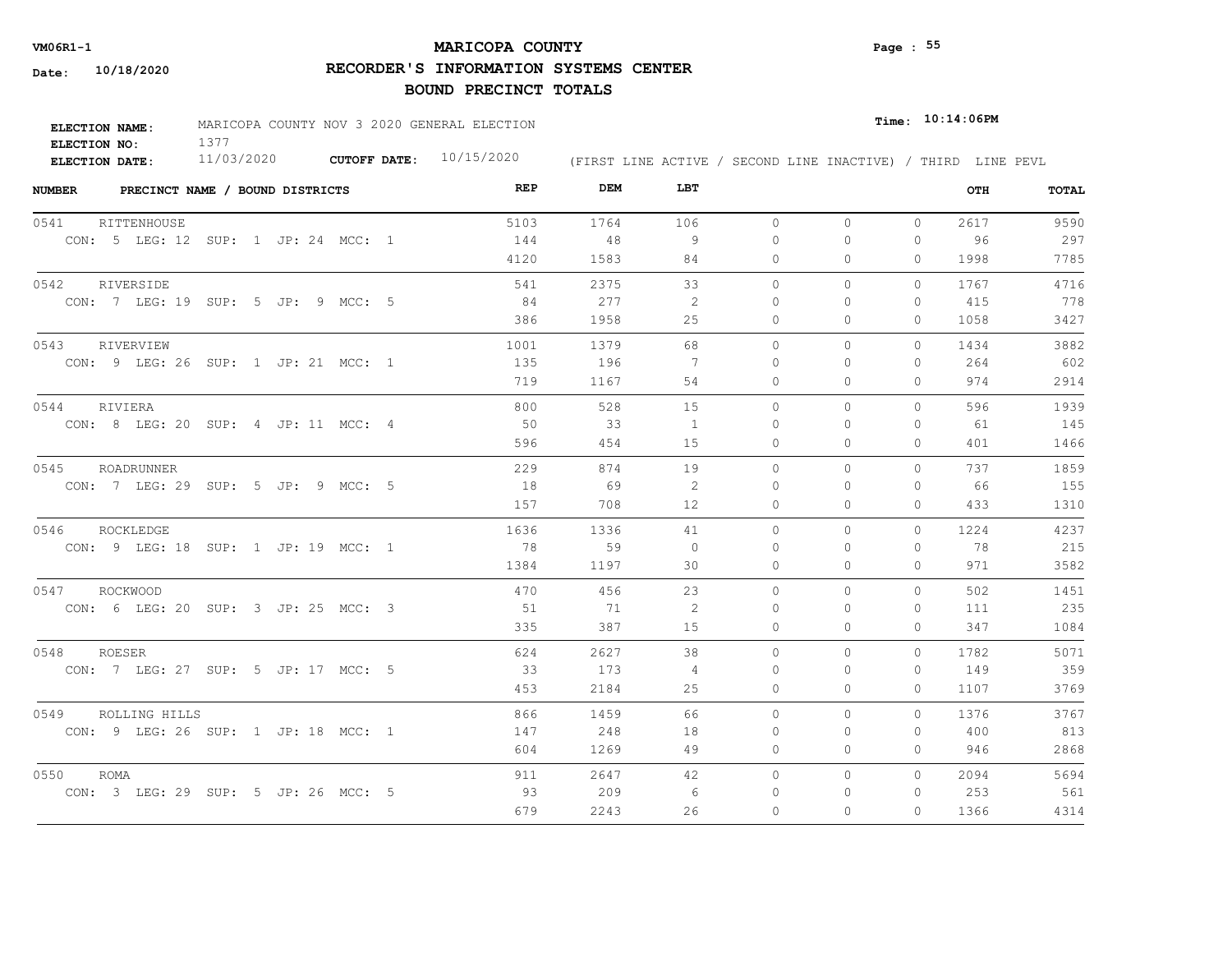# **MARICOPA COUNTY VM06R1-1 Page : 56**

**RECORDER'S INFORMATION SYSTEMS CENTER**

| <b>ELECTION NAME:</b> | MARICOPA COUNTY NOV 3 2020 GENERAL ELECTION |                           |                                                              | $_{Time:}$ 10:14:06PM |  |
|-----------------------|---------------------------------------------|---------------------------|--------------------------------------------------------------|-----------------------|--|
| ELECTION NO:          |                                             |                           |                                                              |                       |  |
| ELECTION DATE:        | 11/03/2020                                  | CUTOFF DATE: $10/15/2020$ | (FIRST LINE ACTIVE / SECOND LINE INACTIVE) / THIRD LINE PEVL |                       |  |

| <b>NUMBER</b><br>PRECINCT NAME / BOUND DISTRICTS | REP  | DEM  | LBT          |           |          |              | OTH  | TOTAL |
|--------------------------------------------------|------|------|--------------|-----------|----------|--------------|------|-------|
| 0551<br><b>ROSE</b>                              | 1811 | 1901 | 61           | $\circ$   | $\circ$  | $\Omega$     | 1957 | 5730  |
| CON: 6 LEG: 20 SUP: 3 JP: 8 MCC: 3               | 123  | 165  | 4            | 0         | 0        | $\mathbf{0}$ | 252  | 544   |
|                                                  | 1391 | 1615 | 39           | 0         | 0        | 0            | 1237 | 4282  |
| 0552<br>ROSE GARDEN                              | 941  | 806  | 57           | $\Omega$  | $\Omega$ | $\Omega$     | 1076 | 2880  |
| CON: 6 LEG: 15 SUP: 3 JP: 25 MCC: 3              | 115  | 128  | 8            | 0         | $\Omega$ | $\mathbf{0}$ | 229  | 480   |
|                                                  | 674  | 675  | 38           | 0         | 0        | $\mathbf{0}$ | 677  | 2064  |
| 0553<br>ROTARY PARK                              | 1211 | 1545 | 51           | $\Omega$  | $\Omega$ | $\Omega$     | 1191 | 3998  |
| CON: 9 LEG: 18 SUP: 1 JP: 18 MCC: 1              | 86   | 132  | -6           | $\Omega$  | 0        | $\mathbf{0}$ | 150  | 374   |
|                                                  | 940  | 1357 | 41           | 0         | $\Omega$ | $\Omega$     | 876  | 3214  |
| 0554<br><b>ROVEY</b>                             | 804  | 1214 | 29           | $\bigcap$ | $\Omega$ | $\Omega$     | 821  | 2868  |
| CON: 9 LEG: 28 SUP: 3 JP: 6 MCC: 3               | 75   | 124  | 7            | $\Omega$  | $\Omega$ | $\Omega$     | 171  | 377   |
|                                                  | 663  | 1093 | 23           | 0         | 0        | $\circ$      | 630  | 2409  |
| 0555<br>ROYAL OAK                                | 1286 | 825  | 8            | $\Omega$  | $\Omega$ | $\Omega$     | 696  | 2815  |
| CON: 8 LEG: 21 SUP: 4 JP: 14 MCC: 4              | 75   | 69   | 2            | $\bigcap$ | $\Omega$ | $\Omega$     | 70   | 216   |
|                                                  | 1167 | 768  | 8            | $\Omega$  | $\Omega$ | $\Omega$     | 553  | 2496  |
| 0556<br>RUBY                                     | 1124 | 2485 | 52           | $\circ$   | $\Omega$ | $\Omega$     | 1802 | 5463  |
| CON: 9 LEG: 24 SUP: 3 JP: 6 MCC: 3               | 142  | 324  | 12           | $\Omega$  | $\Omega$ | 0            | 372  | 850   |
|                                                  | 840  | 2171 | 38           | $\Omega$  | $\Omega$ | $\Omega$     | 1231 | 4280  |
| 0557<br>SADDLE RIDGE                             | 1915 | 915  | 7            | $\Omega$  | $\Omega$ | $\Omega$     | 935  | 3772  |
| CON: 8 LEG: 21 SUP: 4 JP: 14 MCC: 4              | 106  | 69   | $\mathbf{1}$ | $\Omega$  | $\Omega$ | $\Omega$     | 95   | 271   |
|                                                  | 1700 | 866  | 6            | $\circ$   | $\Omega$ | $\Omega$     | 771  | 3343  |
| 0558<br>SAGEBRUSH                                | 3175 | 1507 | 67           | $\circ$   | 0        | $\circ$      | 1988 | 6737  |
| CON: 5 LEG: 12 SUP: 1 JP: 16 MCC: 1              | 128  | 66   | 7            | 0         | $\Omega$ | 0            | 113  | 314   |
|                                                  | 2536 | 1298 | 51           | 0         | $\Omega$ | $\Omega$     | 1422 | 5307  |
| 0559<br>SAGUARO                                  | 1965 | 754  | 37           | $\Omega$  | $\Omega$ | $\Omega$     | 1101 | 3857  |
| CON: 6 LEG: 23 SUP: 2 JP: 15 MCC: 2              | 145  | - 46 | -7           | 0         | $\Omega$ | $\mathbf{0}$ | 113  | 311   |
|                                                  | 1655 | 701  | 26           | 0         | 0        | $\Omega$     | 834  | 3216  |
| 0560<br>SAHUARO RANCH                            | 786  | 758  | 35           | $\Omega$  | $\Omega$ | $\Omega$     | 861  | 2440  |
| CON: 8 LEG: 20 SUP: 4 JP: 11 MCC: 4              | 52   | 57   | $\circ$      | $\Omega$  | $\Omega$ | 0            | 90   | 199   |
|                                                  | 611  | 637  | 20           | $\circ$   | $\Omega$ | $\Omega$     | 560  | 1828  |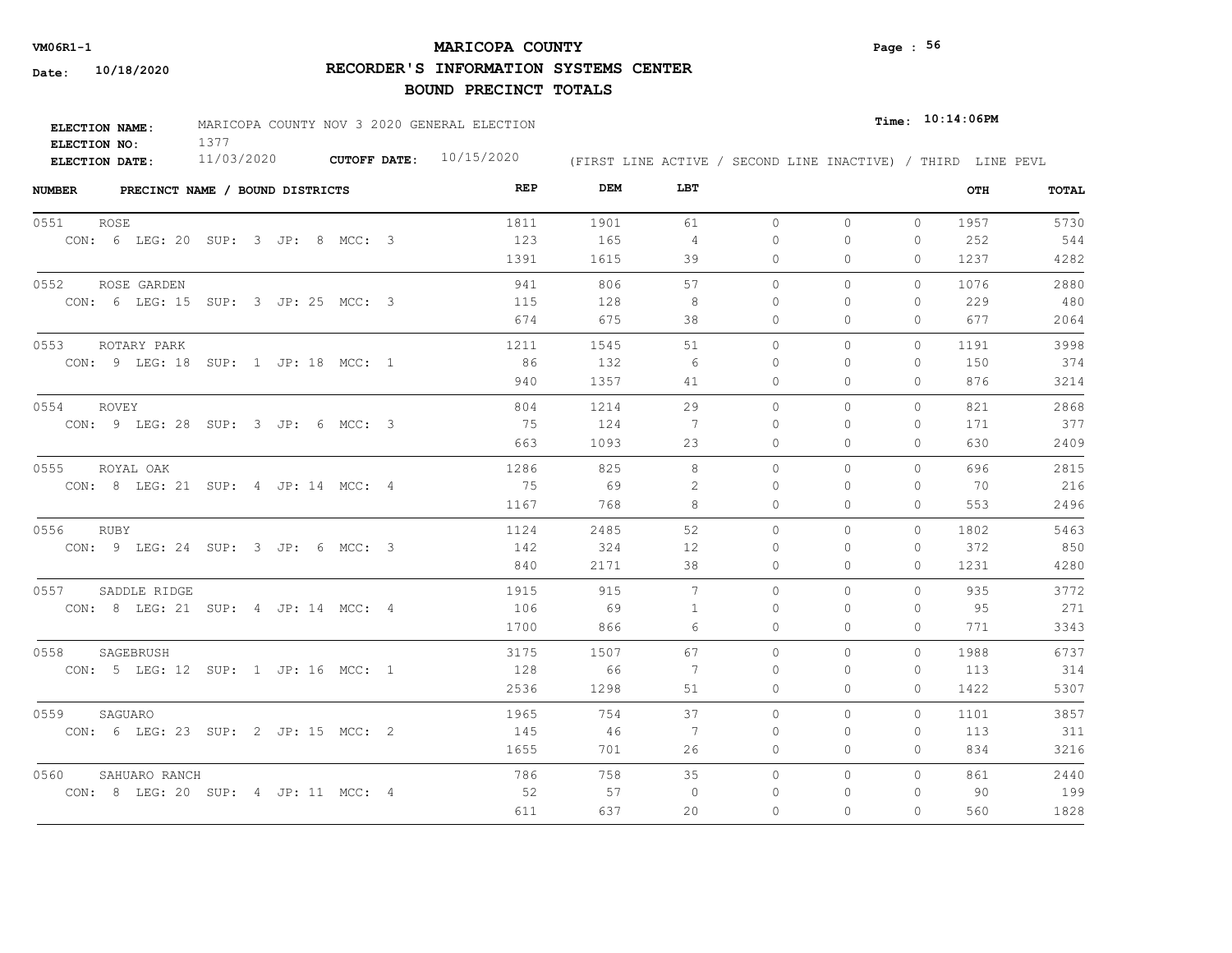# **MARICOPA COUNTY** Page : 57

**RECORDER'S INFORMATION SYSTEMS CENTER**

| ELECTION NAME:        | MARICOPA COUNTY NOV 3 2020 GENERAL ELECTION |                     |            |                                                              | $Time:$ $10:14:06$ PM |
|-----------------------|---------------------------------------------|---------------------|------------|--------------------------------------------------------------|-----------------------|
| ELECTION NO:          |                                             |                     |            |                                                              |                       |
| <b>ELECTION DATE:</b> | 11/03/2020                                  | <b>CUTOFF DATE:</b> | 10/15/2020 | (FIRST LINE ACTIVE / SECOND LINE INACTIVE) / THIRD LINE PEVL |                       |

| <b>NUMBER</b><br>PRECINCT NAME / BOUND DISTRICTS | REP  | DEM  | LBT            |          |              |              | OTH  | TOTAL |
|--------------------------------------------------|------|------|----------------|----------|--------------|--------------|------|-------|
| 0561<br>SALOME                                   | 307  | 96   | 8              | $\circ$  | $\circ$      | $\circ$      | 219  | 630   |
| CON: 4 LEG: 13 SUP: 5 JP: 7 MCC: 5               | 38   | 16   | $\mathbf{0}$   | $\Omega$ | $\Omega$     | 0            | 36   | 90    |
|                                                  | 219  | 84   | 4              | 0        | 0            | $\Omega$     | 139  | 446   |
| SALT RIVER<br>0562                               | 903  | 1072 | 41             | $\circ$  | 0            | 0            | 1048 | 3064  |
| CON: 9 LEG: 24 SUP: 2 JP: 6 MCC: 2               | 113  | 151  | -2             | $\Omega$ | $\Omega$     | $\mathbf{0}$ | 193  | 459   |
|                                                  | 717  | 956  | 25             | 0        | 0            | $\mathbf{0}$ | 758  | 2456  |
| 0563<br>SAN ANGELO                               | 1299 | 650  | 27             | $\circ$  | $\circ$      | 0            | 929  | 2905  |
| CON: 5 LEG: 12 SUP: 2 JP: 16 MCC: 2              | 58   | 53   | -1             | $\Omega$ | 0            | $\mathbf{0}$ | 98   | 210   |
|                                                  | 1008 | 563  | 20             | 0        | $\Omega$     | $\Omega$     | 612  | 2203  |
| 0564<br>SAN LUCY                                 | 12   | 93   | $\overline{1}$ | $\Omega$ | $\Omega$     | $\Omega$     | 44   | 150   |
| CON: 3 LEG: 4 SUP: 5 JP: 7 MCC: 5                | 2    | -9   | $\Omega$       | $\Omega$ | $\Omega$     | 0            | 2    | 13    |
|                                                  | 1    | 44   | $\circ$        | 0        | 0            | $\mathbf{0}$ | 13   | 58    |
| 0565<br>SAN MARCOS                               | 772  | 1127 | 34             | $\Omega$ | $\Omega$     | $\Omega$     | 1224 | 3157  |
| CON: 9 LEG: 17 SUP: 1 JP: 3 MCC: 1               | -94  | 160  | 7              | $\Omega$ | $\Omega$     | $\Omega$     | 232  | 493   |
|                                                  | 591  | 923  | 25             | $\circ$  | $\Omega$     | $\Omega$     | 776  | 2315  |
| 0566<br>SAN MICHELLE                             | 2447 | 1473 | 50             | $\circ$  | 0            | $\circ$      | 1906 | 5876  |
| CON: 5 LEG: 25 SUP: 2 JP: 4 MCC: 2               | 250  | 163  | -6             | $\Omega$ | $\Omega$     | $\mathbf{0}$ | 265  | 684   |
|                                                  | 1940 | 1252 | 34             | $\Omega$ | $\Omega$     | $\Omega$     | 1277 | 4503  |
| 0567<br>SAN MIGUEL                               | 393  | 582  | 16             | $\circ$  | $\Omega$     | $\Omega$     | 626  | 1617  |
| CON: 8 LEG: 29 SUP: 4 JP: 26 MCC: 4              | 57   | 81   | -1             | $\Omega$ | $\Omega$     | $\Omega$     | 134  | 273   |
|                                                  | 269  | 465  | 9              | $\Omega$ | $\Omega$     | $\Omega$     | 353  | 1096  |
| 0568<br>SAN MONTEGO                              | 117  | 83   | 5              | $\circ$  | $\mathbf{0}$ | $\circ$      | 140  | 345   |
| CON: 5 LEG: 25 SUP: 2 JP: 4 MCC: 2               | 16   | 10   | 1              | $\Omega$ | $\Omega$     | $\Omega$     | 28   | 55    |
|                                                  | 79   | 74   | 3              | 0        | 0            | 0            | 96   | 252   |
| 0569<br>SAN PEDRO                                | 678  | 626  | 17             | $\circ$  | $\Omega$     | 0            | 733  | 2054  |
| CON: 5 LEG: 17 SUP: 2 JP: 16 MCC: 2              | 96   | 67   | 3              | 0        | 0            | $\mathbf{0}$ | 140  | 306   |
|                                                  | 499  | 536  | 13             | 0        | 0            | $\mathbf{0}$ | 515  | 1563  |
| 0570<br>SAN SIMON                                | 596  | 481  | 9              | $\circ$  | 0            | $\circ$      | 432  | 1518  |
| CON: 6 LEG: 23 SUP: 2 JP: 15 MCC: 2              | 42   | 20   | -1             | $\Omega$ | 0            | $\mathbf{0}$ | 45   | 108   |
|                                                  | 492  | 433  | 6              | $\Omega$ | $\Omega$     | $\Omega$     | 331  | 1262  |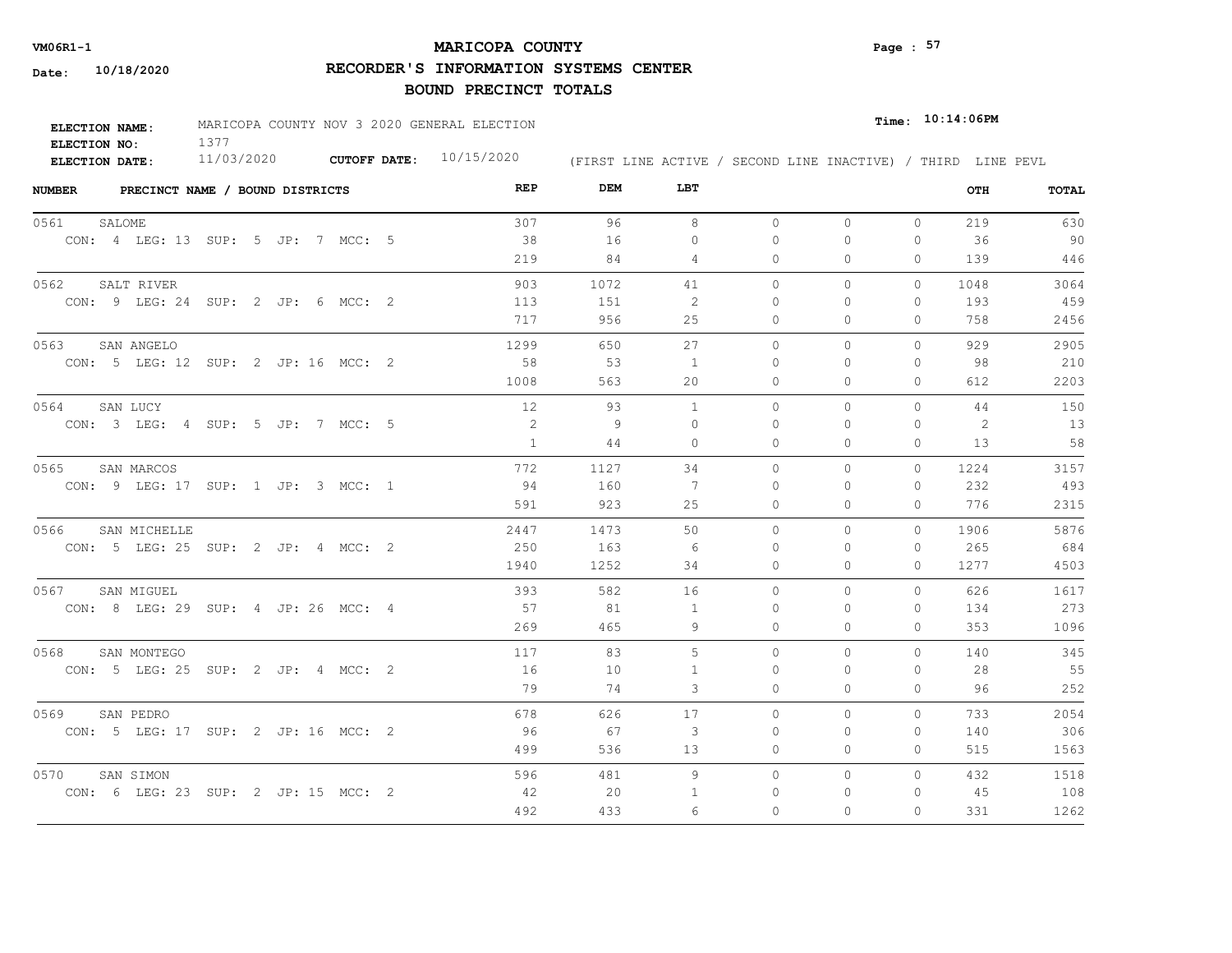# **MARICOPA COUNTY VM06R1-1 Page : 58**

**RECORDER'S INFORMATION SYSTEMS CENTER**

| <b>ELECTION NAME:</b> | MARICOPA COUNTY NOV 3 2020 GENERAL ELECTION |                           |                                                              |  | $_{Time:}$ 10:14:06PM |  |
|-----------------------|---------------------------------------------|---------------------------|--------------------------------------------------------------|--|-----------------------|--|
| ELECTION NO:          |                                             |                           |                                                              |  |                       |  |
| ELECTION DATE:        | 11/03/2020                                  | CUTOFF DATE: $10/15/2020$ | (FIRST LINE ACTIVE / SECOND LINE INACTIVE) / THIRD LINE PEVL |  |                       |  |

| <b>NUMBER</b><br>PRECINCT NAME / BOUND DISTRICTS | REP  | DEM  | LBT      |          |          |              | OTH  | <b>TOTAL</b> |
|--------------------------------------------------|------|------|----------|----------|----------|--------------|------|--------------|
| 0571<br>SAN VICTOR                               | 1058 | 789  | 24       | $\circ$  | $\circ$  | $\circ$      | 863  | 2734         |
| CON: 6 LEG: 23 SUP: 2 JP: 15 MCC: 2              | - 78 | 66   | $\circ$  | $\Omega$ | $\Omega$ | 0            | 88   | 232          |
|                                                  | 839  | 703  | 20       | 0        | 0        | 0            | 632  | 2194         |
| 0572<br>SANDIA                                   | 1026 | 1134 | 32       | $\circ$  | $\Omega$ | $\Omega$     | 973  | 3165         |
| CON: 9 LEG: 18 SUP: 1 JP: 19 MCC: 1              | 58   | 82   | -1       | 0        | $\Omega$ | $\mathbf{0}$ | 110  | 251          |
|                                                  | 853  | 1007 | 24       | 0        | $\Omega$ | $\mathbf{0}$ | 763  | 2647         |
| 0573<br>SANDPIPER                                | 1301 | 709  | 22       | $\circ$  | 0        | $\mathbf{0}$ | 795  | 2827         |
| CON: 6 LEG: 15 SUP: 3 JP: 15 MCC: 3              | 82   | 35   | 3        | $\Omega$ | $\Omega$ | $\Omega$     | 97   | 217          |
|                                                  | 1050 | 635  | 17       | 0        | 0        | $\mathbf{0}$ | 589  | 2291         |
| 0574<br>SANTA FE                                 | 760  | 830  | 19       | $\Omega$ | $\Omega$ | $\Omega$     | 755  | 2364         |
| CON: 3 LEG: 19 SUP: 4 JP: 1 MCC: 4               | 114  | 124  | -5       | $\Omega$ | $\Omega$ | $\mathbf{0}$ | 219  | 462          |
|                                                  | 581  | 704  | 13       | 0        | 0        | $\mathbf{0}$ | 511  | 1809         |
| 0575<br>SANTA MARIA                              | 299  | 972  | 15       | $\Omega$ | $\Omega$ | $\Omega$     | 729  | 2015         |
| CON: 7 LEG: 19 SUP: 5 JP: 20 MCC: 5              | 42   | 95   | 3        | $\Omega$ | $\Omega$ | $\Omega$     | 143  | 283          |
|                                                  | 221  | 817  | 9        | $\Omega$ | $\Omega$ | $\Omega$     | 477  | 1524         |
| 0576<br>SANTAN                                   | 1465 | 441  | 28       | $\circ$  | 0        | $\circ$      | 691  | 2625         |
| CON: 5 LEG: 12 SUP: 1 JP: 24 MCC: 1              | 58   | 10   | $\Omega$ | $\Omega$ | $\Omega$ | $\Omega$     | 64   | 132          |
|                                                  | 1175 | 378  | 19       | 0        | 0        | $\circ$      | 495  | 2067         |
| SANTO<br>0577                                    | 1343 | 835  | 19       | $\Omega$ | $\Omega$ | $\Omega$     | 928  | 3125         |
| CON: 6 LEG: 23 SUP: 2 JP: 15 MCC: 2              | 43   | 31   | 3        | $\Omega$ | $\Omega$ | 0            | 58   | 135          |
|                                                  | 1128 | 756  | 14       | $\Omega$ | $\Omega$ | $\Omega$     | 696  | 2594         |
| 0578<br>SARATOGA                                 | 934  | 621  | 7        | $\Omega$ | $\Omega$ | $\Omega$     | 651  | 2213         |
| CON: 8 LEG: 21 SUP: 4 JP: 14 MCC: 4              | 66   | 42   | $\Omega$ | $\Omega$ | $\Omega$ | 0            | 55   | 163          |
|                                                  | 815  | 582  | 7        | $\Omega$ | $\Omega$ | $\Omega$     | 526  | 1930         |
| 0579<br>SARIVAL                                  | 1408 | 859  | 29       | $\Omega$ | $\Omega$ | $\Omega$     | 1207 | 3503         |
| CON: 8 LEG: 22 SUP: 4 JP: 23 MCC: 4              | 131  | - 78 | 4        | $\Omega$ | $\Omega$ | $\Omega$     | 220  | 433          |
|                                                  | 1072 | 748  | 20       | 0        | 0        | $\mathbf{0}$ | 811  | 2651         |
| 0580<br>SCOTTSDALE                               | 2107 | 1513 | 35       | $\circ$  | 0        | $\circ$      | 1919 | 5574         |
| CON: 6 LEG: 23 SUP: 2 JP: 15 MCC: 2              | 239  | 184  | 14       | 0        | 0        | $\mathbf{0}$ | 297  | 734          |
|                                                  | 1660 | 1323 | 27       | $\Omega$ | $\Omega$ | 0            | 1394 | 4404         |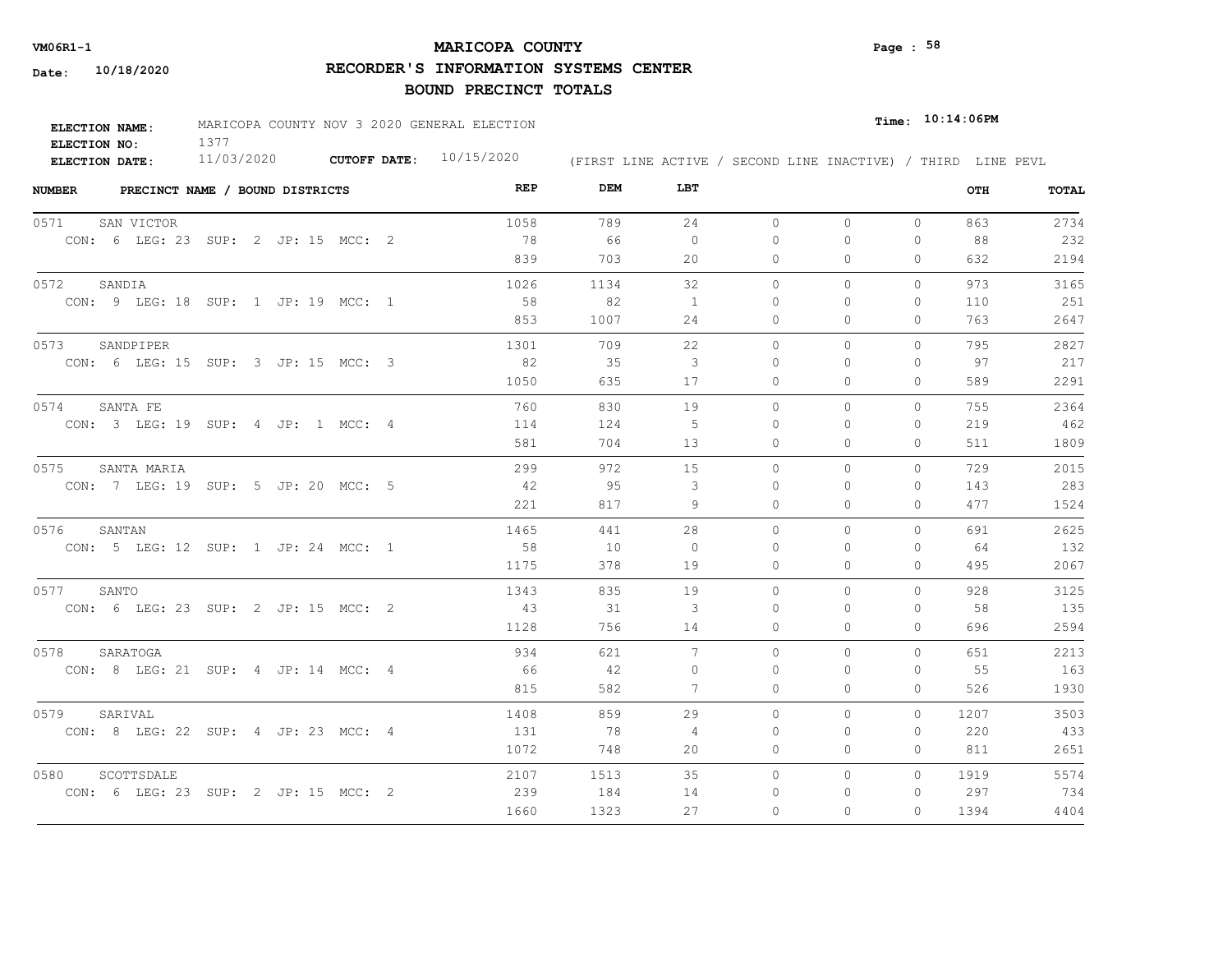# **MARICOPA COUNTY VM06R1-1 Page : 59**

**RECORDER'S INFORMATION SYSTEMS CENTER**

| <b>ELECTION NAME:</b> | MARICOPA COUNTY NOV 3 2020 GENERAL ELECTION |                           |                                                              | $Time:$ $10:14:06$ PM |
|-----------------------|---------------------------------------------|---------------------------|--------------------------------------------------------------|-----------------------|
| ELECTION NO:          |                                             |                           |                                                              |                       |
| ELECTION DATE:        | 11/03/2020                                  | CUTOFF DATE: $10/15/2020$ | (FIRST LINE ACTIVE / SECOND LINE INACTIVE) / THIRD LINE PEVL |                       |

| <b>NUMBER</b><br>PRECINCT NAME / BOUND DISTRICTS | REP  | DEM  | LBT            |          |          |              | OTH  | TOTAL |
|--------------------------------------------------|------|------|----------------|----------|----------|--------------|------|-------|
| 0581<br>SCUDDER                                  | 1220 | 1564 | 56             | $\circ$  | $\circ$  | $\circ$      | 1196 | 4036  |
| CON: 9 LEG: 18 SUP: 1 JP: 18 MCC: 1              | 102  | 162  | 15             | $\Omega$ | 0        | 0            | 224  | 503   |
|                                                  | 975  | 1394 | 42             | 0        | 0        | $\Omega$     | 899  | 3310  |
| 0582<br>SENNIA VISTA                             | 605  | 2190 | 33             | $\circ$  | 0        | 0            | 1611 | 4439  |
| CON: 7 LEG: 19 SUP: 5 JP: 20 MCC: 5              | 59   | 180  | 7              | $\Omega$ | $\Omega$ | $\mathbf{0}$ | 217  | 463   |
|                                                  | 469  | 1806 | 24             | 0        | 0        | $\mathbf{0}$ | 1069 | 3368  |
| 0583<br>SENTINEL                                 | 31   | 24   | $\circ$        | $\circ$  | 0        | $\Omega$     | 17   | 72    |
| CON: 3 LEG: 4 SUP: 5 JP: 7 MCC: 5                | 1    | -2   | $\Omega$       | $\Omega$ | 0        | 0            | 3    | - 6   |
|                                                  | 27   | 16   | $\circ$        | 0        | $\Omega$ | 0            | 13   | 56    |
| 0584<br>SENTRY                                   | 1509 | 970  | 35             | $\Omega$ | $\Omega$ | $\Omega$     | 1117 | 3631  |
| CON: 6 LEG: 23 SUP: 2 JP: 15 MCC: 2              | 134  | 120  | 7              | $\Omega$ | $\Omega$ | $\mathbf{0}$ | 193  | 454   |
|                                                  | 1233 | 864  | 32             | 0        | 0        | $\mathbf{0}$ | 864  | 2993  |
| 0585<br>SEVILLA                                  | 1006 | 2487 | 51             | $\Omega$ | $\Omega$ | $\Omega$     | 2148 | 5692  |
| CON: 7 LEG: 30 SUP: 5 JP: 9 MCC: 5               | 110  | 316  | - 6            | $\Omega$ | $\Omega$ | $\mathbf{0}$ | 444  | 876   |
|                                                  | 746  | 2034 | 29             | 0        | $\Omega$ | $\Omega$     | 1282 | 4091  |
| 0586<br>SEVILLE                                  | 3146 | 1493 | 74             | $\circ$  | 0        | $\circ$      | 1987 | 6700  |
| CON: 5 LEG: 12 SUP: 1 JP: 24 MCC: 1              | 183  | 99   | $\overline{5}$ | $\Omega$ | $\Omega$ | $\Omega$     | 170  | 457   |
|                                                  | 2570 | 1332 | 60             | $\Omega$ | $\Omega$ | $\Omega$     | 1527 | 5489  |
| 0587<br>SHADOW ROCK                              | 1116 | 831  | 25             | $\Omega$ | $\Omega$ | $\Omega$     | 757  | 2729  |
| CON: 6 LEG: 28 SUP: 3 JP: 12 MCC: 3              | 41   | 44   | 2              | $\Omega$ | $\Omega$ | $\Omega$     | 44   | 131   |
|                                                  | 955  | 764  | 20             | $\Omega$ | $\Omega$ | $\Omega$     | 604  | 2343  |
| 0588<br>SHADY GLEN                               | 828  | 730  | 33             | $\Omega$ | $\Omega$ | $\Omega$     | 970  | 2561  |
| CON: 6 LEG: 20 SUP: 3 JP: 13 MCC: 3              | 101  | 66   | 2              | $\Omega$ | $\Omega$ | $\Omega$     | 171  | 340   |
|                                                  | 599  | 605  | 28             | 0        | 0        | $\mathbf{0}$ | 587  | 1819  |
| 0589<br>SHALIMAR                                 | 770  | 1001 | 33             | $\Omega$ | $\Omega$ | $\circ$      | 817  | 2621  |
| CON: 9 LEG: 26 SUP: 1 JP: 18 MCC: 1              | - 66 | 102  | $\overline{0}$ | 0        | 0        | $\mathbf{0}$ | 100  | 268   |
|                                                  | 595  | 870  | 25             | 0        | 0        | $\mathbf{0}$ | 583  | 2073  |
| 0590<br>SHASTA                                   | 1513 | 812  | $\overline{5}$ | $\circ$  | 0        | $\circ$      | 798  | 3128  |
| CON: 8 LEG: 21 SUP: 4 JP: 14 MCC: 4              | 60   | 55   | 1              | 0        | 0        | 0            | 50   | 166   |
|                                                  | 1330 | 776  | 4              | $\Omega$ | $\Omega$ | $\Omega$     | 650  | 2760  |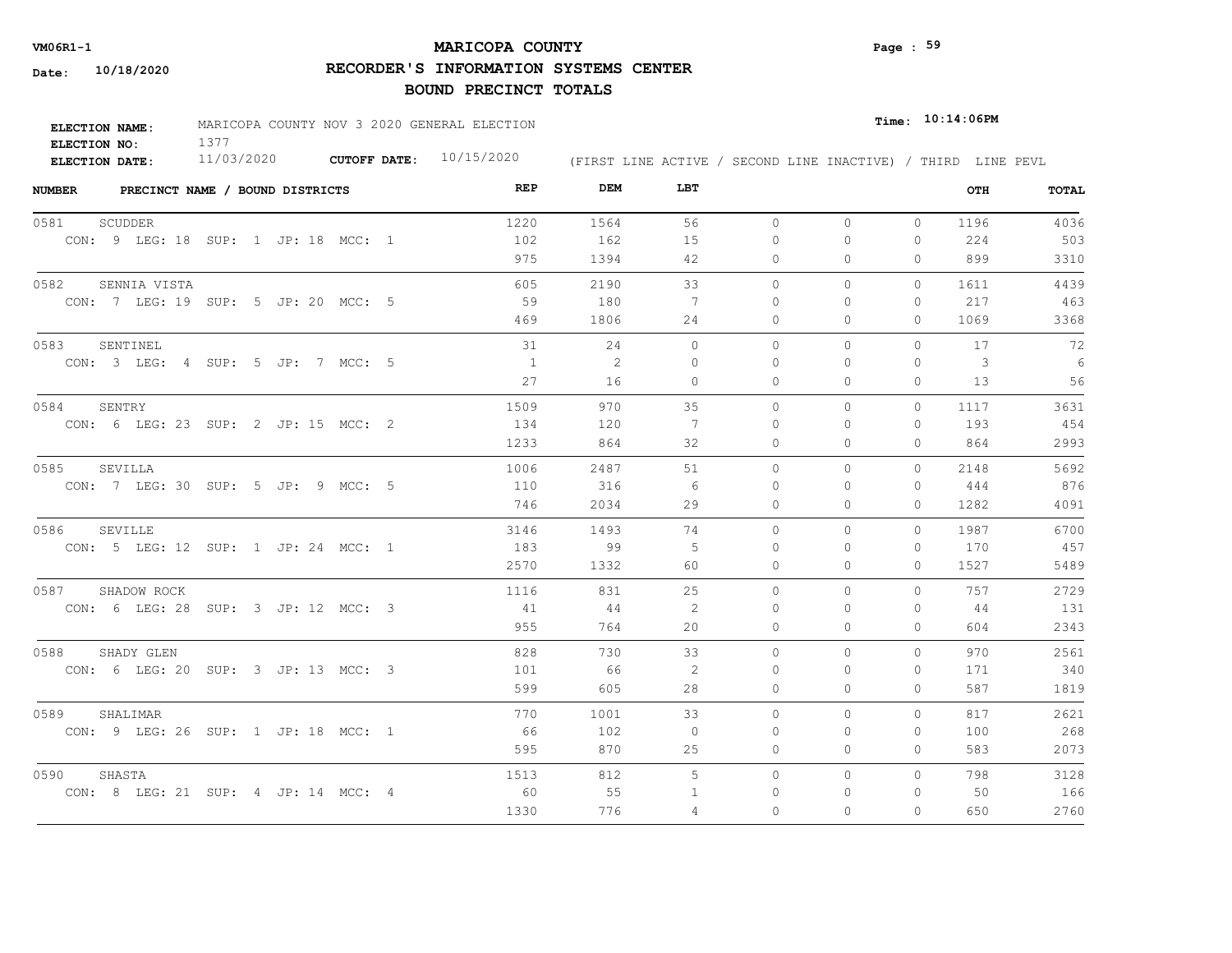# **MARICOPA COUNTY VM06R1-1 Page : 60**

**RECORDER'S INFORMATION SYSTEMS CENTER**

| <b>ELECTION NAME:</b> | MARICOPA COUNTY NOV 3 2020 GENERAL ELECTION |                           |                                                              | $_{\texttt{Time:}}$ 10:14:06PM |
|-----------------------|---------------------------------------------|---------------------------|--------------------------------------------------------------|--------------------------------|
| ELECTION NO:          |                                             |                           |                                                              |                                |
| <b>ELECTION DATE:</b> | 11/03/2020                                  | CUTOFF DATE: $10/15/2020$ | (FIRST LINE ACTIVE / SECOND LINE INACTIVE) / THIRD LINE PEVL |                                |

| <b>NUMBER</b><br>PRECINCT NAME / BOUND DISTRICTS | REP  | DEM  | LBT            |              |              |              | OTH  | <b>TOTAL</b> |
|--------------------------------------------------|------|------|----------------|--------------|--------------|--------------|------|--------------|
| 0591<br>SHAW BUTTE                               | 1060 | 1200 | 40             | $\circ$      | $\circ$      | $\mathbf{0}$ | 1206 | 3506         |
| CON: 6 LEG: 28 SUP: 3 JP: 13 MCC: 3              | 75   | 96   | $\overline{4}$ | 0            | $\Omega$     | 0            | 132  | 307          |
|                                                  | 796  | 997  | 34             | 0            | $\Omega$     | $\Omega$     | 750  | 2577         |
| 0592<br>SHEA                                     | 752  | 626  | 14             | $\circ$      | $\mathbf{0}$ | $\Omega$     | 567  | 1959         |
| CON: 6 LEG: 28 SUP: 3 JP: 12 MCC: 3              | 56   | 52   | -3             | $\Omega$     | $\Omega$     | $\Omega$     | 76   | 187          |
|                                                  | 589  | 564  | 13             | $\mathbf{0}$ | $\Omega$     | $\Omega$     | 422  | 1588         |
| 0593<br>SHEENA                                   | 1283 | 1008 | 32             | $\circ$      | $\mathbf{0}$ | $\mathbf{0}$ | 968  | 3291         |
| CON: 6 LEG: 28 SUP: 3 JP: 12 MCC: 3              | 86   | 69   | 2              | 0            | ∩            | $\Omega$     | 119  | 276          |
|                                                  | 1054 | 907  | 19             | $\Omega$     | $\Omega$     | $\Omega$     | 737  | 2717         |
| 0594<br>SIERRA HILLS                             | 1692 | 881  | 15             | $\Omega$     | $\Omega$     | $\Omega$     | 1049 | 3637         |
| CON: 6 LEG: 23 SUP: 2 JP: 15 MCC: 2              | 106  | 46   | 2              | 0            | ∩            | $\Omega$     | 86   | 240          |
|                                                  | 1433 | 810  | 14             | 0            | 0            | 0            | 855  | 3112         |
| 0595<br>SIERRA MADRE                             | 1545 | 1030 | 31             | 0            | $\mathbf{0}$ | $\Omega$     | 1169 | 3775         |
| CON: 5 LEG: 12 SUP: 1 JP: 16 MCC: 1              | 77   | 71   | $\overline{1}$ | $\Omega$     | $\Omega$     | $\Omega$     | 77   | 226          |
|                                                  | 1161 | 901  | 27             | 0            | $\Omega$     | $\Omega$     | 817  | 2906         |
| 0596<br>SIERRA PASS                              | 1919 | 1399 | 36             | $\Omega$     | $\Omega$     | $\Omega$     | 1491 | 4845         |
| CON: 6 LEG: 15 SUP: 3 JP: 25 MCC: 3              | 164  | 101  | -4             | $\Omega$     | $\Omega$     | $\Omega$     | 195  | 464          |
|                                                  | 1616 | 1299 | 25             | 0            | $\mathbf{0}$ | $\mathbf{0}$ | 1205 | 4145         |
| 0597<br>SIERRA VERDE                             | 972  | 554  | 16             | $\Omega$     | $\Omega$     | $\Omega$     | 685  | 2227         |
| CON: 8 LEG: 22 SUP: 4 JP: 14 MCC: 4              | 76   | 45   | -2             | $\Omega$     | $\Omega$     | $\Omega$     | - 65 | 188          |
|                                                  | 738  | 480  | 13             | 0            | $\mathbf{0}$ | 0            | 484  | 1715         |
| 0598<br>SIERRA VISTA                             | 399  | 1756 | 22             | $\circ$      | $\Omega$     | $\Omega$     | 1056 | 3233         |
| CON: 7 LEG: 27 SUP: 5 JP: 17 MCC: 5              | 17   | 95   | $\overline{1}$ | 0            | $\Omega$     | 0            | 74   | 187          |
|                                                  | 301  | 1469 | 15             | 0            | 0            | 0            | 693  | 2478         |
| 0599<br>SIESTA                                   | 616  | 448  | 16             | $\circ$      | $\mathbf{0}$ | $\Omega$     | 488  | 1568         |
| CON: 6 LEG: 15 SUP: 3 JP: 25 MCC: 3              | - 39 | 39   | $\overline{0}$ | 0            | $\Omega$     | 0            | 57   | 135          |
|                                                  | 493  | 385  | 14             | $\mathbf{0}$ | 0            | 0            | 352  | 1244         |
| 0600<br>SILVER SPUR                              | 2256 | 1249 | 26             | $\Omega$     | $\mathbf{0}$ | $\Omega$     | 1487 | 5018         |
| CON: 6 LEG: 23 SUP: 2 JP: 15 MCC: 2              | 152  | 113  | 4              | 0            | 0            | 0            | 207  | 476          |
|                                                  | 1872 | 1118 | 19             | $\Omega$     | $\Omega$     | $\Omega$     | 1148 | 4157         |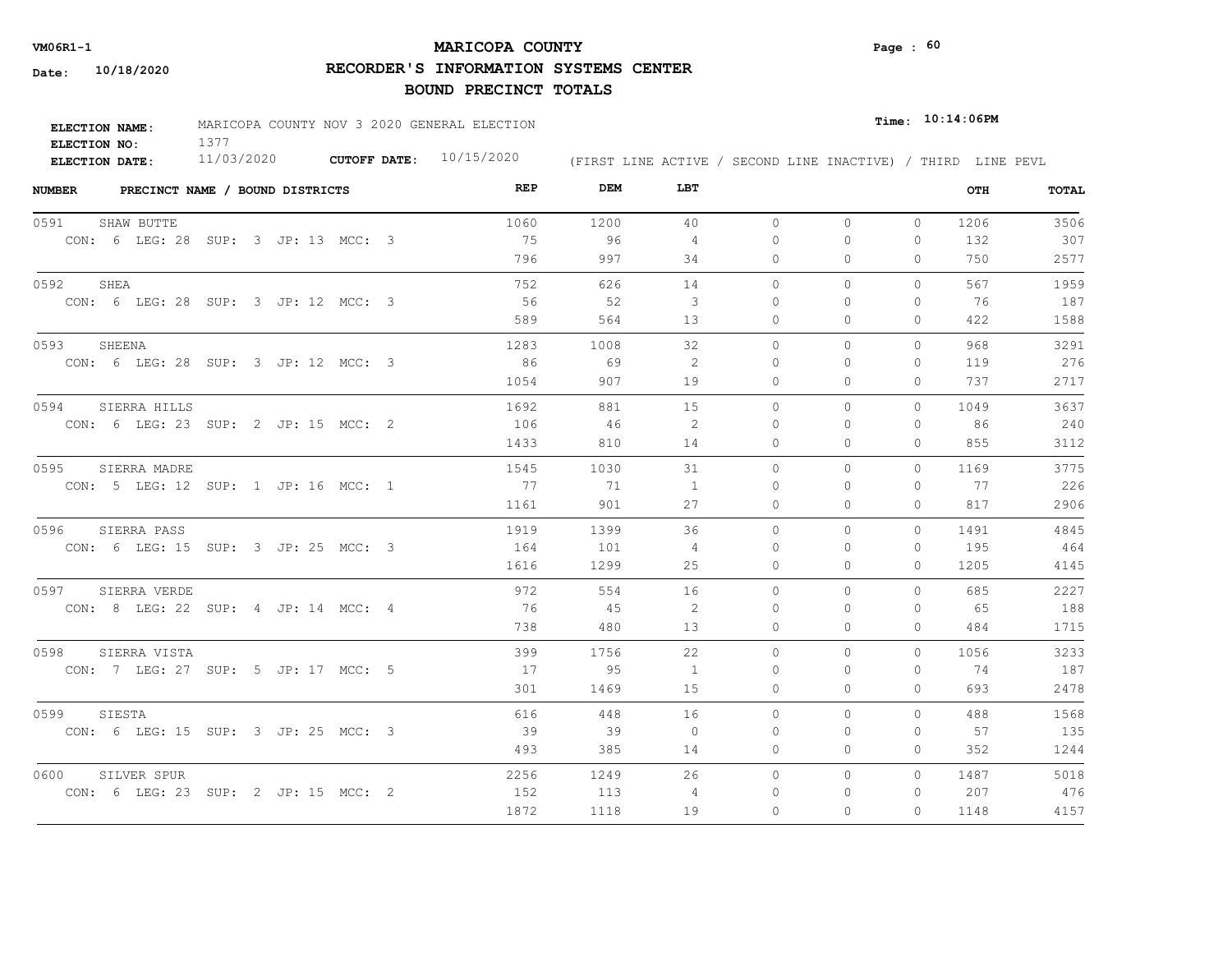# **MARICOPA COUNTY VM06R1-1 Page : 61**

**RECORDER'S INFORMATION SYSTEMS CENTER**

| ELECTION NAME: | MARICOPA COUNTY NOV 3 2020 GENERAL ELECTION |                     |            |                                                              | $_{Time:}$ 10:14:06PM |
|----------------|---------------------------------------------|---------------------|------------|--------------------------------------------------------------|-----------------------|
| ELECTION NO:   |                                             |                     |            |                                                              |                       |
| ELECTION DATE: | 11/03/2020                                  | <b>CUTOFF DATE:</b> | 10/15/2020 | (FIRST LINE ACTIVE / SECOND LINE INACTIVE) / THIRD LINE PEVL |                       |

| <b>NUMBER</b>     | PRECINCT NAME / BOUND DISTRICTS     | REP      | DEM             | LBT          |          |              |              | OTH          | TOTAL        |
|-------------------|-------------------------------------|----------|-----------------|--------------|----------|--------------|--------------|--------------|--------------|
| 0601<br>SILVERADO |                                     | 836      | 2560            | 62           | $\circ$  | $\circ$      | $\mathbf{0}$ | 2001         | 5459         |
|                   | CON: 7 LEG: 30 SUP: 5 JP: 2 MCC: 5  | 155      | 461             | 12           | $\Omega$ | $\circ$      | $\circ$      | 631          | 1259         |
|                   |                                     | 620      | 2144            | 45           | 0        | $\mathbf{0}$ | $\Omega$     | 1238         | 4047         |
| 0602<br>SIMIS     |                                     | 977      | 1253            | 31           | $\circ$  | $\circ$      | 0            | 839          | 3100         |
|                   | CON: 9 LEG: 28 SUP: 3 JP: 12 MCC: 3 | 97       | 124             | 8            | $\Omega$ | $\Omega$     | $\mathbf{0}$ | 167          | 396          |
|                   |                                     | 809      | 1145            | 21           | 0        | $\mathbf{0}$ | $\mathbf{0}$ | 663          | 2638         |
| SKY HAWK<br>0603  |                                     | 767      | 318             | 4            | 0        | $\circ$      | $\mathbf{0}$ | 340          | 1429         |
|                   | CON: 8 LEG: 22 SUP: 4 JP: 23 MCC: 4 | 26       | 17              | $\Omega$     | 0        | $\Omega$     | $\Omega$     | 13           | 56           |
|                   |                                     | 684      | 306             | 4            | $\Omega$ | $\Omega$     | $\Omega$     | 283          | 1277         |
| 0604<br>SKY VIEW  |                                     | 977      | 645             | 36           | $\Omega$ | $\circ$      | $\Omega$     | 773          | 2431         |
|                   | CON: 8 LEG: 21 SUP: 4 JP: 14 MCC: 4 | 51       | 53              | 2            | $\Omega$ | $\Omega$     | $\Omega$     | 78           | 184          |
|                   |                                     | 731      | 542             | 22           | $\circ$  | $\mathbf{0}$ | $\mathbf{0}$ | 517          | 1812         |
| 0605<br>SMP 1     |                                     | 1        | $\mathbf{1}$    | $\circ$      | 0        | $\circ$      | 0            | $\mathbf{0}$ | 2            |
|                   | CON: 7 LEG: 27 SUP: 1 JP: 19 MCC: 1 | $\Omega$ | $\Omega$        | $\Omega$     | $\Omega$ | $\Omega$     | $\Omega$     | $\Omega$     | $\circ$      |
|                   |                                     | 0        | 1               | $\mathbf{0}$ | 0        | $\mathbf{0}$ | $\mathbf{0}$ | 0            | 1            |
| 0606<br>SMP 2     |                                     | 3        | $\mathbf{1}$    | $\Omega$     | $\Omega$ | $\Omega$     | $\Omega$     | 3            | 7            |
|                   | CON: 7 LEG: 27 SUP: 1 JP: 19 MCC: 1 | $\Omega$ | $\Omega$        | $\Omega$     | $\Omega$ | $\Omega$     | $\Omega$     | $\Omega$     | 0            |
|                   |                                     | 2        | $\mathbf{1}$    | 0            | 0        | $\circ$      | $\mathbf{0}$ | 3            | 6            |
| 0607<br>SMP 3     |                                     | 13       | $7\overline{ }$ | $\Omega$     | $\Omega$ | $\Omega$     | $\Omega$     | 4            | 24           |
|                   | CON: 7 LEG: 27 SUP: 1 JP: 19 MCC: 1 | $\circ$  | 1               | $\Omega$     | $\Omega$ | $\Omega$     | $\Omega$     | $\Omega$     | $\mathbf{1}$ |
|                   |                                     | 13       | 7               | $\mathbf{0}$ | 0        | $\circ$      | $\circ$      | 3            | 23           |
| 0608<br>SOLANO    |                                     | 799      | 1858            | 46           | $\circ$  | $\circ$      | $\circ$      | 1205         | 3908         |
|                   | CON: 7 LEG: 24 SUP: 3 JP: 2 MCC: 3  | 90       | 317             | 8            | 0        | $\circ$      | $\circ$      | 401          | 816          |
|                   |                                     | 607      | 1659            | 36           | 0        | $\circ$      | $\mathbf{0}$ | 885          | 3187         |
| 0609<br>SOLCITO   |                                     | 499      | 550             | 9            | $\circ$  | $\circ$      | $\circ$      | 337          | 1395         |
|                   | CON: 9 LEG: 28 SUP: 3 JP: 2 MCC: 3  | - 46     | 47              | 1            | 0        | 0            | 0            | 48           | 142          |
|                   |                                     | 434      | 514             | 6            | 0        | $\circ$      | $\mathbf{0}$ | 284          | 1238         |
| 0610<br>SOLEDAD   |                                     | 888      | 1784            | 47           | $\circ$  | $\circ$      | $\Omega$     | 1852         | 4571         |
|                   | CON: 8 LEG: 21 SUP: 4 JP: 23 MCC: 4 | 107      | 178             | 2            | 0        | 0            | 0            | 261          | 548          |
|                   |                                     | 637      | 1401            | 33           | $\Omega$ | $\Omega$     | 0            | 1077         | 3148         |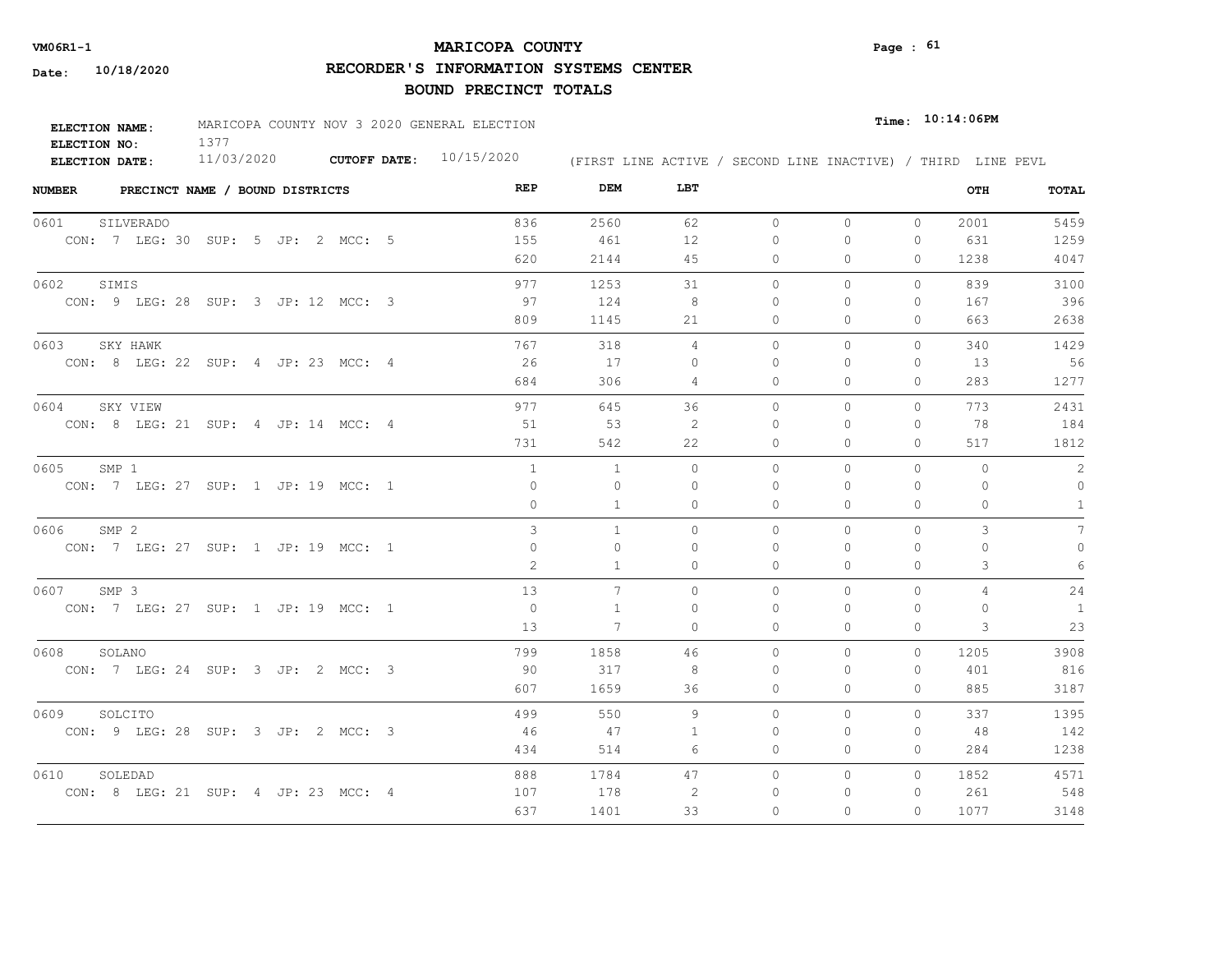# **MARICOPA COUNTY** Page : 62

**RECORDER'S INFORMATION SYSTEMS CENTER**

| ELECTION NAME: | MARICOPA COUNTY NOV 3 2020 GENERAL ELECTION |                           |  |  |  |  | $_{\texttt{Time:}}$ 10:14:06PM |                                                              |
|----------------|---------------------------------------------|---------------------------|--|--|--|--|--------------------------------|--------------------------------------------------------------|
| ELECTION NO:   |                                             |                           |  |  |  |  |                                |                                                              |
| ELECTION DATE: | 11/03/2020                                  | CUTOFF DATE: $10/15/2020$ |  |  |  |  |                                | (FIRST LINE ACTIVE / SECOND LINE INACTIVE) / THIRD LINE PEVL |

| <b>NUMBER</b><br>PRECINCT NAME / BOUND DISTRICTS | REP          | DEM  | LBT |           |          |              | OTH  | <b>TOTAL</b> |
|--------------------------------------------------|--------------|------|-----|-----------|----------|--------------|------|--------------|
| 0611<br>SONOQUI                                  | 3303         | 908  | 52  | $\circ$   | $\circ$  | $\mathbf{0}$ | 1522 | 5785         |
| CON: 5 LEG: 12 SUP: 1 JP: 24 MCC: 1              | 161          | 38   | - 5 | $\Omega$  | $\Omega$ | $\mathbf{0}$ | 91   | 295          |
|                                                  | 2731         | 808  | 43  | 0         | 0        | 0            | 1165 | 4747         |
| 0612<br>SOSSAMAN                                 | 4292         | 1567 | 93  | $\Omega$  | $\Omega$ | $\Omega$     | 2377 | 8329         |
| CON: 5 LEG: 12 SUP: 1 JP: 24 MCC: 1              | 269          | 97   | -7  | 0         | 0        | $\mathbf{0}$ | 212  | 585          |
|                                                  | 3550         | 1414 | 69  | 0         | $\Omega$ | $\Omega$     | 1789 | 6822         |
| 0613<br>SOUTH MTN HIGH                           | 333          | 1621 | 24  | $\circ$   | 0        | $\circ$      | 1165 | 3143         |
| CON: 7 LEG: 27 SUP: 5 JP: 17 MCC: 5              | 34           | 150  | -5  | $\Omega$  | $\Omega$ | $\mathbf{0}$ | 155  | 344          |
|                                                  | 239          | 1318 | 21  | 0         | 0        | $\mathbf{0}$ | 697  | 2275         |
| 0614<br>SOUTH MTN PARK                           | 90           | 113  | 2   | $\Omega$  | $\Omega$ | $\Omega$     | 91   | 296          |
| CON: 7 LEG: 27 SUP: 5 JP: 17 MCC: 5              | 1            | - 6  | 1   | 0         | $\Omega$ | $\mathbf{0}$ | 5    | 13           |
|                                                  | 79           | 109  | 2   | $\circ$   | $\Omega$ | $\mathbf{0}$ | 75   | 265          |
| 0620<br>SOUTHERN                                 | 384          | 2252 | 27  | $\Omega$  | $\Omega$ | $\Omega$     | 1397 | 4060         |
| CON: 7 LEG: 27 SUP: 5 JP: 17 MCC: 5              | 24           | 153  | 2   | $\bigcap$ | $\Omega$ | $\Omega$     | 133  | 312          |
|                                                  | 265          | 1844 | 22  | $\Omega$  | $\Omega$ | $\Omega$     | 891  | 3022         |
| 0621<br>SPANISH GARDEN                           | 1042         | 603  | 4   | $\circ$   | 0        | $\mathbf{0}$ | 731  | 2380         |
| CON: 8 LEG: 22 SUP: 4 JP: 23 MCC: 4              | 81           | 81   | 3   | $\bigcap$ | $\Omega$ | $\Omega$     | 110  | 275          |
|                                                  | 920          | 567  | 3   | 0         | $\Omega$ | $\circ$      | 581  | 2071         |
| 0622<br>SPRINGS                                  | 623          | 623  | 20  | $\Omega$  | $\Omega$ | $\Omega$     | 585  | 1851         |
| CON: 9 LEG: 17 SUP: 1 JP: 3 MCC: 1               | 36           | 43   | 3   | $\Omega$  | $\Omega$ | $\Omega$     | 64   | 146          |
|                                                  | 497          | 539  | 14  | $\Omega$  | $\Omega$ | $\Omega$     | 426  | 1476         |
| 0623<br>SPRUCE                                   | 303          | 520  | 14  | $\Omega$  | $\Omega$ | $\Omega$     | 527  | 1364         |
| CON: 9 LEG: 28 SUP: 3 JP: 13 MCC: 3              | 63           | - 93 | 3   | $\Omega$  | $\Omega$ | $\mathbf{0}$ | 163  | 322          |
|                                                  | 234          | 411  | 8   | $\Omega$  | $\Omega$ | $\Omega$     | 269  | 922          |
| 0624<br>SPUR                                     | 2454         | 1482 | 73  | $\Omega$  | $\Omega$ | $\Omega$     | 1776 | 5785         |
| CON: 5 LEG: 12 SUP: 1 JP: 16 MCC: 1              | 144          | 92   | 2   | $\Omega$  | $\Omega$ | $\Omega$     | 133  | 371          |
|                                                  | 1905         | 1281 | 50  | 0         | 0        | $\mathbf{0}$ | 1284 | 4520         |
| 0625<br>SPUR CROSS                               | 58           | 16   | 1   | $\circ$   | $\circ$  | $\circ$      | 35   | 110          |
| CON: 4 LEG: 1 SUP: 2 JP: 25 MCC: 2               | $\mathbf{3}$ | 2    | 0   | 0         | 0        | 0            | 1    | 6            |
|                                                  | 52           | 12   | -1  | $\Omega$  | $\Omega$ | $\Omega$     | 31   | 96           |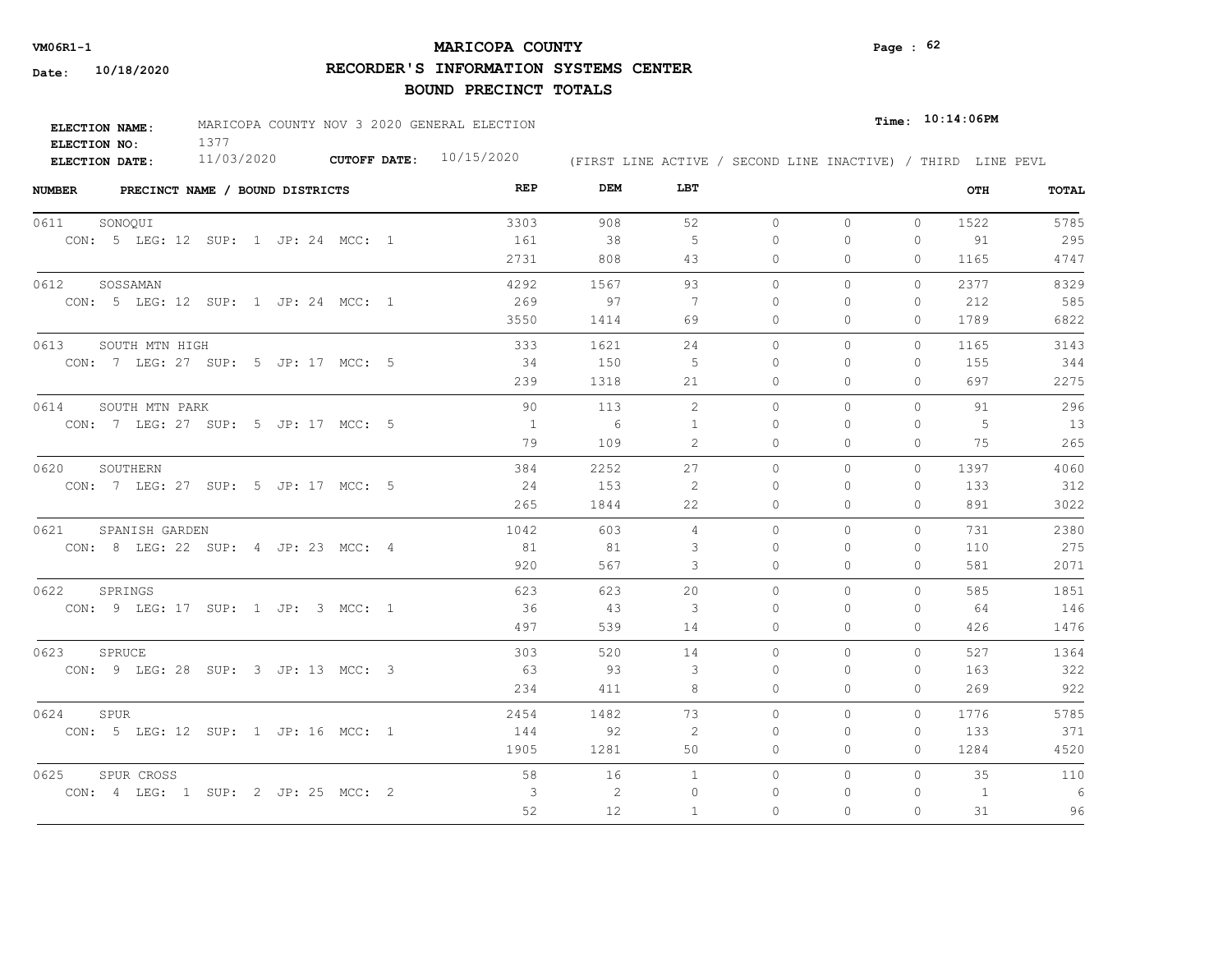# **MARICOPA COUNTY VM06R1-1 Page : 63**

**RECORDER'S INFORMATION SYSTEMS CENTER**

| ELECTION NAME: | MARICOPA COUNTY NOV 3 2020 GENERAL ELECTION |                           |                                                              | $Time:$ 10:14:06PM |
|----------------|---------------------------------------------|---------------------------|--------------------------------------------------------------|--------------------|
| ELECTION NO:   |                                             |                           |                                                              |                    |
| ELECTION DATE: | 11/03/2020                                  | CUTOFF DATE: $10/15/2020$ | (FIRST LINE ACTIVE / SECOND LINE INACTIVE) / THIRD LINE PEVL |                    |

| <b>NUMBER</b> | PRECINCT NAME / BOUND DISTRICTS     |  |  | REP  | DEM  | LBT            |           |              |              | OTH  | <b>TOTAL</b> |
|---------------|-------------------------------------|--|--|------|------|----------------|-----------|--------------|--------------|------|--------------|
| 0626          | ST CHRISTOPHER                      |  |  | 651  | 398  | $\overline{4}$ | $\circ$   | $\circ$      | $\mathbf{0}$ | 361  | 1414         |
|               | CON: 8 LEG: 21 SUP: 4 JP: 14 MCC: 4 |  |  | 36   | 38   | 2              | 0         | 0            | $\mathbf{0}$ | 30   | 106          |
|               |                                     |  |  | 535  | 364  | 4              | 0         | 0            | 0            | 263  | 1166         |
| 0627          | ST FRANCIS                          |  |  | 563  | 825  | 24             | $\Omega$  | $\Omega$     | $\Omega$     | 773  | 2185         |
|               | CON: 9 LEG: 24 SUP: 2 JP: 6 MCC: 2  |  |  | 76   | 133  | 3              | 0         | $\Omega$     | $\mathbf{0}$ | 191  | 403          |
|               |                                     |  |  | 435  | 713  | 16             | 0         | $\Omega$     | $\Omega$     | 534  | 1698         |
| 0628          | ST MORITZ                           |  |  | 965  | 704  | 30             | $\circ$   | 0            | 0            | 943  | 2642         |
|               | CON: 8 LEG: 20 SUP: 4 JP: 11 MCC: 4 |  |  | 90   | 106  | 4              | $\Omega$  | 0            | 0            | 201  | 401          |
|               |                                     |  |  | 729  | 585  | 19             | 0         | 0            | $\mathbf{0}$ | 623  | 1956         |
| 0629          | STARDUST                            |  |  | 665  | 358  | 11             | $\Omega$  | $\Omega$     | $\Omega$     | 390  | 1424         |
|               | CON: 8 LEG: 22 SUP: 4 JP: 23 MCC: 4 |  |  | 32   | 18   | $\Omega$       | $\Omega$  | $\Omega$     | $\mathbf{0}$ | 26   | 76           |
|               |                                     |  |  | 576  | 330  | 8              | $\Omega$  | $\Omega$     | $\mathbf{0}$ | 316  | 1230         |
| 0630          | STARLIGHT                           |  |  | 319  | 1117 | 23             | $\Omega$  | $\Omega$     | $\Omega$     | 930  | 2389         |
|               | CON: 7 LEG: 29 SUP: 5 JP: 26 MCC: 5 |  |  | 27   | 85   | 2              | 0         | $\Omega$     | $\Omega$     | 111  | 225          |
|               |                                     |  |  | 213  | 949  | 13             | 0         | 0            | $\mathbf{0}$ | 567  | 1742         |
| 0631          | STELLA                              |  |  | 601  | 1225 | 27             | $\Omega$  | $\Omega$     | $\Omega$     | 1134 | 2987         |
|               | CON: 7 LEG: 30 SUP: 5 JP: 22 MCC: 5 |  |  | 77   | 230  | 3              | $\Omega$  | $\Omega$     | $\mathbf{0}$ | 271  | 581          |
|               |                                     |  |  | 429  | 974  | 13             | $\circ$   | $\Omega$     | $\mathbf{0}$ | 636  | 2052         |
| 0632          | STELLAR                             |  |  | 1669 | 1616 | 49             | $\Omega$  | $\Omega$     | $\Omega$     | 1559 | 4893         |
|               | CON: 9 LEG: 18 SUP: 1 JP: 3 MCC: 1  |  |  | 100  | 83   | 7              | $\bigcap$ | $\Omega$     | $\Omega$     | 149  | 339          |
|               |                                     |  |  | 1330 | 1432 | 33             | $\circ$   | $\mathbf{0}$ | $\Omega$     | 1182 | 3977         |
| 0633          | STONEGATE                           |  |  | 971  | 478  | 5              | $\Omega$  | $\Omega$     | $\Omega$     | 590  | 2044         |
|               | CON: 6 LEG: 23 SUP: 2 JP: 15 MCC: 2 |  |  | 63   | 26   | $\Omega$       | $\Omega$  | $\Omega$     | $\Omega$     | 50   | 139          |
|               |                                     |  |  | 785  | 436  | 4              | $\Omega$  | $\Omega$     | $\Omega$     | 466  | 1691         |
| 0634          | STRADA                              |  |  | 24   | 32   | $\Omega$       | $\Omega$  | $\Omega$     | $\Omega$     | 39   | 95           |
|               | CON: 5 LEG: 16 SUP: 2 JP: 4 MCC: 2  |  |  | 7    | 7    | $\Omega$       | $\bigcap$ | $\Omega$     | $\Omega$     | 6    | 20           |
|               |                                     |  |  | 21   | 29   | $\circ$        | $\circ$   | 0            | $\mathbf{0}$ | 22   | 72           |
| 0635          | STUMP                               |  |  | 1062 | 3647 | 57             | $\Omega$  | $\Omega$     | $\Omega$     | 2982 | 7748         |
|               | CON: 3 LEG: 19 SUP: 5 JP: 20 MCC: 5 |  |  | 106  | 301  | 3              | 0         | $\Omega$     | $\mathbf{0}$ | 456  | 866          |
|               |                                     |  |  | 791  | 3073 | 44             | $\Omega$  | $\Omega$     | $\Omega$     | 1923 | 5831         |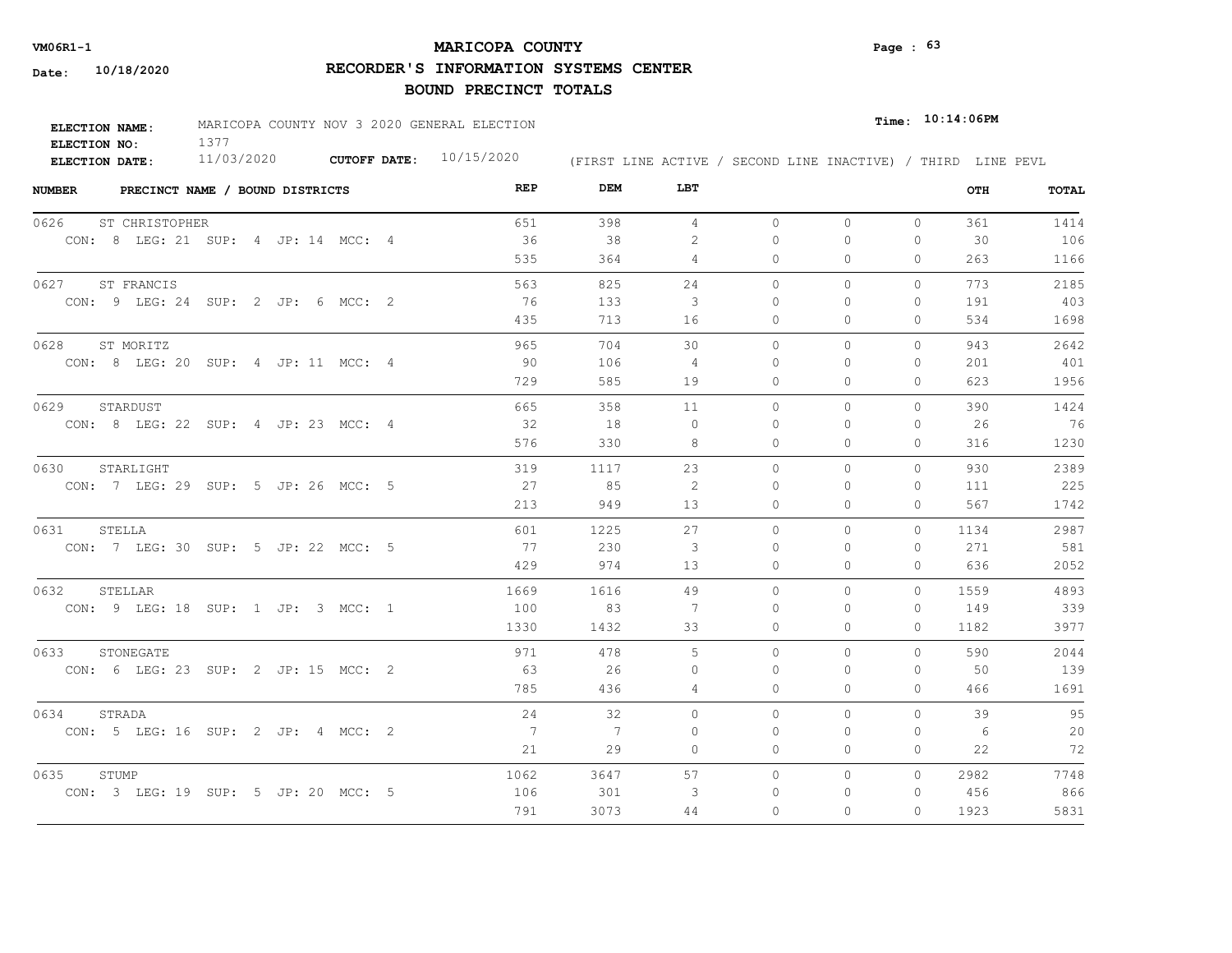# **MARICOPA COUNTY VM06R1-1 Page : 64**

**RECORDER'S INFORMATION SYSTEMS CENTER**

| <b>ELECTION NAME:</b> | MARICOPA COUNTY NOV 3 2020 GENERAL ELECTION |                           |                                                              | $_{\texttt{Time:}}$ 10:14:06PM |  |
|-----------------------|---------------------------------------------|---------------------------|--------------------------------------------------------------|--------------------------------|--|
| ELECTION NO:          |                                             |                           |                                                              |                                |  |
| ELECTION DATE:        | 11/03/2020                                  | CUTOFF DATE: $10/15/2020$ | (FIRST LINE ACTIVE / SECOND LINE INACTIVE) / THIRD LINE PEVL |                                |  |

| <b>NUMBER</b> |            | PRECINCT NAME / BOUND DISTRICTS |  |                                     | REP  | DEM  | LBT            |              |              |          | OTH  | TOTAL |
|---------------|------------|---------------------------------|--|-------------------------------------|------|------|----------------|--------------|--------------|----------|------|-------|
| 0636          | SUMMERSTAR |                                 |  |                                     | 679  | 354  | 2              | $\circ$      | $\circ$      | $\circ$  | 353  | 1388  |
|               |            |                                 |  | CON: 8 LEG: 22 SUP: 4 JP: 23 MCC: 4 | 71   | 38   | $\Omega$       | $\Omega$     | $\Omega$     | 0        | 38   | 147   |
|               |            |                                 |  |                                     | 637  | 342  | 2              | 0            | $\mathbf{0}$ | 0        | 303  | 1284  |
| 0637          | SUN AIRE   |                                 |  |                                     | 1708 | 1356 | 37             | $\Omega$     | $\circ$      | $\Omega$ | 1429 | 4530  |
|               |            |                                 |  | CON: 8 LEG: 21 SUP: 4 JP: 14 MCC: 4 | 177  | 177  | 9              | $\mathbf{0}$ | 0            | 0        | 290  | 653   |
|               |            |                                 |  |                                     | 1355 | 1192 | 25             | $\mathbf{0}$ | $\mathbf{0}$ | 0        | 1000 | 3572  |
| 0638          | SUN CITY   |                                 |  |                                     | 1341 | 775  | 6              | $\circ$      | $\circ$      | 0        | 844  | 2966  |
|               |            |                                 |  | CON: 8 LEG: 21 SUP: 4 JP: 14 MCC: 4 | 81   | 76   | $\Omega$       | 0            | ∩            | 0        | 79   | 236   |
|               |            |                                 |  |                                     | 1160 | 733  | 6              | $\mathbf{0}$ | $\mathbf{0}$ | 0        | 668  | 2567  |
| 0639          | SUN DEVIL  |                                 |  |                                     | 406  | 741  | 25             | $\Omega$     | $\Omega$     | $\Omega$ | 648  | 1820  |
|               |            |                                 |  | CON: 9 LEG: 26 SUP: 1 JP: 18 MCC: 1 | 278  | 435  | 14             | 0            | $\Omega$     | 0        | 461  | 1188  |
|               |            |                                 |  |                                     | 262  | 597  | 19             | $\mathbf{0}$ | $\Omega$     | 0        | 457  | 1335  |
| 0640          | SUN GROVES |                                 |  |                                     | 1563 | 1074 | 24             | $\Omega$     | $\Omega$     | $\Omega$ | 1235 | 3896  |
|               |            |                                 |  | CON: 5 LEG: 17 SUP: 1 JP: 24 MCC: 1 | 97   | 53   | 2              | $\Omega$     | $\Omega$     | $\Omega$ | 120  | 272   |
|               |            |                                 |  |                                     | 1220 | 928  | 13             | $\Omega$     | $\Omega$     | $\Omega$ | 897  | 3058  |
| 0641          |            | SUN LAKES COUNTRY CLUB          |  |                                     | 1153 | 629  | $\overline{4}$ | $\circ$      | $\circ$      | $\Omega$ | 707  | 2493  |
|               |            |                                 |  | CON: 5 LEG: 17 SUP: 1 JP: 3 MCC: 1  | 60   | 40   | $\Omega$       | $\Omega$     | $\Omega$     | $\Omega$ | 31   | 131   |
|               |            |                                 |  |                                     | 989  | 597  | 3              | $\circ$      | $\mathbf{0}$ | 0        | 554  | 2143  |
| 0642          | SUN TRAILS |                                 |  |                                     | 2284 | 1285 | 54             | $\Omega$     | $\Omega$     | $\Omega$ | 1699 | 5322  |
|               |            |                                 |  | CON: 5 LEG: 25 SUP: 2 JP: 4 MCC: 2  | 141  | 74   | 3              | $\Omega$     | $\Omega$     | $\Omega$ | 155  | 373   |
|               |            |                                 |  |                                     | 1739 | 1076 | 39             | $\circ$      | $\Omega$     | $\Omega$ | 1131 | 3985  |
| 0643          | SUNBURST   |                                 |  |                                     | 815  | 685  | 42             | $\Omega$     | $\Omega$     | $\Omega$ | 793  | 2335  |
|               |            |                                 |  | CON: 8 LEG: 20 SUP: 4 JP: 11 MCC: 4 | 82   | 89   | 10             | $\Omega$     | $\Omega$     | 0        | 174  | 355   |
|               |            |                                 |  |                                     | 611  | 564  | 34             | $\Omega$     | $\Omega$     | $\Omega$ | 502  | 1711  |
| 0644          | SUNCLIFF   |                                 |  |                                     | 1623 | 1540 | 60             | $\Omega$     | $\Omega$     | $\Omega$ | 1753 | 4976  |
|               |            |                                 |  | CON: 8 LEG: 21 SUP: 4 JP: 26 MCC: 4 | 135  | 128  | 4              | $\Omega$     | $\Omega$     | 0        | 264  | 531   |
|               |            |                                 |  |                                     | 1218 | 1318 | 39             | $\circ$      | $\circ$      | 0        | 1151 | 3726  |
| 0645          | SUNDANCE   |                                 |  |                                     | 724  | 687  | 28             | $\circ$      | $\circ$      | $\Omega$ | 884  | 2323  |
|               |            |                                 |  | CON: 8 LEG: 21 SUP: 4 JP: 8 MCC: 4  | 51   | 58   | 2              | 0            | 0            | 0        | 92   | 203   |
|               |            |                                 |  |                                     | 542  | 581  | 15             | 0            | $\Omega$     | $\Omega$ | 560  | 1698  |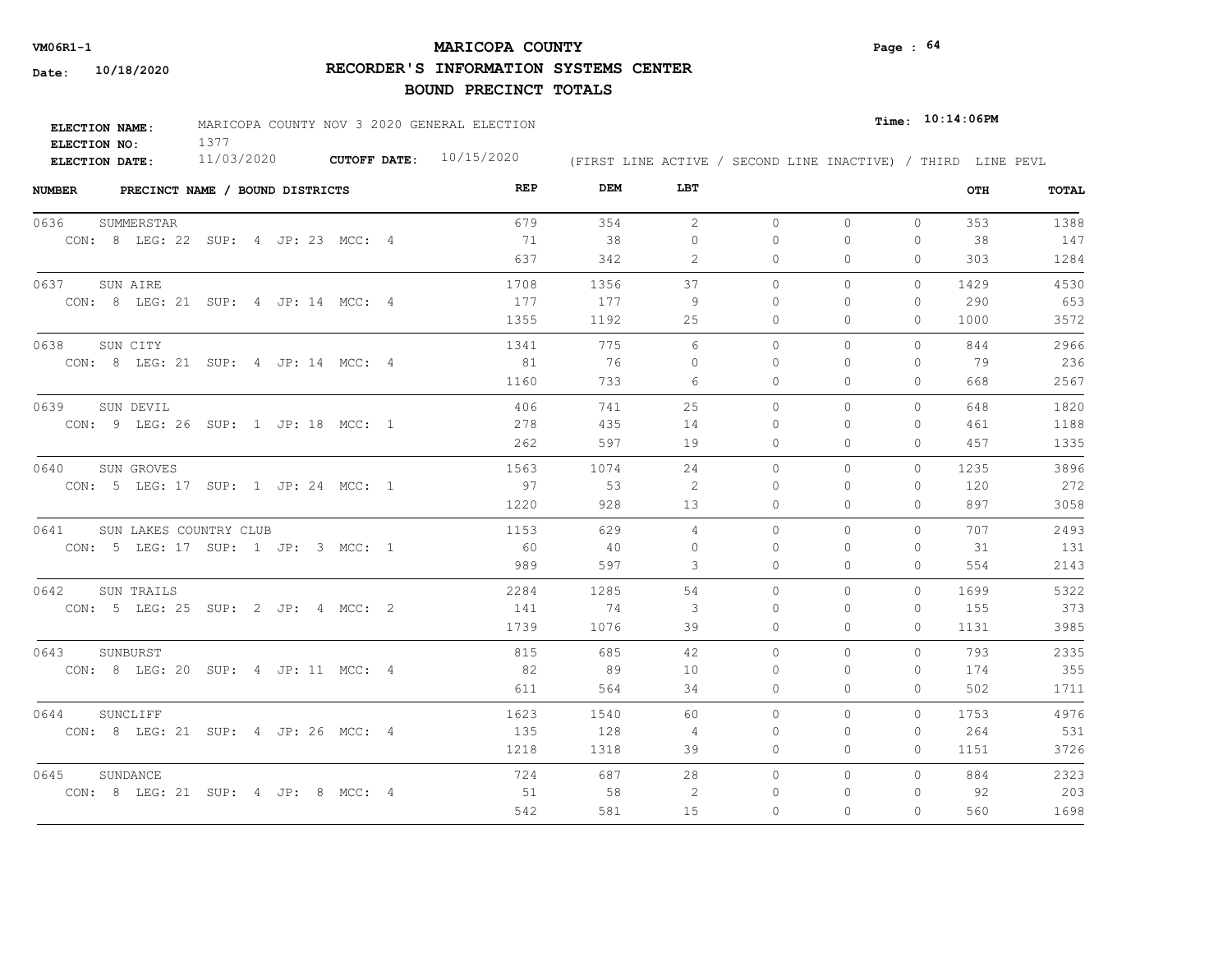# **MARICOPA COUNTY VM06R1-1 Page : 65**

**RECORDER'S INFORMATION SYSTEMS CENTER**

| <b>ELECTION NAME:</b> | MARICOPA COUNTY NOV 3 2020 GENERAL ELECTION |                     |            |                                                              | $Time:$ 10:14:06PM |
|-----------------------|---------------------------------------------|---------------------|------------|--------------------------------------------------------------|--------------------|
| ELECTION NO:          |                                             |                     |            |                                                              |                    |
| <b>ELECTION DATE:</b> | 11/03/2020                                  | <b>CUTOFF DATE:</b> | 10/15/2020 | (FIRST LINE ACTIVE / SECOND LINE INACTIVE) / THIRD LINE PEVL |                    |

| <b>NUMBER</b><br>PRECINCT NAME / BOUND DISTRICTS | REP  | DEM          | LBT            |           |          |              | OTH          | <b>TOTAL</b>    |
|--------------------------------------------------|------|--------------|----------------|-----------|----------|--------------|--------------|-----------------|
| 0646<br>SUNDANCE WEST                            | 1752 | 1650         | 62             | $\circ$   | $\circ$  | $\circ$      | 1933         | 5397            |
| CON: 3 LEG: 13 SUP: 4 JP: 1 MCC: 4               | 155  | 149          | $\overline{4}$ | 0         | 0        | $\mathbf{0}$ | 257          | 565             |
|                                                  | 1375 | 1384         | 49             | 0         | 0        | $\Omega$     | 1272         | 4080            |
| 0647<br>SUNDOWN                                  | 1151 | 730          | 20             | $\circ$   | 0        | 0            | 688          | 2589            |
| CON: 6 LEG: 23 SUP: 2 JP: 15 MCC: 2              | 71   | 48           | 3              | $\Omega$  | $\Omega$ | $\mathbf{0}$ | 87           | 209             |
|                                                  | 950  | 672          | 17             | 0         | 0        | $\Omega$     | 522          | 2161            |
| 0648<br>SUNFLOWER                                | 5    | $\mathbf{0}$ | $\circ$        | $\circ$   | 0        | 0            | 2            | 7               |
| CON: 4 LEG: 23 SUP: 2 JP: 10 MCC: 2              | 1    | $\Omega$     | $\Omega$       | $\Omega$  | $\Omega$ | $\Omega$     | $\mathbf{1}$ | 2               |
|                                                  | 5    | $\Omega$     | $\Omega$       | $\Omega$  | $\Omega$ | $\Omega$     | 2            | $7\overline{ }$ |
| 0649<br>SUNLAND                                  | 337  | 1711         | 20             | $\Omega$  | $\Omega$ | $\Omega$     | 1123         | 3191            |
| CON: 7 LEG: 27 SUP: 5 JP: 17 MCC: 5              | 31   | 190          | 3              | $\Omega$  | $\Omega$ | $\Omega$     | 161          | 385             |
|                                                  | 236  | 1409         | 18             | 0         | 0        | $\mathbf{0}$ | 693          | 2356            |
| 0650<br>SUNLAND VILLAGE                          | 2867 | 1405         | 50             | $\Omega$  | $\Omega$ | $\Omega$     | 1958         | 6280            |
| CON: 5 LEG: 16 SUP: 2 JP: 24 MCC: 2              | 136  | 86           | -2             | $\bigcap$ | $\Omega$ | $\Omega$     | 106          | 330             |
|                                                  | 2374 | 1237         | 26             | 0         | 0        | $\Omega$     | 1497         | 5134            |
| 0651<br>SUNNY HIGH                               | 1638 | 1745         | 56             | $\Omega$  | $\Omega$ | $\Omega$     | 1338         | 4777            |
| CON: 9 LEG: 28 SUP: 3 JP: 13 MCC: 3              | 79   | 132          | 2              | $\Omega$  | $\Omega$ | $\Omega$     | 148          | 361             |
|                                                  | 1389 | 1596         | 35             | $\circ$   | $\Omega$ | $\mathbf{0}$ | 1047         | 4067            |
| 0652<br>SUNNYSIDE                                | 560  | 303          | 9              | $\Omega$  | $\Omega$ | $\Omega$     | 376          | 1248            |
| CON: 6 LEG: 15 SUP: 3 JP: 12 MCC: 3              | 20   | - 11         | -1             | $\Omega$  | $\Omega$ | $\Omega$     | 23           | 55              |
|                                                  | 454  | 263          | 7              | $\circ$   | 0        | $\mathbf{0}$ | 276          | 1000            |
| 0653<br>SUNNYSLOPE                               | 481  | 817          | 26             | $\circ$   | $\Omega$ | 0            | 691          | 2015            |
| CON: 9 LEG: 28 SUP: 3 JP: 13 MCC: 3              | 57   | 93           | 2              | 0         | 0        | $\mathbf{0}$ | 106          | 258             |
|                                                  | 370  | 705          | 17             | 0         | 0        | $\mathbf{0}$ | 465          | 1557            |
| 0654<br>SUNNYVALE                                | 2494 | 1123         | 51             | $\circ$   | 0        | $\circ$      | 1586         | 5254            |
| CON: 5 LEG: 12 SUP: 1 JP: 16 MCC: 1              | 160  | - 93         | -7             | 0         | 0        | 0            | 167          | 427             |
|                                                  | 2028 | 979          | 33             | 0         | 0        | $\Omega$     | 1189         | 4229            |
| 0655<br>SUNRISE                                  | 1442 | 1268         | 61             | $\circ$   | $\circ$  | $\Omega$     | 1705         | 4476            |
| CON: 6 LEG: 20 SUP: 3 JP: 13 MCC: 3              | 109  | 134          | 8              | $\Omega$  | 0        | 0            | 235          | 486             |
|                                                  | 1055 | 1046         | 40             | $\Omega$  | $\Omega$ | $\Omega$     | 1047         | 3188            |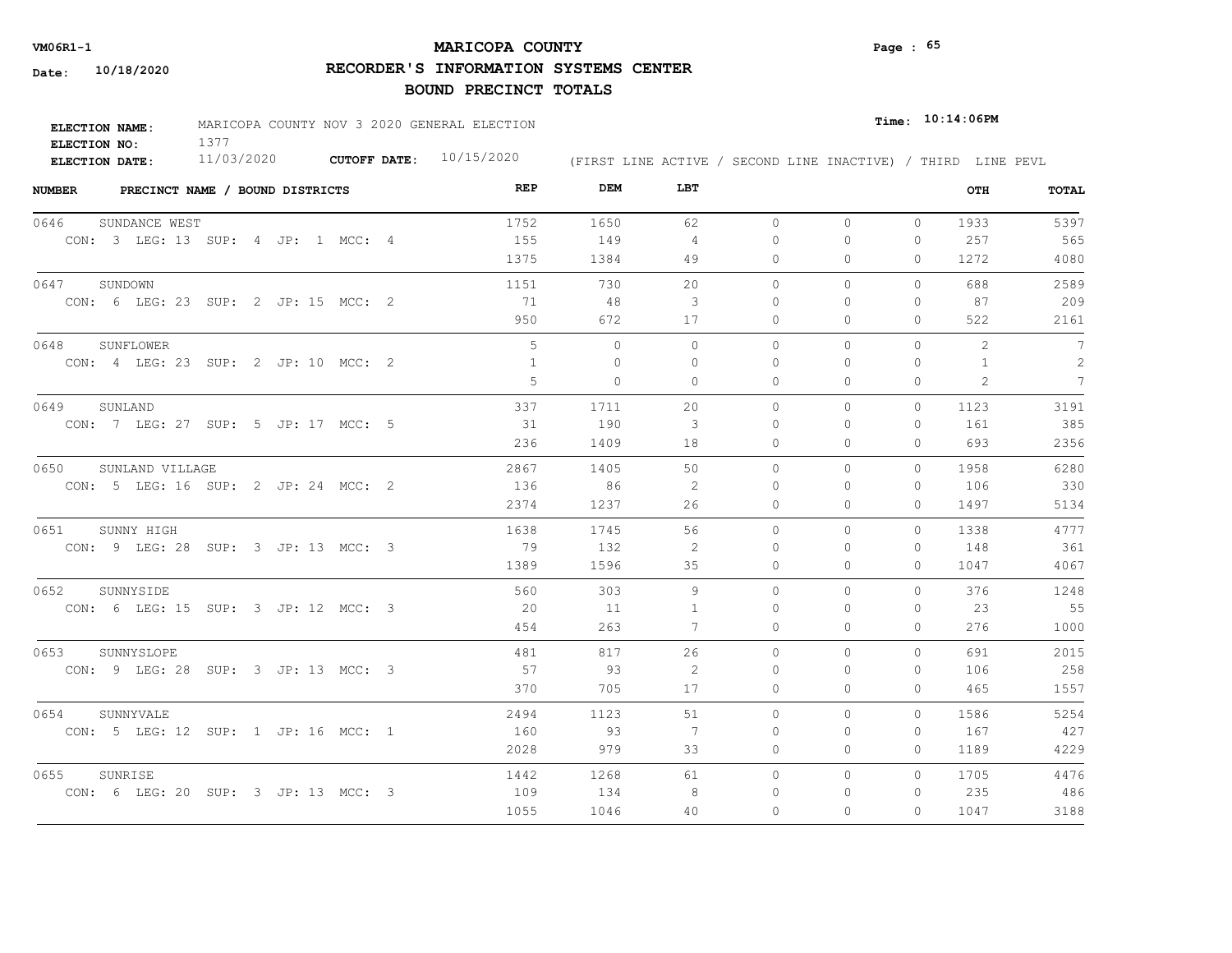# **MARICOPA COUNTY VM06R1-1 Page : 66**

**RECORDER'S INFORMATION SYSTEMS CENTER**

| <b>ELECTION NAME:</b> | MARICOPA COUNTY NOV 3 2020 GENERAL ELECTION |              |            |                                                              | $_{Time:}$ 10:14:06PM |
|-----------------------|---------------------------------------------|--------------|------------|--------------------------------------------------------------|-----------------------|
| ELECTION NO:          |                                             |              |            |                                                              |                       |
| ELECTION DATE:        | 11/03/2020                                  | CUTOFF DATE: | 10/15/2020 | (FIRST LINE ACTIVE / SECOND LINE INACTIVE) / THIRD LINE PEVL |                       |

| <b>NUMBER</b><br>PRECINCT NAME / BOUND DISTRICTS | REP  | DEM  | LBT            |           |              |              | OTH  | TOTAL |
|--------------------------------------------------|------|------|----------------|-----------|--------------|--------------|------|-------|
| 0656<br>SUNUP                                    | 862  | 737  | 25             | $\circ$   | $\circ$      | $\circ$      | 836  | 2460  |
| CON: 8 LEG: 20 SUP: 4 JP: 11 MCC: 4              | 114  | 100  | 7              | 0         | 0            | 0            | 221  | 442   |
|                                                  | 678  | 627  | 19             | 0         | $\Omega$     | $\Omega$     | 566  | 1890  |
| 0657 MCKELLIPS PARK                              | 405  | 682  | 22             | $\circ$   | 0            | 0            | 671  | 1780  |
| CON: 9 LEG: 24 SUP: 1 JP: 6 MCC: 1               | - 42 | 70   | 2              | $\Omega$  | $\Omega$     | $\mathbf{0}$ | 100  | 214   |
|                                                  | 285  | 577  | 12             | 0         | 0            | $\mathbf{0}$ | 399  | 1273  |
| 0658<br>SURPRISE                                 | 488  | 1029 | 19             | $\circ$   | $\mathbf{0}$ | 0            | 944  | 2480  |
| CON: 8 LEG: 21 SUP: 4 JP: 23 MCC: 4              | 47   | 107  | -1             | $\Omega$  | 0            | 0            | 178  | 333   |
|                                                  | 378  | 758  | 13             | 0         | $\Omega$     | $\Omega$     | 554  | 1703  |
| 0659<br>SURPRISE FARMS                           | 3065 | 1708 | 55             | $\bigcap$ | $\Omega$     | $\Omega$     | 2423 | 7251  |
| CON: 8 LEG: 22 SUP: 4 JP: 23 MCC: 4              | 269  | 179  | -6             | $\Omega$  | $\Omega$     | $\mathbf{0}$ | 427  | 881   |
|                                                  | 2377 | 1460 | 40             | 0         | 0            | $\mathbf{0}$ | 1673 | 5550  |
| SUTTON<br>0660                                   | 809  | 585  | 15             | $\Omega$  | $\Omega$     | $\Omega$     | 618  | 2027  |
| CON: 6 LEG: 23 SUP: 2 JP: 15 MCC: 2              | - 63 | 35   | $\overline{0}$ | $\Omega$  | $\Omega$     | $\Omega$     | 41   | 139   |
|                                                  | 629  | 509  | 11             | $\Omega$  | $\Omega$     | $\Omega$     | 458  | 1607  |
| 0661<br>SWEETWATER                               | 1241 | 888  | 29             | $\circ$   | 0            | $\circ$      | 1025 | 3183  |
| CON: 8 LEG: 21 SUP: 4 JP: 14 MCC: 4              | 73   | 68   | 3              | $\Omega$  | $\Omega$     | $\Omega$     | 129  | 273   |
|                                                  | 931  | 758  | 24             | $\Omega$  | $\Omega$     | $\Omega$     | 697  | 2410  |
| 0662<br>TABLE MESA                               | 34   | 4    | 2              | $\circ$   | $\Omega$     | $\Omega$     | 17   | 57    |
| CON: 4 LEG: 1 SUP: 3 JP: 25 MCC: 3               | 3    | 2    | $\Omega$       | $\Omega$  | $\Omega$     | 0            | 1    | 6     |
|                                                  | 27   | 3    | 2              | $\Omega$  | $\Omega$     | $\Omega$     | 9    | 41    |
| 0663<br>TARO                                     | 1364 | 1022 | 50             | $\circ$   | 0            | $\circ$      | 1343 | 3779  |
| CON: 6 LEG: 15 SUP: 3 JP: 25 MCC: 3              | 188  | 178  | -9             | $\Omega$  | $\Omega$     | $\Omega$     | 408  | 783   |
|                                                  | 1020 | 839  | 32             | 0         | 0            | $\mathbf{0}$ | 873  | 2764  |
| 0664<br>TARTESSO                                 | 1790 | 1059 | 47             | $\circ$   | $\Omega$     | 0            | 1561 | 4457  |
| CON: 4 LEG: 13 SUP: 4 JP: 1 MCC: 4               | 100  | 60   | 2              | 0         | 0            | $\mathbf{0}$ | 126  | 288   |
|                                                  | 1352 | 888  | 39             | 0         | 0            | $\Omega$     | 1015 | 3294  |
| 0665<br>TATUM                                    | 3632 | 2512 | 89             | $\Omega$  | 0            | $\Omega$     | 2884 | 9117  |
| CON: 6 LEG: 15 SUP: 3 JP: 25 MCC: 3              | 414  | 239  | 17             | $\Omega$  | 0            | 0            | 532  | 1202  |
|                                                  | 2895 | 2221 | 64             | $\Omega$  | $\Omega$     | $\Omega$     | 2178 | 7358  |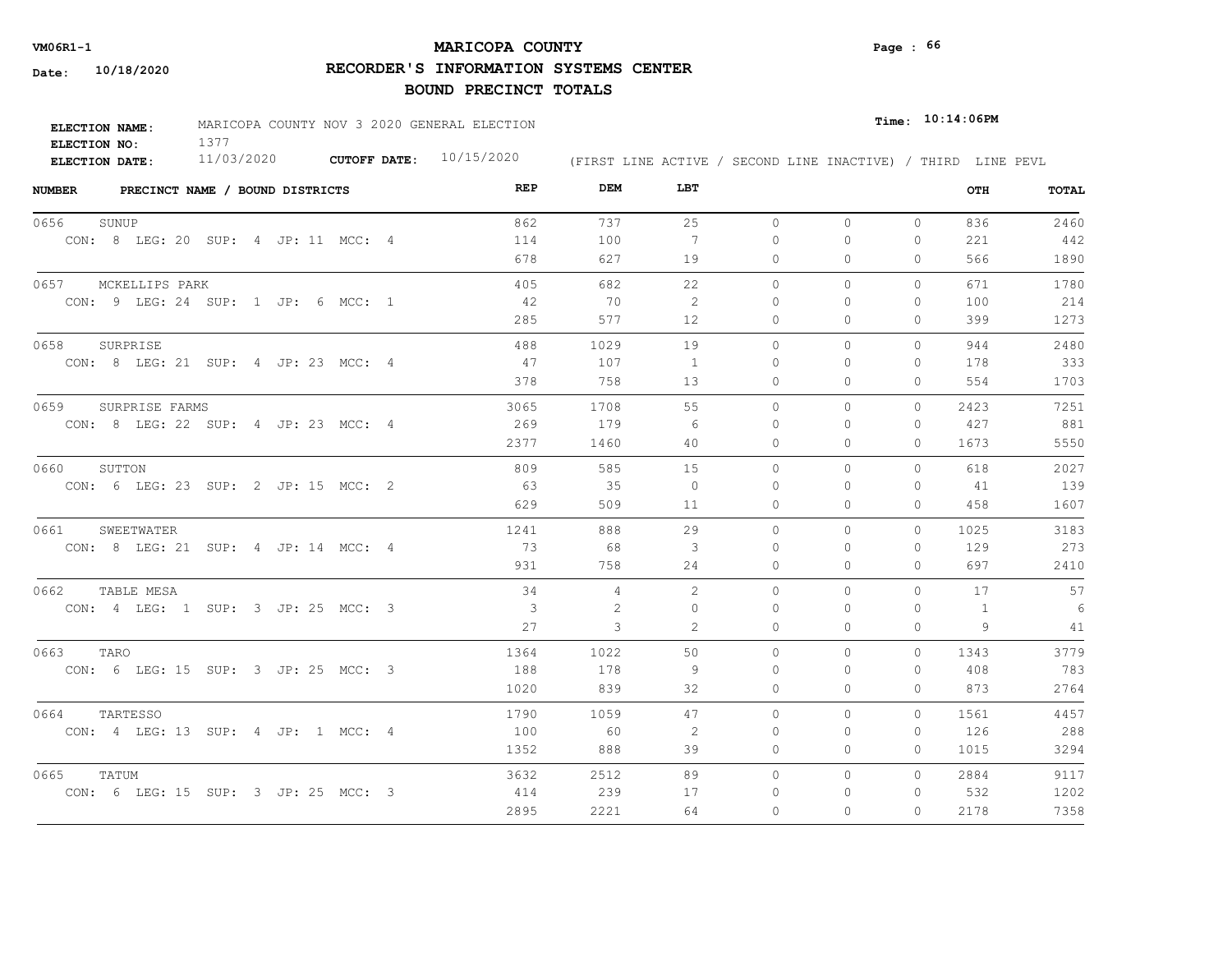# **MARICOPA COUNTY** Page :  $67$

**RECORDER'S INFORMATION SYSTEMS CENTER**

| <b>ELECTION NAME:</b> | MARICOPA COUNTY NOV 3 2020 GENERAL ELECTION |                           |                                                              | $_{\texttt{Time:}}$ 10:14:06PM |
|-----------------------|---------------------------------------------|---------------------------|--------------------------------------------------------------|--------------------------------|
| ELECTION NO:          |                                             |                           |                                                              |                                |
| <b>ELECTION DATE:</b> | 11/03/2020                                  | CUTOFF DATE: $10/15/2020$ | (FIRST LINE ACTIVE / SECOND LINE INACTIVE) / THIRD LINE PEVL |                                |

| <b>NUMBER</b> |          | PRECINCT NAME / BOUND DISTRICTS     |  |  |  | REP             | DEM  | LBT            |           |              |              | OTH      | TOTAL          |
|---------------|----------|-------------------------------------|--|--|--|-----------------|------|----------------|-----------|--------------|--------------|----------|----------------|
| 0666          |          | TERRAVITA                           |  |  |  | 2548            | 1012 | 23             | $\circ$   | $\mathbf{0}$ | $\circ$      | 1305     | 4888           |
|               |          | CON: 6 LEG: 23 SUP: 2 JP: 25 MCC: 2 |  |  |  | 121             | 40   | $\Omega$       | $\Omega$  | $\Omega$     | $\Omega$     | 91       | 252            |
|               |          |                                     |  |  |  | 2252            | 941  | 17             | $\circ$   | $\Omega$     | $\circ$      | 1111     | 4321           |
| 0667          | THOMAS   |                                     |  |  |  | 258             | 359  | 12             | $\Omega$  | $\Omega$     | $\Omega$     | 280      | 909            |
|               |          | CON: 9 LEG: 24 SUP: 3 JP: 6 MCC: 3  |  |  |  | 17              | 20   | 1              | $\Omega$  | $\Omega$     | $\mathbf{0}$ | 15       | 53             |
|               |          |                                     |  |  |  | 197             | 311  | 8              | $\circ$   | 0            | $\mathbf{0}$ | 194      | 710            |
| 0668          |          | TIERRA ESTE                         |  |  |  | 1123            | 574  | 26             | $\circ$   | 0            | 0            | 636      | 2359           |
|               |          | CON: 5 LEG: 25 SUP: 2 JP: 10 MCC: 2 |  |  |  | 92              | 51   | $\overline{4}$ | $\Omega$  | $\Omega$     | $\mathbf{0}$ | 140      | 287            |
|               |          |                                     |  |  |  | 875             | 471  | 19             | 0         | 0            | $\mathbf{0}$ | 439      | 1804           |
| 0669          |          | TIERRA MADRE                        |  |  |  | 1839            | 721  | 41             | $\Omega$  | $\Omega$     | $\Omega$     | 959      | 3560           |
|               |          | CON: 5 LEG: 12 SUP: 1 JP: 16 MCC: 1 |  |  |  | 104             | 20   | -4             | 0         | 0            | $\mathbf{0}$ | 52       | 180            |
|               |          |                                     |  |  |  | 1563            | 647  | 33             | 0         | 0            | $\mathbf{0}$ | 736      | 2979           |
| 0670          | TOLLESON |                                     |  |  |  | 399             | 1756 | 21             | $\circ$   | 0            | $\mathbf{0}$ | 1097     | 3273           |
|               |          | CON: 7 LEG: 19 SUP: 5 JP: 20 MCC: 5 |  |  |  | 54              | 220  | $\overline{4}$ | $\Omega$  | $\Omega$     | $\Omega$     | 264      | 542            |
|               |          |                                     |  |  |  | 301             | 1468 | 15             | $\Omega$  | $\Omega$     | $\Omega$     | 680      | 2464           |
| 0671          | TONOPAH  |                                     |  |  |  | 806             | 382  | 25             | $\Omega$  | $\Omega$     | $\Omega$     | 664      | 1877           |
|               |          | CON: 3 LEG: 13 SUP: 4 JP: 7 MCC: 4  |  |  |  | 71              | 38   | $\overline{4}$ | $\bigcap$ | $\Omega$     | $\mathbf{0}$ | 101      | 214            |
|               |          |                                     |  |  |  | 579             | 305  | 17             | 0         | $\Omega$     | $\mathbf{0}$ | 378      | 1279           |
| 0672          | TONTO    |                                     |  |  |  | 2044            | 1134 | 50             | $\Omega$  | $\Omega$     | $\Omega$     | 1523     | 4751           |
|               |          | CON: 5 LEG: 25 SUP: 2 JP: 4 MCC: 2  |  |  |  | 185             | 97   | 7              | $\Omega$  | $\Omega$     | $\Omega$     | 199      | 488            |
|               |          |                                     |  |  |  | 1554            | 963  | 36             | $\Omega$  | $\Omega$     | $\Omega$     | 1072     | 3625           |
| 0673          |          | TORTILLA FLAT                       |  |  |  | $7\phantom{.0}$ | 4    | $\Omega$       | $\Omega$  | $\Omega$     | $\Omega$     | 9        | 20             |
|               |          | CON: 4 LEG: 23 SUP: 2 JP: 10 MCC: 2 |  |  |  | $\mathbf{0}$    | 1    | $\Omega$       | $\Omega$  | $\Omega$     | 0            | $\Omega$ | $\overline{1}$ |
|               |          |                                     |  |  |  | $7\phantom{.0}$ | 2    | $\Omega$       | $\circ$   | $\Omega$     | $\mathbf{0}$ | 5        | 14             |
| 0674          |          | TOWNE MEADOWS                       |  |  |  | 1431            | 717  | 28             | $\Omega$  | $\Omega$     | $\Omega$     | 956      | 3132           |
|               |          | CON: 5 LEG: 12 SUP: 2 JP: 16 MCC: 2 |  |  |  | 101             | 50   | <sup>1</sup>   | $\Omega$  | $\Omega$     | $\Omega$     | 94       | 246            |
|               |          |                                     |  |  |  | 1169            | 653  | 18             | 0         | 0            | $\mathbf{0}$ | 745      | 2585           |
| 0675          | TOWNLEY  |                                     |  |  |  | 261             | 569  | 20             | $\circ$   | 0            | $\circ$      | 551      | 1401           |
|               |          | CON: 9 LEG: 30 SUP: 3 JP: 13 MCC: 3 |  |  |  | 62              | 164  | 2              | $\Omega$  | $\Omega$     | $\mathbf{0}$ | 240      | 468            |
|               |          |                                     |  |  |  | 179             | 431  | 15             | $\Omega$  | $\Omega$     | $\Omega$     | 343      | 968            |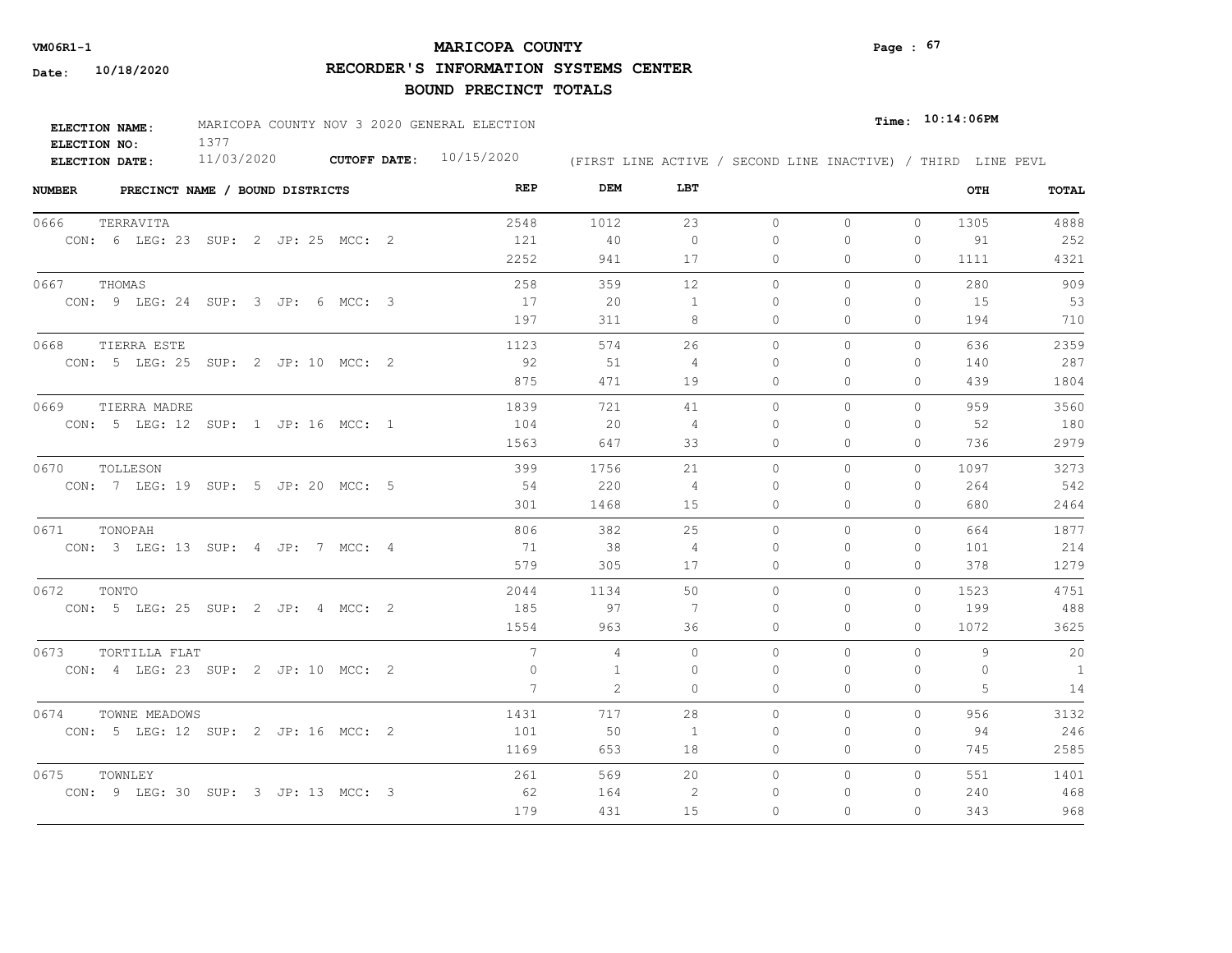# **MARICOPA COUNTY VM06R1-1 Page : 68**

**RECORDER'S INFORMATION SYSTEMS CENTER**

| ELECTION NAME: | MARICOPA COUNTY NOV 3 2020 GENERAL ELECTION |                           |  |  | $_{\texttt{Time:}}$ 10:14:06PM |                                                              |
|----------------|---------------------------------------------|---------------------------|--|--|--------------------------------|--------------------------------------------------------------|
| ELECTION NO:   |                                             |                           |  |  |                                |                                                              |
| ELECTION DATE: | 11/03/2020                                  | CUTOFF DATE: $10/15/2020$ |  |  |                                | (FIRST LINE ACTIVE / SECOND LINE INACTIVE) / THIRD LINE PEVL |

| <b>NUMBER</b> | PRECINCT NAME / BOUND DISTRICTS     | REP  | DEM  | LBT            |          |              |          | OTH  | TOTAL |
|---------------|-------------------------------------|------|------|----------------|----------|--------------|----------|------|-------|
| 0676          | TRADITIONS                          | 1359 | 691  | 10             | $\circ$  | $\circ$      | $\circ$  | 831  | 2891  |
|               | CON: 8 LEG: 22 SUP: 4 JP: 23 MCC: 4 | 67   | 54   | 2              | 0        | $\circ$      | $\Omega$ | 80   | 203   |
|               |                                     | 1191 | 621  | 6              | 0        | $\mathbf{0}$ | 0        | 644  | 2462  |
| 0677          | TRAMONTO                            | 3030 | 1648 | 77             | $\Omega$ | $\circ$      | $\Omega$ | 2304 | 7059  |
|               | CON: 8 LEG: 1 SUP: 3 JP: 11 MCC: 3  | 260  | 177  | -7             | 0        | $\Omega$     | 0        | 351  | 795   |
|               |                                     | 2339 | 1477 | 62             | 0        | $\Omega$     | 0        | 1675 | 5553  |
| 0678          | TREVOR BROWNE                       | 274  | 1101 | 18             | $\Omega$ | $\Omega$     | $\Omega$ | 890  | 2283  |
|               | CON: 7 LEG: 29 SUP: 5 JP: 26 MCC: 5 | 31   | 102  | 2              | $\Omega$ | $\Omega$     | 0        | 134  | 269   |
|               |                                     | 194  | 907  | 13             | $\Omega$ | $\Omega$     | 0        | 531  | 1645  |
| 0679          | TRILOGY                             | 4428 | 2198 | 81             | $\Omega$ | $\Omega$     | $\Omega$ | 2920 | 9627  |
|               | CON: 5 LEG: 12 SUP: 1 JP: 24 MCC: 1 | 230  | 118  | -5             | $\Omega$ | $\Omega$     | $\Omega$ | 215  | 568   |
|               |                                     | 3670 | 1980 | 57             | $\circ$  | $\circ$      | 0        | 2226 | 7933  |
| 0680          | TUCKEY                              | 287  | 778  | 14             | $\Omega$ | $\Omega$     | $\Omega$ | 890  | 1969  |
|               | CON: 7 LEG: 29 SUP: 5 JP: 9 MCC: 5  | 52   | 100  | -1             | $\Omega$ | $\Omega$     | 0        | 178  | 331   |
|               |                                     | 190  | 598  | 8              | 0        | $\Omega$     | $\Omega$ | 490  | 1286  |
| 0681          | TULANE                              | 806  | 1463 | 44             | $\Omega$ | $\Omega$     | $\Omega$ | 1094 | 3407  |
|               | CON: 9 LEG: 18 SUP: 1 JP: 19 MCC: 1 | 75   | 136  | $\overline{5}$ | $\Omega$ | $\Omega$     | $\Omega$ | 175  | 391   |
|               |                                     | 600  | 1315 | 31             | $\Omega$ | $\Omega$     | $\Omega$ | 786  | 2732  |
| 0682          | TUMBLEWEED                          | 513  | 2030 | 33             | $\Omega$ | $\Omega$     | $\Omega$ | 1696 | 4272  |
|               | CON: 7 LEG: 19 SUP: 5 JP: 26 MCC: 5 | 72   | 255  | 6              | 0        | $\Omega$     | $\Omega$ | 296  | 629   |
|               |                                     | 356  | 1666 | 23             | 0        | $\circ$      | 0        | 1040 | 3085  |
| 0683          | TURF PARADISE                       | 452  | 434  | 15             | $\circ$  | $\Omega$     | $\Omega$ | 458  | 1359  |
|               | CON: 6 LEG: 20 SUP: 3 JP: 13 MCC: 3 | 29   | 23   | 2              | $\Omega$ | $\circ$      | 0        | 42   | 96    |
|               |                                     | 344  | 391  | 12             | $\circ$  | $\circ$      | 0        | 310  | 1057  |
| 0684          | TURNEY                              | 721  | 2455 | 54             | $\circ$  | $\circ$      | 0        | 1356 | 4586  |
|               | CON: 7 LEG: 24 SUP: 3 JP: 2 MCC: 3  | 121  | 304  | 9              | $\Omega$ | $\Omega$     | 0        | 274  | 708   |
|               |                                     | 529  | 2158 | 38             | 0        | $\mathbf{0}$ | 0        | 1005 | 3730  |
| 0685          | TUTHILL                             | 5947 | 3080 | 111            | 0        | $\circ$      | $\Omega$ | 3907 | 13045 |
|               | CON: 4 LEG: 13 SUP: 4 JP: 1 MCC: 4  | 323  | 165  | -5             | 0        | 0            | 0        | 331  | 824   |
|               |                                     | 4838 | 2741 | 82             | $\Omega$ | $\Omega$     | 0        | 2918 | 10579 |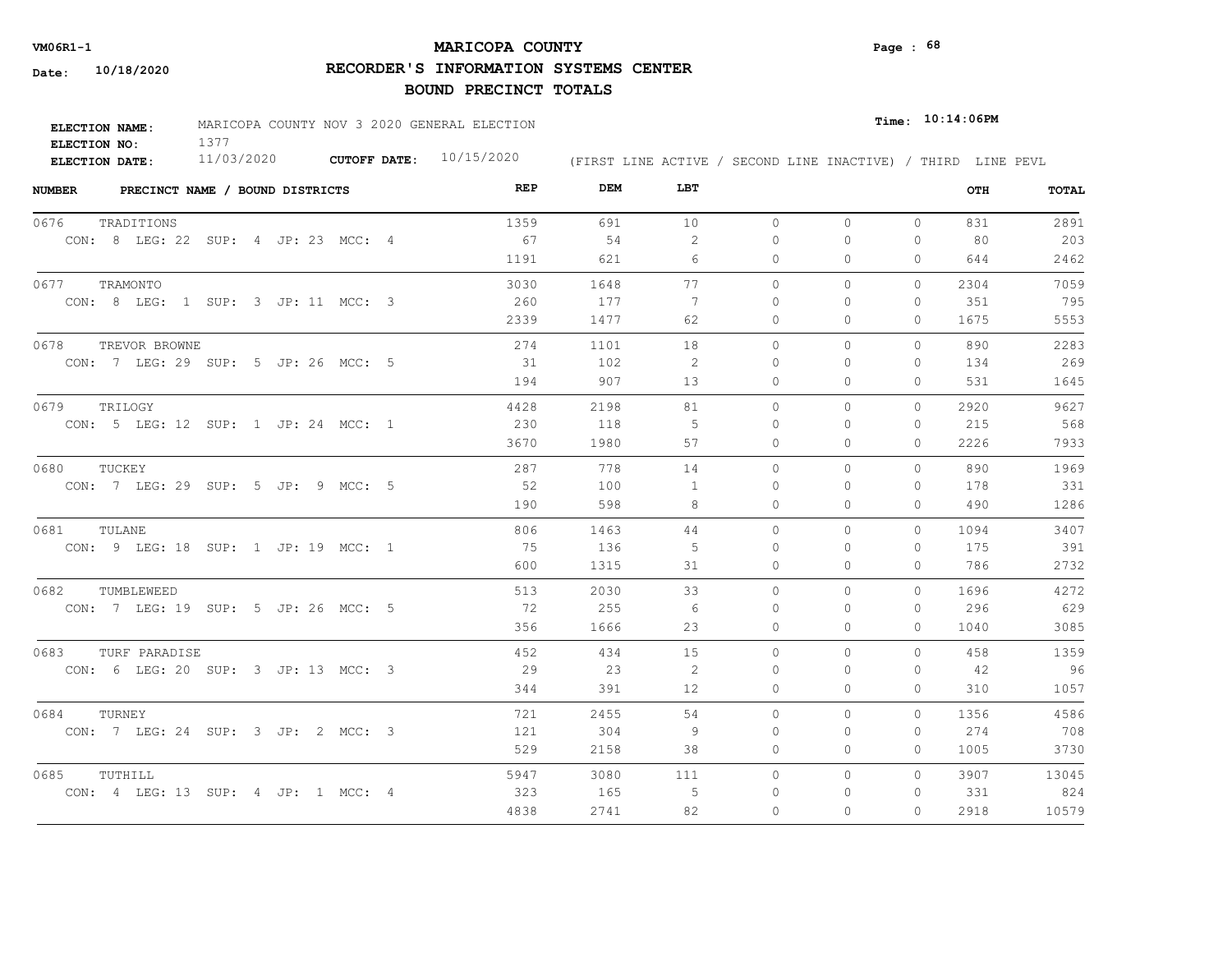# **MARICOPA COUNTY VM06R1-1 Page : 69**

**RECORDER'S INFORMATION SYSTEMS CENTER**

| <b>ELECTION NAME:</b> | MARICOPA COUNTY NOV 3 2020 GENERAL ELECTION |                     |            |  |  |  | $_{Time:}$ 10:14:06PM |                                                              |
|-----------------------|---------------------------------------------|---------------------|------------|--|--|--|-----------------------|--------------------------------------------------------------|
| ELECTION NO:          |                                             |                     |            |  |  |  |                       |                                                              |
| ELECTION DATE:        | 11/03/2020                                  | <b>CUTOFF DATE:</b> | 10/15/2020 |  |  |  |                       | (FIRST LINE ACTIVE / SECOND LINE INACTIVE) / THIRD LINE PEVL |

| <b>NUMBER</b><br>PRECINCT NAME / BOUND DISTRICTS | REP            | DEM  | LBT      |          |              |              | OTH  | TOTAL |
|--------------------------------------------------|----------------|------|----------|----------|--------------|--------------|------|-------|
| 0686<br>TWIN BUTTES                              | 557            | 1376 | 47       | $\circ$  | $\circ$      | $\circ$      | 1066 | 3046  |
| CON: 9 LEG: 26 SUP: 1 JP: 19 MCC: 1              | 121            | 204  | 10       | 0        | 0            | $\mathbf{0}$ | 259  | 594   |
|                                                  | 403            | 1159 | 38       | 0        | $\Omega$     | $\Omega$     | 755  | 2355  |
| 0687 VALENCIA                                    | 174            | 237  | 7        | $\circ$  | 0            | 0            | 233  | 651   |
| CON: 3 LEG: 4 SUP: 4 JP: 1 MCC: 4                | $\overline{7}$ | 14   | $\Omega$ | $\Omega$ | $\Omega$     | $\Omega$     | 41   | 62    |
|                                                  | 122            | 200  | 6        | 0        | 0            | $\mathbf{0}$ | 139  | 467   |
| 0688<br>VALENCIA GROVES                          | 1518           | 799  | 35       | $\circ$  | $\mathbf{0}$ | $\circ$      | 1143 | 3495  |
| CON: 5 LEG: 25 SUP: 2 JP: 4 MCC: 2               | 124            | 68   | -2       | $\Omega$ | 0            | 0            | 139  | 333   |
|                                                  | 1146           | 681  | 18       | 0        | $\Omega$     | $\Omega$     | 771  | 2616  |
| 0689<br>VAN NESS                                 | 560            | 848  | 33       | $\Omega$ | $\Omega$     | $\Omega$     | 680  | 2121  |
| CON: 9 LEG: 26 SUP: 1 JP: 18 MCC: 1              | 59             | 113  | 3        | $\Omega$ | $\Omega$     | $\mathbf{0}$ | 200  | 375   |
|                                                  | 411            | 735  | 25       | 0        | 0            | $\mathbf{0}$ | 449  | 1620  |
| 0690<br>VARNEY PARK                              | 1586           | 1341 | 48       | $\Omega$ | $\Omega$     | $\Omega$     | 1460 | 4435  |
| CON: 8 LEG: 21 SUP: 4 JP: 14 MCC: 4              | 169            | 159  | 5        | $\Omega$ | $\Omega$     | $\Omega$     | 255  | 588   |
|                                                  | 1272           | 1150 | 32       | $\Omega$ | $\Omega$     | $\Omega$     | 988  | 3442  |
| 0691<br>VELERO                                   | 524            | 520  | 27       | $\circ$  | 0            | $\circ$      | 517  | 1588  |
| CON: 5 LEG: 17 SUP: 1 JP: 3 MCC: 1               | 52             | 41   | 3        | $\Omega$ | $\Omega$     | $\Omega$     | 84   | 180   |
|                                                  | 429            | 452  | 20       | $\Omega$ | $\Omega$     | $\Omega$     | 391  | 1292  |
| 0692 VERANO                                      | 1132           | 1114 | 38       | $\Omega$ | $\Omega$     | $\Omega$     | 1067 | 3351  |
| CON: 9 LEG: 17 SUP: 1 JP: 3 MCC: 1               | - 78           | 67   | -5       | $\Omega$ | $\Omega$     | $\Omega$     | 119  | 269   |
|                                                  | 906            | 970  | 29       | $\Omega$ | $\Omega$     | $\Omega$     | 771  | 2676  |
| 0693<br>VERMONT                                  | 744            | 1293 | 24       | $\circ$  | 0            | $\circ$      | 1127 | 3188  |
| CON: 7 LEG: 29 SUP: 5 JP: 8 MCC: 5               | 60             | 102  | 3        | $\Omega$ | $\Omega$     | $\mathbf{0}$ | 116  | 281   |
|                                                  | 566            | 1099 | 13       | 0        | 0            | 0            | 710  | 2388  |
| 0694<br>VICTORY                                  | 596            | 1086 | 27       | $\circ$  | $\Omega$     | 0            | 1062 | 2771  |
| CON: 9 LEG: 26 SUP: 1 JP: 18 MCC: 1              | 91             | 163  | 12       | 0        | $\Omega$     | $\mathbf{0}$ | 199  | 465   |
|                                                  | 421            | 915  | 21       | 0        | 0            | $\mathbf{0}$ | 693  | 2050  |
| 0695<br>VILLA DE PAZ                             | 661            | 993  | 22       | $\circ$  | 0            | $\circ$      | 975  | 2651  |
| CON: 3 LEG: 29 SUP: 4 JP: 26 MCC: 4              | 83             | 126  | 4        | 0        | $\Omega$     | 0            | 202  | 415   |
|                                                  | 500            | 842  | 17       | $\Omega$ | $\Omega$     | $\Omega$     | 655  | 2014  |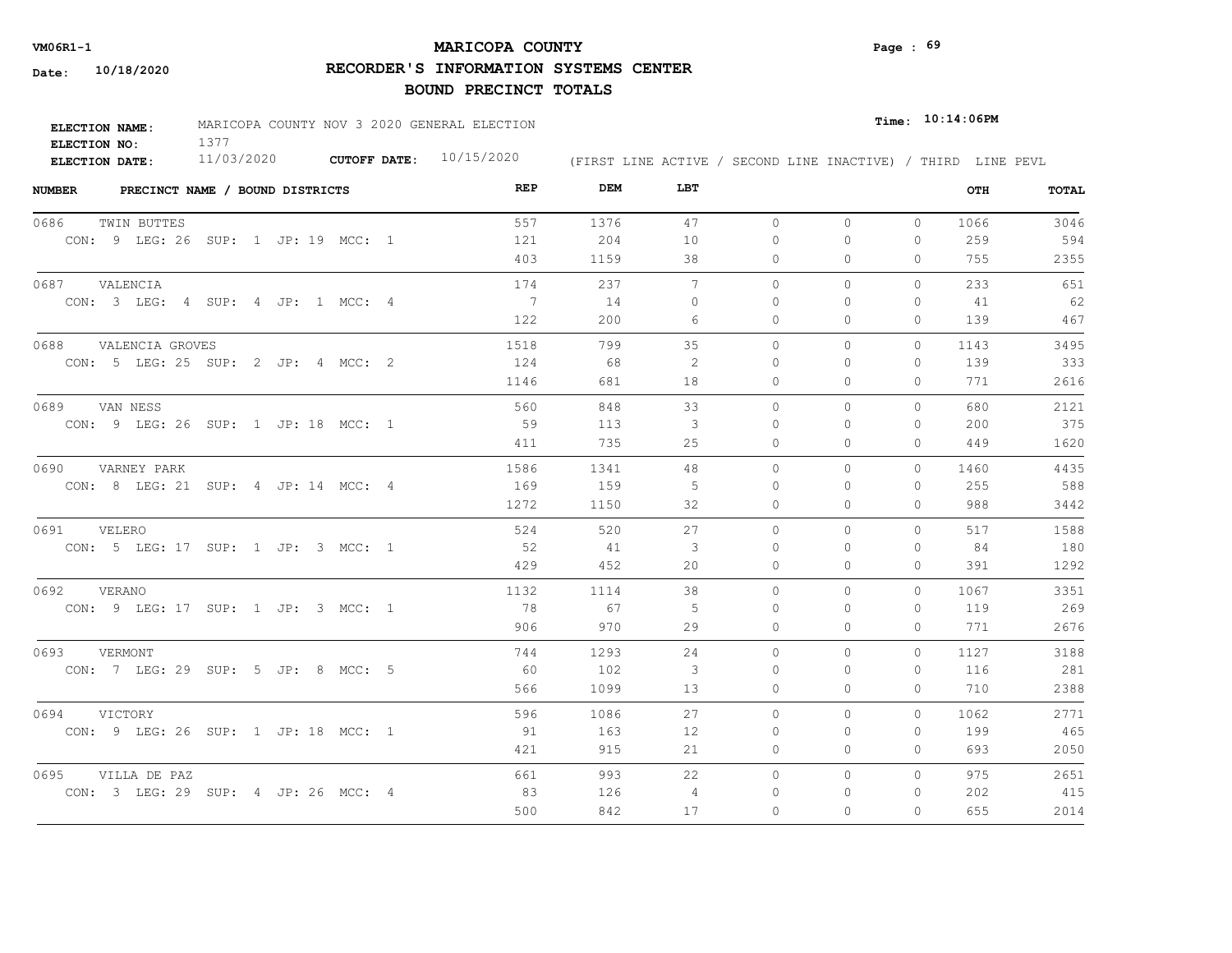# **MARICOPA COUNTY VM06R1-1 Page : 70**

**RECORDER'S INFORMATION SYSTEMS CENTER**

| <b>ELECTION NAME:</b> | MARICOPA COUNTY NOV 3 2020 GENERAL ELECTION |              |            |                                                              | $_{Time:}$ 10:14:06PM |
|-----------------------|---------------------------------------------|--------------|------------|--------------------------------------------------------------|-----------------------|
| ELECTION NO:          |                                             |              |            |                                                              |                       |
| ELECTION DATE:        | 11/03/2020                                  | CUTOFF DATE: | 10/15/2020 | (FIRST LINE ACTIVE / SECOND LINE INACTIVE) / THIRD LINE PEVL |                       |

| <b>NUMBER</b><br>PRECINCT NAME / BOUND DISTRICTS | REP  | DEM  | LBT            |           |          |              | OTH  | <b>TOTAL</b> |
|--------------------------------------------------|------|------|----------------|-----------|----------|--------------|------|--------------|
| 0696<br>VILLA RITA                               | 931  | 706  | 19             | $\circ$   | $\circ$  | $\mathbf{0}$ | 789  | 2445         |
| CON: 6 LEG: 15 SUP: 3 JP: 12 MCC: 3              | 62   | 70   | 3              | $\Omega$  | $\Omega$ | 0            | 108  | 243          |
|                                                  | 716  | 617  | 11             | 0         | 0        | $\Omega$     | 556  | 1900         |
| 0697<br>VINEYARD                                 | 778  | 1734 | 33             | $\circ$   | 0        | 0            | 1457 | 4002         |
| CON: 7 LEG: 27 SUP: 5 JP: 17 MCC: 5              | - 72 | 202  | -2             | $\Omega$  | $\Omega$ | $\mathbf{0}$ | 212  | 488          |
|                                                  | 624  | 1458 | 26             | 0         | 0        | 0            | 1031 | 3139         |
| 0698<br>VIRGINIA                                 | 906  | 1125 | 39             | $\circ$   | 0        | 0            | 1083 | 3153         |
| CON: 9 LEG: 24 SUP: 2 JP: 6 MCC: 2               | -62  | 75   | 4              | $\Omega$  | 0        | 0            | 101  | 242          |
|                                                  | 664  | 952  | 28             | 0         | $\Omega$ | $\Omega$     | 706  | 2350         |
| 0699<br>VISTA                                    | 1193 | 1094 | 40             | $\Omega$  | $\Omega$ | $\Omega$     | 1119 | 3446         |
| CON: 6 LEG: 28 SUP: 3 JP: 12 MCC: 3              | 82   | 78   | 10             | $\Omega$  | $\Omega$ | $\mathbf{0}$ | 167  | 337          |
|                                                  | 956  | 978  | 27             | $\circ$   | 0        | $\mathbf{0}$ | 795  | 2756         |
| 0700 VISTA VERDE                                 | 261  | 67   | 3              | $\Omega$  | $\Omega$ | $\Omega$     | 121  | 452          |
| CON: 4 LEG: 23 SUP: 2 JP: 15 MCC: 2              | 17   | 2    | $\Omega$       | $\Omega$  | $\Omega$ | $\Omega$     | 3    | 22           |
|                                                  | 201  | 61   | 3              | $\circ$   | $\Omega$ | $\Omega$     | 93   | 358          |
| 0701 VISTANCIA                                   | 3178 | 1663 | 33             | $\circ$   | 0        | $\circ$      | 1880 | 6754         |
| CON: 8 LEG: 22 SUP: 4 JP: 23 MCC: 4              | 154  | 65   | $\overline{4}$ | $\Omega$  | $\Omega$ | 0            | 145  | 368          |
|                                                  | 2728 | 1567 | 25             | $\Omega$  | $\Omega$ | $\Omega$     | 1525 | 5845         |
| 0702 VOGEL                                       | 1504 | 1596 | 53             | $\Omega$  | $\Omega$ | $\Omega$     | 1838 | 4991         |
| CON: 8 LEG: 21 SUP: 4 JP: 8 MCC: 4               | 92   | 123  | 3              | $\Omega$  | $\Omega$ | $\Omega$     | 191  | 409          |
|                                                  | 1070 | 1323 | 36             | $\Omega$  | $\Omega$ | $\Omega$     | 1132 | 3561         |
| 0703<br>WACKER PARK                              | 1386 | 751  | 37             | $\Omega$  | $\Omega$ | $\Omega$     | 955  | 3129         |
| CON: 8 LEG: 21 SUP: 4 JP: 14 MCC: 4              | 60   | 38   | $\Omega$       | $\bigcap$ | $\Omega$ | $\Omega$     | 51   | 149          |
|                                                  | 1077 | 635  | 27             | 0         | 0        | 0            | 631  | 2370         |
| 0704<br>WADDELL                                  | 4984 | 1998 | 111            | $\circ$   | $\Omega$ | 0            | 3038 | 10131        |
| CON: 8 LEG: 13 SUP: 4 JP: 1 MCC: 4               | 254  | 112  | -8             | 0         | 0        | $\mathbf{0}$ | 248  | 622          |
|                                                  | 3993 | 1738 | 93             | 0         | 0        | $\Omega$     | 2238 | 8062         |
| 0705<br>WAGGONER                                 | 1395 | 1332 | 32             | $\circ$   | 0        | $\Omega$     | 959  | 3718         |
| CON: 9 LEG: 18 SUP: 1 JP: 18 MCC: 1              | 65   | 55   | 3              | $\Omega$  | 0        | $\mathbf{0}$ | 86   | 209          |
|                                                  | 1164 | 1232 | 22             | $\Omega$  | $\Omega$ | $\Omega$     | 772  | 3190         |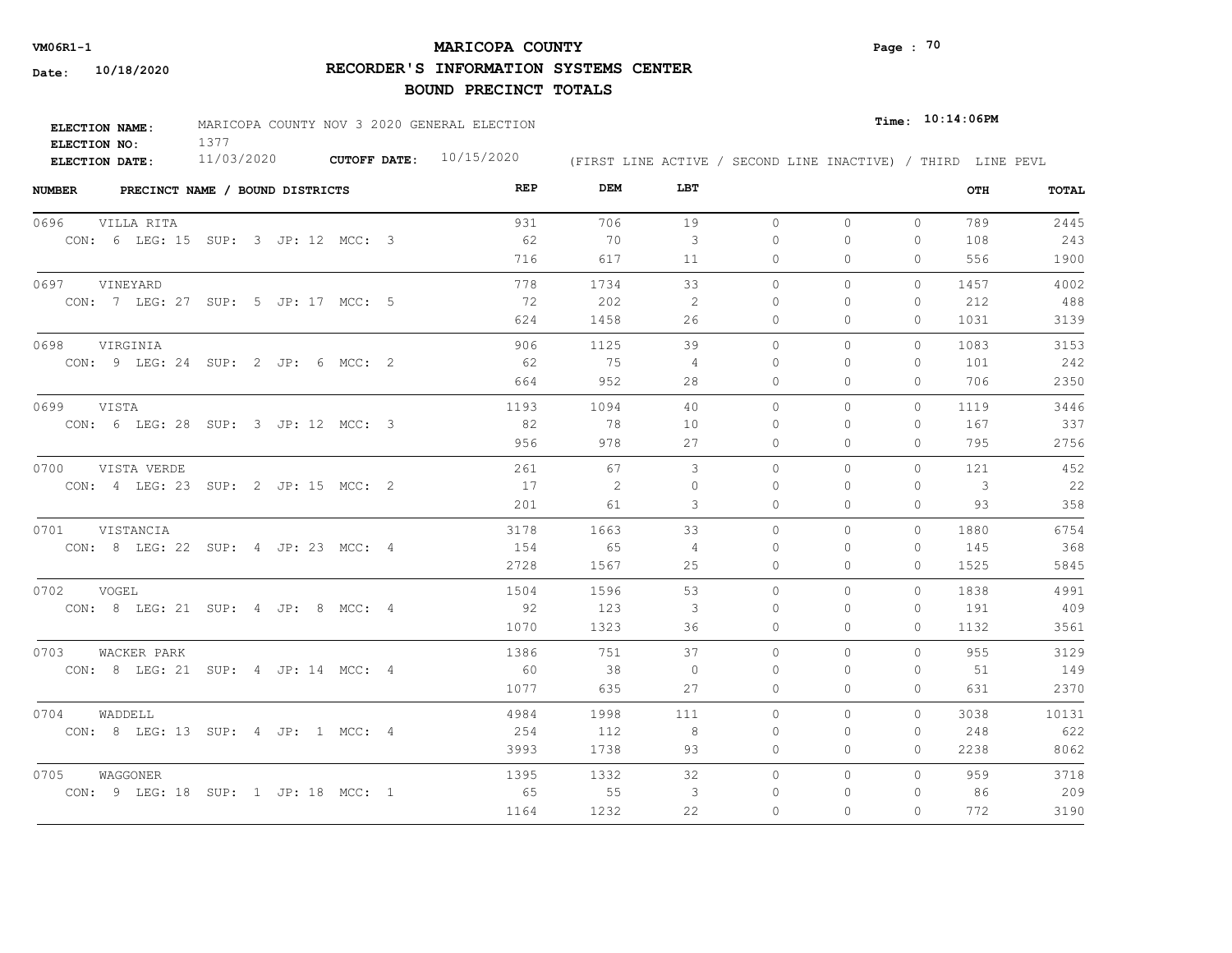# **MARICOPA COUNTY VM06R1-1 Page : 71**

**RECORDER'S INFORMATION SYSTEMS CENTER**

| <b>ELECTION NAME:</b> | MARICOPA COUNTY NOV 3 2020 GENERAL ELECTION |                     |            |                                                              | $Time:$ 10:14:06PM |
|-----------------------|---------------------------------------------|---------------------|------------|--------------------------------------------------------------|--------------------|
| ELECTION NO:          |                                             |                     |            |                                                              |                    |
| <b>ELECTION DATE:</b> | 11/03/2020                                  | <b>CUTOFF DATE:</b> | 10/15/2020 | (FIRST LINE ACTIVE / SECOND LINE INACTIVE) / THIRD LINE PEVL |                    |

| <b>NUMBER</b><br>PRECINCT NAME / BOUND DISTRICTS | REP  | DEM  | LBT            |              |              |              | OTH  | TOTAL |
|--------------------------------------------------|------|------|----------------|--------------|--------------|--------------|------|-------|
| 0706<br>WAHALLA                                  | 1626 | 1099 | 29             | $\circ$      | $\circ$      | $\circ$      | 1125 | 3879  |
| CON: 8 LEG: 22 SUP: 4 JP: 14 MCC: 4              | 131  | 73   | 5              | 0            | 0            | $\mathbf{0}$ | 125  | 334   |
|                                                  | 1272 | 943  | 22             | 0            | $\Omega$     | 0            | 765  | 3002  |
| 0707<br>WARNER                                   | 954  | 2586 | 29             | $\circ$      | 0            | $\mathbf{0}$ | 2124 | 5693  |
| CON: 3 LEG: 19 SUP: 5 JP: 20 MCC: 5              | 111  | 270  | 7              | $\Omega$     | $\Omega$     | $\mathbf{0}$ | 327  | 715   |
|                                                  | 708  | 2081 | 19             | 0            | $\Omega$     | 0            | 1267 | 4075  |
| WATER WORKS<br>0708                              | 1101 | 1270 | 47             | $\circ$      | $\mathbf{0}$ | $\mathbf{0}$ | 1243 | 3661  |
| CON: 9 LEG: 18 SUP: 1 JP: 16 MCC: 1              | 101  | 141  | 12             | $\Omega$     | $\Omega$     | $\Omega$     | 193  | 447   |
|                                                  | 829  | 1084 | 40             | $\Omega$     | $\Omega$     | $\Omega$     | 872  | 2825  |
| 0709<br>WATSON                                   | 547  | 204  | 6              | $\Omega$     | $\Omega$     | $\Omega$     | 296  | 1053  |
| CON: 3 LEG: 13 SUP: 4 JP: 1 MCC: 4               | 18   | 11   | $\Omega$       | $\Omega$     | $\Omega$     | $\Omega$     | 22   | 51    |
|                                                  | 450  | 174  | 6              | 0            | 0            | $\mathbf{0}$ | 202  | 832   |
| 0710<br>WELDON                                   | 320  | 882  | 20             | $\circ$      | $\Omega$     | 0            | 776  | 1998  |
| CON: 3 LEG: 19 SUP: 5 JP: 26 MCC: 5              | 33   | 90   | $\overline{1}$ | $\bigcap$    | $\Omega$     | $\Omega$     | 123  | 247   |
|                                                  | 235  | 695  | 12             | $\circ$      | 0            | $\mathbf{0}$ | 480  | 1422  |
| 0711<br>WENDY                                    | 614  | 602  | 23             | $\Omega$     | $\Omega$     | $\Omega$     | 577  | 1816  |
| CON: 9 LEG: 18 SUP: 1 JP: 3 MCC: 1               | 53   | 60   | 4              | $\Omega$     | $\Omega$     | $\Omega$     | 74   | 191   |
|                                                  | 480  | 523  | 15             | $\circ$      | $\mathbf{0}$ | $\circ$      | 416  | 1434  |
| 0712<br>WEST PLAZA                               | 656  | 1624 | 26             | $\Omega$     | $\Omega$     | $\Omega$     | 1493 | 3799  |
| CON: 7 LEG: 30 SUP: 5 JP: 8 MCC: 5               | 112  | 262  | -2             | $\Omega$     | $\Omega$     | $\Omega$     | 327  | 703   |
|                                                  | 482  | 1306 | 14             | $\circ$      | 0            | $\Omega$     | 894  | 2696  |
| 0713 WEST POINT                                  | 2774 | 2040 | 73             | $\Omega$     | $\Omega$     | 0            | 2540 | 7427  |
| CON: 8 LEG: 21 SUP: 4 JP: 23 MCC: 4              | 264  | 232  | 15             | 0            | 0            | $\mathbf{0}$ | 438  | 949   |
|                                                  | 2174 | 1769 | 46             | 0            | 0            | 0            | 1728 | 5717  |
| 0714<br>WEST WING                                | 4538 | 1867 | 74             | $\circ$      | 0            | 0            | 2649 | 9128  |
| CON: 8 LEG: 22 SUP: 4 JP: 14 MCC: 4              | 231  | 74   | -7             | $\mathbf{0}$ | 0            | 0            | 171  | 483   |
|                                                  | 3649 | 1671 | 54             | 0            | 0            | $\mathbf{0}$ | 1992 | 7366  |
| 0715<br>WESTAR                                   | 1581 | 867  | 24             | $\circ$      | $\circ$      | $\Omega$     | 1127 | 3599  |
| CON: 3 LEG: 4 SUP: 5 JP: 1 MCC: 5                | 119  | 67   | 2              | 0            | 0            | 0            | 167  | 355   |
|                                                  | 1313 | 774  | 17             | $\Omega$     | $\Omega$     | $\Omega$     | 841  | 2945  |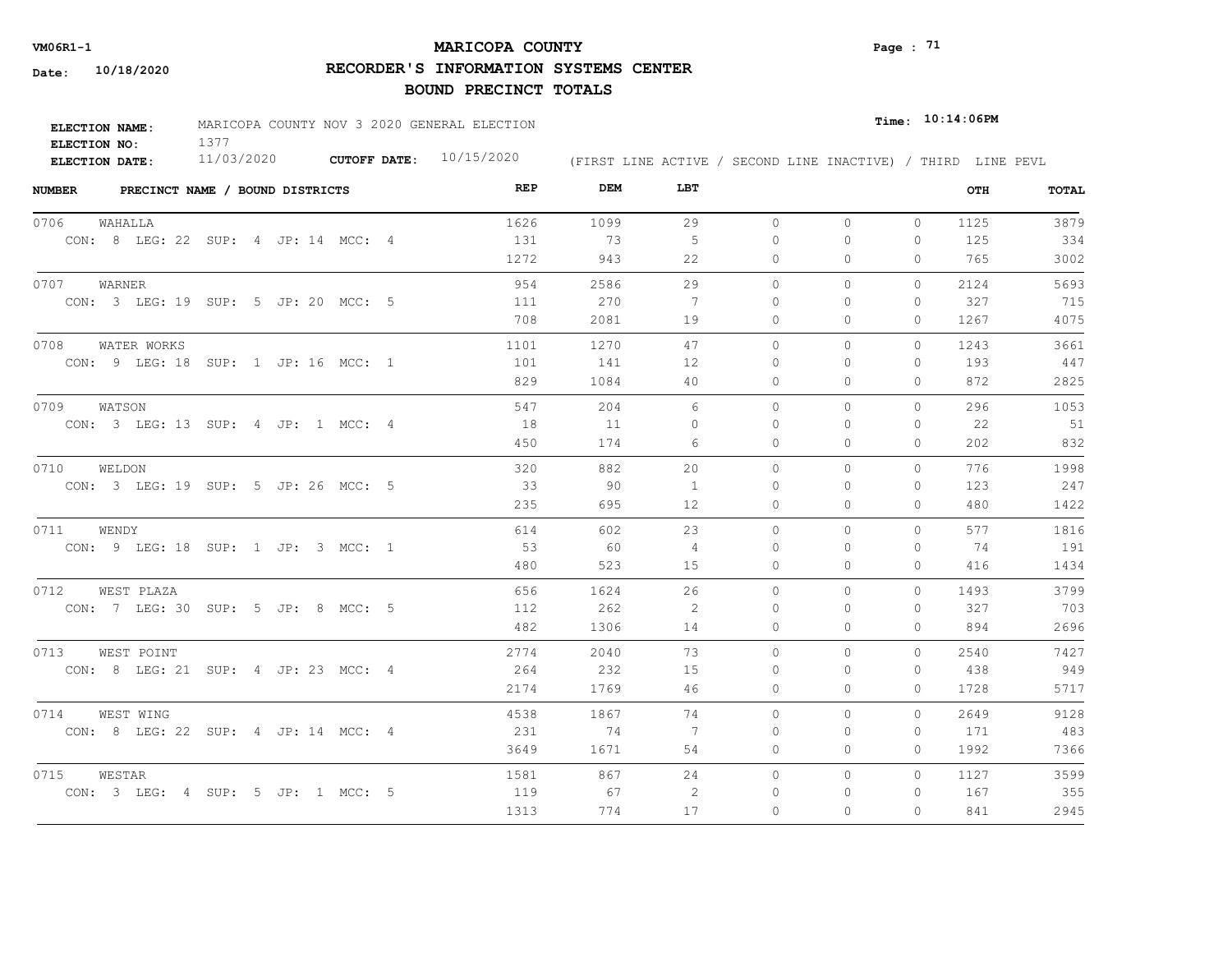# **MARICOPA COUNTY** Page : <sup>72</sup>

**RECORDER'S INFORMATION SYSTEMS CENTER**

| <b>ELECTION NAME:</b> | MARICOPA COUNTY NOV 3 2020 GENERAL ELECTION |                           |                                                              | $_{\texttt{Time:}}$ 10:14:06PM |
|-----------------------|---------------------------------------------|---------------------------|--------------------------------------------------------------|--------------------------------|
| ELECTION NO:          |                                             |                           |                                                              |                                |
| <b>ELECTION DATE:</b> | 11/03/2020                                  | CUTOFF DATE: $10/15/2020$ | (FIRST LINE ACTIVE / SECOND LINE INACTIVE) / THIRD LINE PEVL |                                |

| <b>NUMBER</b> | PRECINCT NAME / BOUND DISTRICTS     | REP  | DEM  | LBT      |           |          |              | OTH  | TOTAL |
|---------------|-------------------------------------|------|------|----------|-----------|----------|--------------|------|-------|
| 0716          | WESTBROOK                           | 1930 | 856  | 20       | $\circ$   | $\Omega$ | $\Omega$     | 851  | 3657  |
|               | CON: 8 LEG: 22 SUP: 4 JP: 14 MCC: 4 | 73   | 33   | 2        | $\bigcap$ | $\Omega$ | $\Omega$     | 49   | 157   |
|               |                                     | 1644 | 798  | 14       | $\Omega$  | $\Omega$ | $\Omega$     | 684  | 3140  |
|               | 0717 WESTERN STAR                   | 933  | 1334 | 37       | $\Omega$  | $\Omega$ | $\Omega$     | 1193 | 3497  |
|               | CON: 9 LEG: 18 SUP: 1 JP: 19 MCC: 1 | 86   | 104  | - 6      | $\Omega$  | $\Omega$ | $\Omega$     | 124  | 320   |
|               |                                     | 761  | 1180 | 29       | $\Omega$  | $\Omega$ | $\Omega$     | 888  | 2858  |
| 0718          | WESTGREEN PARK                      | 1117 | 1033 | 41       | $\circ$   | $\Omega$ | $\Omega$     | 1076 | 3267  |
|               | CON: 8 LEG: 21 SUP: 4 JP: 14 MCC: 4 | 75   | 76   | -5       | $\Omega$  | $\Omega$ | $\Omega$     | 145  | 301   |
|               |                                     | 851  | 894  | 26       | 0         | 0        | $\mathbf{0}$ | 718  | 2489  |
| 0719          | WESTRIDGE                           | 442  | 1660 | 28       | $\circ$   | 0        | $\Omega$     | 1415 | 3545  |
|               | CON: 7 LEG: 19 SUP: 5 JP: 26 MCC: 5 | -52  | 221  | 8        | $\Omega$  | $\Omega$ | $\mathbf{0}$ | 300  | 581   |
|               |                                     | 306  | 1364 | 13       | 0         | $\Omega$ | $\Omega$     | 808  | 2491  |
| 0720          | WESTWARD HO                         | 665  | 2678 | 76       | $\Omega$  | $\Omega$ | $\Omega$     | 1744 | 5163  |
|               | CON: 7 LEG: 24 SUP: 5 JP: 5 MCC: 5  | 195  | 551  | 16       | $\Omega$  | 0        | $\mathbf{0}$ | 552  | 1314  |
|               |                                     | 447  | 2263 | 47       | 0         | $\Omega$ | $\Omega$     | 1177 | 3934  |
| 0721          | WESTWOOD                            | 1312 | 824  | 43       | $\Omega$  | $\Omega$ | $\Omega$     | 1056 | 3235  |
|               | CON: 9 LEG: 25 SUP: 1 JP: 21 MCC: 1 | 116  | 106  | 12       | $\Omega$  | $\Omega$ | $\Omega$     | 215  | 449   |
|               |                                     | 990  | 657  | 32       | $\circ$   | 0        | $\mathbf{0}$ | 638  | 2317  |
| 0722          | WESTWORLD                           | 2873 | 1679 | 51       | $\circ$   | $\Omega$ | $\circ$      | 2004 | 6607  |
|               | CON: 6 LEG: 23 SUP: 2 JP: 15 MCC: 2 | 135  | 84   | 3        | $\bigcap$ | $\Omega$ | $\Omega$     | 143  | 365   |
|               |                                     | 2429 | 1549 | 40       | $\circ$   | $\Omega$ | $\Omega$     | 1555 | 5573  |
| 0723          | WHITE TANK                          | 393  | 241  | 7        | $\Omega$  | $\Omega$ | $\Omega$     | 257  | 898   |
|               | CON: 4 LEG: 13 SUP: 4 JP: 1 MCC: 4  | 20   | 14   | $\Omega$ | $\Omega$  | $\Omega$ | 0            | 28   | 62    |
|               |                                     | 317  | 216  | 5        | $\circ$   | $\Omega$ | $\Omega$     | 186  | 724   |
| 0724          | WHITEWING                           | 2097 | 1041 | 46       | $\Omega$  | $\Omega$ | $\Omega$     | 1397 | 4581  |
|               | CON: 5 LEG: 12 SUP: 1 JP: 16 MCC: 1 | 96   | 39   | 1        | $\Omega$  | $\Omega$ | $\Omega$     | 127  | 263   |
|               |                                     | 1734 | 943  | 34       | 0         | 0        | 0            | 1084 | 3795  |
| 0725          | WHITTIER                            | 203  | 1073 | 20       | 0         | 0        | $\circ$      | 589  | 1885  |
|               | CON: 7 LEG: 24 SUP: 5 JP: 5 MCC: 5  | 24   | 69   | 4        | $\Omega$  | $\Omega$ | $\mathbf{0}$ | 87   | 184   |
|               |                                     | 146  | 960  | 16       | $\Omega$  | $\Omega$ | $\Omega$     | 414  | 1536  |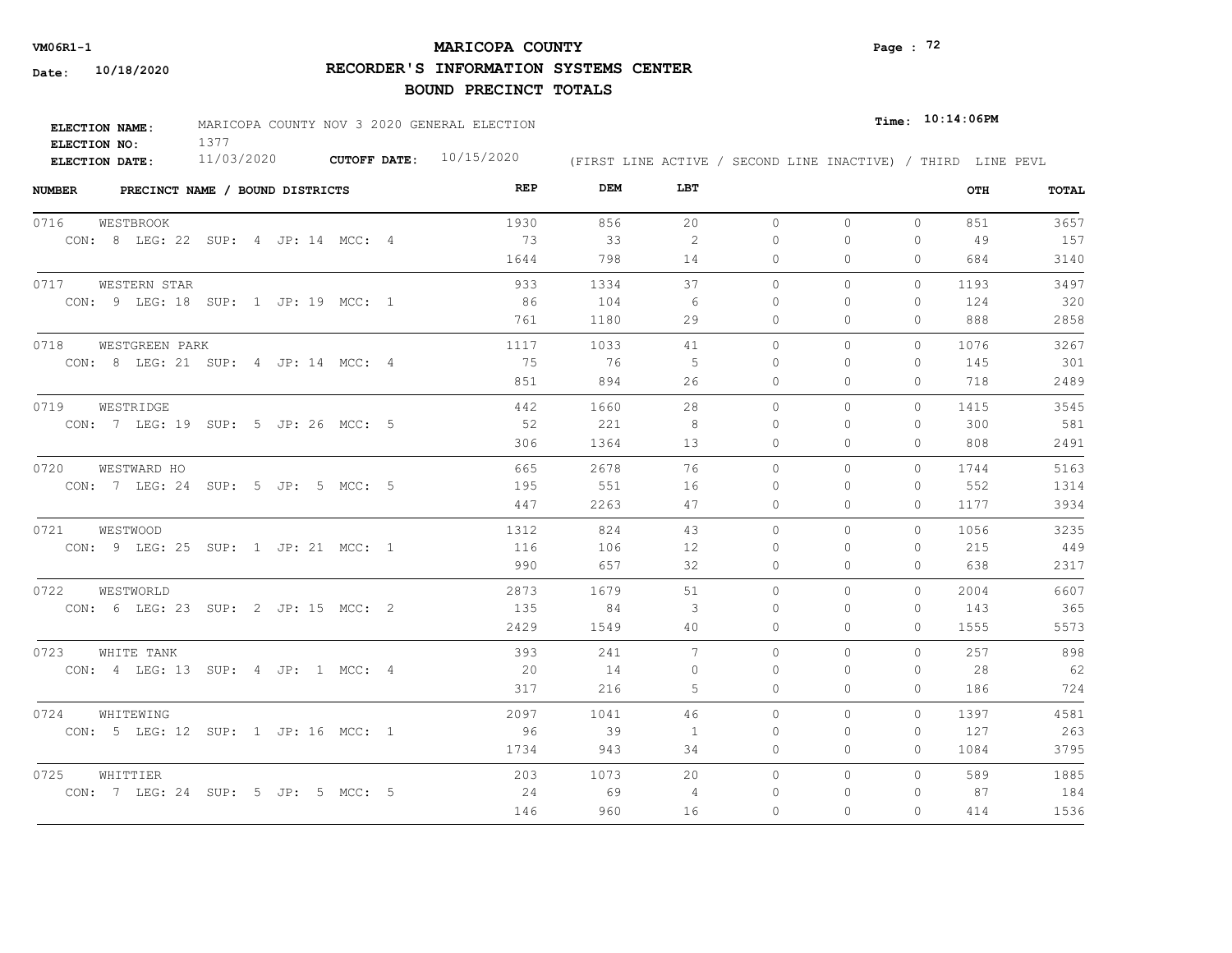# **MARICOPA COUNTY** Page : <sup>73</sup>

**RECORDER'S INFORMATION SYSTEMS CENTER**

| <b>ELECTION NAME:</b> | MARICOPA COUNTY NOV 3 2020 GENERAL ELECTION |                     |            |                                                              | $Time:$ 10:14:06PM |
|-----------------------|---------------------------------------------|---------------------|------------|--------------------------------------------------------------|--------------------|
| ELECTION NO:          |                                             |                     |            |                                                              |                    |
| <b>ELECTION DATE:</b> | 11/03/2020                                  | <b>CUTOFF DATE:</b> | 10/15/2020 | (FIRST LINE ACTIVE / SECOND LINE INACTIVE) / THIRD LINE PEVL |                    |

| <b>NUMBER</b> |                                     | PRECINCT NAME / BOUND DISTRICTS |  |  | REP  | DEM  | LBT             |           |              |              | OTH  | TOTAL |
|---------------|-------------------------------------|---------------------------------|--|--|------|------|-----------------|-----------|--------------|--------------|------|-------|
| 0726          | WHITTON                             |                                 |  |  | 156  | 121  | $7\phantom{.0}$ | $\circ$   | $\mathbf{0}$ | $\circ$      | 118  | 402   |
|               | CON: 9 LEG: 23 SUP: 2 JP: 15 MCC: 2 |                                 |  |  | 9    | 13   | $\Omega$        | $\Omega$  | $\Omega$     | $\Omega$     | 29   | 51    |
|               |                                     |                                 |  |  | 121  | 112  | 5               | $\Omega$  | $\Omega$     | $\Omega$     | 86   | 324   |
|               | 0727 WHYMAN                         |                                 |  |  | 1738 | 1780 | 64              | $\Omega$  | $\Omega$     | $\Omega$     | 2187 | 5769  |
|               | CON: 3 LEG: 13 SUP: 4 JP: 1 MCC: 4  |                                 |  |  | 181  | 155  | 3               | $\Omega$  | $\Omega$     | $\mathbf{0}$ | 322  | 661   |
|               |                                     |                                 |  |  | 1241 | 1467 | 41              | $\circ$   | 0            | $\Omega$     | 1330 | 4079  |
| 0728          | WICKENBURG                          |                                 |  |  | 3013 | 847  | 40              | $\circ$   | $\Omega$     | $\Omega$     | 1459 | 5359  |
|               | CON: 4 LEG: 13 SUP: 4 JP: 23 MCC: 4 |                                 |  |  | 263  | 132  | - 6             | $\Omega$  | $\Omega$     | $\Omega$     | 266  | 667   |
|               |                                     |                                 |  |  | 2278 | 725  | 29              | $\Omega$  | 0            | $\mathbf{0}$ | 967  | 3999  |
| 0729          | WIER                                |                                 |  |  | 871  | 593  | 18              | $\Omega$  | $\Omega$     | $\Omega$     | 703  | 2185  |
|               | CON: 5 LEG: 16 SUP: 2 JP: 24 MCC: 2 |                                 |  |  | 65   | 67   | 3               | 0         | $\Omega$     | $\mathbf{0}$ | 74   | 209   |
|               |                                     |                                 |  |  | 727  | 539  | 10              | 0         | 0            | $\mathbf{0}$ | 507  | 1783  |
| 0730          | WIGWAM                              |                                 |  |  | 3638 | 2503 | 86              | $\circ$   | $\circ$      | $\mathbf{0}$ | 2552 | 8779  |
|               | CON: 8 LEG: 13 SUP: 4 JP: 1 MCC: 4  |                                 |  |  | 270  | 219  | 13              | $\Omega$  | $\Omega$     | $\Omega$     | 271  | 773   |
|               |                                     |                                 |  |  | 3078 | 2244 | 72              | $\Omega$  | $\Omega$     | $\Omega$     | 1971 | 7365  |
| 0731          | WIGWAM CREEK                        |                                 |  |  | 1298 | 1060 | 35              | $\Omega$  | $\Omega$     | $\Omega$     | 1073 | 3466  |
|               | CON: 8 LEG: 29 SUP: 4 JP: 1 MCC: 4  |                                 |  |  | 116  | 105  | - 5             | $\bigcap$ | $\Omega$     | $\mathbf{0}$ | 189  | 415   |
|               |                                     |                                 |  |  | 1049 | 945  | 26              | 0         | $\Omega$     | $\mathbf{0}$ | 775  | 2795  |
| 0732          | WIKIEUP                             |                                 |  |  | 693  | 498  | 29              | $\Omega$  | $\Omega$     | $\Omega$     | 649  | 1869  |
|               | CON: 6 LEG: 15 SUP: 3 JP: 25 MCC: 3 |                                 |  |  | 41   | -43  | 3               | $\Omega$  | $\Omega$     | $\Omega$     | 95   | 182   |
|               |                                     |                                 |  |  | 528  | 433  | 25              | $\Omega$  | $\Omega$     | $\Omega$     | 449  | 1435  |
| 0733          | WILDER                              |                                 |  |  | 1335 | 1145 | 29              | $\Omega$  | $\Omega$     | $\Omega$     | 815  | 3324  |
|               | CON: 9 LEG: 28 SUP: 3 JP: 12 MCC: 3 |                                 |  |  | 66   | 67   | 4               | $\Omega$  | $\Omega$     | $\mathbf{0}$ | 79   | 216   |
|               |                                     |                                 |  |  | 1125 | 1067 | 22              | $\circ$   | $\Omega$     | $\mathbf{0}$ | 691  | 2905  |
| 0734          | WILDFLOWER                          |                                 |  |  | 1161 | 1475 | 53              | $\Omega$  | $\Omega$     | $\Omega$     | 1560 | 4249  |
|               | CON: 8 LEG: 4 SUP: 4 JP: 1 MCC: 4   |                                 |  |  | 134  | 173  | 4               | $\Omega$  | $\Omega$     | $\Omega$     | 314  | 625   |
|               |                                     |                                 |  |  | 831  | 1267 | 37              | 0         | 0            | $\mathbf{0}$ | 1038 | 3173  |
| 0735          | WILLIAMS FIELD                      |                                 |  |  | 1509 | 687  | 36              | $\circ$   | 0            | $\circ$      | 979  | 3211  |
|               | CON: 5 LEG: 16 SUP: 2 JP: 24 MCC: 2 |                                 |  |  | 77   | 64   | 5               | $\Omega$  | $\Omega$     | $\mathbf{0}$ | 111  | 257   |
|               |                                     |                                 |  |  | 1183 | 584  | 27              | $\Omega$  | $\Omega$     | $\Omega$     | 710  | 2504  |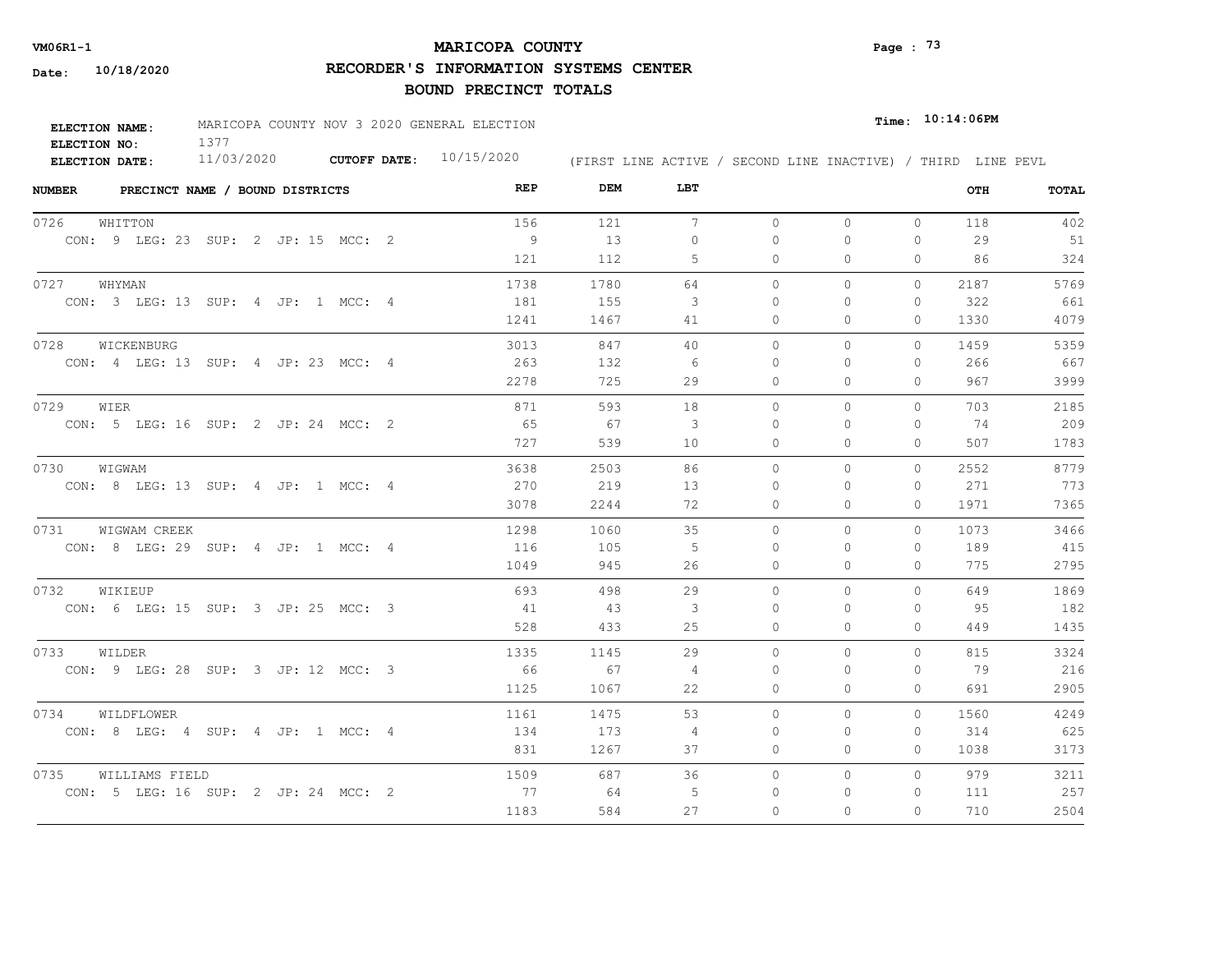# **MARICOPA COUNTY VM06R1-1 Page : 74**

**RECORDER'S INFORMATION SYSTEMS CENTER**

| <b>ELECTION NAME:</b> | MARICOPA COUNTY NOV 3 2020 GENERAL ELECTION |                     |            |  |  |  |  |  | $_{Time:}$ 10:14:06PM |                                                              |
|-----------------------|---------------------------------------------|---------------------|------------|--|--|--|--|--|-----------------------|--------------------------------------------------------------|
| ELECTION NO:          |                                             |                     |            |  |  |  |  |  |                       |                                                              |
| ELECTION DATE:        | 11/03/2020                                  | <b>CUTOFF DATE:</b> | 10/15/2020 |  |  |  |  |  |                       | (FIRST LINE ACTIVE / SECOND LINE INACTIVE) / THIRD LINE PEVL |

| <b>NUMBER</b><br>PRECINCT NAME / BOUND DISTRICTS | REP  | DEM  | LBT            |           |          |              | OTH  | TOTAL |
|--------------------------------------------------|------|------|----------------|-----------|----------|--------------|------|-------|
| 0736<br>WILLOW                                   | 855  | 757  | 29             | $\circ$   | $\circ$  | $\Omega$     | 672  | 2313  |
| CON: 6 LEG: 28 SUP: 3 JP: 13 MCC: 3              | 37   | 39   | 1              | 0         | 0        | 0            | 47   | 124   |
|                                                  | 680  | 672  | 24             | 0         | $\Omega$ | $\mathbf{0}$ | 472  | 1848  |
| 0737 WILLOW CANYON                               | 1815 | 1041 | 30             | $\Omega$  | $\Omega$ | $\Omega$     | 1438 | 4324  |
| CON: 8 LEG: 22 SUP: 4 JP: 23 MCC: 4              | 128  | 89   | 1              | 0         | $\Omega$ | $\mathbf{0}$ | 178  | 396   |
|                                                  | 1428 | 915  | 18             | 0         | 0        | $\mathbf{0}$ | 1015 | 3376  |
| 0738<br>WILSHIRE                                 | 623  | 2013 | 58             | $\Omega$  | $\Omega$ | $\Omega$     | 1001 | 3695  |
| CON: 7 LEG: 24 SUP: 5 JP: 2 MCC: 5               | - 63 | 190  | -6             | $\Omega$  | 0        | $\mathbf{0}$ | 158  | 417   |
|                                                  | 502  | 1856 | 40             | 0         | $\Omega$ | $\Omega$     | 812  | 3210  |
| 0739<br>WINDMERE                                 | 2254 | 2497 | 83             | $\bigcap$ | $\Omega$ | $\Omega$     | 2409 | 7243  |
| CON: 9 LEG: 18 SUP: 1 JP: 19 MCC: 1              | 183  | 228  | 11             | $\Omega$  | $\Omega$ | $\Omega$     | 266  | 688   |
|                                                  | 1807 | 2177 | 61             | 0         | 0        | $\mathbf{0}$ | 1784 | 5829  |
| 0740<br>WITTMANN                                 | 1602 | 530  | 26             | $\Omega$  | $\Omega$ | $\Omega$     | 1010 | 3168  |
| CON: 4 LEG: 13 SUP: 4 JP: 23 MCC: 4              | 91   | 35   | 2              | $\bigcap$ | $\Omega$ | $\Omega$     | 88   | 216   |
|                                                  | 1179 | 447  | 18             | $\Omega$  | $\Omega$ | $\Omega$     | 641  | 2285  |
| 0741<br>WOLF RUN                                 | 2121 | 725  | 16             | $\circ$   | $\Omega$ | $\Omega$     | 1046 | 3908  |
| CON: 8 LEG: 1 SUP: 3 JP: 11 MCC: 3               | 161  | 54   | $\overline{4}$ | $\Omega$  | $\Omega$ | 0            | 121  | 340   |
|                                                  | 1851 | 683  | 14             | $\Omega$  | $\Omega$ | $\Omega$     | 836  | 3384  |
| 0742 WOOD                                        | 1042 | 1016 | 31             | $\circ$   | $\Omega$ | $\Omega$     | 1114 | 3203  |
| CON: 6 LEG: 20 SUP: 3 JP: 11 MCC: 3              | 71   | 77   | $\circ$        | $\Omega$  | $\Omega$ | $\mathbf{0}$ | 140  | 288   |
|                                                  | 771  | 858  | 25             | 0         | $\Omega$ | $\Omega$     | 669  | 2323  |
| 0743<br>WOODGLEN                                 | 1164 | 1467 | 55             | $\circ$   | 0        | $\circ$      | 1485 | 4171  |
| CON: 9 LEG: 18 SUP: 1 JP: 10 MCC: 1              | 147  | 190  | 7              | 0         | $\Omega$ | $\mathbf{0}$ | 302  | 646   |
|                                                  | 851  | 1254 | 40             | 0         | $\Omega$ | $\Omega$     | 992  | 3137  |
| 0744<br>XAVIER                                   | 628  | 1560 | 55             | $\Omega$  | $\Omega$ | $\Omega$     | 1216 | 3459  |
| CON: 9 LEG: 24 SUP: 3 JP: 6 MCC: 3               | 147  | 268  | 8              | 0         | $\Omega$ | $\mathbf{0}$ | 231  | 654   |
|                                                  | 448  | 1359 | 38             | 0         | $\Omega$ | $\Omega$     | 836  | 2681  |
| 0745<br>YOUNGTOWN                                | 1179 | 1108 | 48             | $\Omega$  | $\Omega$ | $\Omega$     | 1324 | 3659  |
| CON: 8 LEG: 21 SUP: 4 JP: 26 MCC: 4              | 102  | 106  | 4              | $\Omega$  | $\Omega$ | $\Omega$     | 196  | 408   |
|                                                  | 885  | 929  | 37             | $\circ$   | $\Omega$ | $\Omega$     | 809  | 2660  |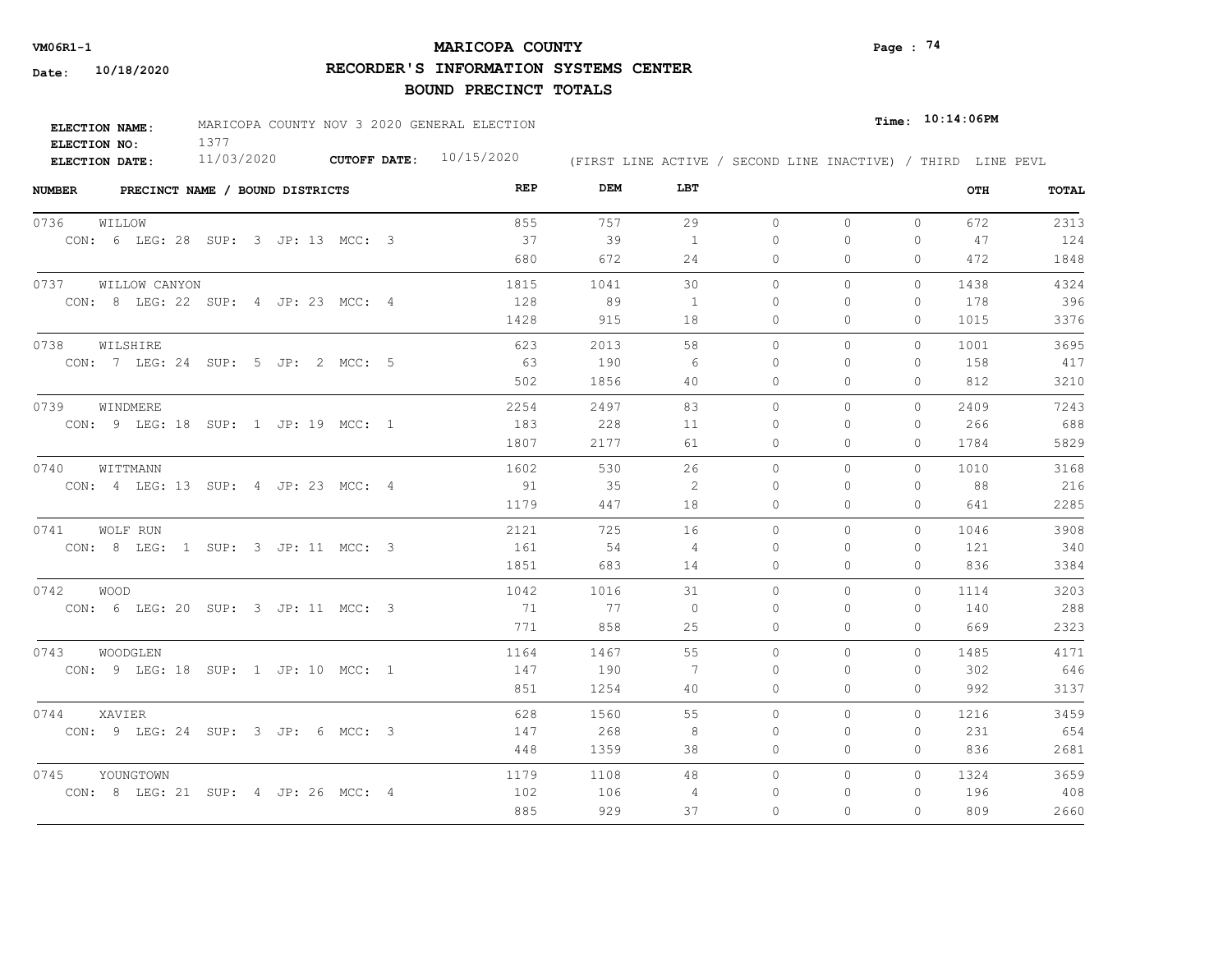# **MARICOPA COUNTY VM06R1-1 Page : 75**

**RECORDER'S INFORMATION SYSTEMS CENTER**

| <b>ELECTION NAME:</b>                 | MARICOPA COUNTY NOV 3 2020 GENERAL ELECTION |                      |                     |  |            |                      |     |                       | Time: 10:14:06PM |          |           |              |  |  |
|---------------------------------------|---------------------------------------------|----------------------|---------------------|--|------------|----------------------|-----|-----------------------|------------------|----------|-----------|--------------|--|--|
| ELECTION NO:<br><b>ELECTION DATE:</b> | 1377<br>11/03/2020                          |                      | <b>CUTOFF DATE:</b> |  | 10/15/2020 | (FIRST LINE ACTIVE / |     | SECOND LINE INACTIVE) |                  | THIRD    | LINE PEVL |              |  |  |
| PRECINCT NAME<br>NUMBER               |                                             | BOUND DISTRICTS      |                     |  | REP        | DEM                  | LBT |                       |                  |          | OTH       | <b>TOTAL</b> |  |  |
| 0746<br>YUCCA                         |                                             |                      |                     |  | 855        | 832                  | 32  | $\Omega$              |                  | $\Omega$ | 746       | 2465         |  |  |
| 6 LEG: 28<br>CON:                     | SUP: 3 JP: 12 MCC: 3                        |                      |                     |  | 48         | 54                   |     | $\Omega$              | 0                | $\Omega$ | 87        | 190          |  |  |
|                                       |                                             |                      |                     |  | 645        | 747                  | 26  | $\Omega$              | 0                | $\Omega$ | 557       | 1975         |  |  |
| 0747<br>YUMA                          |                                             |                      |                     |  | 733        | 780                  | 25  | $\bigcap$             | $\Omega$         | $\Omega$ | 713       | 2251         |  |  |
| CON: 9 LEG: 23 SUP: 2 JP: 6 MCC: 2    |                                             |                      |                     |  | 49         | 55                   |     | $\Omega$              | 0                | $\Omega$ | 98        | 203          |  |  |
|                                       |                                             |                      |                     |  | 565        | 664                  | 16  | $\Omega$              | 0                | $\Omega$ | 483       | 1728         |  |  |
| 0748<br>ZUNI HILLS                    |                                             |                      |                     |  | 3207       | 1182                 | 56  | $\bigcap$             | 0                | $\Omega$ | 1729      | 6174         |  |  |
| LEG: 22<br>-8<br>CON:                 |                                             | SUP: 4 JP: 14 MCC: 4 |                     |  | 109        | 49                   |     | $\Omega$              | 0                | $\Omega$ | 138       | 301          |  |  |
|                                       |                                             |                      |                     |  | 2610       | 1071                 | 40  | $\circ$               | 0                | $\Omega$ | 1285      | 5006         |  |  |